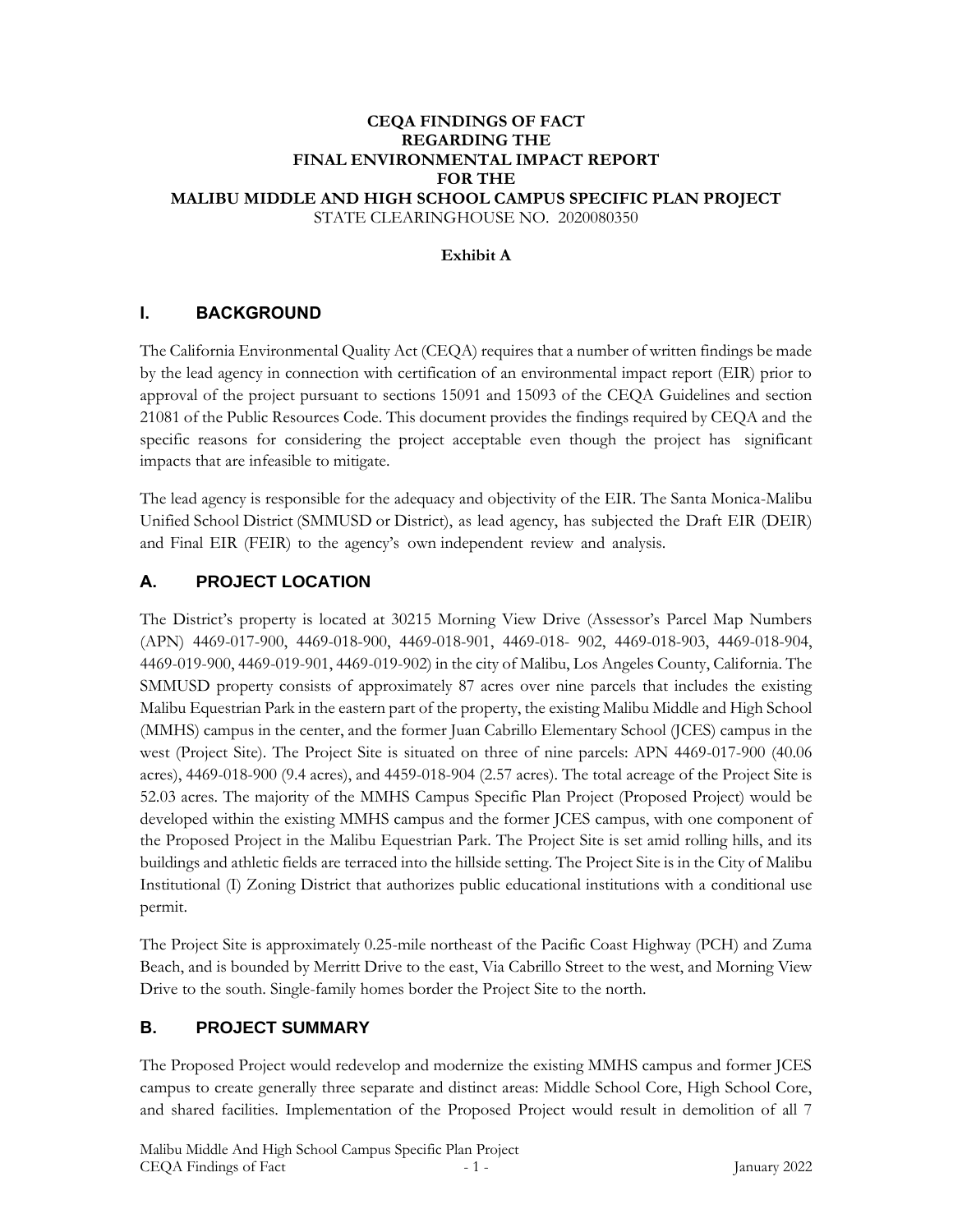buildings and 9 portables on the former JCES campus and 6 buildings and associated amenities on the MMHS campus, totaling 154,904 square feet of demolition. The existing 25-meter lighted, outdoor pool complex would be demolished, and new 50-meter lighted, outdoor pool complex would be developed. The existing Building E and Buildings A/B at the Project Site would remain, and all other structures would be removed (see Figure 3-4*, Proposed Site Plan*). No changes to the existing main football/track sports field, baseball, or softball fields would be made with the exception of minor improvements, including the development of new field houses and additional parking adjacent to the softball field. The Proposed Project would relocate the existing on-campus Bus Barn to a disturbed location on the adjacent, District-owned Malibu Equestrian Park. It would also include restoration in the campus-adjacent Environmentally Sensitive Habitat Area (ESHA) and establishment of a new trail along the ESHA that would connect to the existing, larger trail network around the campus. As shown in Table 3-2, *Summary of Total Development*, the Proposed Project would result in 32 classrooms, 8 labs and maker spaces, and support spaces—a total of 173,595 square feet of building space, providing the middle/high school campus with a total of 51 classrooms and 12 labs and a total of 222,425 square feet of building space.

# **C. ENVIRONMENTAL REVIEW PROCESS**

In conformance with CEQA and the CEQA Guidelines, the District conducted an extensive environmental review of the Proposed Project. The environmental review process has included:

- Completion of an Initial Study (IS)/Notice of Preparation (NOP) on August 20, 2020. The public review period extended from August 20, 2020 to September 21, 2020. Copies of the IS were made available for public review at the Santa Monica-Malibu Unified School District Office and MMHS.
- Completion of the scoping process where the public was invited by the District to participate in a scoping meeting held virtually on September 9, 2020, due to current orders and guidance to minimize the spread of COVID-19. The notice of a public scoping meeting was included in the NOP.
- **•** Preparation of a DEIR and supporting technical appendices, which was made available for a 45day public review period beginning October 15, 2021 and ending September 29, 2021. The scope of the DEIR was determined based on the IS/NOP, comments received in response to the NOP, and comments received at the scoping meeting conducted by the SMMUSD. Section 2.3, *Scope of this DEIR*, of the DEIR describes the issues identified for analysis in the DEIR. In compliance with sections 15085(a) and 15087(a)(1) of the CEQA Guidelines, the SMMUSD, serving as the Lead Agency, has published a Notice of Completion (NOC) and Notice of Availability (NOA) of the DEIR, which indicates that the DEIR and all associated technical appendices can be viewed at the following locations:
	- ⚫ Santa Monica–Malibu Unified School District, 1651 16th Street, Santa Monica, CA 90404
	- ⚫ Malibu Middle and High School Administrative Offices "Lobby", 30215 Morning View Drive, Malibu, CA 90265
	- ⚫ City of Malibu Planning Counter, 23825 Stuart Ranch Road, Malibu, CA 90265
	- ⚫ City of Malibu Public Library, 23555 West Civic Center Way, Malibu, CA 90265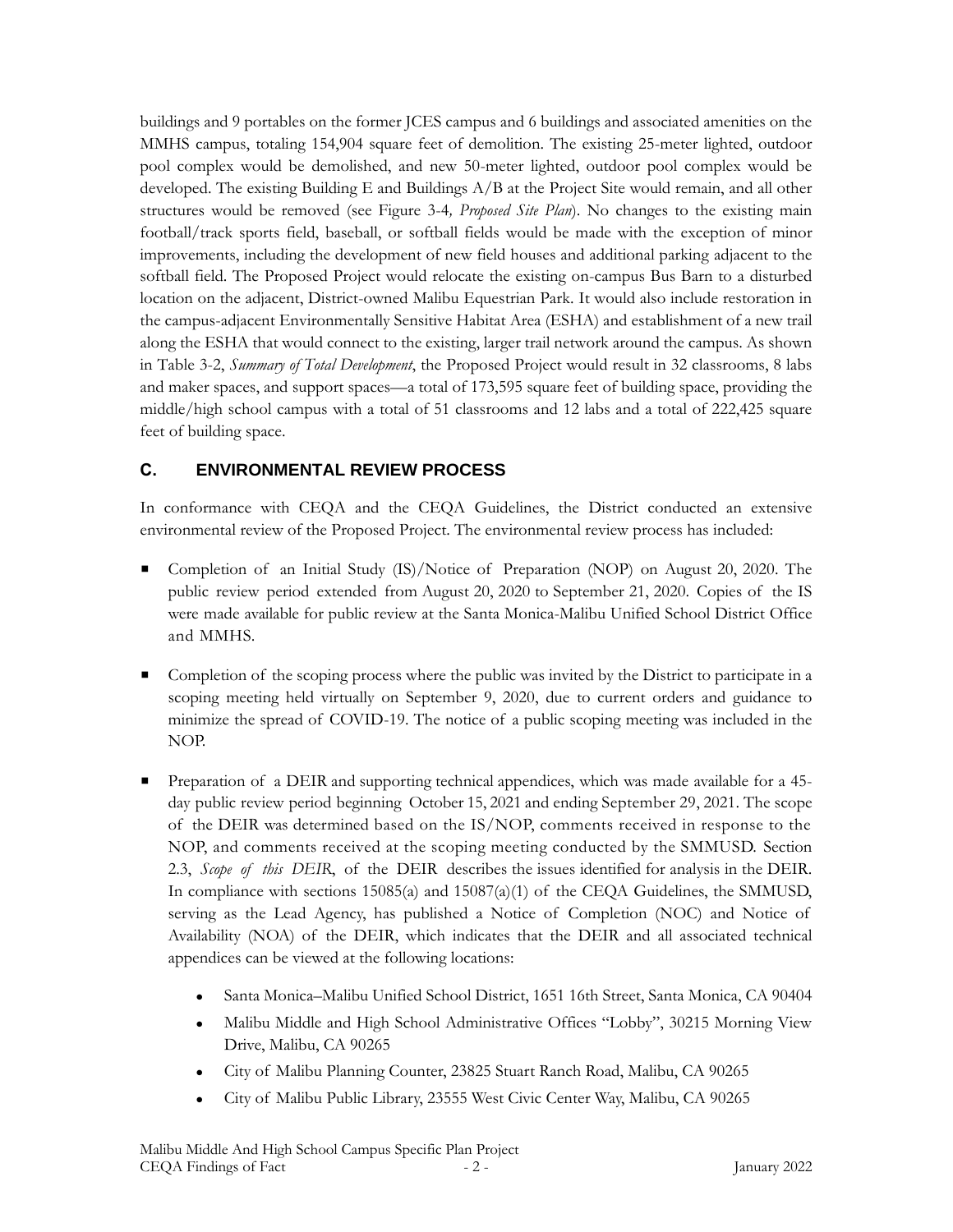⚫ In addition, the DEIR is available online at the SMMUSD website https://www.smmusd.org/cms/lib/CA50000164/Centricity/Domain/4188/Malibu-HS/DEIR0921.pdf and the City of Malibu website (www.malibucity.org).

The NOC and NOA were transmitted to the State Clearinghouse and County Clerk and were distributed to all property owners within 500 feet of the Project Site and/or those who have previously requested such notice.

- A public informational meeting was held on November 2, 2021 to present an overview of the CEQA process, the project description, and the conclusions in the DEIR. The meeting was conducted in-person at the Former JCES Campus Multipurpose Room and virtually due to COVID-19. Attendees were given the option to present verbal and written comments during the meeting.
- **Exercise 1** Preparation of a Final EIR (FEIR), including the Responses to Comments to the DEIR, the Findings of Fact, Mitigation Monitoring and Reporting Plan (MMRP), and the Statement of Overriding Considerations. The FEIR/Response to Comments contains comments on the DEIR and responses to those comments.
- The FEIR was posted to the SMMUSD website on December 28, 2021 (INSERT LINK). A 10day notification of the FEIR was sent to commenting agencies electronically on that same day.
- A public hearing on the Proposed Project and the FEIR was held before the Santa Monica-Malibu Unified School District Board of Education on January 13, 2022.

# **D. RECORD OF PROCEEDINGS**

For purposes of CEQA and these Findings, the Record of Proceedings the Proposed Project includes, but is not limited to, the following documents and other evidence:

- The NOP, NOA, and all other public notices issued by the District in conjunction with the Proposed Project.
- The DEIR and FEIR for the Proposed Project.
- All timely written comments submitted by agencies or members of the public during the public review comment period on the DEIR.
- All responses to written comments submitted by agencies or members of the public during the public review comment period on the DEIR.
- All timely written and verbal public testimony presented during a noticed public hearing for the Proposed Project.
- The Mitigation Monitoring and Reporting Program.
- The reports and technical memoranda included or referenced in the DEIR and FEIR.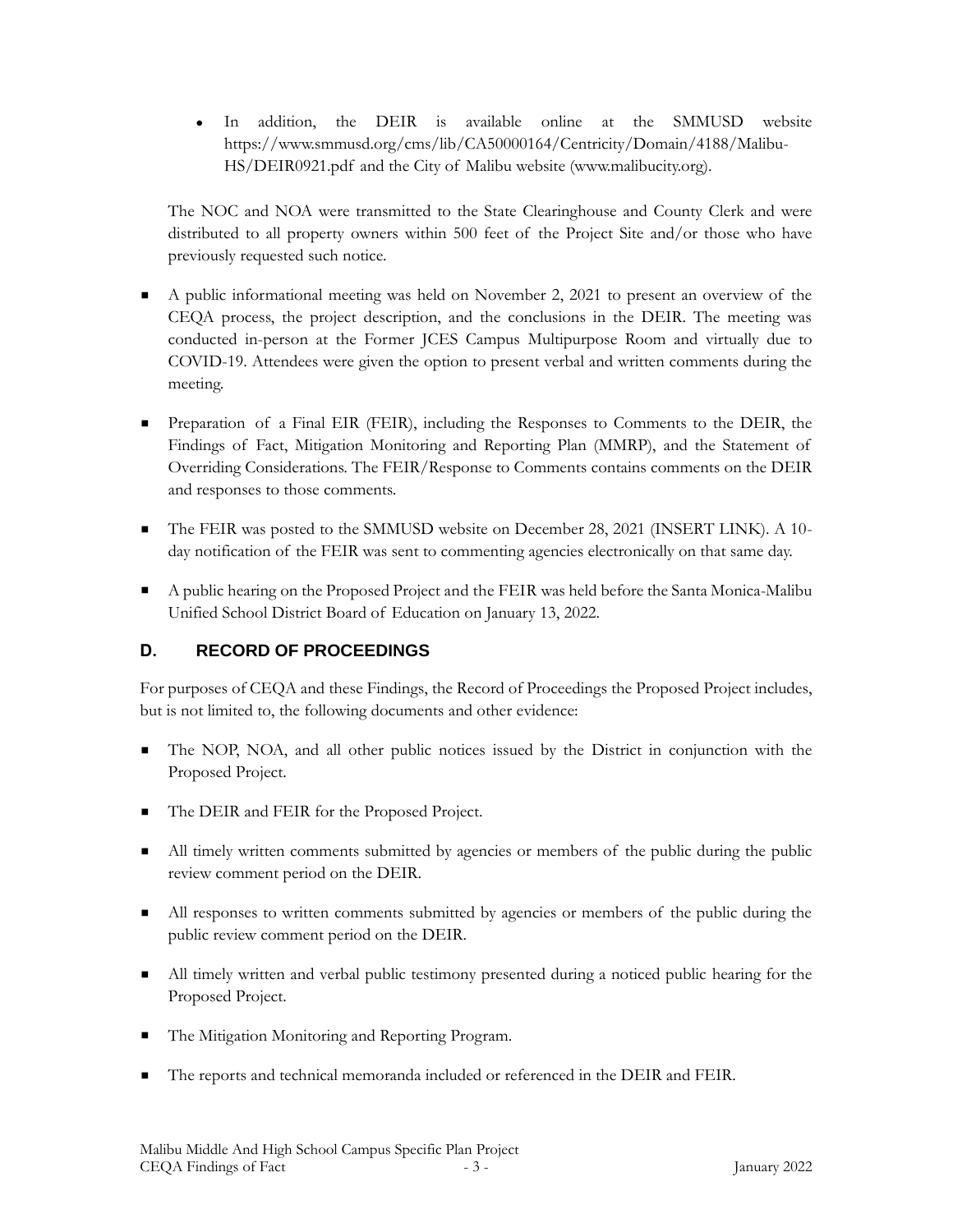- All documents, studies, EIRs, or other materials incorporated by reference in the DEIR and FEIR.
- The Resolutions adopted by the District's Board of Education in connection with the Proposed Project, and all documents incorporated by reference therein, including comments received after the close of the comment period and responses thereto.
- Matters of common knowledge to the District, including but not limited to federal, state, and local laws and regulations.
- Any documents expressly cited in these Findings.
- The District's file for the Proposed Project.

### **E. CUSTODIAN AND LOCATION OF RECORDS**

The documents and other materials that constitute the administrative record for the District's actions related to the Proposed Project are at the following locations:

- Santa Monica–Malibu Unified School District, 1651 16th Street, Santa Monica, CA 90404
- ⚫ Malibu Middle and High School Administration Offices, 30215 Morning View Drive, Malibu, CA 90265
- ⚫ City of Malibu Planning Counter, 23825 Stuart Ranch Road, Malibu, CA 90265
- ⚫ City of Malibu Public Library, 23555 West Civic Center Way, Malibu, CA 90265

The District is the custodian of the administrative record for the Proposed Project. Copies of these documents, which constitute the record of proceedings, are and at all relevant times have been and will be available upon request at the offices of the District.

> Santa Monica-Malibu Unified School District Attn: Carey Upton - FIP Department 1651 16th Street Santa Monica, California 90404 [cupton@smmusd.org](mailto:cupton@smmusd.org)

This information is provided in compliance with Public Resources Code Section 21081.6(a)(2) and Guidelines Section 15091(e).

# **II. FINDINGS AND FACTS AND OVERRIDING CONSIDERATIONS**

The District, as lead agency, is required under CEQA to make written findings concerning each alternative and each significant environmental impact identified in the DEIR and FEIR.

Specifically, regarding findings, CEQA Guidelines section 15091 provides:

(a) No public agency shall approve or carry out a project for which an EIR has been certified which identifies one or more significant environmental effects of the project unless the public agency makes one or more written findings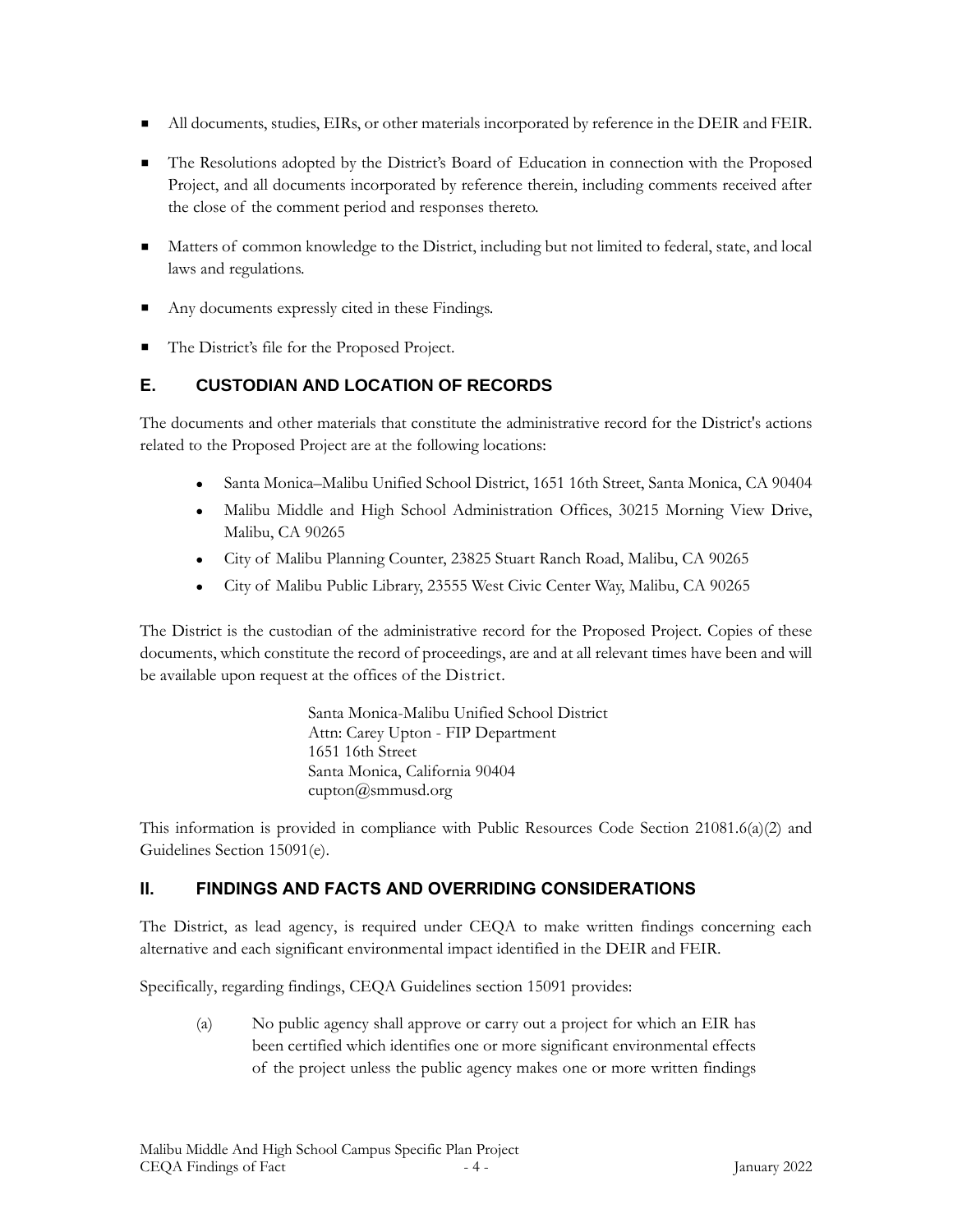for each of those significant effects, accompanied by a brief explanation of the rationale for each finding. The possible findings are:

- 1. Changes or alterations have been required in, or incorporated into, the project which avoid or substantially lessen the significant environmental effect as identified in the FEIR.
- 2. Such changes or alterations are within the responsibility and jurisdiction of another public agency and not the agency making the finding. Such changes have been adopted by such other agency or can and should be adopted by such other agency.
- 3. Specific economic, legal, social, technological, or other considerations, including provision of employment opportunities for highly trained workers, make infeasible the mitigation measures or project alternatives identified in the FEIR.
- (b) The findings required by subsection (a) shall be supported by substantial evidence in the record.
- (c) The finding in subdivision (a)(2) shall not be made if the agency making the finding has concurrent jurisdiction with another agency to deal with identified feasible mitigation measures or alternatives. The finding in subsection (a)(3) shall describe the specific reasons for rejecting identified mitigation measures and project alternatives.
- (d) When making the findings required in subdivision (a)(1), the agency shall also adopt a program for reporting on or monitoring the changes which it has either required in the project or made a condition of approval to avoid or substantially lessen significant environmental effects. These measures must be fully enforceable through permit conditions, agreements, or other measures.
- (e) The public agency shall specify the location and custodian of the documents or other material which constitute the record of the proceedings upon which its decision is based.
- (f) A statement made pursuant to Section 15093 does not substitute for the findings required by this section.

The "changes or alterations" referred to in section  $15091(a)(1)$  may include a wide variety of measures or actions as set forth in CEQA Guidelines section 15370, including:

- (a) Avoiding the impact altogether by not taking a certain action or parts of an action.
- (b) Minimizing impacts by limiting the degree or magnitude of the action and its implementation.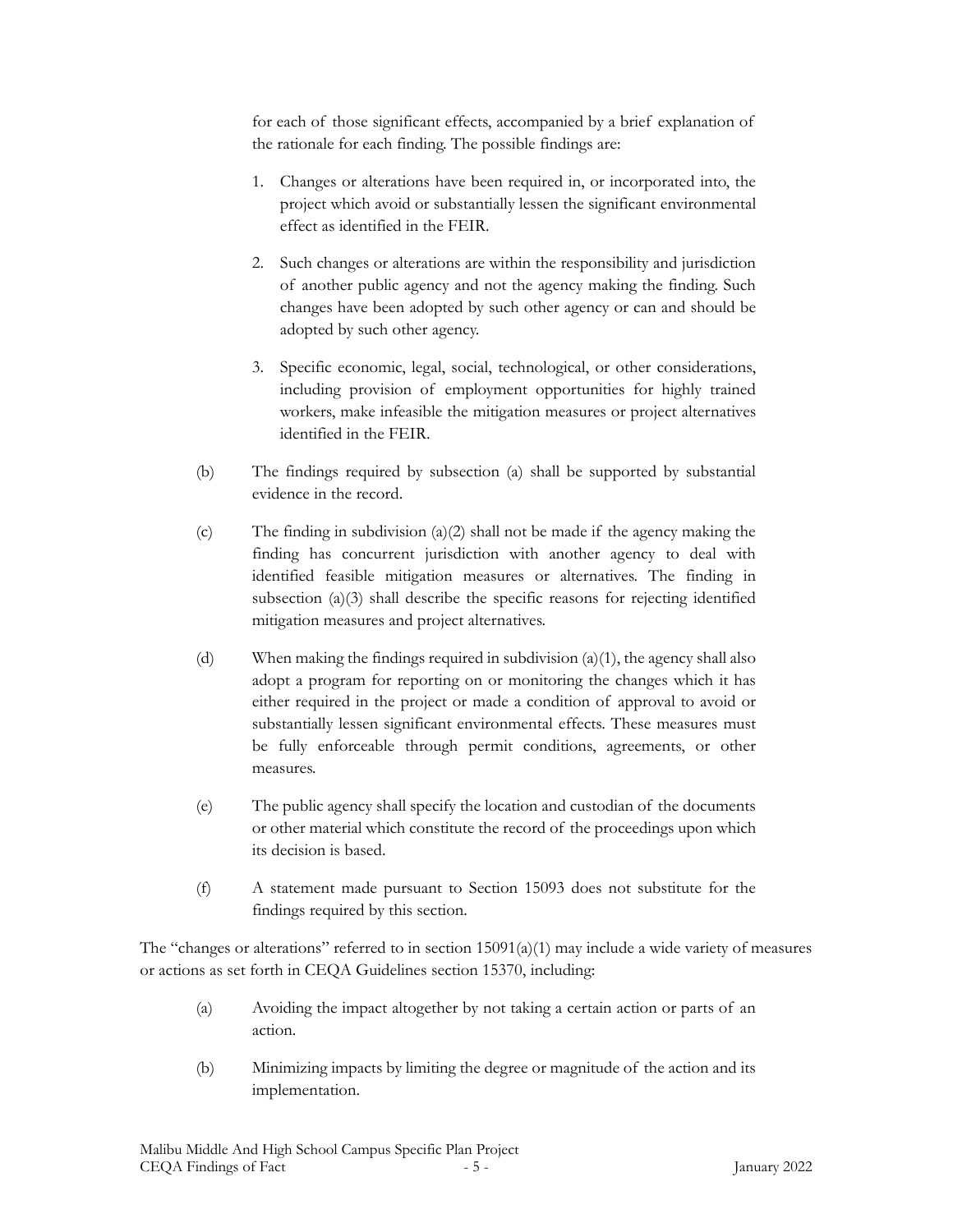- (c) Rectifying the impact by repairing, rehabilitating, or restoring the impacted environment.
- (d) Reducing or eliminating the impact over time by preservation and maintenance operations during the life of the action.
- (e) Compensating for the impact by replacing or providing substitute resources or environments.

# **A. FORMAT**

This section summarizes the significant environmental impacts of the Proposed Project, describes how these impacts are to be mitigated, and discusses various alternatives to the Proposed Project, which were developed in an effort to reduce the remaining significant environmental impacts. All impacts are considered potentially significant prior to mitigation unless otherwise stated in the findings.

The remainder of this section is divided into the following subsections:

**Section B, Summary of Environmental Impacts,** presents the summary of impacts of the Proposed Project.

**Section C, Findings on Impacts Determined to Be Less Than Significant,** presents the impacts of the Proposed Project that were determined in the DEIR to be less than significant without the addition of mitigation measures and presents the rationales for these determinations.

**Section D, Findings on Impacts Mitigated to Less Than Significant,** presents significant impacts of the Proposed Project that were identified in the FEIR, the mitigation measures identified in the Mitigation Monitoring Program, and the rationales for the findings.

**Section E, Findings on Significant Unavoidable Impacts**, presents significant impacts of the Proposed Project that were identified in the FEIR, the mitigation measures identified in the Mitigation Monitoring Program, the findings for significant impacts, and the rationales for the findings.

**Section F, Findings on Project Alternatives,** presents alternatives to the Proposed Project and evaluates them in relation to the findings set forth in Section  $15091(a)(3)$  of the State CEQA Guidelines, which allows a public agency to approve a project that would result in one or more significant environmental effects if the project alternatives are found to be infeasible because of specific economic, social, or other considerations.

# **B. SUMMARY OF ENVIRONMENTAL IMPACTS**

The following is a summary of the environmental topics considered in the Initial Study to have no impact, a less than significant impact, a less than significant impact with incorporation of mitigation measures, and a significant and unavoidable impact.

It should be noted that topics identified as significant and unavoidable contain individual impacts that would be less than significant or less than significant with mitigation.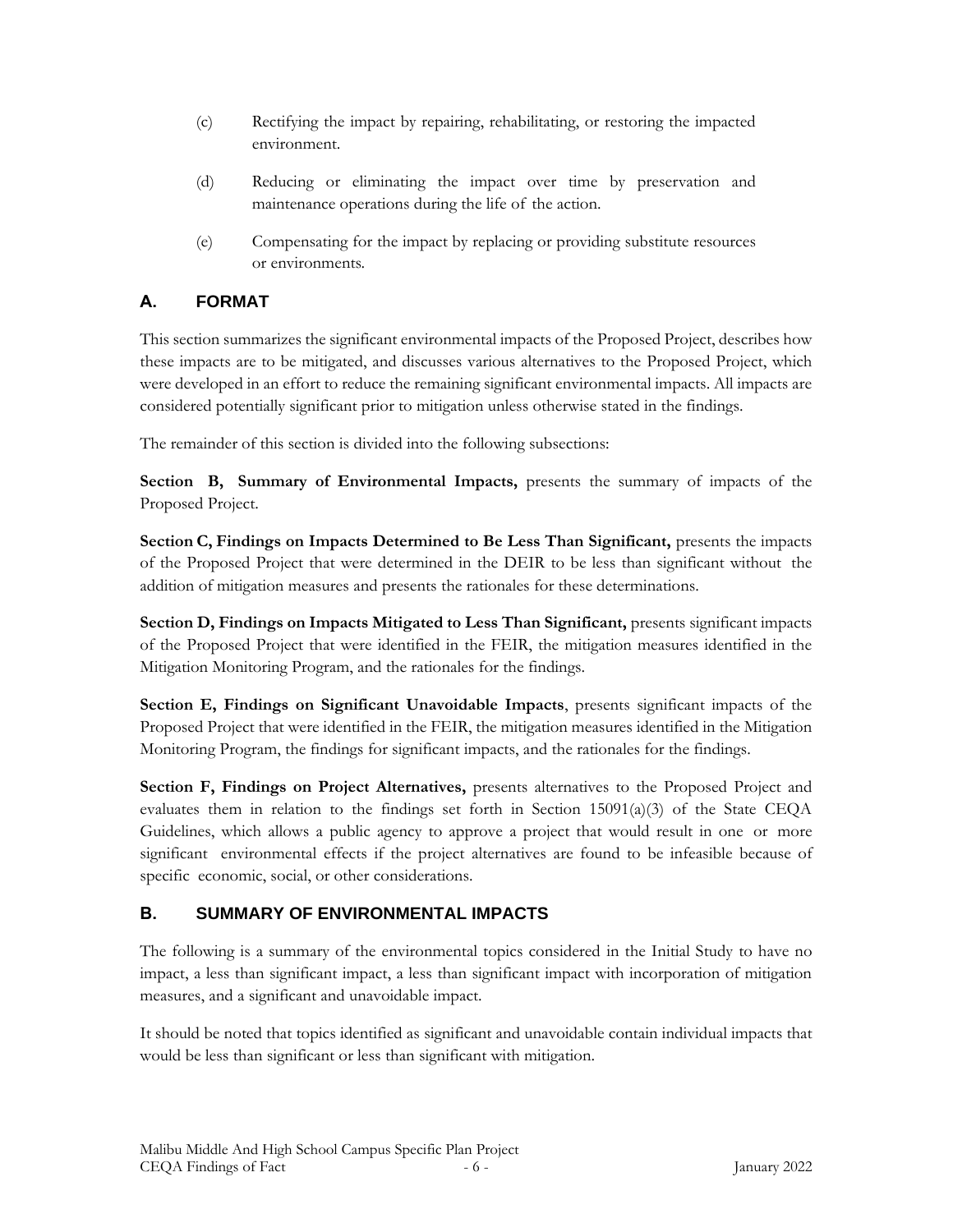# **Less than Significant Impact (Before Mitigation) or No Impact**

- Aesthetics)
- Air Quality
- Biological Resources
- Cultural Resources
- Energy
- Geology and Soils
- **Execution** Greenhouse Gas Emissions
- Hazards and Hazardous Materials
- **EXECUTE:** Hydrology and Water Quality
- Land Use and Planning
- Noise
- Public Services
- Recreation
- **Transportation**
- **Utilities and Service System**
- Wildfire

# **Less Than Significant Impact with Mitigation Incorporated**

- Air Quality
	- ⚫ Construction-related pollutants
- **Biological Resources** 
	- ⚫ Impact to sensitive species
	- ⚫ Loss of sensitive habitat types
	- ⚫ Impact approximately 0.033 acres of USACE, RWQCB and CDFW Jurisdiction
	- ⚫ Require compliance with the local tree ordinance
- **Cultural Resources** 
	- ⚫ Impacts on archaeological resources
- **•** Geology and Soils
	- ⚫ Hazards arising from off-site landslide, lateral spreading, subsidence, collapsible soils, or expansive soils
	- ⚫ Impact to paleontological resources or unique geologic feature
- Noise
	- ⚫ Permanent operation-related noise
- Transportation
	- ⚫ Potentially hazardous conditions and potential conflicting uses
- Wildfire
	- ⚫ Exacerbate wildfire risks
	- Exposure to risks, including downslope or downstream flooding or landslides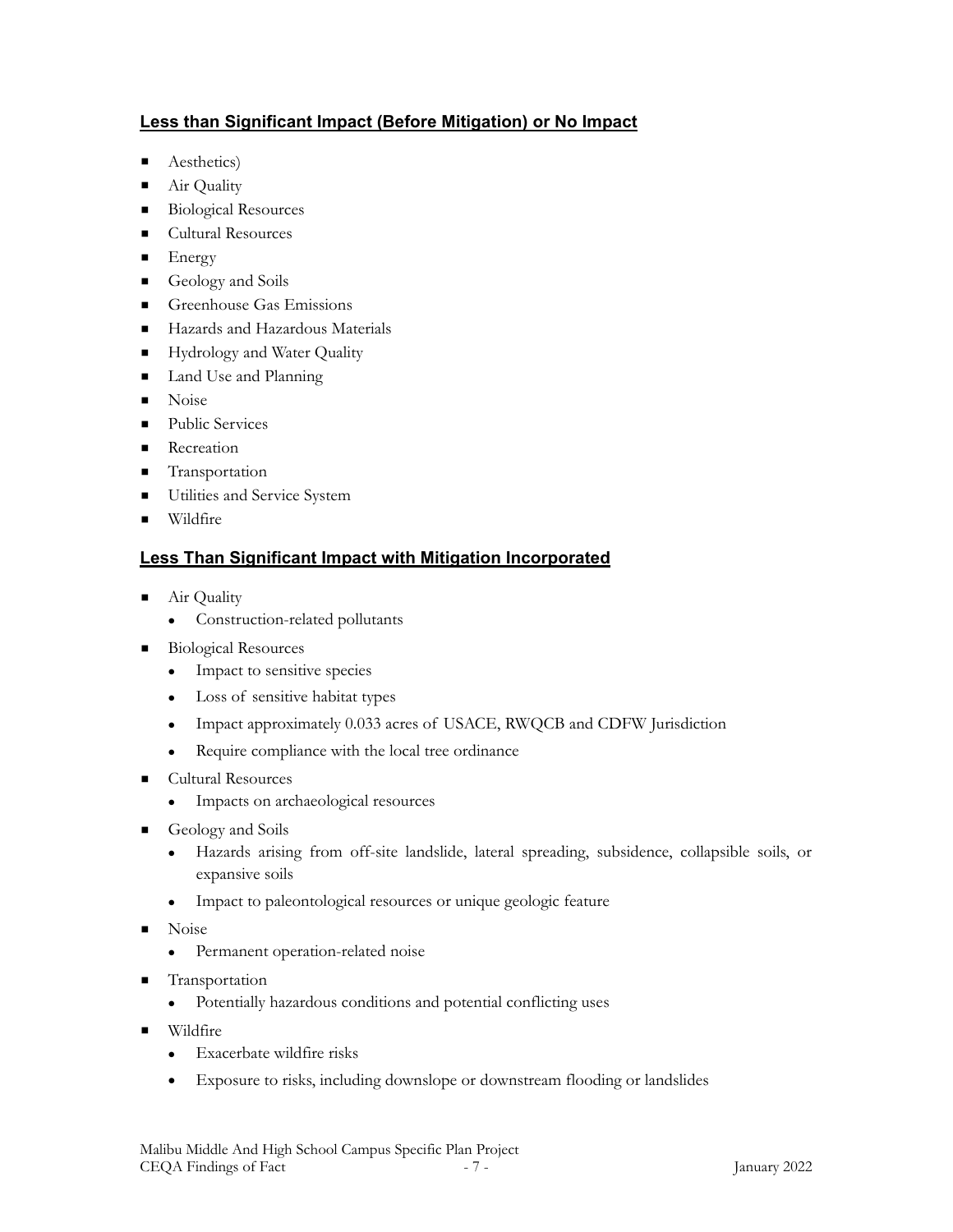# **Significant and Unavoidable Impact**

- **Aesthetics** 
	- ⚫ Additional light and Glare
- Noise
	- ⚫ Construction-generated noise

# **C. FINDINGS ON IMPACTS DETERMINED TO BE LESS THAN SIGNIFICANT**

# **Initial Study**

An IS was prepared by the District to identify the potential significant effects of the Proposed Project. The Initial Study was completed and distributed with the NOP for the Proposed Project, dated August 20, 2020. The IS determined that the Proposed Project would have no impact or less than significant impacts to the following topics: Agriculture and Forestry Resources, Population and Housing, Mineral Resources, and Tribal Cultural Resources. All other topical areas of evaluation included in the Environmental Checklist were determined to require further assessment in an EIR.

### **DEIR**

It was determined that several potential environmental effects would not result from the Proposed Project or would result but would not have a significant impact on the environment. This determination was made based on the findings of the DEIR prepared for the Proposed Project. The following summary briefly describes those environmental topics that were found not to be significant with implementation of existing regulations, as detailed in each respective topical section of Chapter 5 of the DEIR.

# **1. Aesthetics**

### **Impact 5.1-1: The Proposed Project would not have a substantial adverse effect on a scenic vista.**

Support for this environmental impact conclusion is fully discussed starting on page 5.1-57 of Section 5.1, *Aesthetics* of the DEIR and contained within Responses to Comment Letters A5 (see A5-7 and A5- 8).

The Project Site is not located in the viewshed of a designated vista point. The nearest vista point recognized in the City of Malibu's General Plan Conservation Element is the Point Dume Vista Point, which does not afford views of the Project Site or surrounding neighborhood. Other protected scenic vistas in the City of Malibu include views of the Pacific Ocean and other scenic areas from public viewing areas, which include public roads, trails, parklands, and beaches, considered to be public viewing areas. Public viewing areas in the vicinity of the Project Site include nearby roads and trails, including Morning View Drive (also a designated trail), Merritt Drive, Busch Drive and Pathway (a roadway and designated trail), Clover Heights Avenue, and nearby trails including the Equestrian School Trail (located on the Project Site), and Busch Pathway.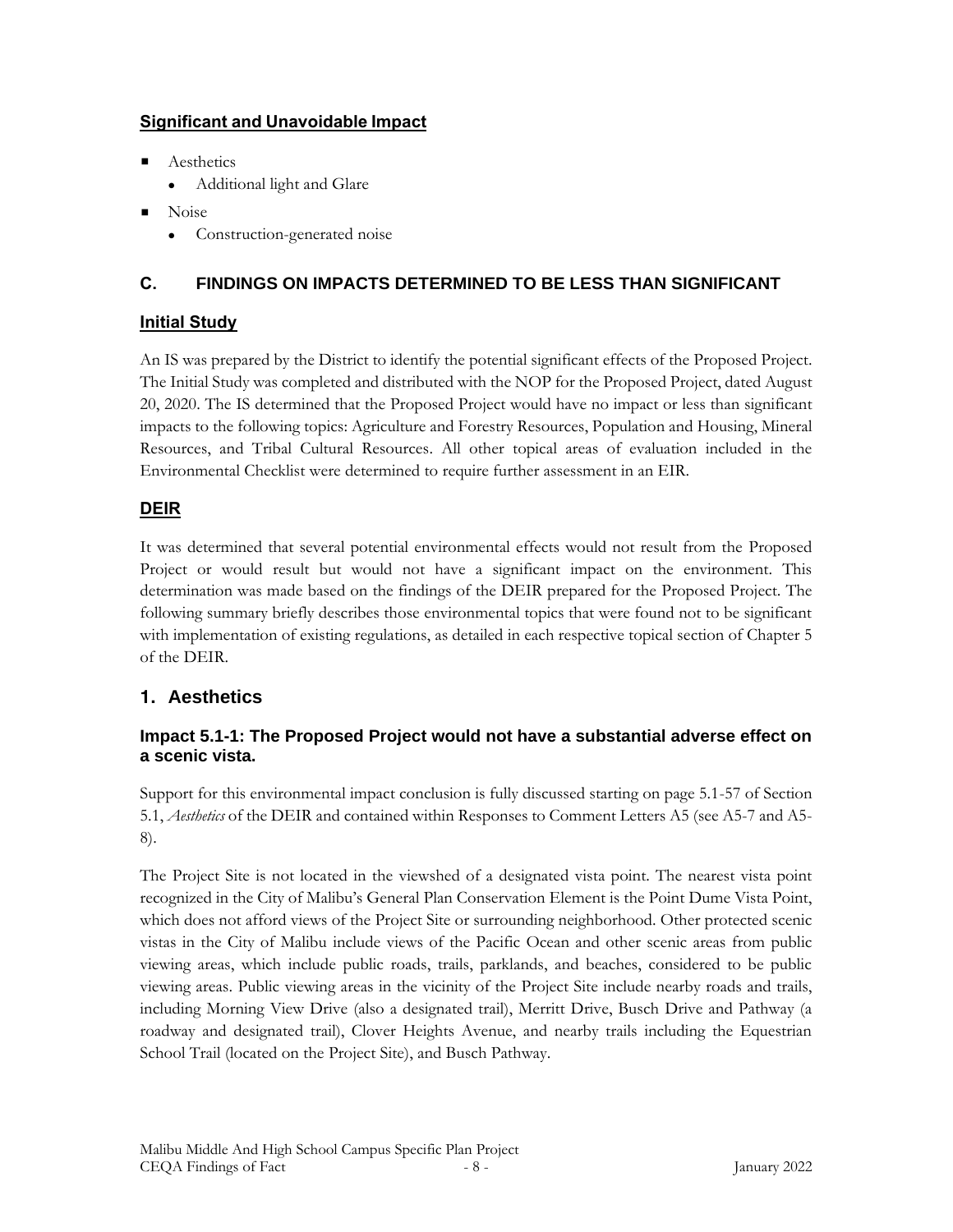Views afforded from public viewing areas, located in elevations equal to or greater than the Project Site and to the north and east, which excludes Morning View Drive (because it is at the base of the slope and bound by development), consists mostly of rolling hills, ridgelines, vegetation, structures, and panoramic views of the Pacific Ocean and the Santa Monica Mountains, in the horizon. Distant ridgelines, mountains, and the Pacific Ocean typically dominate views. Partial views of the developed campus on the Project Site are available from a number of public viewing areas to the north of the Project Site that offer scenic vistas of the Pacific Ocean and mountains.

Views of the Pacific Ocean, mountains, and other scenic features such as ridges, hillsides, and vegetation would continue to be widely available from all selected public viewing points, consistent with section 30251 of the CCA, which requires that all new development be sited to preserve views of scenic resources.

The Proposed Project would adhere to design standards of the MMHS Campus Site Design Guidelines to incorporate colors and exterior materials that are compatible with the surrounding landscape. For instance, furnishings and fixtures would be incorporate natural tones and features such as seating terraced into the hillside, built-in wooden benches, boulder-shaped seating; hardscape materials would include accent paving, natural tones; walls and fencing would include materials that relate to the architectural form of the proposed Campus; signage would use topography, materials, and form to adapt to the conditions on the Project Site; landscape design would incorporate native or locally adapted drought-tolerant species to play a functional role such as framing views. With compliance to applicable policies of the LUP, development of the Proposed Project would not degrade or obstruct scenic vistas available from public viewing areas. In addition, construction of the Proposed Project would not significantly obstruct or otherwise degrade scenic vistas, that consist of views of scenic resources, including the ocean, mountains, ridges, hills, and vegetation from public viewing areas.

# **Finding:**

Impacts to scenic vista would be less than significant and no mitigation measures are necessary.

### **Impact 5.1-2: The Proposed Project would not alter scenic resources within a state scenic highway.**

Support for this environmental impact conclusion is fully discussed starting on page 5.1-71 of Section 5.1, *Aesthetics* of the DEIR.

The Project Site is not within the viewshed or corridor of a state-designated scenic highway. The only road in Malibu that has been officially designated as an eligible scenic highway by Caltrans is PCH, located 0.25-mile southwest of the Project Site. Although primary access to Morning View Drive is from PCH, no views of the developed portions of the Project Site are available from PCH because of the presence of low bluffs and hillsides that screen views into the canyon. Signage for the school is positioned on Morning View Drive at PCH and would remain with implementation of the Proposed Project. Morning View Drive has been designated by the City of Malibu as a neighborhood trail but has not been classified as a scenic highway and is not subject to regulations and policies relating to scenic highways.

No scenic resources, as defined by the City of Malibu's General Plan Conservation Element, are located on or near to the Project Site. As such, the Proposed Project does not have the potential to substantially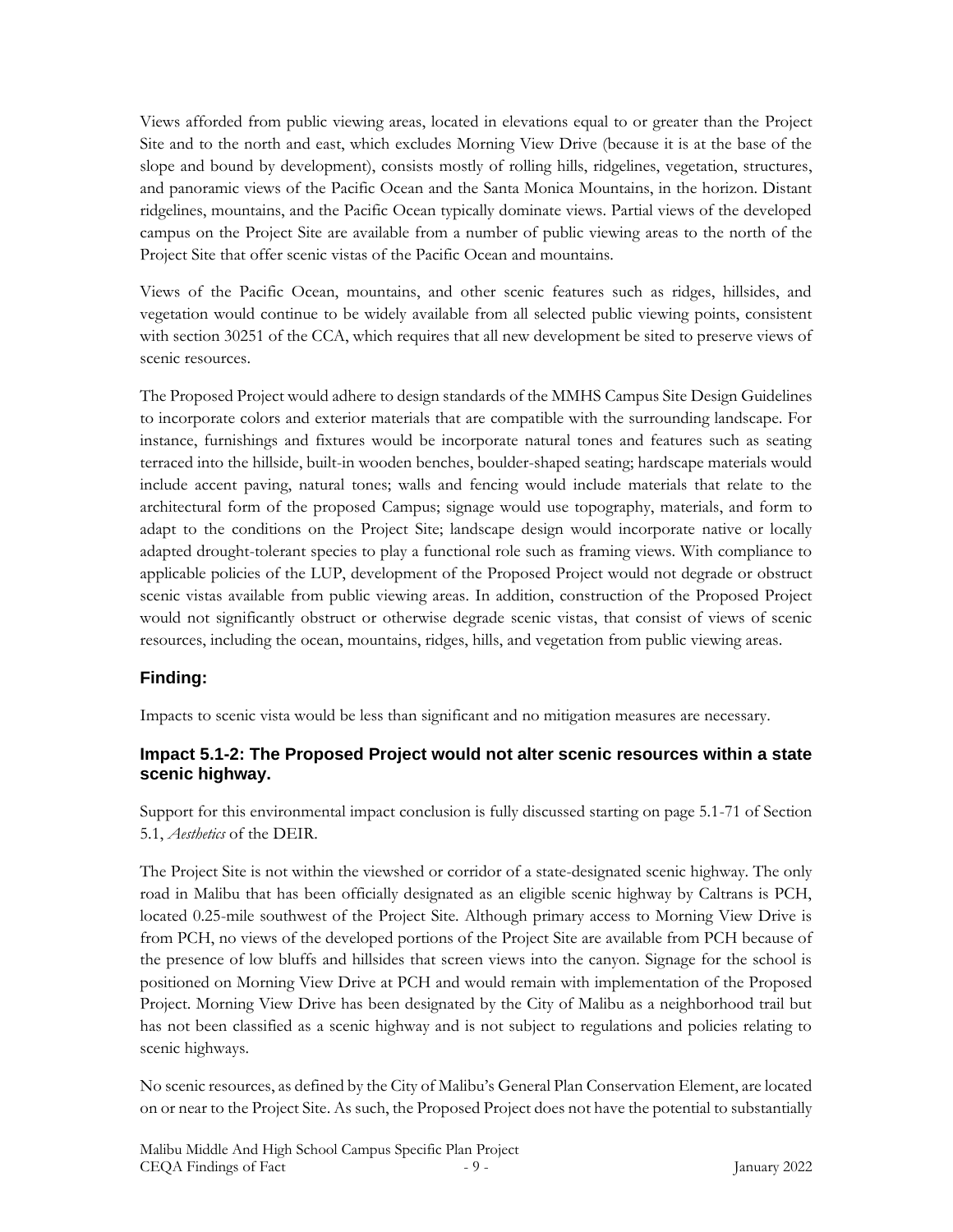damage a scenic resource within the viewshed of a State-designated scenic highway, or any other identified scenic resource.

### **Finding:**

No impacts to scenic resources within a state scenic highway would occur and no mitigation measures are necessary.

### **Impact 5.1-3: The Proposed Project would not substantially degrade the existing visual character or quality of public views of the Project Site and its surroundings.**

Support for this environmental impact conclusion is fully discussed starting on page 5.1-71 of Section 5.1, *Aesthetics* of the DEIR and contained within Responses to Comment Letter A5 (see A5-7 and A5- 8).

The existing visual character of the Project Site is of a school campus in a rural residential neighborhood. Existing development on campus is on several split-level building pads in order to retain the natural topography of the area. The distribution of existing development along the hillside and complementary design elements, such as brick façades and blue trims and accents, coupled with the abundance of vegetation both native and non-native, and the scenic resources on the Project Site and surrounding areas contribute to a high visual quality on and around the Project Site. Development on campus is most visible from Morning View Drive, where the main entrance to campus is located. As such, changes in the visual character of the campus would be most evident from the perspective of Morning View Drive. Views of the campus from other nearby vantage points consist primarily of building outlines and rooftops.

As the Project Site is already developed with campus uses along Morning View Drive, the redevelopment of existing buildings and parking lots with new buildings of similar use in approximately the same location would not result in a substantial change in the visual character of the area. While the building heights would exceed the maximum permitted height of 28 feet above grade, the new buildings would conform to the slopes and would be terraced like the existing topography, in order to integrate the buildings with the landscape.

Development of the Proposed Project would be subject to the policies contained in the City of Malibu's LUP. Compliance with these policies, as listed above, would ensure that implementation of the Proposed Project would not result in the significant degradation of the visual character and quality of the Project Site and surrounding area.

### **Finding:**

Impacts to the existing visual character or quality of public views of the Project Site and its surroundings would be less than significant and no mitigation measures are necessary.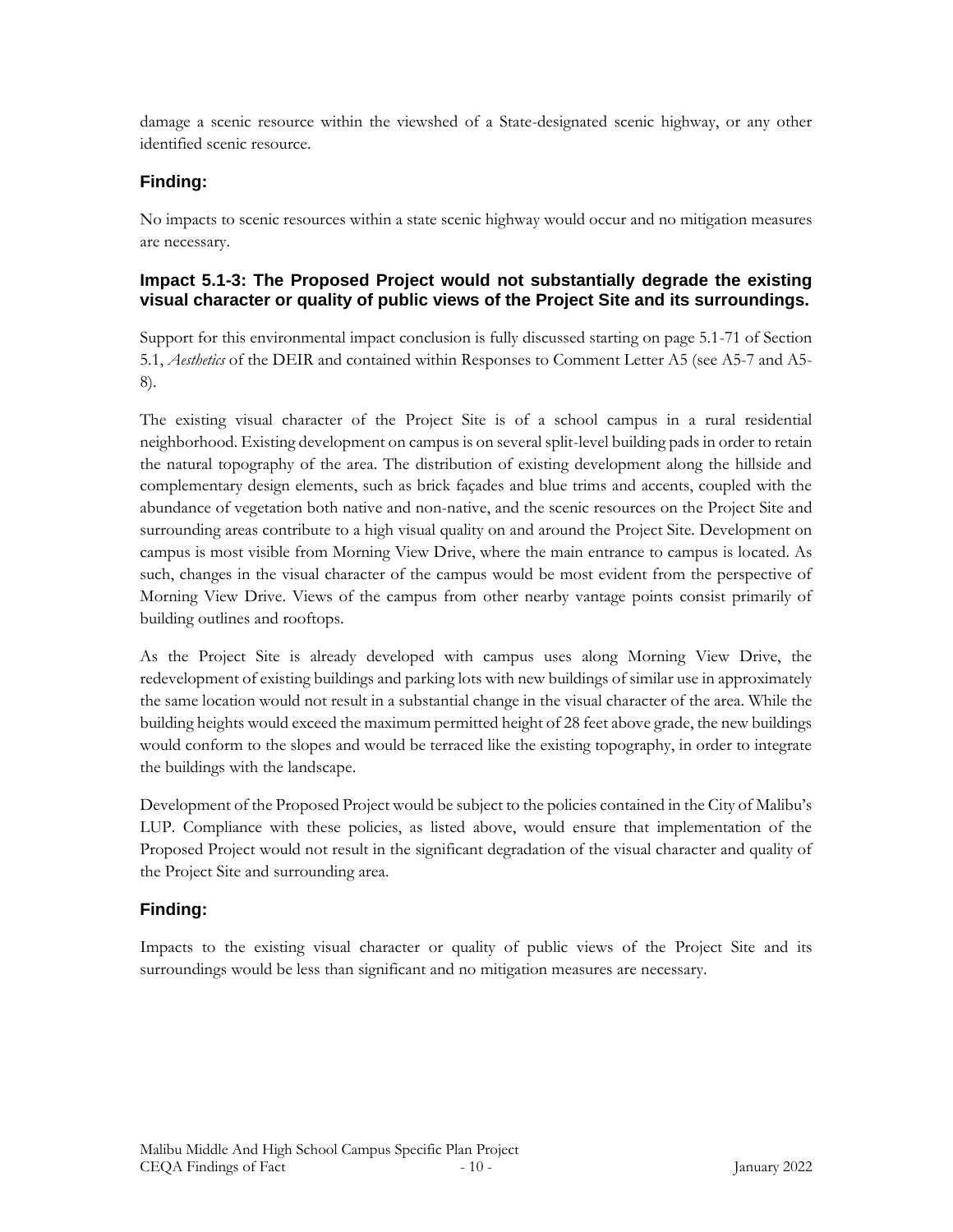# **2. Air Quality**

### **Impact 5.2-1: The Proposed Project would be consistent with the applicable air quality management plan.**

Support for this environmental impact conclusion is fully discussed starting on page 5.2-27 of Section 5.2, *Air Quality* of the DEIR.

Changes in population, housing, or employment growth projections have the potential to affect SCAG's demographic projections and therefore the assumptions in South Coast AQMD's AQMP. Based on the scope and nature of the Proposed Project in that student capacity, staffing, and community event use would not increase, the Proposed Project would not substantially affect housing, employment, or population projections within the region. Finally, the long-term emissions generated by the Proposed Project would not produce criteria air pollutants that exceed the South Coast AQMD significance thresholds for Proposed Project operations (see Impact 5.2-3). South Coast AQMD's significance thresholds identify whether a project has the potential to cumulatively contribute to the SoCAB's nonattainment designations. Because the Proposed Project would not exceed the South Coast AQMD's regional significance thresholds (see Impact 5.2-2 and Impact 5.2-3) and growth is consistent with regional growth projections, the Proposed Project would not interfere with South Coast AQMD's ability to achieve the long-term air quality goals identified in the AQMP. Therefore, the Proposed Project would be consistent with the AQMP, and impacts would be less than significant.

### **Finding:**

Impacts to applicable air quality management plans would be less than significant and no mitigation measures are necessary.

#### **Impact 5.2-2: Construction activities associated with the Proposed Project would not generate short-term emissions in exceedance of South Coast AQMD's threshold criteria.**

Support for this environmental impact conclusion is fully discussed starting on page 5.2-28 of Section 5.2, *Air Quality* of the DEIR.

Construction of the Proposed Project would generate criteria air pollutants associated with construction equipment exhaust and fugitive dust from demolition and debris haul, grading and soil haul, utilities trenching, building construction, architectural coating, pavement of asphalt and nonasphalt surfaces, and finishing and landscaping of the site. Air pollutant emissions from construction activities on-site would vary daily as construction activity levels change.

The SoCAB is designated nonattainment for  $O_3$  and  $PM_{2.5}$  under the California and National AAQS, nonattainment for PM10 under the California AAQS, and nonattainment for lead (Los Angeles County only) under the National AAQS. According to South Coast AQMD methodology, any project that does not exceed or can be mitigated to less than the daily threshold values would not add significantly to a cumulative impact (South Coast AQMD 1993). The maximum daily emissions for VOC, NOx, CO,  $SO_2$ ,  $PM_{10}$ , and  $PM_{2.5}$  from construction-related activities for Phase 1 and Phases 2 through 4 would be less than their respective South Coast AQMD regional significance threshold values.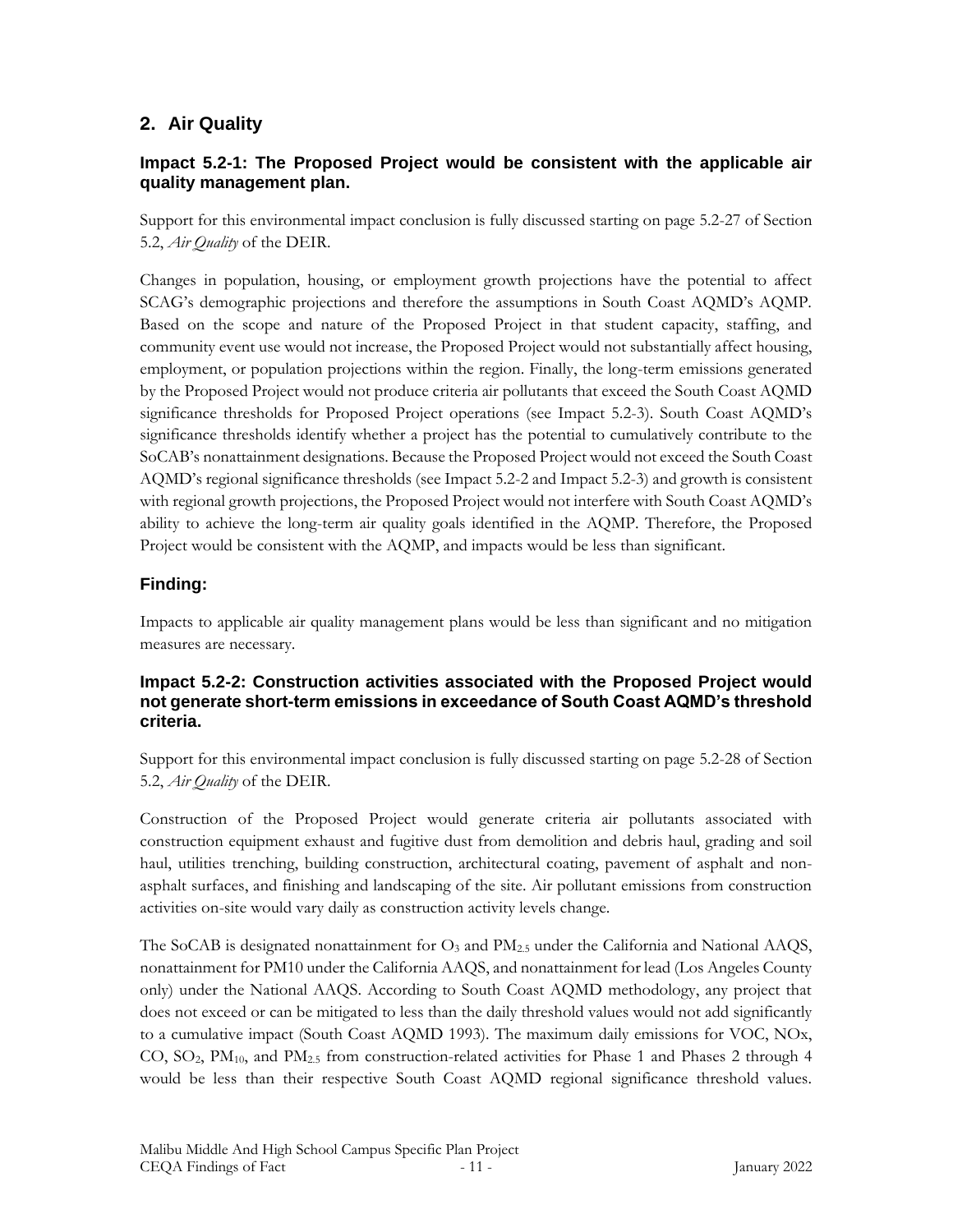Therefore, short-term air quality impacts from Proposed Project-related construction activities would be less than significant.

### **Finding:**

Short-term construction-related impacts to air quality would be less than significant and no mitigation measures are necessary.

#### **Impact 5.2-3: Long-term operation of the Proposed Project would not generate additional vehicle trips and associated emissions in exceedance of South Coast AQMD's threshold criteria.**

Support for this environmental impact conclusion is fully discussed starting on page 5.2-30 of Section 5.2, *Air Quality* of the DEIR.

Following full buildout of the four phases of the Proposed Project, operation would generate a net increase in criteria air pollutant emissions from area sources (e.g., landscaping equipment, architectural coating) and energy (i.e., natural gas used for heating and cooking). The maximum daily operation emissions would be less than their respective South Coast AQMD regional significance threshold values. Projects that do not exceed the South Coast AQMD regional significance thresholds would not result in an incremental increase in health impacts in the SoCAB from Project-related increases in criteria air pollutants. Therefore, impacts to the regional air quality associated with operation of the Proposed Project would be less than significant.

# **Finding:**

Long-term construction-related impacts to air quality would be less than significant and no mitigation measures are necessary.

### **Impact 5.2-5: The Proposed Project would not expose sensitive receptors to substantial pollutant concentrations during operation.**

Support for this environmental impact conclusion is fully discussed starting on page 5.2-35 of Section 5.2, *Air Quality* of the DEIR.

### *Operational Phase LSTs*

Operation of the Proposed Project would not generate substantial quantities of emissions from onsite, stationary sources. Land uses that have the potential to generate substantial stationary sources of emissions require a permit from South Coast AQMD, such as chemical processing or warehousing operations where substantial truck idling could occur on-site. Emissions from uses such as chemistry labs would be minimal and would not be greater than emissions from current uses on-site. Overall, the Proposed Project does not fall within these categories of uses. Therefore, net localized air quality impacts from Proposed Project-related operations would be less than significant.

### *Operational Health Risk – Bus Barn*

A potential source of TACs from operation of the Proposed Project would be from school buses associated with the relocated bus barn. As noted in MATES V previously, regional DPM emissions represent approximately 72 percent of the potential health risk from air toxics. However, the District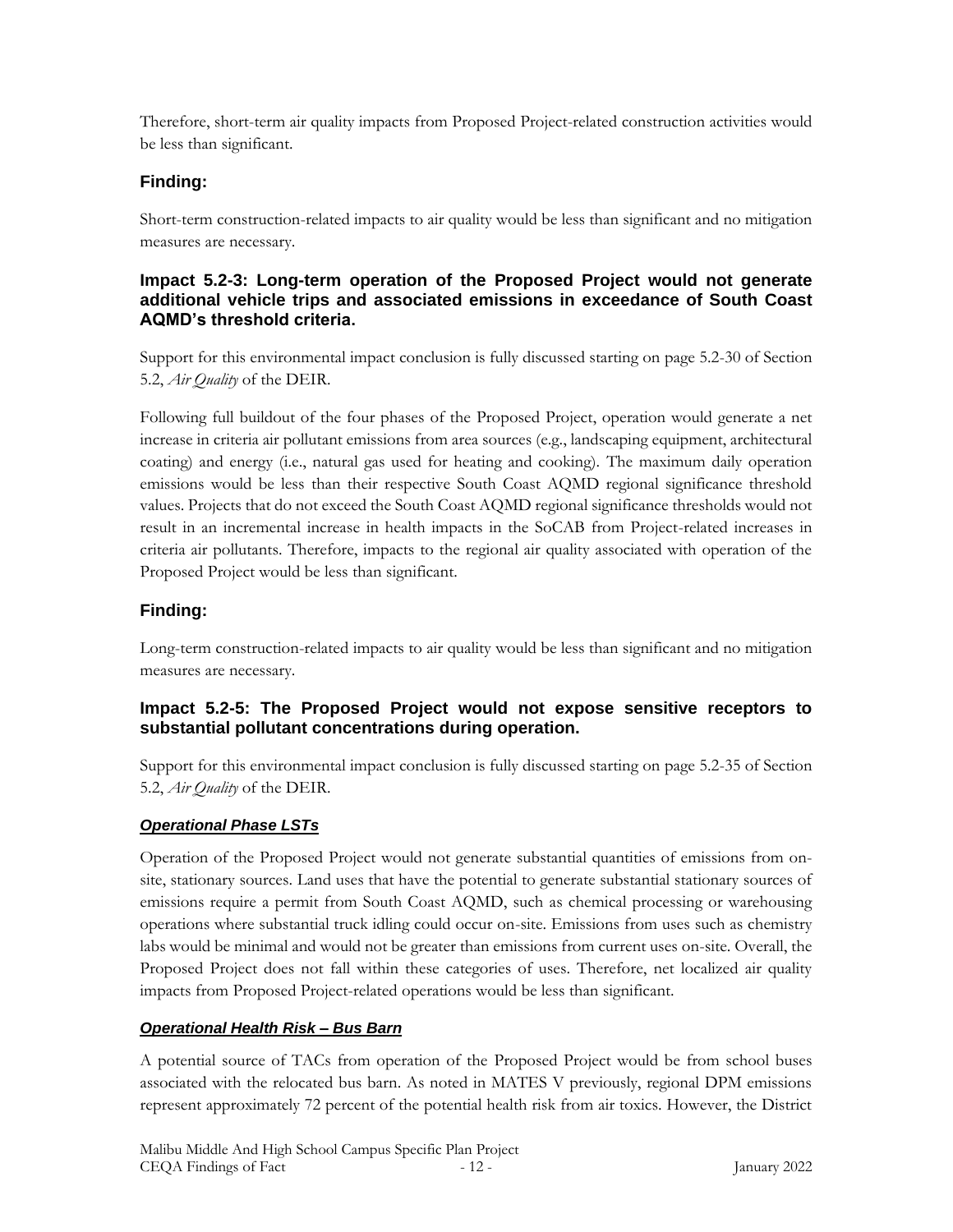bus fleet is not diesel fueled, but consists of 8 compressed natural gas (CNG) buses and 17 gasoline buses. In general, the TACs emitted from CNG and gasoline-fueled vehicle produce much lower health risks than diesel-fueled vehicles despite that gasoline vehicles account for over 95 percent of the vehicle population in Los Angeles County (CARB 2021c). In addition, the Proposed Project would not increase the amount of bus activity occurring at the relocated bus barn. Therefore, the Proposed Project would not expose sensitive receptors to substantial concentrations of TACs during operation. Impacts would be less than significant.

### *Carbon Monoxide Hotspots*

Areas of vehicle congestion have the potential to create pockets of CO called hotspots. These pockets have the potential to exceed the state one-hour standard of 20 ppm or the eight-hour standard of 9.0 ppm. Because CO is produced in greatest quantities from vehicle combustion and does not readily disperse into the atmosphere, adherence to AAQS is typically demonstrated through an analysis of localized CO concentrations. Hot spots are typically produced at intersections, where traffic congestion is highest because vehicles queue for longer periods and are subject to reduced speeds. The SoCAB has been designated in attainment of both the National and California AAQS for CO. Under existing and future vehicle emission rates, a project would have to increase traffic volumes at a single intersection by more than 44,000 vehicles per hour—or 24,000 vehicles per hour where vertical and/or horizontal mixing is substantially limited—to generate a significant CO impact (BAAQMD 2017). The Proposed Project would generate a net increase of 651 AM peak-hour trips, which is substantially below the incremental increase in peak-hour vehicle trips needed to generate a significant CO impact. Implementation of the Proposed Project would not have the potential to substantially increase CO hotspots at intersections in the vicinity of the Project Site, therefore, impacts would be less than significant.

# **Finding:**

Impacts to sensitive receptors from substantial pollutant concentrations would be less than significant and no mitigation measures are necessary.

# **3. Biological Resources**

# **Impact 5.3-4: The Proposed Project would not affect wildlife movement.**

Support for this environmental impact conclusion is fully discussed starting on page 5.2-27 of Section 5.3, *Biological Resources,* of the DEIR and contained within Responses to Comment Letter A3 (see A3- 39) and A5 (see A5-21).

### *Wildlife Movement and Habitat Fragmentation*

The Project Site does not represent an area of important regional movement. The existing structures and paved parking lots, adjacent PCH, and surrounding residential streets and structures present a barrier to movement for wildlife moving through the area. Wildlife looking to move through the foothills would likely utilize canyons in the open space north of the Project Site. Proposed Project activities would not impact these open space areas. The adjacent canyons would continue to be available for movement; thus, regional wildlife movement would not be disrupted, and impacts on regional wildlife movement would be considered less than significant.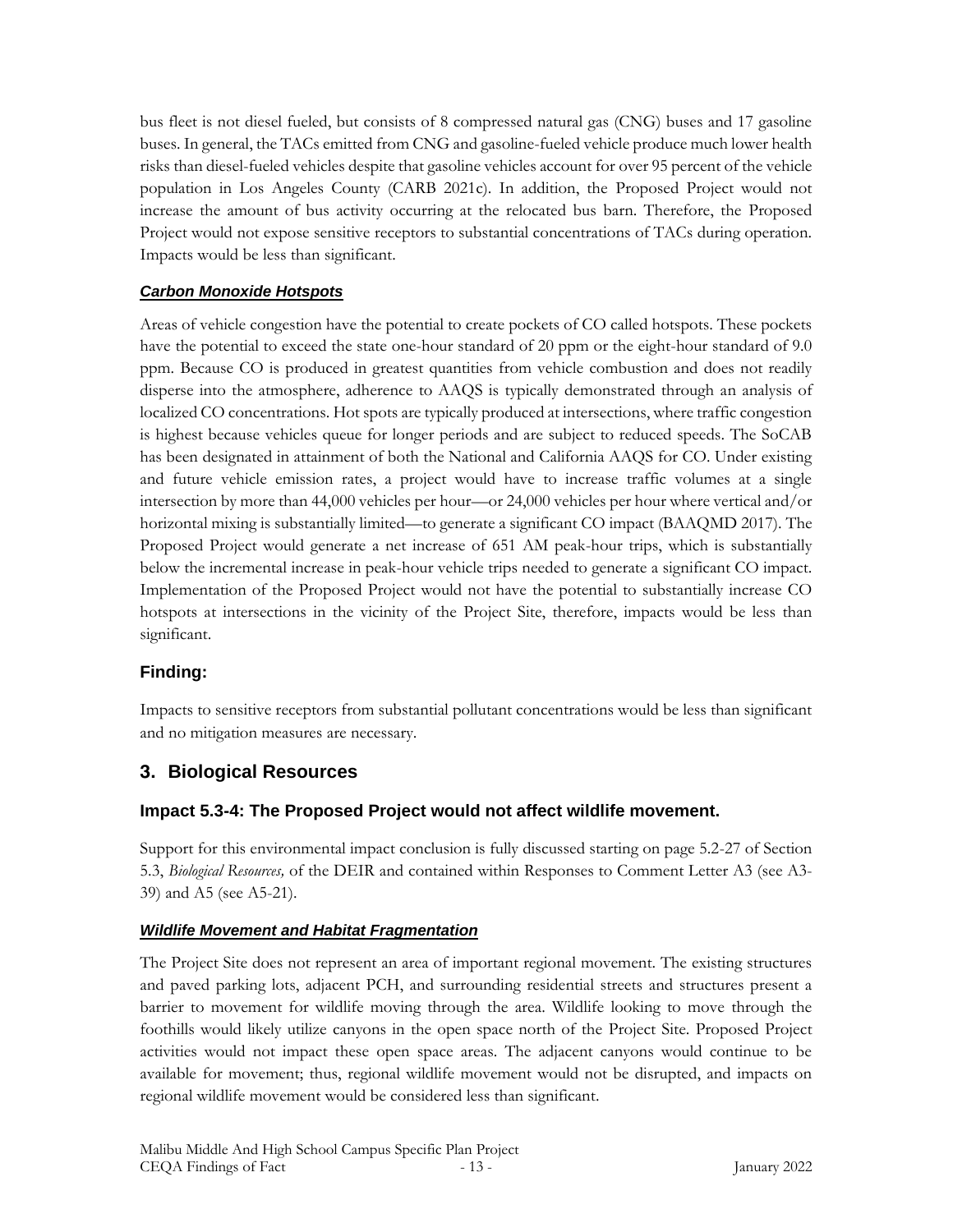Construction activities would create dust and noise within and adjacent to the impact area; however, dust control required by SCAQMD Rule 403 would be implemented. During active construction, wildlife movement may be deterred by noise and human activity; however, most wildlife movement would occur at night while construction activities would occur during the day. Should any temporary fencing be needed during construction, it would meet the requirements of the LCP and LUP, and would be wildlife permeable. Proposed Project implementation would not isolate any native habitats or create any bottle necks for wildlife movement because small amounts of native vegetation, on the edges of disturbance or development, would be impacted. Therefore, construction impacts on local wildlife movement would be considered adverse, but less than significant.

# **Finding:**

Impacts to wildlife movement would be less than significant and no mitigation measures are necessary.

# **4. Cultural Resources**

### **Impact 5.4-1: There are no historical resources in the Project Site; development pursuant to the Proposed Project would not result in an impact on identified historic resources.**

Support for this environmental impact conclusion is fully discussed starting on page 5.4-14 of Section 5.4, *Cultural Resources* of the DEIR.

There are currently no locally, state-, or federal- designated historic resources in the Project Site. Additionally, the Project Site was not listed in any of the following state or federal resources: NRHP, CRHR, California Points of Historical Interest, California Historical Landmarks, National Historic Landmarks, Los Angeles Conservancy, and Los Angeles Historic Resources Inventory.

However, there are historic-period buildings located within both MMHS and former JCES Campuses. Therefore, all historic-era buildings within the Project Site were evaluated, both as individual resources and as a historic complex, using CRHR eligibility criteria. However, due to lack of associated significance, none of the historic buildings and structures within the Project Site are recommended as eligible for listing at the local, state, or national level and are not considered historically significant. The buildings are not associated with events that have made a significant contribution to the broad patterns of local or regional history or the cultural heritage of California or the United States and, therefore, not recommended as eligible for listing under Criterion 1. They are not associated with the lives of persons important to local, California, or national history and, therefore, not recommended as eligible for listing under Criterion 2. They do not embody the distinctive characteristics of a type, period, region, or method of construction or represent the work of a master or possess high artistic values and therefore, not recommended as eligible for listing under Criterion 3. Lastly, they have not yielded, nor have the potential to yield, information important to the prehistory or history of the local area, California, or the nation and therefore are not recommended as eligible for listing under Criterion 4. Therefore, impacts to historic resources as a result of implementation the Proposed Project, including demolition and removal of structures, are considered less than significant.

# **Finding:**

Impacts to historical resources would be less than significant and no mitigation measures are necessary.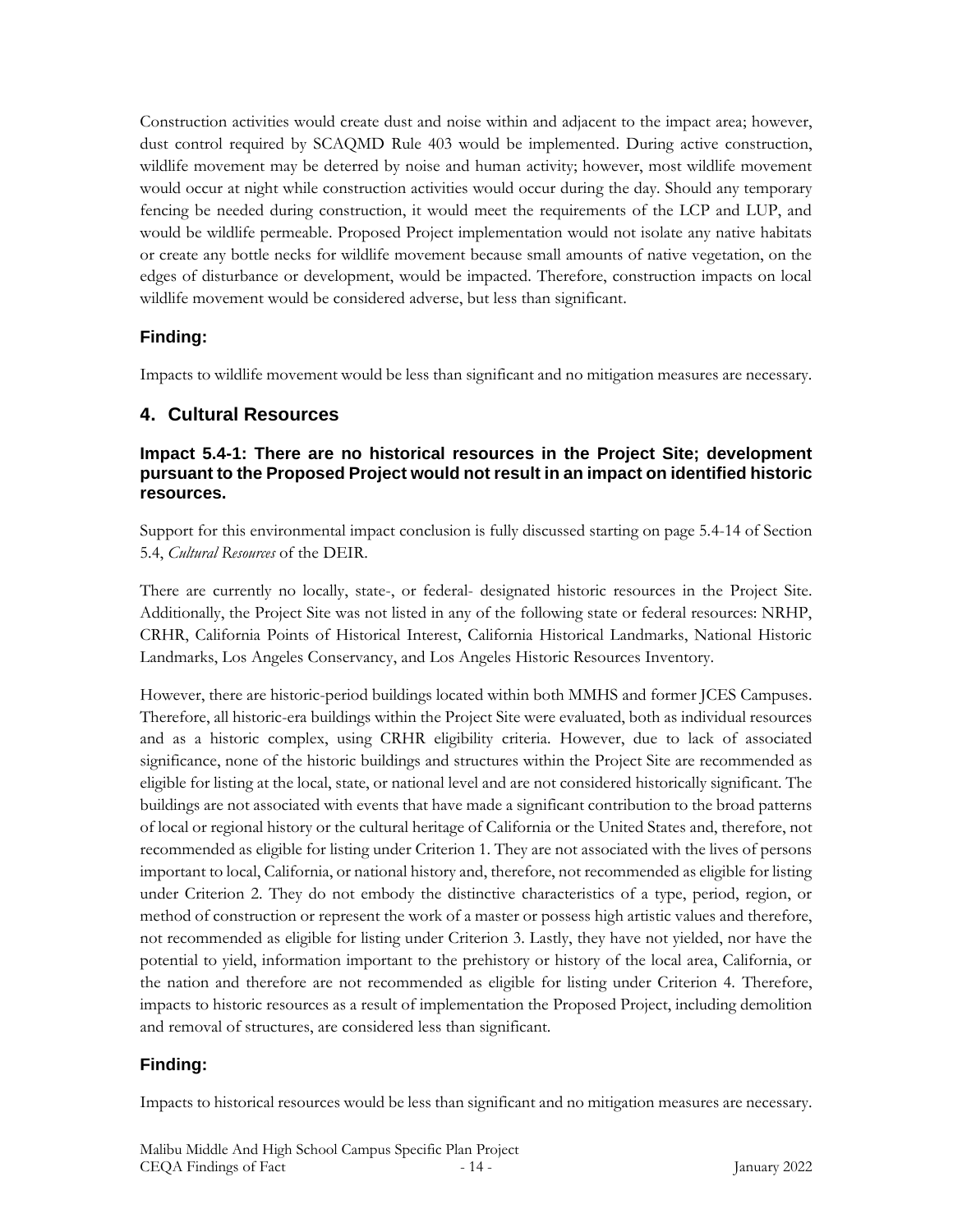### **5. Energy**

#### **Impact 5.5-1: The Proposed Project would not result in potentially significant environmental impacts due to wasteful, inefficient, or unnecessary consumption of energy resources, during Project construction or operation.**

Support for this environmental impact conclusion is fully discussed starting on page 5.5-8 of Section 5.5, *Energy* of the DEIR.

#### *Short-Term Construction Impacts*

During each of the four phases of construction of the Proposed Project, there would be temporary increased demands for electricity and vehicle fuels compared to existing conditions and would result in short-term transportation-related energy use.

#### *Electrical Energy*

Construction of the Proposed Project would not require electricity to power most construction equipment. Electricity use during construction would vary during different phases of construction. The majority of construction equipment during demolition and grading would be gas- or diesel-powered, and the later construction phases would require electricity-powered equipment for interior construction and architectural coatings. Overall, the use of electricity would be temporary and would fluctuate according to the phase of construction. Additionally, it is anticipated that the majority of electric-powered construction equipment would be hand tools (e.g., power drills, table saws, compressors) and lighting, which would result in minimal electricity usage during construction activities. Therefore, Project-related construction activities would not result in wasteful or unnecessary electricity demands, and impacts would be less than significant.

#### *Natural Gas Energy*

It is not anticipated that construction equipment used for the Proposed Project would be powered by natural gas, and no natural gas demand is anticipated during construction. Therefore, impacts would be less than significant with respect to natural gas usage.

#### *Transportation Energy*

Energy consumption for each of the four phases of construction was calculated using the CalEEMod (Version 2020.4) computer model and data from the EMFAC2017 (Version 1.0.3) and OFFROAD2017 (Version 1.0.1) databases. The use of energy resources by construction vehicles would fluctuate according to the phase of construction and would be temporary. It is anticipated that the majority of off-road construction equipment, such as those used during demolition and grading, would be gas or diesel powered. In addition, all construction equipment would cease operating onsite upon completion of Project construction. Thus, impacts related to transportation energy use during construction would be temporary and would not require expanded energy supplies or the construction of new infrastructure. Furthermore, to limit wasteful and unnecessary energy consumption, the construction contractors are anticipated to minimize nonessential idling of construction equipment during construction, in accordance with section 2449 of CCR, Title 13, Article 4.8, Chapter 9, which limits nonessential idling of diesel-powered off-road equipment to 5 minutes or less.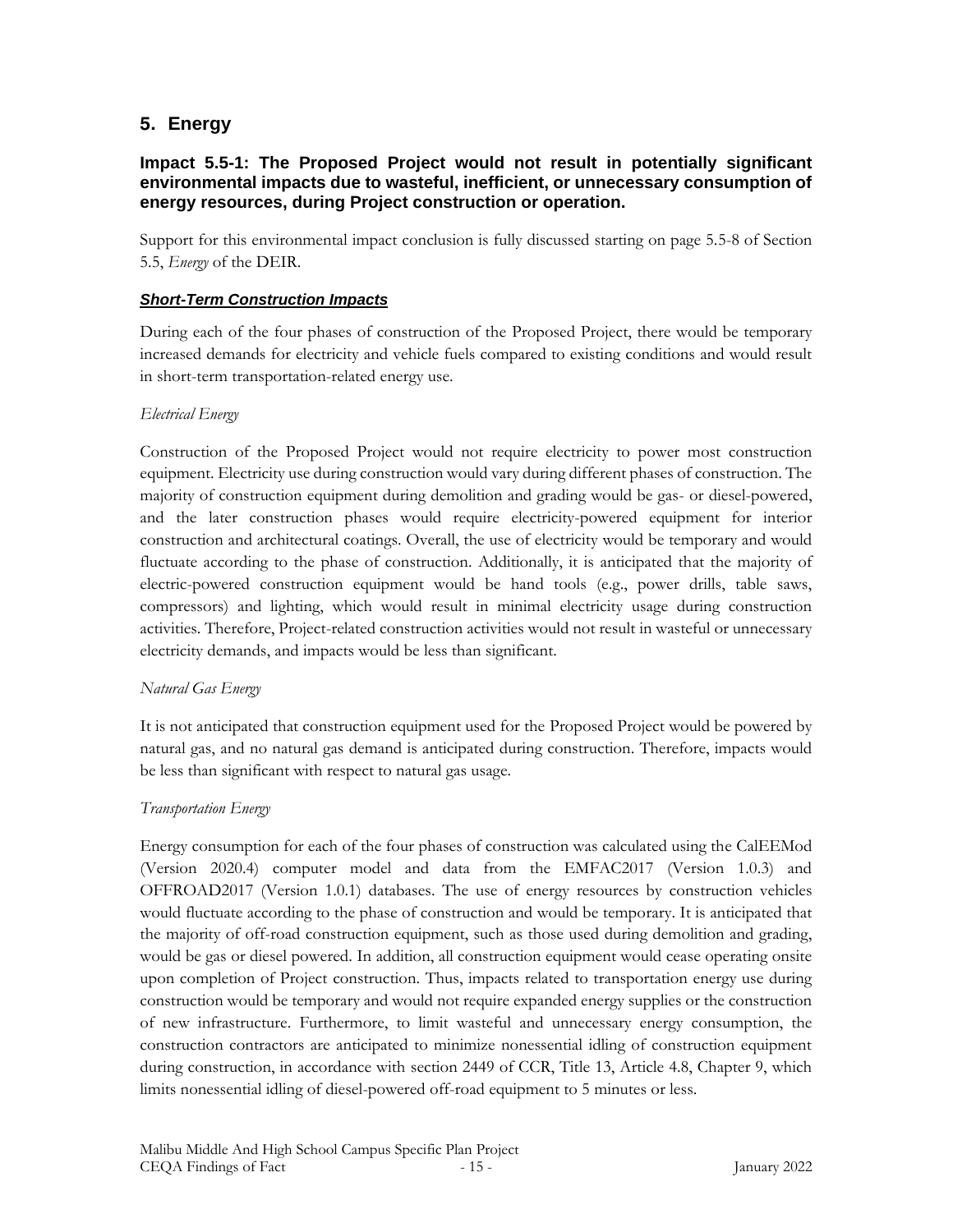The Proposed Project would not result in wasteful, inefficient, or unnecessary use of energy during construction. It is anticipated that the construction equipment would be well maintained and meet the appropriate tier ratings per US EPA emissions standards, so that adequate energy-efficiency level is achieved. Construction trips would not result in unnecessary use of energy since the Project Site is centrally located and is served by numerous regional circulation systems that provide the most direct routes from various areas of the region. Thus, energy use during construction of the Proposed Project would not be considered inefficient, wasteful, or unnecessary. Impacts would be less than significant.

### *Long-Term Impacts During Operation*

Operation of the Proposed Project would generate additional demand for electricity and natural gas on the Project Site beyond current uses. The Project Site currently contains 203,734 total square feet of buildings that use energy. Following buildout of the Project, there would be a total of 222,425 square feet of building space. Operational use of energy would include heating, cooling, and ventilation of buildings; water heating; operation of electrical systems; use of on-site equipment and appliances; and indoor, outdoor, perimeter, and parking lot lighting.

### *Electrical Energy*

As with the existing school facilities, operation of the Proposed Project would consume electricity for various purposes, including, but not limited to, heating, cooling, and ventilation of buildings, water heating, operation of electrical systems, lighting, and use of on-site equipment and appliances. Electrical service to the Proposed Project would continue to be provided by SCE through connections to existing off-site electrical lines and new on-site infrastructure as needed for each phase. For all existing buildings to remain following Phase 1 buildout and full buildout of the Proposed Project, energy use from electricity were based on historical electricity consumption default data from CalEEMod 2020.4. Electricity use from new buildings were based on CalEEMod 2020.4 non-historical electricity default data.

While the Proposed Project would generate new electricity demand on-site, it would be required to comply with the current Building Energy-Efficiency Standards and CALGreen. In addition, the new buildings to be constructed would be more energy efficient than the existing school buildings energy to be replaced. Furthermore, the proposed and existing photovoltaic (PV) systems would further reduce electricity consumption on the Project Site. Therefore, the Proposed Project would not result in wasteful or unnecessary electricity demands and would result in a less-than-significant impact related to electricity.

### *Natural Gas Energy*

The Proposed Project would generate an average natural gas demand of 2,306,942 kilo British thermal units per year (kBTU/year) following Phase 1 buildout and 2,820,413 kBTU/year following full buildout of the Proposed Project. This would result in a net increase of 231,224 kBTU/year following Phase 1 and 744,695 kBTU/year after full buildout of the Proposed Project as compared to existing conditions. While the Proposed Project would generate new natural gas demand on-site, it would be required to comply with the current Building Energy Efficiency Standards and CALGreen. In addition, the new buildings to be constructed would be more energy efficient than the existing school buildings energy to be replaced. Therefore, the Proposed Project would not result in wasteful or unnecessary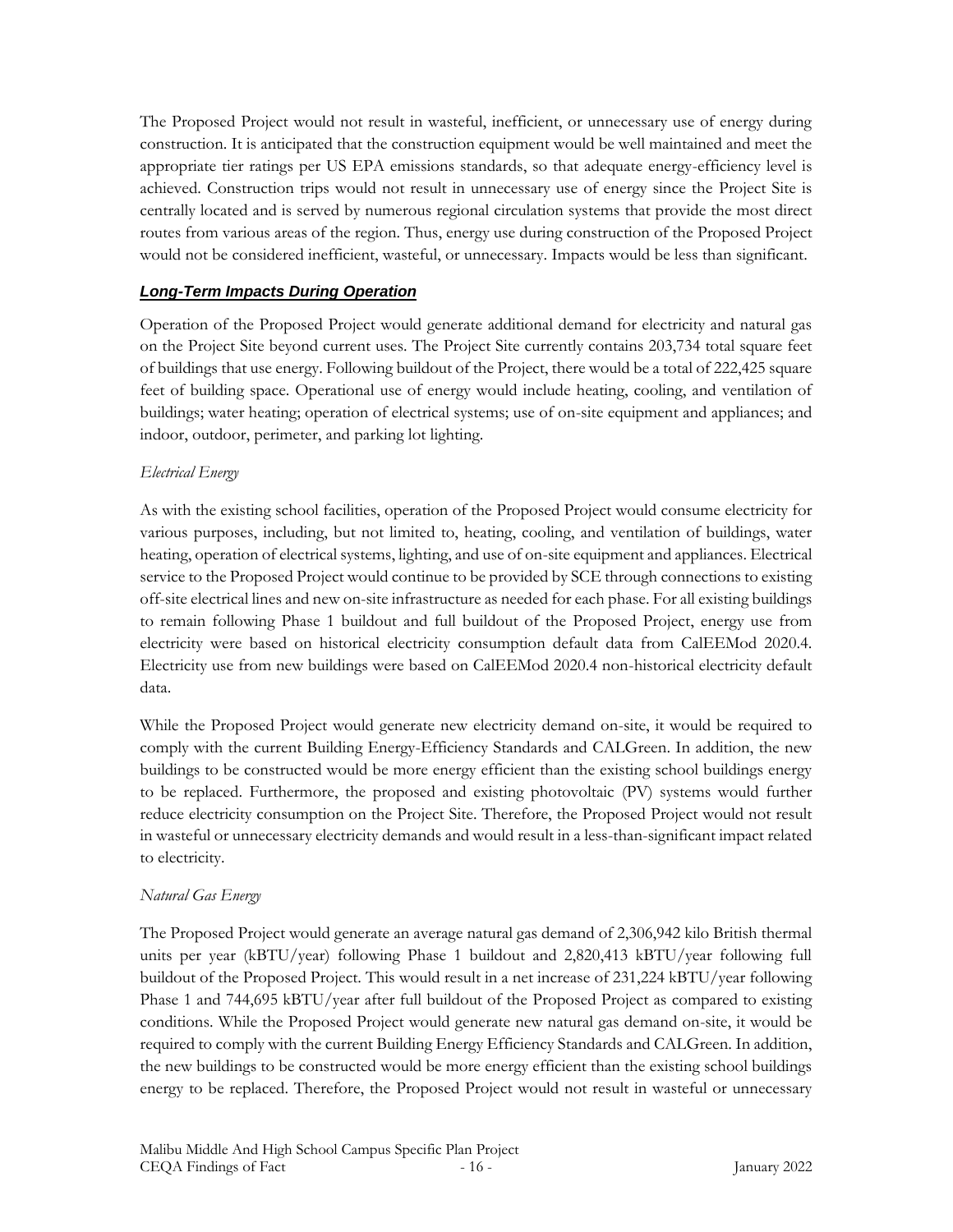natural gas demands. Operation of the Proposed Project would result in less-than-significant impacts with respect to natural gas usage.

### *Transportation Energy*

The Proposed Project would consume transportation energy during operations from the use of motor vehicles. The efficiency of these motor vehicles is unknown, such as the average mpg. Estimates of transportation energy use are based on the overall VMT and its associated transportation energy use. The Project-related VMT would primarily come from students and staff. However, because student capacity and staffing levels would not increase, the Proposed Project would not result in additional trips or an increase in VMT. Therefore, there would be no impact with respect to operation-related fuel usage.

# **Finding:**

Impacts due to wasteful, inefficient, or unnecessary consumption of energy resources, during Project construction or operation would be less than significant and no mitigation measures are necessary.

### **Impact 5.5-2: The Proposed Project would not conflict with or obstruct a state or local plan for renewable energy or energy efficiency.**

Support for this environmental impact conclusion is fully discussed starting on page 5.5-13 of Section 5.5, *Energy* of the DEIR.

### *California Renewables Portfolio Standard*

The statewide RPS goal is not directly applicable to individual development projects, but to utilities and energy providers, such as SCE, which is the utility that would provide all of the electricity needs for the Proposed Project. Compliance of SCE in meeting the RPS goals would ensure the State in meeting its objective in transitioning to renewable energy. The Proposed Project also would be subject to the Building Energy-Efficiency Standards and CALGreen. Because the new school buildings associated with the Proposed Project would comply with the latest 2019 energy standards, it would offer an improvement over the existing buildings on-site. In addition, the District has an adopted Districtwide Plan for Sustainability. The plan incorporates sustainability into education services and all aspects of student learning and integrates climate protection, resource efficiency, waste management, and other sustainability practices into District operations. The Proposed Project would also include installation of additional solar PV systems. Therefore, implementation of the Proposed Project would not conflict with or obstruct plans for renewable energy and energy efficiency and no impact would occur.

# **Finding:**

Impacts to a state or local plan for renewable energy or energy efficiency would not occur and no mitigation measures are necessary.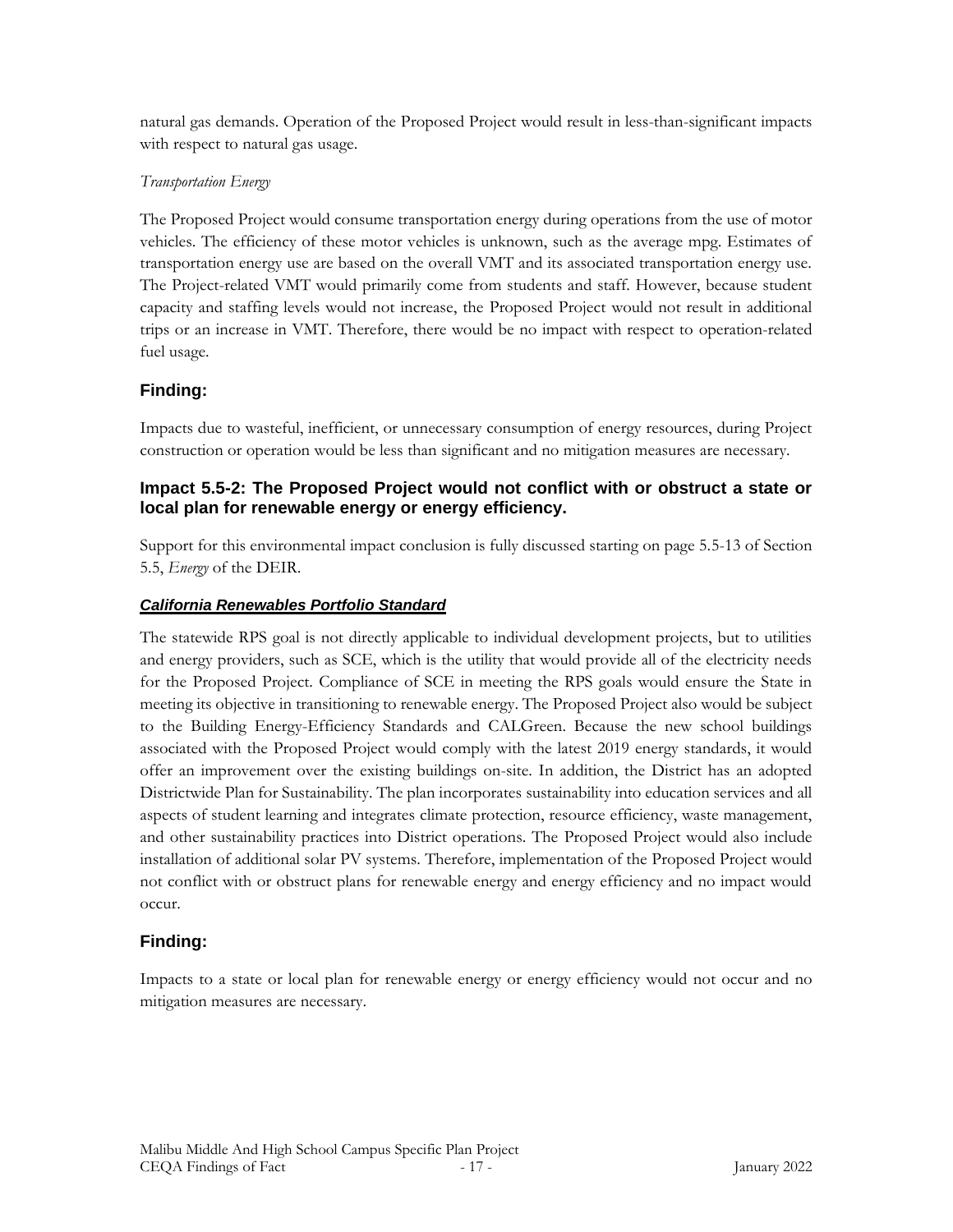# **6. Geology and Soils**

### **Impact 5.6-1: Future development in the Project Site, pursuant to the Proposed Project would not expose increased numbers of persons and structures to strong ground shaking from active faults in the region.**

Support for this environmental impact conclusion is fully discussed starting on page 5.6-16 of Section 5.6, *Geology and Soils* of the DEIR and contained within Responses to Comment Letter A5 (see A5-33 through A5-28).

The Project Site is not at a greater risk of seismic activity or impacts than other sites in southern California. Seismic shaking is a risk throughout Southern California. Additionally, California and the City regulate development in Malibu through a variety of tools that reduce geologic and seismic hazards, including earthquakes. The CBC, adopted by reference in the City's municipal code, contain provisions to safeguard against major structural failures or loss of life caused by earthquakes or other geologic hazards. The design and construction of the Proposed Project would be required to adhere to the provisions of the CBC, which are imposed on project developments by the City's Planning Department during the development review and building plan check process. Compliance with the requirements of the CBC for structural safety during a seismic event would reduce hazards from strong seismic ground shaking.

Furthermore, future development accommodated by the Proposed Project would be required to have site-specific geotechnical investigation reports prepared by the District's geotechnical consultant, in accordance with the CBC. The geotechnical investigations would determine seismic design parameters for the site and the proposed building type per CBC requirements. Thus, compliance with the provisions of the CCR and CBC and required implementation of the recommended design recommendations outlined in the geotechnical reports would reduce hazards arising from strong seismic ground shaking. Therefore, impacts resulting from strong ground shaking would be less than significant*.*

# **Findings:**

Impacts resulting from strong ground shaking would be less than significant would be less than significant and no mitigation measures are necessary.

### **Impact 5.6-2: Future development in the Project Site would not result in substantial soil erosion or the loss of topsoil.**

Support for this environmental impact conclusion is fully discussed starting on page 5.6-18 of Section 5.6, *Geology and Soils* of the DEIR.

Each phase of the Proposed Project would be required to comply with NPDES permit requirements to control pollutants from being discharged into the water. Under the NPDES permit, which applies to grading activities of more than one acre and is administered under the Regional Water Quality Control Board (RWQCB), the SMMUSD would be required to prepare and implement a SWPPP, including a best management practices (BMP) program to address construction-related discharges. BMPs include, but are not limited to, the implementation of erosion and sediment controls. Because construction would occur throughout the year, erosion-control BMPs must be implemented to ensure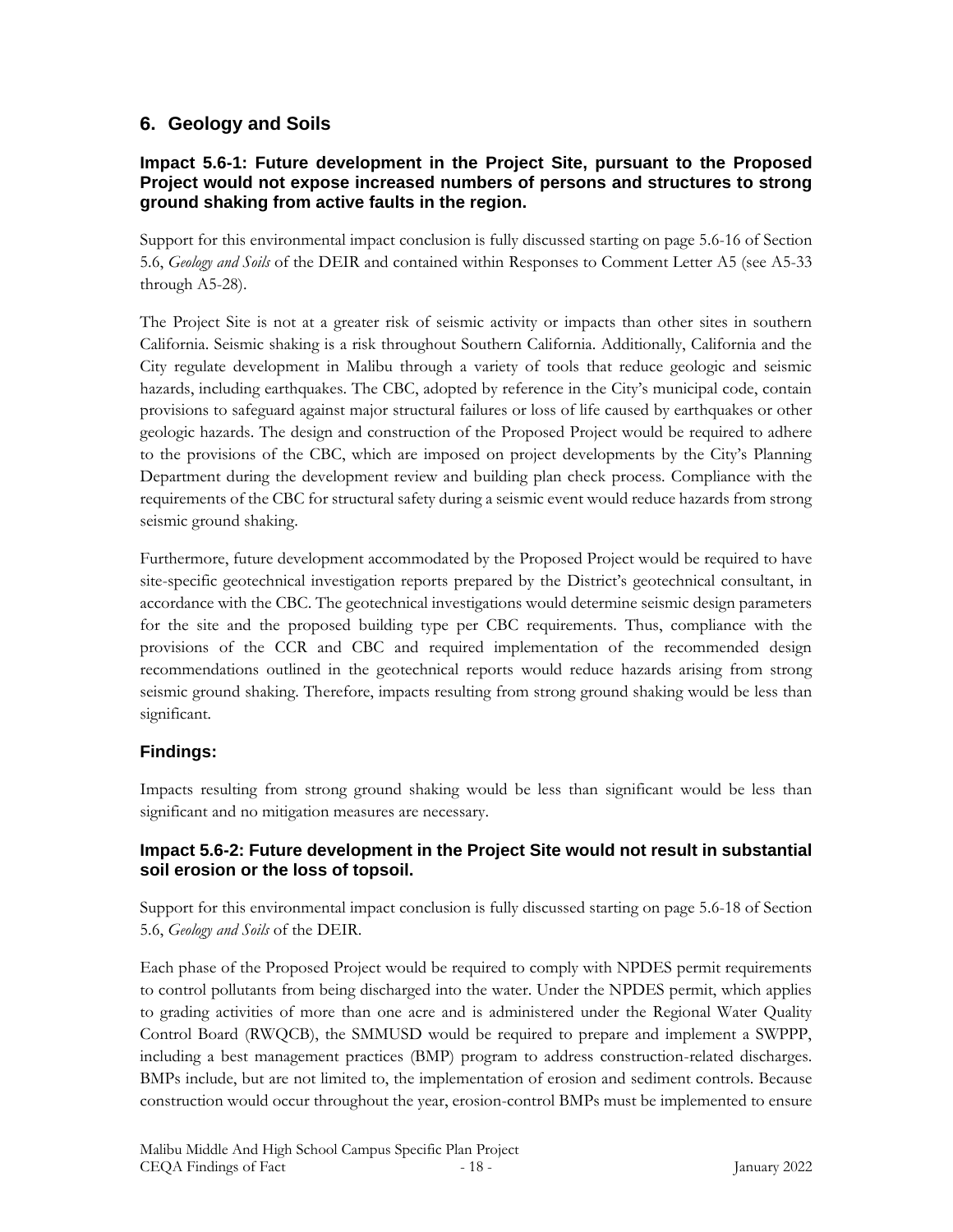that sediment is confined to the construction area and not transported off-site. During construction, all stormwater runoff would be diverted to the appropriate catch basins and drainage channels subject to all applicable regulatory statutes and permits, including those found in Title 15 (Building and Construction) of the Malibu Municipal Code, which adopts Title 26 (Building Code) of the Los Angeles County Code. Soil erosion during the operation of the Proposed Project would be controlled by implementation of an approved landscape and irrigation plan, installation, and maintenance of postconstruction BMPs, and paving of surface parking areas. Therefore, the Proposed Project would have a less than significant impact associated with soil erosion or loss of topsoil. No mitigation is required.

### **Findings:**

Impacts to soil erosion or loss of topsoil would be less than significant and no mitigation measures are necessary.

### **Impact 5.6-4: Soil conditions at the Project Site could adequately support proposed septic tanks.**

Support for this environmental impact conclusion is fully discussed starting on page 5.6-20 of Section 5.6, *Geology and Soils* of the DEIR and contained within Reponses to Comment Letter A5 (see A5-36 and A5-37).

The Proposed Project would result in seven total septic systems. The Proposed Project would remove septic systems 6 through 11 and would add five septic systems.

Results of the Geotechnical Investigation indicated that the near-surface soils are considered severely corrosive to ferrous metals (metals that contain mostly iron) and moderate sulfate attack of concrete. Water-soluble sulfates in soil can react adversely with concrete. As referenced in the 2019 CBC, section 1904A, concrete subject to exposure to sulfates shall comply with requirements in American Concrete Institute (ACI) 318. Based on testing results of the on-site soils from recent and prior investigations, concrete structures in contact with the on-site soil would likely have "negligible" to "moderate" exposure to water-soluble sulfates in the soil. Therefore, common Type II Portland cement may be used for concrete construction in contact with site soils. Consistent with the recommendations of the Geotechnical Investigation, subgrade soil should be tested for water-soluble sulfate content prior to final design of the concrete structures once grading is complete. Import fill soil should be geotechnically tested for corrosivity and sulfate attack before import to the site. Further testing of import soils should include analytical testing for chemicals of concern prior to import and acceptance.

Ferrous pipe buried in moist to wet site earth materials should be avoided by using high-density polyethylene (HDPE), polyvinyl chloride (PVC), and/or other nonferrous pipe when possible. Ferrous pipe can also be protected by polyethylene bags, tap or coatings, di-electric fittings, or other means to separate the pipe from on-site soils. The Proposed Project would comply with the 2019 CBC and requirements in the site-specific Geotechnical Investigation. Thus, soil conditions at the Project Site would adequately support the proposed septic tanks relocations. Therefore, impacts would be less than significant.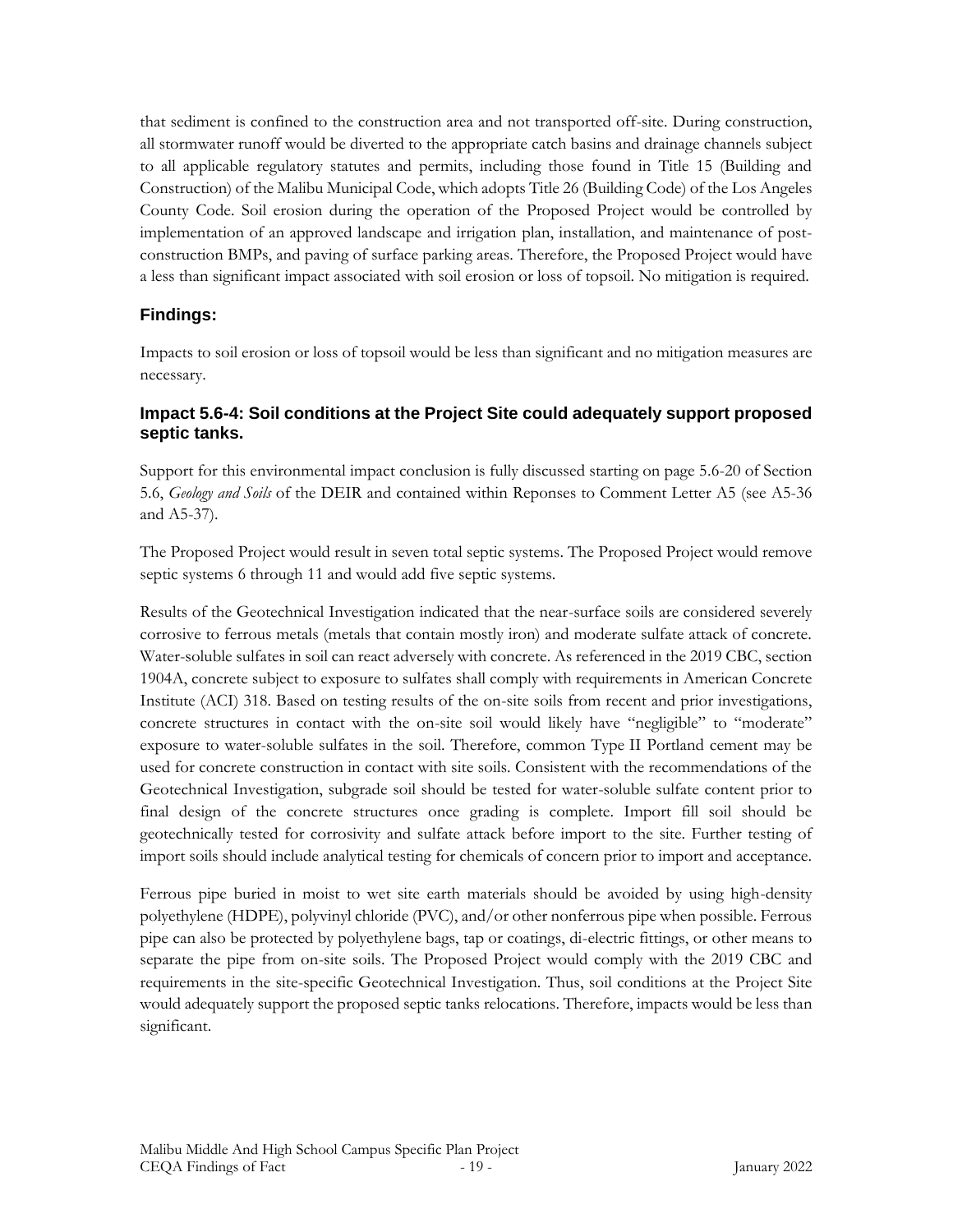# **Findings:**

Impacts to soil conditions at the Project Site would be less than significant and no mitigation measures are necessary.

# **7. Greenhouse Gas Emissions**

#### **Impact 5.7-1: Implementation of the Proposed Project would not generate a net increase in GHG emissions, either directly or indirectly, that would have a significant impact on the environment.**

Support for this environmental impact conclusion is fully discussed starting on page 5.7-20 of Section 5.7, *Greenhouse Gas Emissions* of the DEIR.

Since student capacity, staffing, and other community-related uses on the campus would not increase or change after full buildout of the four phases, the Proposed Project would not result in an increase in emissions from mobile sources, solid waste generation, water use, or wastewater generation. In addition, because older buildings would be replaced and the Proposed Project would include energy saving features such as a PV system, the overall water use, wastewater and solid waste generation, and energy use would be further reduced. The Proposed Project would generate a net increase in GHG emissions from energy use (indirectly from purchased electricity use and directly through fuel consumed for building heating) and area sources (e.g., landscaping equipment used on-site, consumer products, coatings). Annual average construction emissions were amortized over 30 years and included in the emissions inventory to account for one-time GHG emissions from the construction of Phase 1, Phase 2, Phase 3, and two sets of Phase 4 activities of the Proposed Project. Overall, construction and operation of the Proposed Project would not generate annual emissions that exceed the South Coast AQMD bright-line threshold of 3,000 MTCO2e per year. Therefore, the Proposed Project's cumulative contribution to GHG emissions would be less than significant.

### **Findings:**

A net increase in GHG emissions as a result of the Proposed Project would be less than significant and no mitigation measures are necessary.

#### **Impact 5.7-2: Implementation of the Proposed Project would not conflict with an applicable plan, policy, or regulation adopted for the purpose of reducing the emissions of GHGs.**

Support for this environmental impact conclusion is fully discussed starting on page 5.7-21 of Section 5.7, *Greenhouse Gas Emissions* of the DEIR.

Applicable plans adopted for the purpose of reducing GHG emissions include CARB's Scoping Plan and SCAG's RTP/SCS. A consistency analysis with these plans is presented below.

### CARB Scoping Plan

CARB's Scoping Plan is California's GHG reduction strategy to achieve the state's GHG emissions reduction target established by AB 32, which is to return to 1990 emission levels by year 2020. The CARB Scoping Plan is applicable to state agencies and is not directly applicable to cities/counties and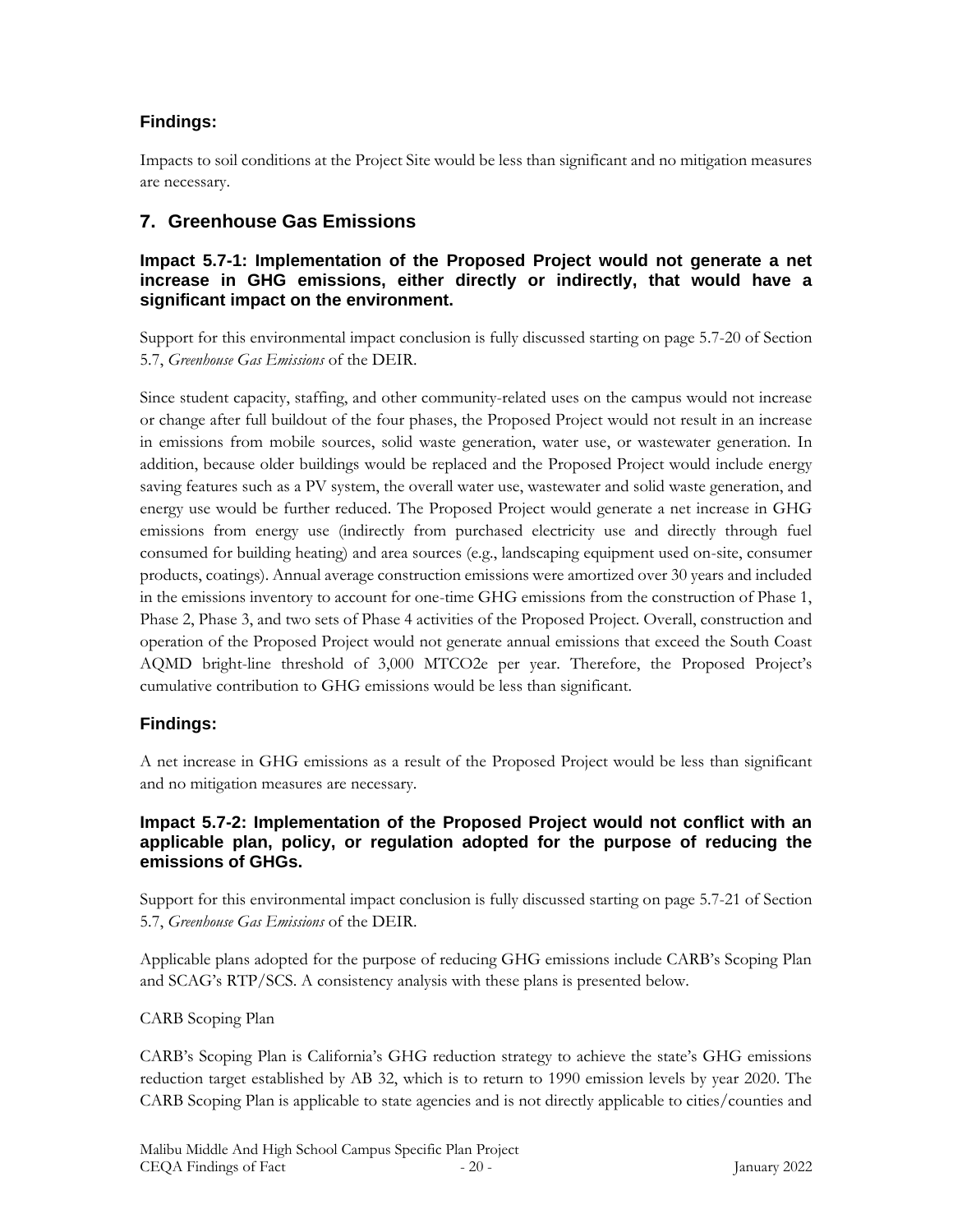individual projects. Nonetheless, the Scoping Plan has been the primary tool that is used to develop performance-based and efficiency-based CEQA criteria and GHG reduction targets for climate action planning efforts.

Since adoption of the 2008 Scoping Plan, state agencies have adopted programs identified in the plan, and the legislature has passed additional legislation to achieve the GHG reduction targets. Statewide strategies to reduce GHG emissions include the Low Carbon Fuel Standard, California Appliance Energy Efficiency regulations, California Renewable Energy Portfolio standard, changes in the Corporate Average Fuel Economy standards, and other early action measures as necessary to ensure the state is on target to achieve the GHG emissions reduction goals of AB 32. New buildings are required to comply with the latest applicable Building Energy Efficiency Standards and CALGreen. On December 24, 2017, CARB adopted the Final 2017 Climate Change Scoping Plan Update to address the new 2030 interim target to achieve a 40 percent reduction below 1990 levels by 2030, established by SB 32 (CARB 2017b). While measures in the Scoping Plan apply to state agencies and not the Proposed Project, the Proposed Project's GHG emissions would be reduced by statewide compliance with measures that have been adopted since AB 32 and SB 32 were adopted. Therefore, the Proposed Project would not obstruct implementation of the CARB Scoping Plan, and impacts would be less than significant.

#### SCAG's Regional Transportation Plan / Sustainable Communities Strategy

SCAG adopted the 2020-2045 RTP/SCS (Connect SoCal) in September 2020 for the purpose of transportation conformity. Connect SoCal finds that land use strategies that focus on new housing and job growth in areas rich with destinations and mobility options would be consistent with a land use development pattern that supports and complements the proposed transportation network. The overarching strategy in Connect SoCal is to plan for the southern California region to grow in more compact communities in transit priority areas and priority growth areas; provide neighborhoods with efficient and plentiful public transit; establish abundant and safe opportunities to walk, bike, and pursue other forms of active transportation; and preserve more of the region's remaining natural lands and farmlands (SCAG 2020). Connect SoCal's transportation projects help more efficiently distribute population, housing, and employment growth, and forecast development is generally consistent with regional-level general plan data to promote active transportation and reduce GHG emissions. The projected regional development, when integrated with the proposed regional transportation network in Connect SoCal, would reduce per-capita GHG emissions related to vehicular travel and achieve the GHG reduction per capita targets for the SCAG region.

The Connect SoCal Plan does not require that local general plans, specific plans, or zoning be consistent with the SCS, but provides incentives for consistency to governments and developers. The Proposed Project would provide new facilities for the existing and future students of MMHS. The Proposed Project would serve the local population within the nearby surrounding communities. However, because the Proposed Project would not result in an increase in student capacity, it would not generate an increase in VMT. Therefore, the Proposed Project would not interfere with SCAG's ability to implement the regional strategies in Connect SoCal, and impacts would be less than significant.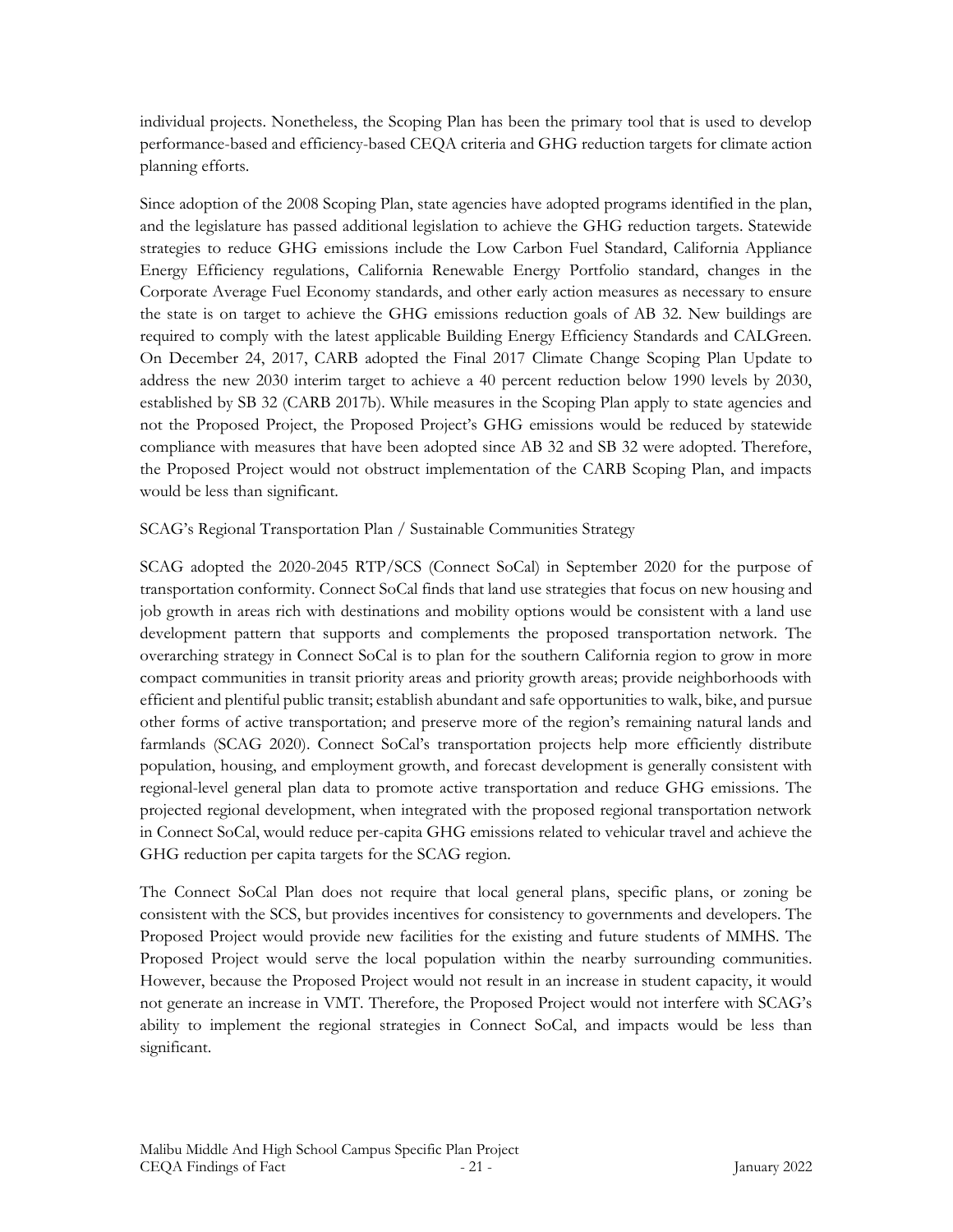# **Findings:**

Impacts to an applicable plan, policy, or regulation adopted for the purpose of reducing the emissions of GHGs would be less than significant and no mitigation measures are necessary.

# **8. Hazards and Hazardous Materials**

### **Impact 5.8-1: The Proposed Project would not create a significant hazard to the public or the environment through the routine transport, use, or disposal of hazardous materials.**

Support for this environmental impact conclusion is fully discussed starting on page 5.8-22 of Section 5.8, *Hazards and Hazardous Materials* of the DEIR.

### *Construction*

The Project Site has been investigated under the oversight of the DTSC, and no significant hazardous materials are being used or stored that would be removed during construction. No routine transport, use, or disposal of hazardous materials currently occurs on-site, and no new or expanded handling of hazardous materials would result from Project implementation. Therefore, impacts related to the routine transport, use, or disposal of hazardous materials during construction of each phase of the Proposed Project would be less than significant.

### *Operation*

Operation of the Proposed Project would involve the use of small amounts of hazardous materials for cleaning and maintenance purposes typical of janitorial staff, and pesticides by school maintenance staff. The use, storage, transport, and disposal of hazardous materials by school staff would be required to comply with existing regulations of several agencies, including DTSC, EPA, Occupational Safety and Health Administration, Los Angeles Regional Water Quality Control Board, and the Los Angeles County Department of Public Works. The Proposed Project would continue to operate in the same manner as current conditions as a school. Therefore, impacts related to the routine transport, use, or disposal of hazardous materials during operation of the Proposed Project would be less than significant.

# **Findings:**

Impacts to the public or the environment through the routine transport, use, or disposal of hazardous materials would be less than significant and no mitigation measures are necessary.

### **Impact 5.8-2: The Proposed Project would not create a significant hazard to the public or the environment through reasonably foreseeable upset and accident conditions involving the release of hazardous materials into the environment.**

Support for this environmental impact conclusion is fully discussed starting on page 5.8-22 of Section 5.8, *Hazards and Hazardous Materials* of the DEIR.

PEAs were prepared in 2009 and 2015 for the Project Site due to RECs identified in the 2009 Phase I ESA. The PEAs investigated the possibility of residual pesticides in soil from termiticide usage, lead in soil from lead-based paint, residual petroleum hydrocarbons from the former USTs and bus wash in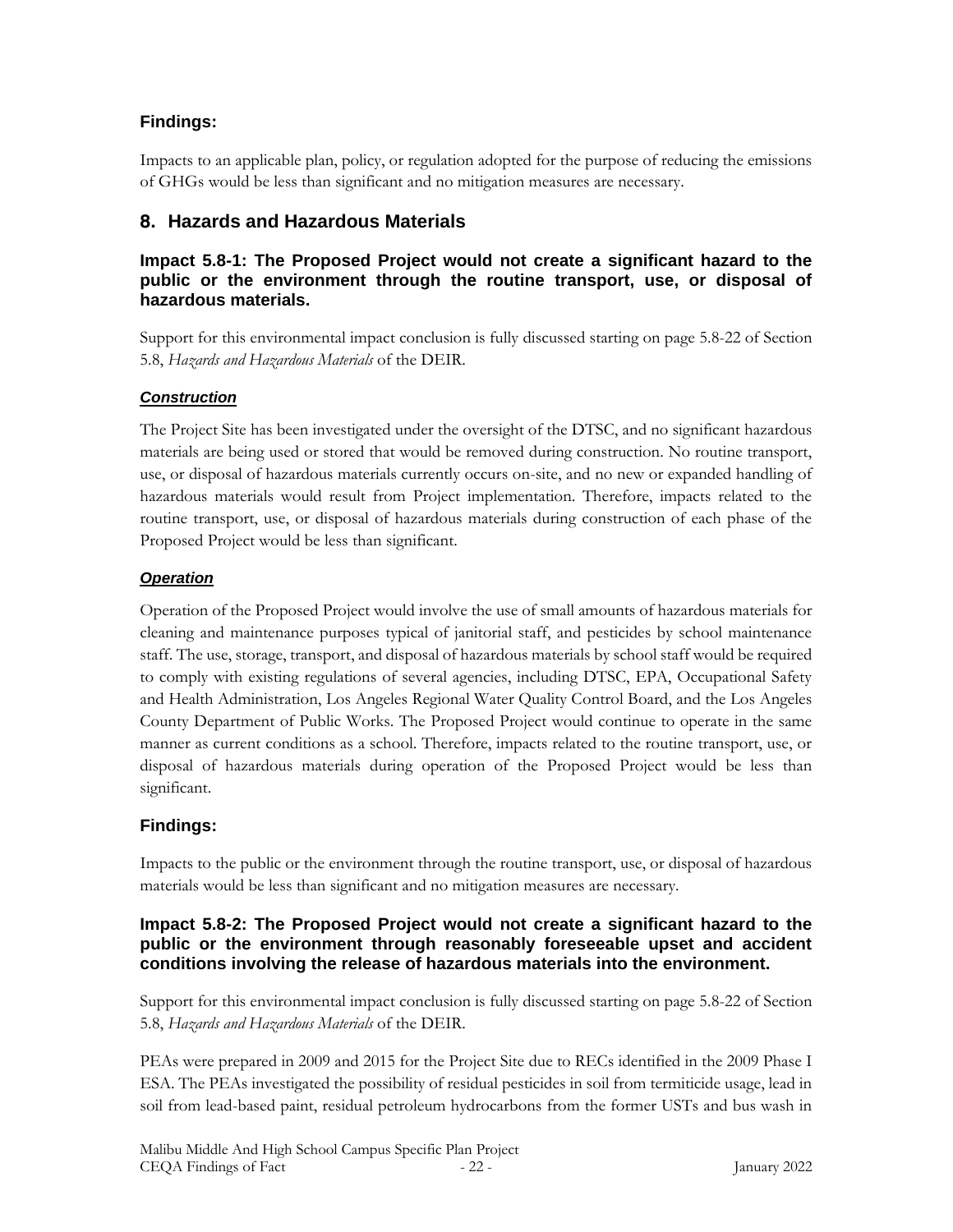the vicinity of the bus barn, and the potential for hazardous materials from the laboratories, woodshop, art studio, and photography darkroom being released to the septic system within the redevelopment area and adjacent to the development area. The PEA evaluated historical information for indications of the past use, storage, disposal, or release of hazardous waste/substances at the site; evaluated available information for indications of naturally occurring hazardous materials at the site; established the nature of hazardous wastes/substances that may be present in soil at the site, their concentration, and general extent; and estimated the potential threat to public health and/or the environment posed by hazardous constituents, if any, at the site using a residential land-use scenario.

A human health risk assessment that was included in the PEA determined that an approximately 0.66 acre area of the bus barn area posed an unacceptable human health risk using a residential land use risk scenario but was appropriate for school-based use. The remainder of the Project Site did not have an unacceptable risk for unrestricted residential land use, and it was determined that no further action was needed. The 2015 PEA concluded that there are no current environmental concerns, and no significant risks due to exposure to chemicals in soil and soil vapor are expected for the current or future students and staff. If land use in the bus barn area should ever change to residential, soil vapor may need to be reevaluated at that time. Based on the PEA finding and LUC, it is anticipated that the Proposed Project would not create a significant hazard to the public or the environment through reasonably foreseeable upset and accident conditions involving the release of hazardous materials into the environment.

ACMs would need to be removed from the campus if present and transported to a licensed disposal facility. ACMs were used in building materials from approximately the 1930s to 1977. Although it is anticipated that ACMs from the school buildings were removed, the Proposed Project may encounter previously unidentified ACMs during demolition. Additionally, the potential for encountering leadbased paint (LBP) during construction also exists. However, the District is required to implement regulatory requirements outlined in the Title 8 CCR Subchapter 4, section 1529 (pertaining to asbestos) and section 1532.1 (pertaining to lead-based paint); 29 CFR section 1926, Subpart Z; 40 CFR section 61, Subpart M (pertaining to asbestos); and 29 CFR section 1926, Subpart D (pertaining to lead) to ensure that all removal and disturbance of ACM and LBP and subsequent waste disposal are performed in accordance with these rules and regulations that provide exposure limits, exposure monitoring, respiratory protection, and good working practice by trained workers.

All removal and disturbance of ACM and subsequent waste disposal shall be performed by an asbestos abatement contractor, using 40-hour asbestos trained workers (Asbestos Worker trained as outlined in 40 CFR section 763). The abatement contractor's workforce shall be supervised by experienced trained workers, knowledgeable and qualified in the techniques of asbestos abatement, handling, and disposal of asbestos-containing and/or asbestos-contaminated materials, and the subsequent cleaning of contaminated areas, including, at a minimum, Competent Person/Contractor Supervisor training as outlined in 40 CFR section 763. All removal and disturbance of lead-based paints and subsequent waste disposal shall be performed by a state-licensed contractor using workers certified by the California Department of Public Health (CDPH) and at least one CDPH-certified Supervisor. The abatement contractor's workforce shall be supervised by experienced trained workers, knowledgeable and qualified in the techniques of lead abatement, handling, and disposal of lead-containing and/or leadcontaminated materials, and the subsequent cleaning of contaminated areas. All construction work concerning ACMs and LBP would be performed in accordance with all applicable and relevant laws and regulations. The Proposed Project would not create a significant hazard to the public or the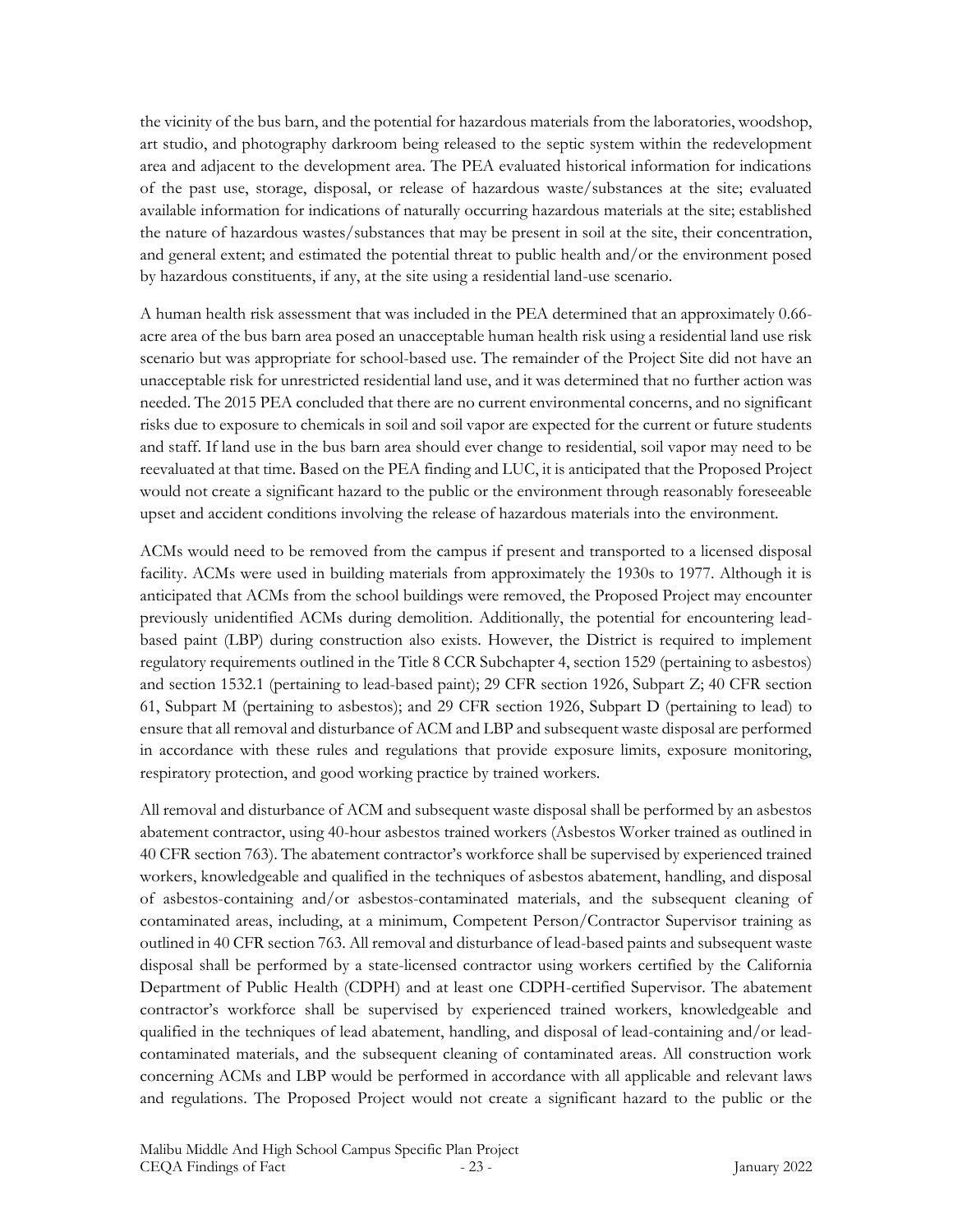environment through reasonably foreseeable upset and accident conditions involving release of hazardous materials into the environment, and impacts would be less than significant.

### **Findings:**

Impacts to the public or the environment through reasonably foreseeable upset and accident conditions involving the release of hazardous materials into the environment would be less than significant and no mitigation measures are necessary.

#### **Impact 5.8-3: The Proposed Project would not be located on a site which is included on a list of hazardous materials compiled pursuant to Government Code section 65962.5 and, as a result, would create a significant hazard to the public or the environment.**

Support for this environmental impact conclusion is fully discussed starting on page 5.8-25 of Section 5.8, *Hazards and Hazardous Materials* of the DEIR.

The Project Site was not on state and federal hazardous materials sites, except for having a former release from a UST, but that case was granted closure and therefore no significant hazard to the public or the environment would occur. Additionally, the site has been investigated under the oversight of the DTSC for use as a school, and a 0.66-acre area was identified as being acceptable for use as a school but not for residential. A land use covenant is in effect for the 0.66-acre area near the former USTs that is annually inspected by the District and the LUC Inspection Report is approved by the DTSC, and no significant hazard to the public or the environment would occur. Therefore, impacts related to being located on a listed hazardous materials site compiled pursuant to Government Code section 65962.5 would be less than significant.

### **Findings:**

Impacts a site which is included on a list of hazardous materials compiled pursuant to Government Code section 65962.5 would be less than significant and no mitigation measures are necessary.

### **Impact 5.8-4: Project development would not affect the implementation of an emergency responder or evacuation plan.**

Support for this environmental impact conclusion is fully discussed starting on page 5.8-25 of Section 5.8, *Hazards and Hazardous Materials* of the DEIR and contained within Responses to Comment Letter A2 (see A2-1) and R3-8.

### *Construction*

During each of the four phases of Project construction, construction vehicles including employees, vendors, and equipment would be traveling to and from the Project Site. Construction activities may occur during the school year, and therefore all construction staging areas and access locations must be well identified so that access for pick-up/drop-off as well as emergency responders is maintained. The Proposed Project would implement Mitigation Measure T-1 to ensure that access is sufficiently maintained during construction activities. Implementation of this measure would ensure impacts remain less than significant regarding emergency access and response during construction.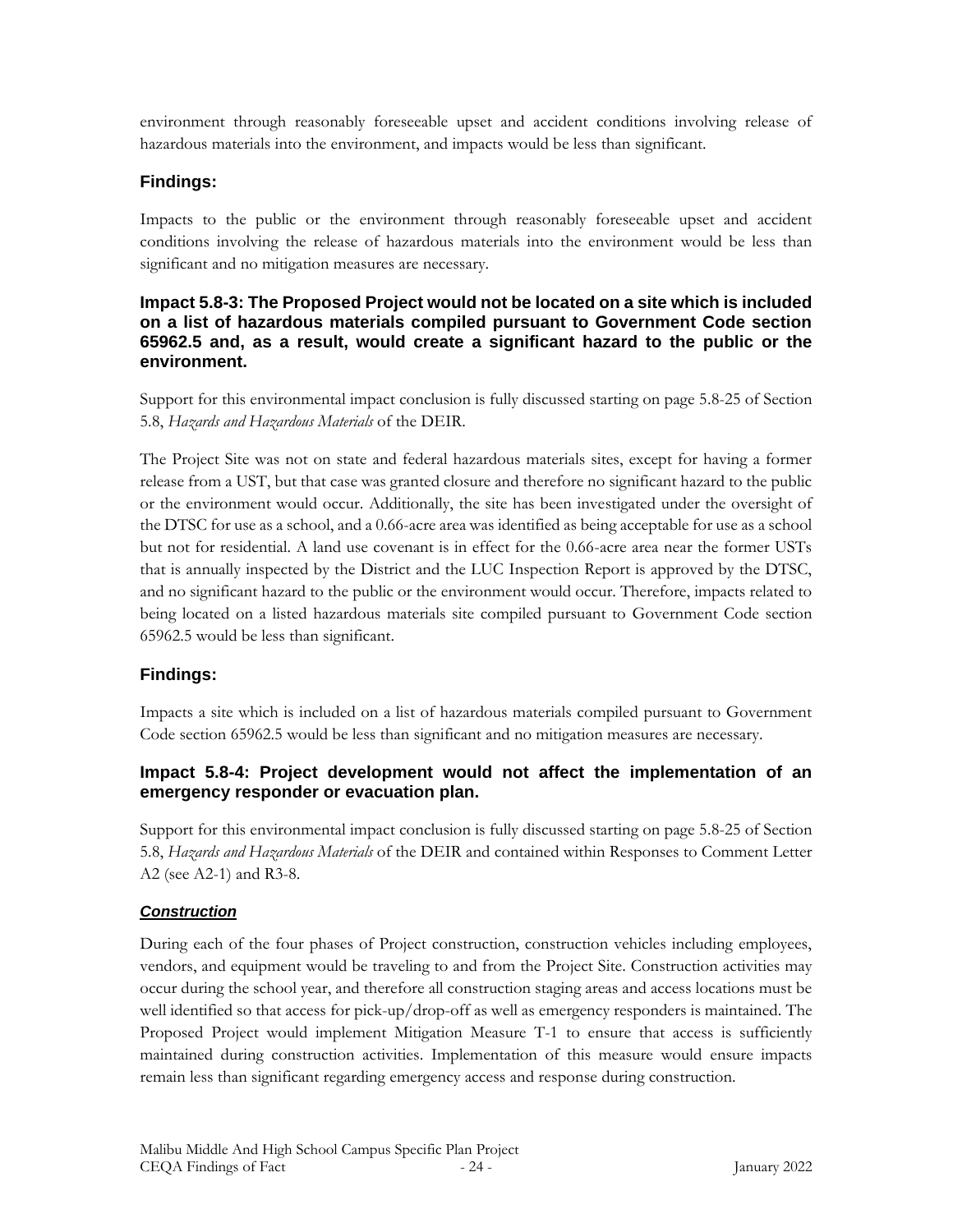#### *Operation*

The Proposed Project would not substantially change the access configurations, and the Proposed Project would not result in more trips or a change in traffic patterns. The access and configurations of the parking lots would not worsen traffic conditions or emergency access in the study area. The configuration of the new Parking Lots C, D, and E would improve traffic conditions because access to Lots D and E are farther west and away from the drop-off and pick-up area adjacent to the school on Morning View Drive, and Parking Lot C provides better on-site circulation and vehicular storage than the existing JCES parking lot. Additionally, Parking Lot F would improve emergency response and access to the athletic fields at the north part of the campus. Therefore, full buildout of all phases of the Proposed Project would not affect the implementation of an emergency responder or evacuation plan, and impacts would be less than significant.

### **Findings:**

Impacts to an emergency responder or evacuation plan would be less than significant and no mitigation measures are necessary.

#### **Impact 5.8-5: The Proposed Project Site would not expose people or structures, either directly or indirectly, to a significant risk of loss, injury, or death involving wildland fires.**

Support for this environmental impact conclusion is fully discussed starting on page 5.8-26 of Section 5.8, *Hazards and Hazardous Materials* of the DEIR and contained within Responses to Comment Letter A1 (see A1-4).

The Project Site is in a Very High Fire Hazard Severity Zone in a local response area. The Proposed Project would be required to comply with current CBC standards, CFC standards, Title 5 regulations, and local fire code requirements, including fire protection features. These features include fuel modification requirements for landscape and highly ignition-resistant buildings to minimize the likelihood of exposing students, visitors, staff, and structures to a significant risk related to wildfires.

The Proposed Project would create greater setbacks from the environmentally sensitive habitat area (ESHA) and would not introduce large amounts of nonnative vegetation on-site. The Proposed Project would result in demolition of structures within the ESHA buffer area, such as the bus barn, the playfield at the former JCES, and surface parking. The District would implement a restoration plan for the ESHA that would include weed abatement, establish invasive plant controls, and implement erosion prevention and bank stability improvements. Several plants suitable for consideration for ESHA restoration efforts would be fire-resistant species. Fuel modification zones would be included as part of project design. Fire-resistant landscape plants would act as a defensible space to gradually reduce fire intensity and flame lengths from advancing fire by strategically placing thinning zones and irrigated zones next to each other.

An "islandable microgrid," or ground-mounted PV solar array system with battery storage and energy control center, would be constructed to avoid loss of instruction at MMHS due to mandated public utility shutdowns to prevent fires. A 500- to 1,000-kW-hour battery storage system would be installed. The battery storage system would have a fire rating in conformance with CBC and CFC standards and local fire codes. The structure would also have cooling systems to maintain cool temperatures within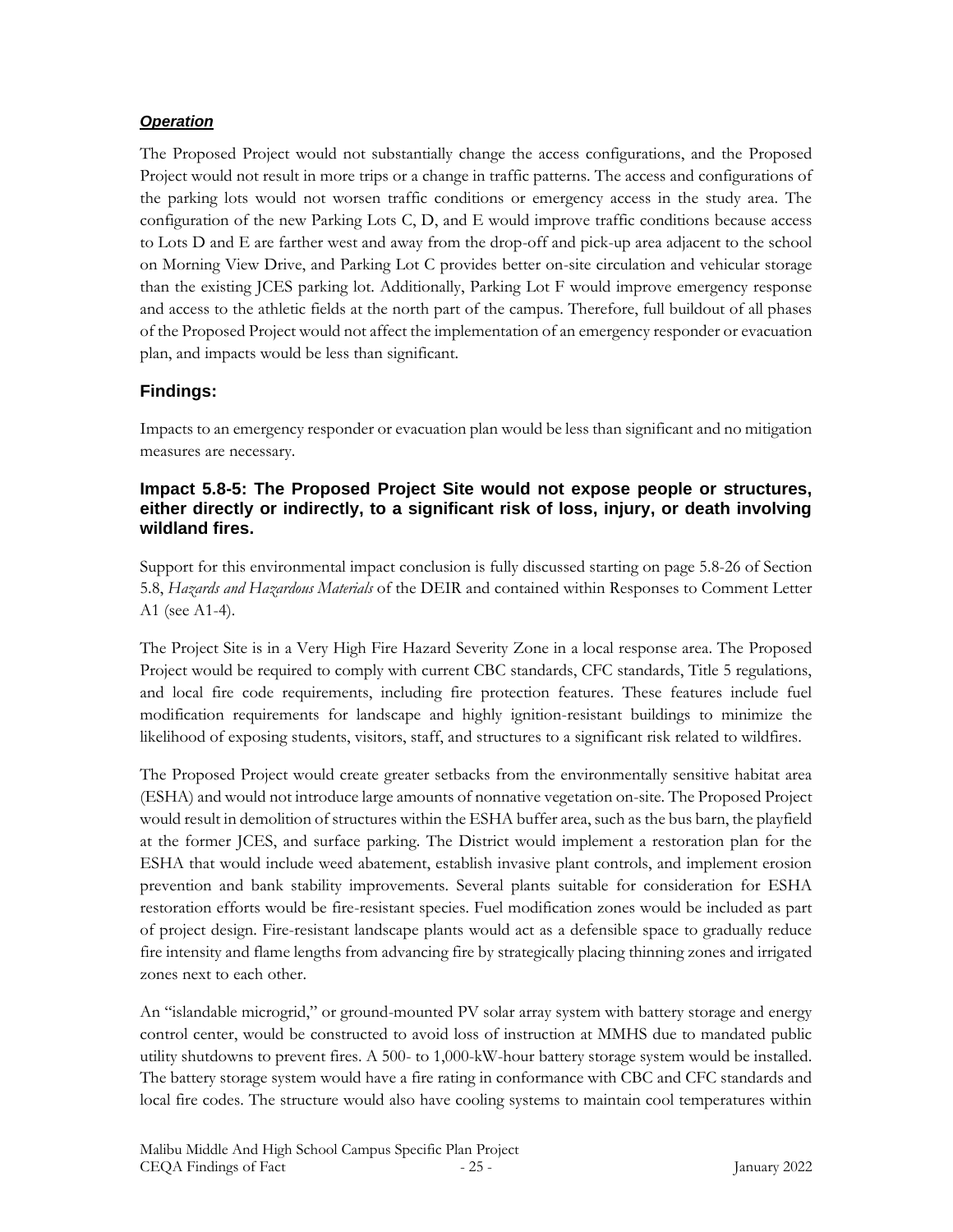the unit. Therefore, the battery storage structure would not exacerbate fire risk at the Project Site. With implementation of fire protection building and design features and compliance with existing current standards, regulations, and code requirements, the Proposed Project would not result in a significant risk of loss, injury, or death involving wildland fires, and impacts would be less than significant.

# **Findings:**

Impacts to significant risk of loss, injury, or death involving wildland fires would be less than significant and no mitigation measures are necessary.

# **9. Hydrology and Water Quality**

### **Impact 5.9-1: The Proposed Project would not violate water quality standards or waste discharge requirements or otherwise substantially degrade surface or ground water quality.**

Support for this environmental impact conclusion is fully discussed starting on page 5.9-39 of Section 5.9, *Hydrology and Water Quality* of the DEIR and contained within Responses to Comment Letter A5 (see A3-34 through A3-38).

### *Construction*

Construction of the Proposed Project would likely involve the use of some hazardous materials, such as vehicle fuels, lubricants, greases, and transmission fluids in construction equipment, and paints and coatings in building construction that could affect water quality. Construction of the Proposed Project would not create a significant hazard through the transport, use or disposal of hazardous materials during construction. No significant hazardous materials are being used or stored that would be removed during construction. The use and storage of hazardous materials during construction would comply with U.S. Occupational Safety and Health Administration regulations, which ensure that such hazardous materials are properly handled on-site and would not enter stormwater or waterways.

Earthwork activities during construction may also cause erosion and generate sediment that can enter waterways. Prior to construction of each phase of the Proposed Project, the District would be required to prepare and implement site specific BMPs consistent with its Construction General NPDES Permit, Construction SWPPP, and MMC section 13.04.100, which are in place to control sediment and pollution from entering waterways. Additionally, each phase of the Proposed Project would be required to adhere MMC sections 13.04.050 and 13.04.120, which require compliance with the Federal Clean Water Act and Municipal NPDES Permit. Groundwater is not anticipated to be encountered. While not anticipated, if dewatering during construction is needed, the Proposed Project would also be required to obtain a general permit for construction dewatering issued by the RWQCB. The construction of the Proposed Project therefore would not violate water quality standards or waste discharge requirements and would not otherwise substantially degrade water quality; a less than significant impact would occur.

### *Operation*

The Project Site Hydrology Report (Psomas 2021c) evaluated existing stormwater drainage on-site to determine the capacity of the existing infrastructure and proposed on-site stormwater infrastructure to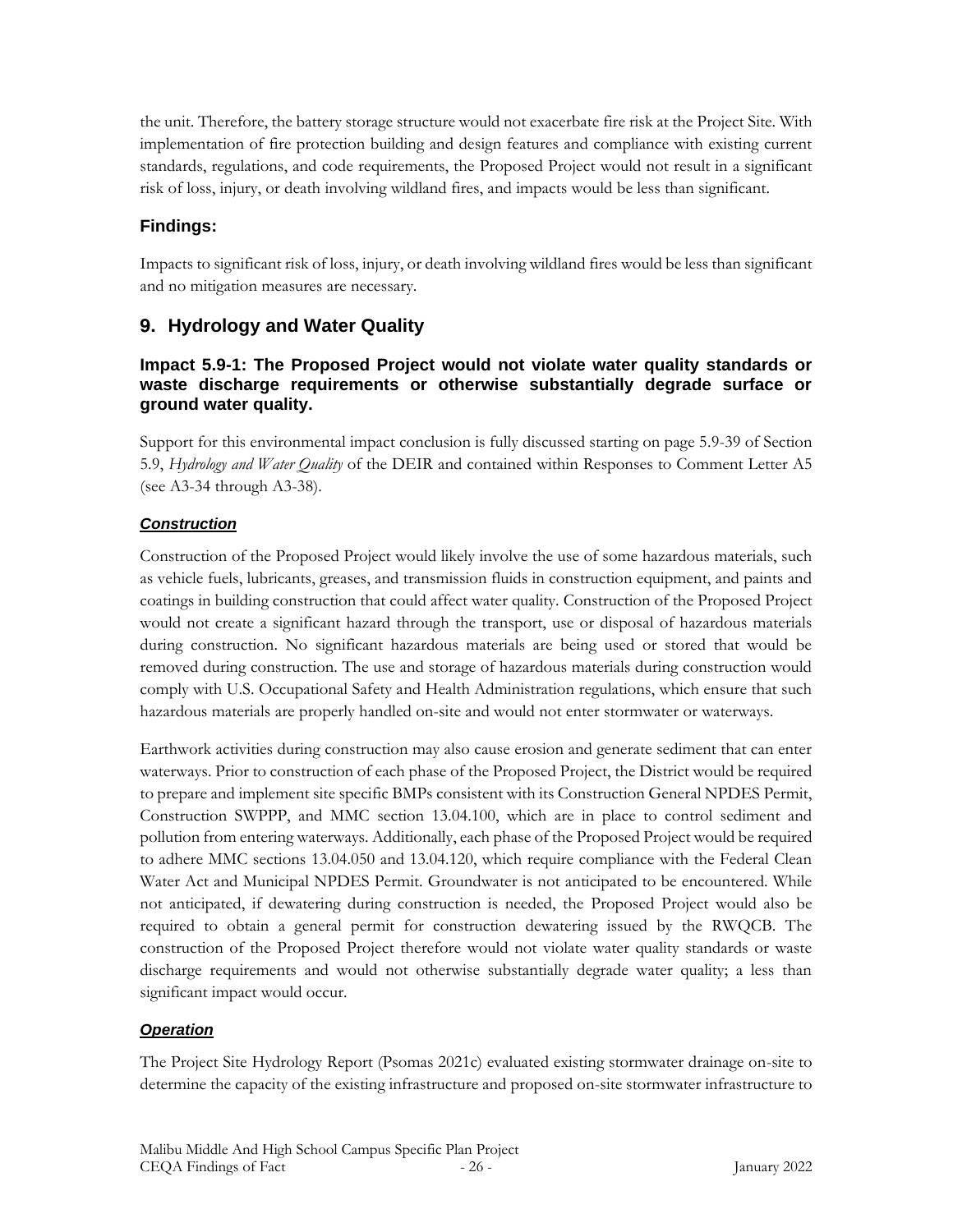accommodate stormwater from rain events. The Proposed Project would incorporate adequate stormwater treatment capacity as specified by the Project Site Hydrology Report.

The Project Site Hydrology Report further reviewed storm drain hydraulics in the ESHA to establish existing water surface elevations and existing flow velocities for various storm events. Under existing conditions, erosive velocities average six feet per second with an average depth of three feet during the 2-year storm event and eight feet per second with an average depth of five feet during the 50-year event. The model also indicates that flows for the design storm event are contained by the channel banks and do not overtop. The Proposed Project would not substantially contribute to stormwater velocities in the ESHA, and restoration of the ESHA as part of the Proposed Project would reduce stormwater velocities in the ESHA.

The phased storm drains would be designed to accommodate 50-year design storm peak flow rates. Therefore, the stormwater system on-site and stormwater improvements conducted as part of the Proposed Project would ensure that stormwater is adequately conveyed and would not violate water quality standards.

Operation of the Proposed Project would have the potential to discharge sediment and pollutants to storm drains and receiving waters, thereby leading to a potential water quality impact. However, the Proposed Project includes the implementation of a stormwater system what would capture and treat stormwater on-site prior to being released to public storm drain systems. Stormwater infrastructure on-site would constructed along with each phase of the Proposed Project, which would ensure that each phase of the Proposed Project is adequately served by on-site stormwater system. Consistent with the MMC 13.04.120, prior to construction of each phase, a water quality management plan would be prepared, which would identify BMPs to ensure that on-site infrastructure and stormwater meet the stormwater on-site retention requirements and discharge requirements. The Proposed Project would be required to comply with the City's MS4 Permit and Municipal Code Chapter 13.04 (Stormwater Management and Discharge Control), which requires reduction of pollutants in stormwater to the maximum extent practical and prohibits the discharge of non-stormwaters unless covered by a separate NPDES permit or Water Board's conditional discharge exemption (13.04.030(A)(1) and 13.04.060(D)). The operation of the Proposed Project therefore would not violate water quality standards or waste discharge requirements and would not otherwise substantially degrade water quality; a less than significant impact would occur.

### *Septic Upgrades*

The Proposed Project would require decommissioning of existing septic systems and sizing and replacement with new septic system infrastructure. The decommissioning and installation of new septic systems would comply with all applicable state and local guidelines, including the Los Angeles County Department of Public Health and MMC. Chapter 15.40 of the MMC establishes standards for the siting, design, installation, operation, and maintenance of OWTS, which are adopted in compliance with the City's LCP and LIP to protect the overall quality of coastal waters and resources in the City and consistent with California Water Resources Control Board OWTS Policy and Los Angeles Regional Water Quality Control Board's Basin Plan. These standards apply to all existing, new, or replacement OWTS in the City. Additionally, plans for the on-site wastewater system would be submitted for review and approval by the County Department of Public Health (LADPH 2018).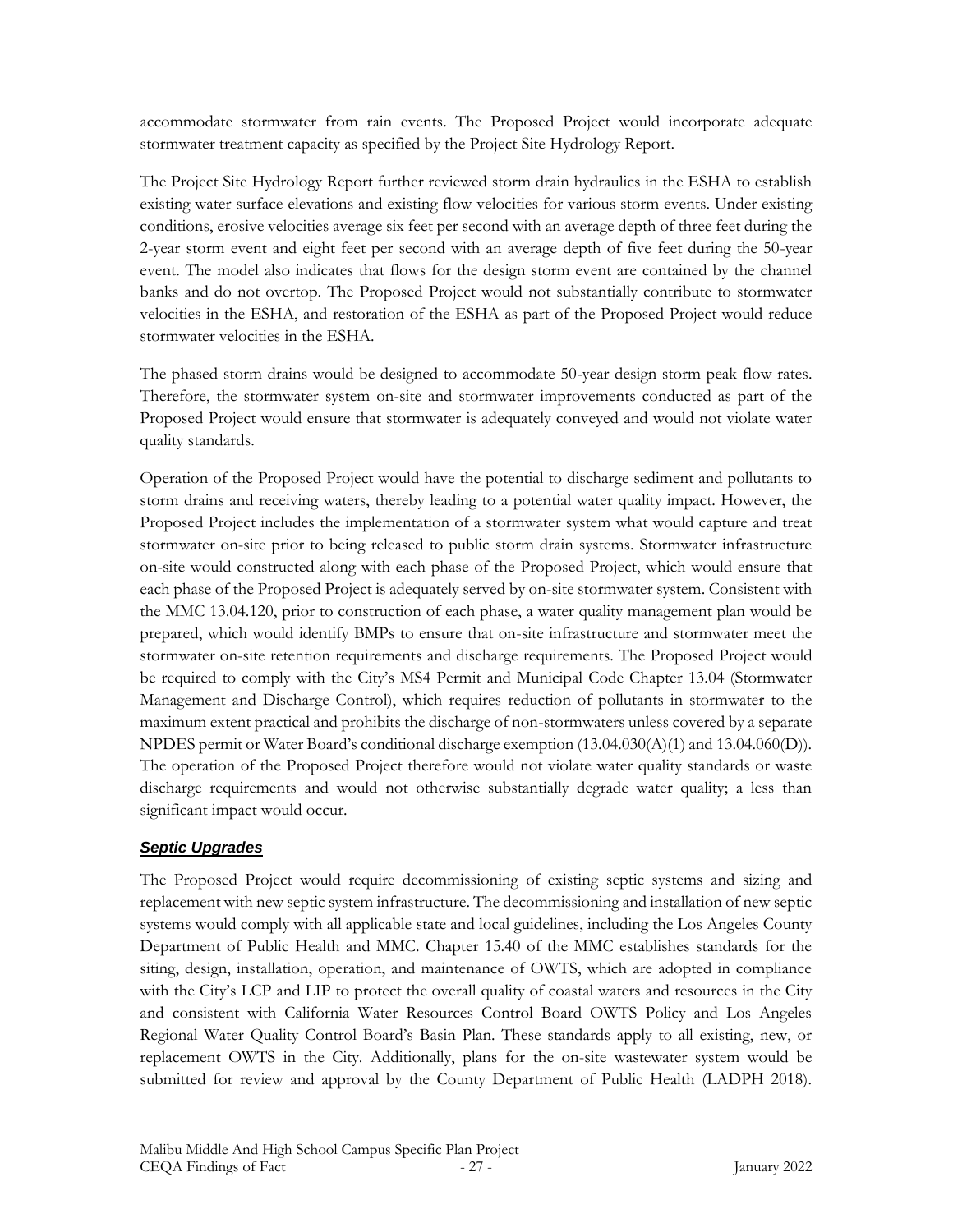Compliance with regulatory requirements would ensure that no potential sewage or related contaminants are released from this activity.

The Proposed Project would include adequate infrastructure to serve the Project Site, including the reconfiguration of existing septic systems. The proposed septic systems would include an appropriately sized two-compartment fiberglass septic tank. The location of the septic tanks and associated leach fields would be reviewed as part of each phase. However, the proposed septic systems would be designed and sited to avoid impacts to the ESHA, as all septic systems would be located more than 100 feet from the ESHA.

Decommissioning and modifications of the existing septic systems, and the addition of the replacement infrastructure would not be anticipated to disrupt service on the Project Site. Modifications to the wastewater and drainage system would have the capacity to adequately serve the Project Site during all phases of the Proposed Project, and Project-generated wastewater would be adequately treated. Therefore, the septic system upgrades would not violate any water quality standard or waste discharge requirements and would not substantially degrade surface or ground water quality; a less than significant impact would occur.

### **Findings:**

Impacts to water quality standards or waste discharge requirements would be less than significant and no mitigation measures are necessary.

#### **Impact 5.9-2: The Proposed Project would not substantially decrease groundwater supplies or interfere substantially with groundwater recharge such that the Proposed Project may impede sustainable groundwater management of the basin.**

Support for this environmental impact conclusion is fully discussed starting on page 5.9-41 of Section 5.9, *Hydrology and Water Quality* of the DEIR.

The Proposed Project's potable water use, and fire water lines would connect to an existing public water main on Morning View Drive. Los Angeles County Waterworks District No. 29 provides potable water to the City of Malibu, including the Project Site. Following full buildout of the Project, water demands would not change from current conditions as operational characteristics (enrollment, staffing, fire needs) would be the same as current operation. Therefore, operation of the Proposed Project would not substantially decrease groundwater supplies.

The MMHS and JCES campuses are largely developed with limited pervious surfaces. The Project Site is underlain by low permeability clay soil. Therefore, limited amounts of rainwater currently percolate to the groundwater on-site. Existing stormwater on the Project Site currently flows southward towards a network of storm drain systems and catch basins that outlet through the curb face to the adjacent Morning View Drive and to the existing ESHA. The Proposed Project would increase impervious surfaces on the Project Site compared to existing conditions. However, the minor increase in impervious surfaces would not interfere substantially with groundwater recharge. Similar to existing conditions, the stormwater generated under the Proposed Project would be directed to on-site stormwater infrastructure and be discharged to Morning View Drive and the ESHA. Additionally, the likelihood of encountering groundwater during construction such that dewatering is necessary is low, since groundwater was not encountered during the maximum depth drilled of approximately 46.5 feet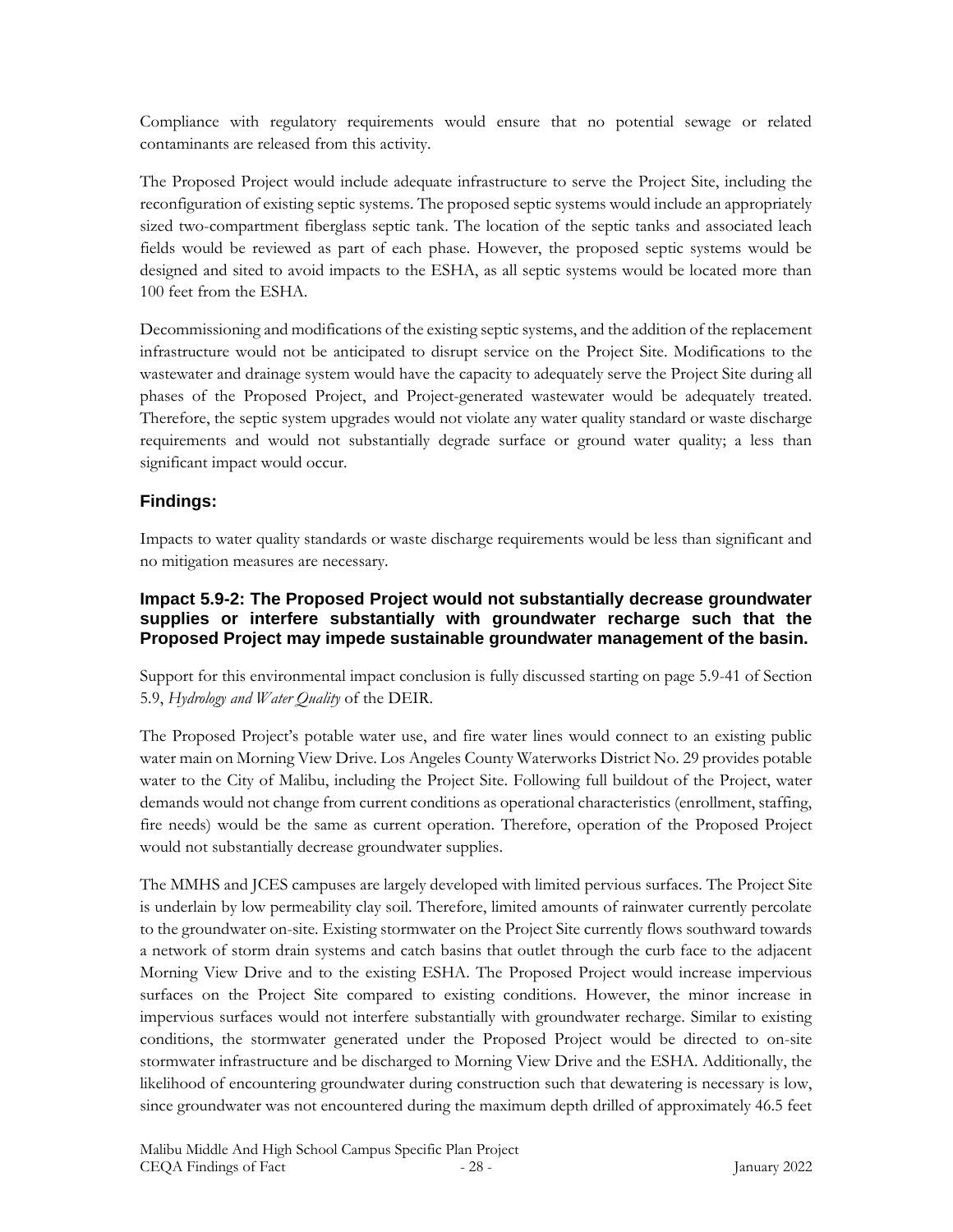bgs and depth of groundwater is measured to be 77.4 feet bgs with depth of static water level at 58.7 feet bgs. As such, the Proposed Project would not interfere substantially with groundwater recharge.

Therefore, the Proposed Project would not substantially decrease groundwater supplies or interfere substantially with groundwater recharge during operation or construction, and a less than significant impact would occur.

### **Findings:**

Impacts to groundwater supplies or groundwater recharge during operation or construction would be less than significant and no mitigation measures are necessary.

### **Impact 5.9-3: The Proposed Project would not substantially alter the existing drainage pattern of the site or area in a manner that would result in a substantial erosion or siltation on- or off-site.**

Support for this environmental impact conclusion is fully discussed starting on page 5.9-42 of Section 5.9, *Hydrology and Water Quality* of the DEIR.

### *Construction*

Soils in the Project Site could experience erosion during construction of each phase due to natural processes, such as wind and rain, or by earthwork activities, such as grading and excavation. Prior to construction of each phase of the Proposed Project, the District would be required to prepare and implement site specific BMPs consistent with its Construction General NPDES Permit, Construction SWPPP, and MMC section 13.04.100, which are in place to control sediment and pollution from entering waterways. Additionally, each phase of the Proposed Project would be required to adhere MMC sections 13.04.050 and 13.04.120, which require compliance with the Federal Clean Water Act (CWA) and Municipal NPDES Permit. While not anticipated, if dewatering during construction is needed, the Proposed Project would also be required to obtain a general permit for construction dewatering issued by the RWQCB. Therefore, compliance with federal, state, and local regulations would ensure that the Proposed Project would not result in substantial erosion or siltation on or offsite. A less than significant impact related to substantial erosion or siltation would occur during each phase of construction.

### *Operation*

During operation, the Proposed Project would result in a minor increase to impervious surfaces compared to existing conditions and would result in alteration of the existing site's drainage patterns but not in a manner that would result in substantial erosion or siltation on or off-site. The Proposed Project would install new stormwater retention basins that would be developed to infiltrate and treat runoff from the Proposed Project. Stormwater from the Proposed Project would either drain to the existing ESHA via Clover Heights Avenue and the on-site drainage channel or to Morning View Drive, similar to existing conditions. ESHA restoration activities would include removal of all hardscape within the 100-foot buffer for the ESHA. The District would conduct weed abatement, establish invasive plant controls, and introduce native seed and plant species within the ESHA and the proposed 50-foot buffer area, and implement erosion prevention and bank stability improvements as part of the restoration plan within District property. For the parking areas and trails within the ESHA's 100-foot buffer, the District would use permeable surface materials to increase infiltration.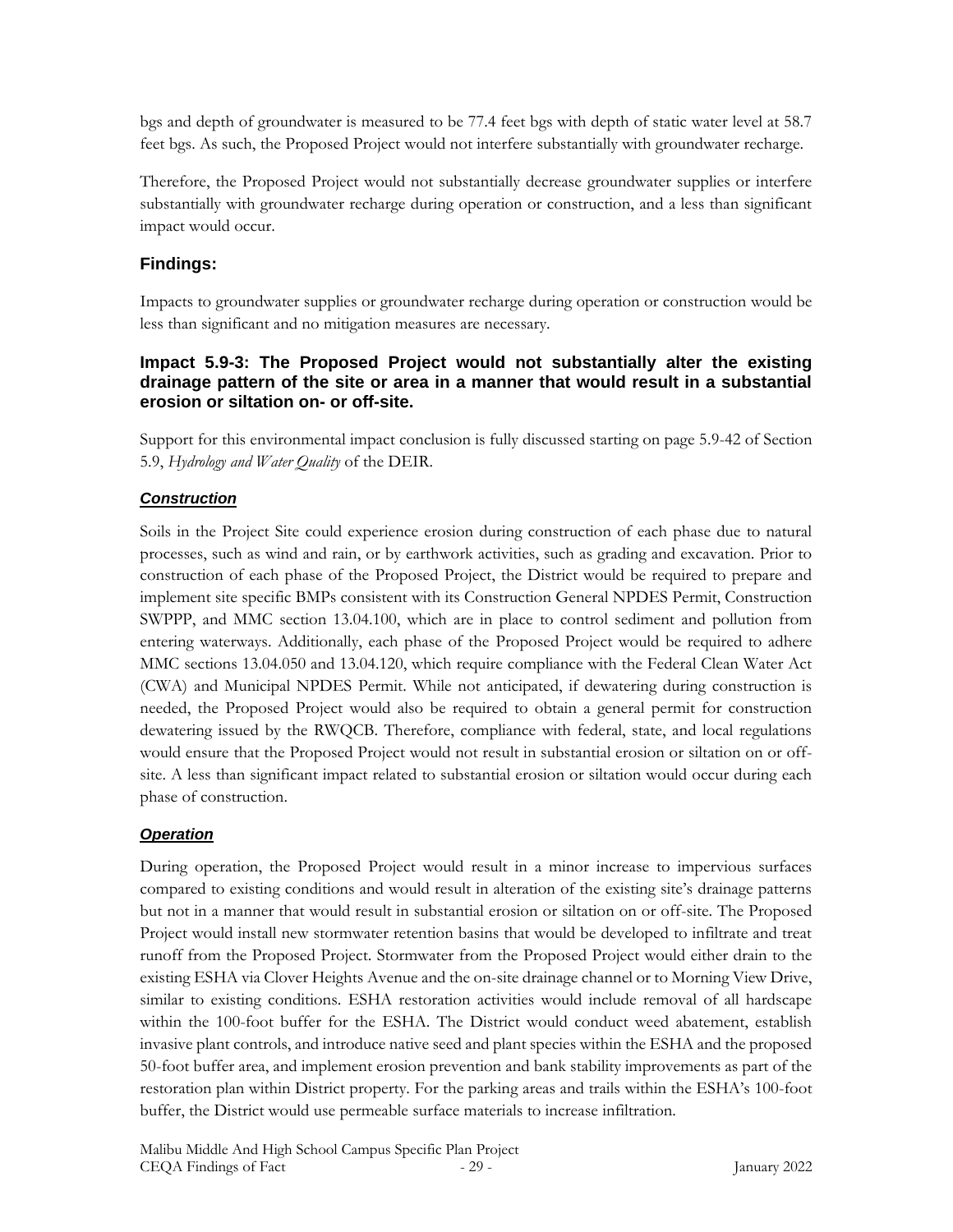The Project Site would be divided into seven drainage management areas (DMA) that would coordinate drainage to Morning View Drive. New stormwater retention basins would be developed to infiltrate and treat runoff from the Proposed Project. Stormwater infrastructure on-site would be developed as part of each phase, such that DMA A and B would be developed during Phase 1; DMA C would be developed during Phase 2; DMA D would be developed during Phase 3; and DMA E through G would be developed during Phase 4 (see Figure 3-8, Conceptual Storm Drain and Water Quality: Phase 1, and Figure 3-9, Conceptual Storm Drain Water Quality: Phases 2–4). Drainage from the proposed bus barn site would direct flows to the existing storm drain system in the equestrian center. All DMAs and the drainage for the proposed bus barn site would be required to comply with local and federal permits governing water quality and on-site stormwater capture and drainage, such as Los Angeles County Municipal Stormwater NPDES Permit and MMC sections 13.04.050, -090, -110, and -120. The proposed Parking Lot F would be designed specifically to ensure minimal impacts related to stormwater flows/drainage and resulting erosion. Therefore, operation of each phase would be adequately served by stormwater infrastructure for the respective DMA. No discretionary permit be issued until the City's authorized enforcement officer confirms that the Project plans comply with the applicable stormwater mitigation plans and design criteria requirements.

Implementation of the proposed stormwater infrastructure, ESHA restoration (e.g., the erosion prevention and bank stability improvements), and compliance with federal, state, and local regulations would ensure that the Proposed Project would not result in substantial erosion or siltation on or offsite. A less than significant impact related to substantial erosion or siltation would occur during the operation of the Proposed Project.

### **Findings:**

Impacts to existing drainage pattern that would result in a substantial erosion or siltation on- or offsite would be less than significant and no mitigation measures are necessary.

### **Impact 5.9-4: The Proposed Project would not substantially alter the existing drainage pattern of the site or area in a manner that would substantially increase the rate or amount of surface runoff which would result in flooding on- or off-site.**

Support for this environmental impact conclusion is fully discussed starting on page 5.9-44 of Section 5.9, *Hydrology and Water Quality* of the DEIR.

The Proposed Project would increase impervious surfaces on the Project Site compared to existing conditions and would install stormwater infrastructure on the Project Site. The Proposed Project would include a new stormwater system that would retain, infiltrate, and treat stormwater on the Project Site. Similar to existing conditions, the Proposed Project would continue to drain stormwater to the ESHA and to storm water infrastructure on Morning View Drive. Project design features, such as stormwater pipe sizing and stormwater treatment capacities, and restoration of the ESHA, including permeable surface material within the ESHA's 100-foot buffer, would ensure that the Proposed Project does not substantially increase the rate or amount of surface runoff in a manner that leads to on- or off-site flooding.

The Proposed Project would also be required to comply with all local, state, and federals regulating stormwater runoff. Pursuant to MMC section 13.04.120, the Proposed Project would be designed to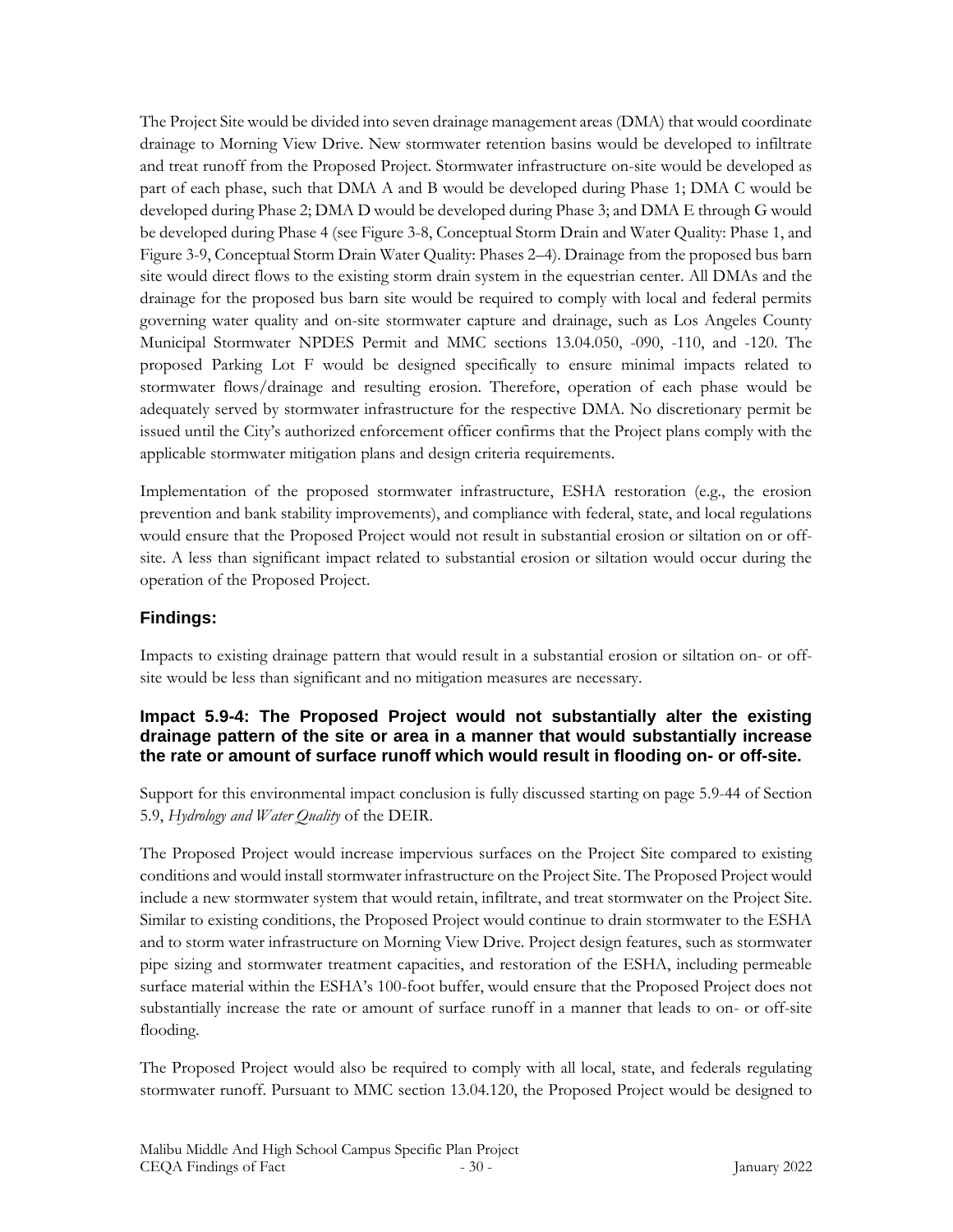control runoff volume and would be required to implement a water quality mitigation plan that retains stormwater runoff on-site from either an 85 percentile 24-hour runoff event or the volume of runoff produced from a three-quarter inch, 24-hour rain event, whichever is greater. The Proposed Project would implement a WQMP and a SWPPP during construction and operation consistent with state and local regulations, including the County's NPDES permit, that would include the installation of BMPs. Each phase of Proposed Project would be required to meet the standards and requirements for stormwater retention, treatment, and discharge. The Proposed Project would not result in flooding on or off-site. A less than significant impact related to flooding on- or off-site would occur.

### **Findings:**

Impacts to the existing drainage pattern of the site would be less than significant and no mitigation measures are necessary.

#### **Impact 5.9-5: The Proposed Project would not substantially alter the existing drainage pattern of the site or area in a manner that would create or contribute runoff water which would exceed the capacity of existing or planned stormwater drainage systems or provide substantial additional sources of polluted runoff.**

Support for this environmental impact conclusion is fully discussed starting on page 5.9-43 of Section 5.9, *Hydrology and Water Quality* of the DEIR and contained within Responses to Comment Letter A5 (see R5-34 and R5-35).

#### *Construction*

Construction of the Proposed Project would temporarily introduce potential sources of pollution onsite, such as oils, paints, solvents, and gasoline, that are typical of construction activities. Equipment and potentially hazardous materials would be maintained and stored in accordance with manufacturer instructions. The Proposed Project would be required to prepare and implement a BMPs consistent with its Construction General NPDES Permit, Municipal NPDES Permit, Construction SWPPP. BMPs include structural and non-structural strategies to minimize pollution of stormwater. Therefore, compliance with federal, state, and local regulations and implementation of best management practices would ensure that the Proposed Project would not result in substantial additional sources of polluted runoff during construction. A less than significant impact related to substantial additional sources of polluted runoff would occur during each construction phase.

### *Operation*

The Proposed Project would increase impervious surfaces on the Project Site compared to existing conditions and would implement a stormwater system on-site that would alter the existing drainage pattern on the Project Site. The Proposed Project would have a stormwater drainage system on-site, which would include stormwater retention basins that would be developed to infiltrate and treat runoff from the Proposed Project consistent with MCC section 13.04.120 requirement of either an 85 percentile 24-hour runoff event or the volume of runoff produced from a three-quarter inch, 24-hour rain event, whichever is greater. The Proposed Project would adhere to a WQMP and SWPPP prepared for the operation of the Proposed Project, which would incorporate best management practices. As such, stormwater entering the ESHA and storm drains on Morning View Drive would be treated. Each phase of the Proposed Project would be required to comply with the standards and requirements of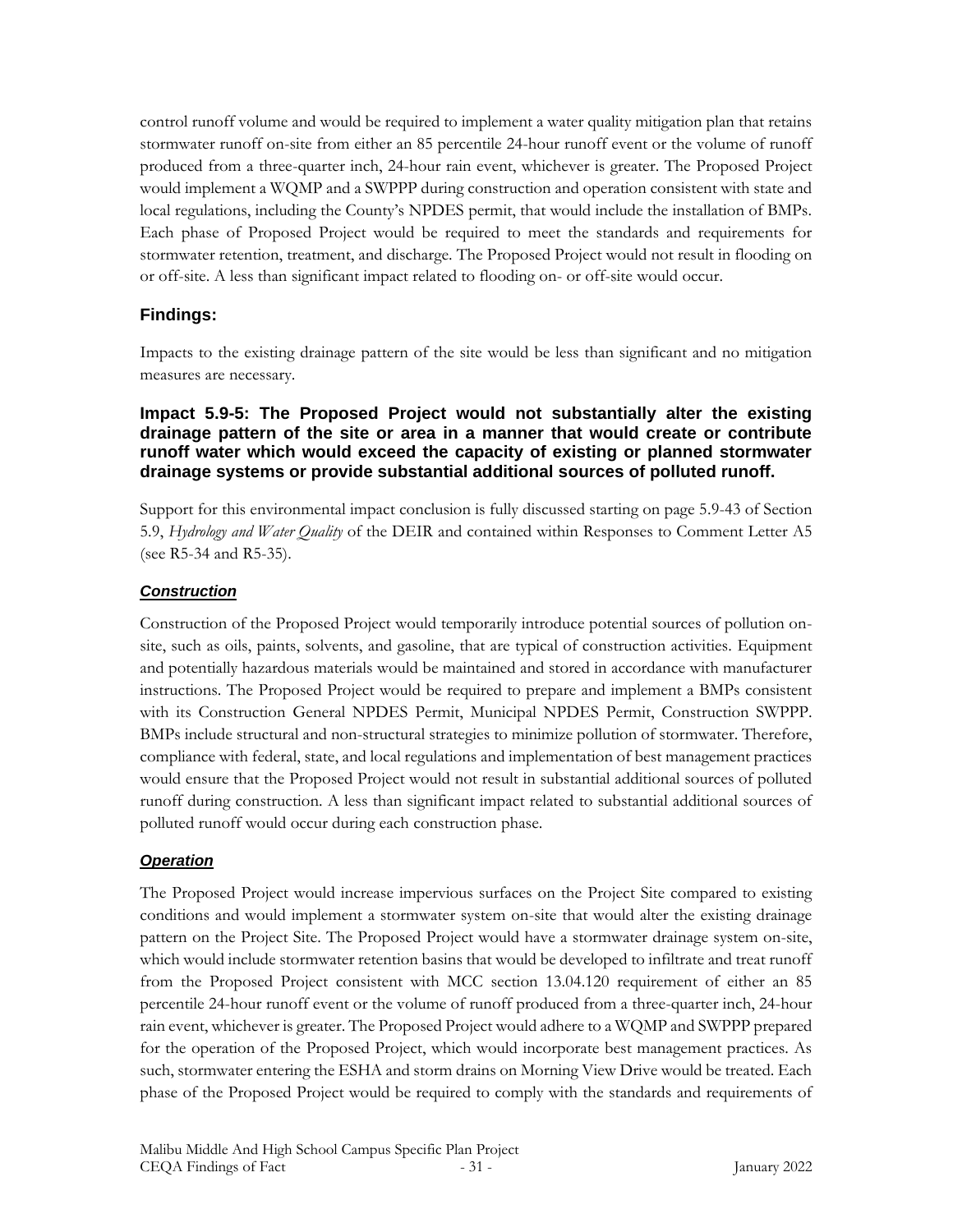MCC section 13.04.120 for all of its phases by designing a system to satisfy the standards and requirement for the entire site during the first phase and implementing these standards and requirement for each phase of development or redevelopment of the site during the first phase or prior to commencement of construction of a later phase to the extent necessary to treat the stormwater from such later phase. Additionally, in compliance with SUSMP requirements, the Proposed Project's onsite stormwater drainage system would be designed to adequately store and convey stormwater runoff from the Project Site and there would be no net increase in stormwater runoff to the off-site storm drain system.

The Proposed Project would include potential sources of pollution typical of school uses, such as chemicals used for educational purposes; oils, gasoline, chlorine, paints, and solvents for ongoing maintenance of the campus and buses, and pesticides and fertilizers landscaping on-site. These potential materials would be stored and handling in accordance with manufacturer specifications and is not expected to generate substantial new sources of pollution. Additionally, the operation and use of the new septic systems on-site would comply with the City and County's requirements and procedures for septic systems and OWTS. Compliance with local and state requirements would ensure that on-site septic systems would not generate pollution which could enter stormwater runoff.

Therefore, compliance with federal, state, and local regulations and implementation of best management practices would ensure that the Proposed Project would not alter existing drainage patterns in a manner that would result in substantial additional sources of polluted runoff during operation. A less than significant impact related to substantial additional sources of polluted runoff would occur during the operation of the Proposed Project.

### *Debris/Mud Flow*

During certain rain events in existing conditions, debris and mud flows emanate from the main and tributary canyon upslope of the Project Site located approximately 2,400 feet north of the Project Site and transported down gradient. Two rainfall events that occurred in November and early December 2018 after the Woolsey Fire resulted in debris flows such that there is limited unconsolidated soil remaining on the slopes north of the Project Site in this area. Since the December 2018 debris flow the slopes have revegetated with light grasses, homes are being rebuilt, and drainage pathways corrected, all of which minimize potential debris flows during rain events. The District installed emergency drainage improvements on the campus following the mudflow events, including earthen berm, gravel bag barriers, concrete channel with side walls, and debris rack cage. Additionally, the District will install K-rails on Clover Heights Avenue prior to any forecast significant rain event. Construction of the Proposed Project would install new stormwater and drainage system on-site and incorporate best management practices. The Proposed Project would not contribute to a substantial additional source of polluted runoff due to debris or mudflow, and a less than significant impact would occur.

### **Findings:**

Impacts to existing drainage pattern of the site or area in a manner that would create or contribute runoff water would be less than significant and no mitigation measures are necessary.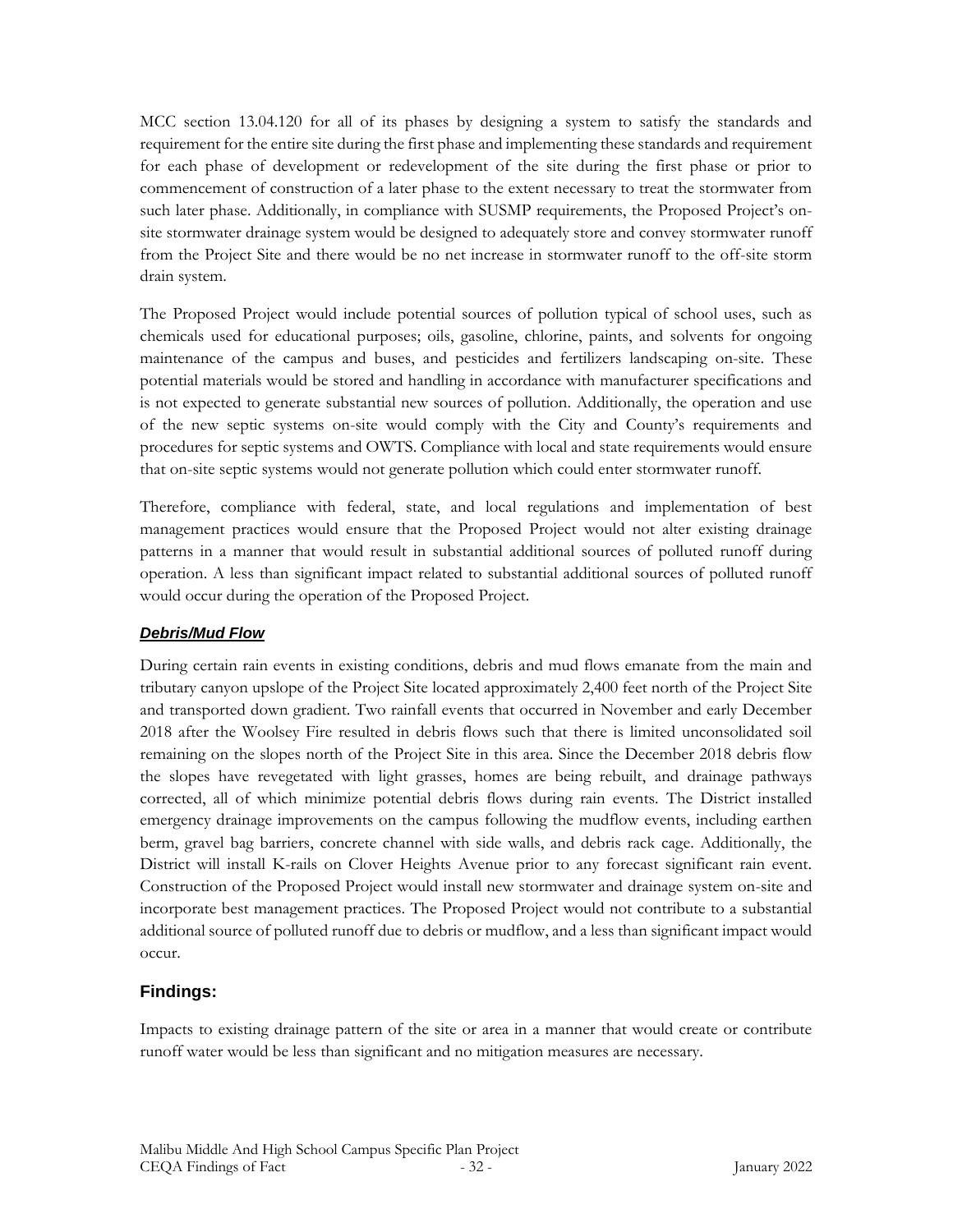#### **Impact 5.9-6: The Proposed Project would not substantially alter the existing drainage pattern of the site or area in a manner that would impede or redirect flood flows.**

Support for this environmental impact conclusion is fully discussed starting on page 5.9-46 of Section 5.9, *Hydrology and Water Quality* of the DEIR.

The Project Site is located within an area of minimal flood hazard but would not be subject to flooding from a 100-year or 500-year storm event. Therefore, construction and operation of the Proposed Project would not impede or redirect flood flows, and impacts would be less than significant.

### **Findings:**

Impacts to flood flows during construction and operation would be less than significant and no mitigation measures are necessary.

#### **Impact 5.9-7: The Proposed Project would not risk release of pollutants due to Project inundation due to flooding, tsunami, or seiche.**

Support for this environmental impact conclusion is fully discussed starting on page 5.9-46 of Section 5.9, *Hydrology and Water Quality* of the DEIR.

The Project Site is located within an area of minimal flood hazard but would not be subject to flooding from a 100-year or 500-year storm event. The Project Site is also not within an area subject to tsunami nor seiches. All chemicals and potentially hazardous materials on-site would be stored, used, and transported in compliance with local, state, and federal regulations. Therefore, the Proposed Project would result in no impact related to release of pollutants due to Project inundation from flooding, tsunami, and seiche.

### **Findings:**

No impact related to release of pollutants due to Project inundation from flooding, tsunami, and seiche would occur and no mitigation measures are necessary.

### **10.Land Use and Planning**

### **Impact 5.10-1: Project implementation would not conflict with applicable plans adopted for the purpose of avoiding or mitigating an environmental effect.**

Support for this environmental impact conclusion is fully discussed starting on page 5.10-8 of Section 5.10, *Land Use and Planning* of the DEIR.

The Project Site is designated Institutional (I), which accommodates existing public and quasi-public facilities, such as educational facilities. The Proposed Project would redevelop and modernize the existing MMHS campus and former JCES campus to create three distinct areas: Middle School Core, High School Core, and shared facilities. The existing Building E and Buildings  $A/B$  at the MMHS Campus would remain, with all other structures removed.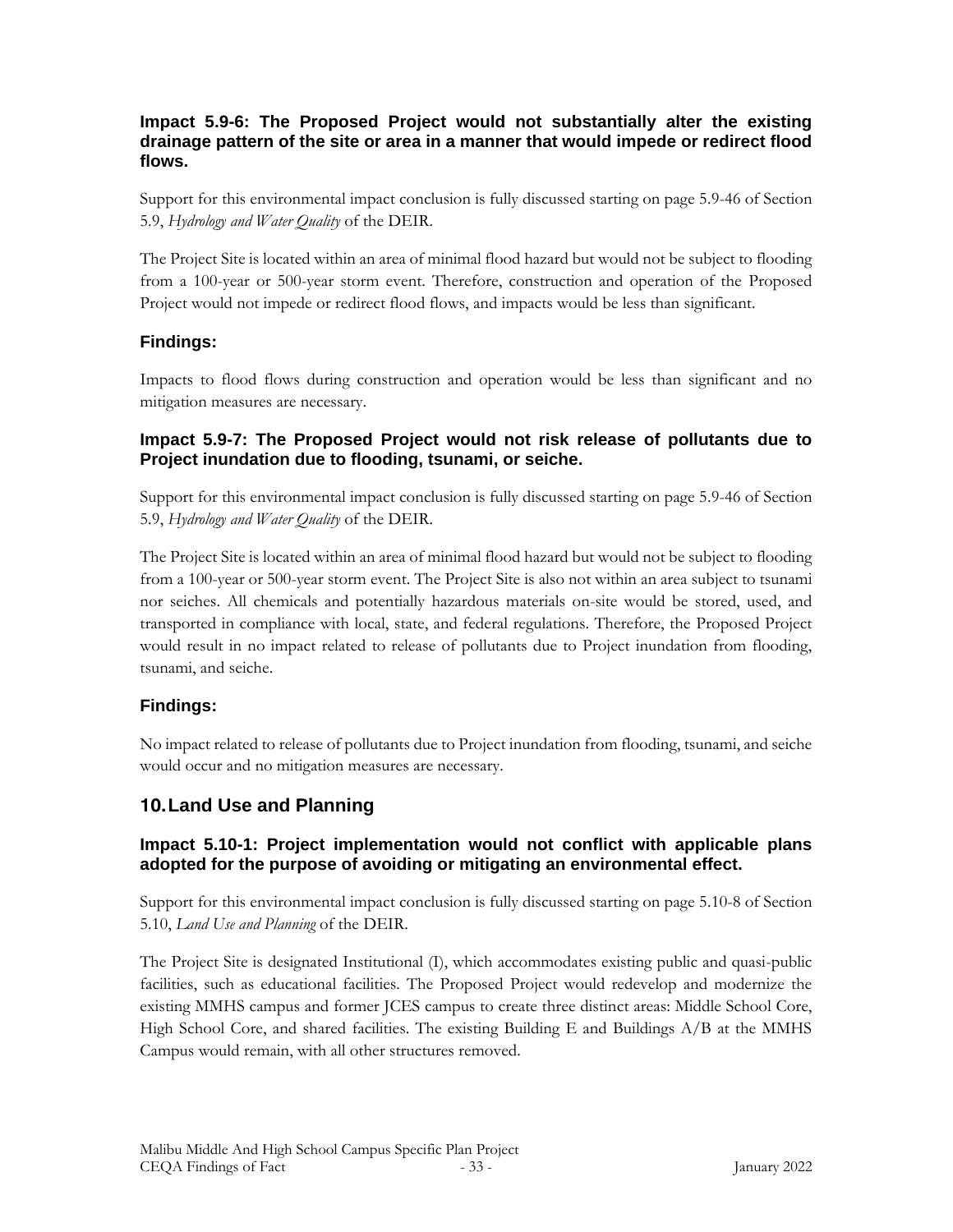The Proposed Project would be consistent with the goals and policies identified in the General Plan's Land Use Element, the City's LCP, and the City's Municipal Code that have been adopted for the purposes of avoiding or mitigating environmental impacts. Additionally, to meet the standards established by the District's Education Specifications, the California Interscholastic Federation, and the National Federation of State High School Association, Buildings D, C, H, and J would exceed the LCP and City's 28-foot height requirements. Development of the Proposed Project would conform to all existing development standards under section 17.40.110 of the City's Municipal Code for Institutional Development and section 3.9 of the City's LIP. The table outlines the Proposed Project's specifications along with the current City's LIP and Municipal Code and reasoning for exceeding current City regulations. Therefore, implementation of the Proposed Project would result in less than significant impacts relating to land use.

# **Findings:**

Impacts to applicable plans adopted for the purpose of avoiding or mitigating an environmental effect would be less than significant and no mitigation measures are necessary.

# **11.Noise**

### **Impact 5.11-3: The Proposed Project would not generate excessive groundborne vibration or groundborne noise levels.**

Support for this environmental impact conclusion is fully discussed starting on page 5.11-23 of Section 5.11, *Noise* of the DEIR.

### *Construction Vibration*

Potential vibration impacts associated with development projects are usually related to the use of heavy construction equipment during the demolition and grading phases of construction. Construction can generate varying degrees of ground vibration, depending on the construction procedures and equipment. The effect on buildings in the vicinity varies depending on soil type, ground strata, and receptor-building construction. The effects from vibration can range from no perceptible effects at the lowest vibration levels, to low rumbling sounds and perceptible vibrations at moderate levels, to slight structural damage at the highest levels. Vibration from construction activities rarely reaches the levels that can damage structures.

For reference, a peak particle velocity of 0.2 in/sec PPV is used as the limit for nonengineered timber and masonry buildings (which would apply to the surrounding residential structures) (FTA 2018). Vibration levels for typical construction equipment at a reference distance of 25 feet and at the nearest sensitive-receptor buildings 120 feet to the south. During construction of the Proposed Project, vibration would not exceed the threshold of 0.2 in/sec PPV, and impacts would be less than significant.

# *Operational Vibration*

The Proposed Project would include bus movement activity at the Project Site. However, since the Project's bus movements would be at lower speeds than freeways and over smooth surfaces (not roadways in poor conditions), project-related vibration associated with bus activity would not result in excessive groundborne vibrations—no vehicle-generated vibration impacts would occur. In addition,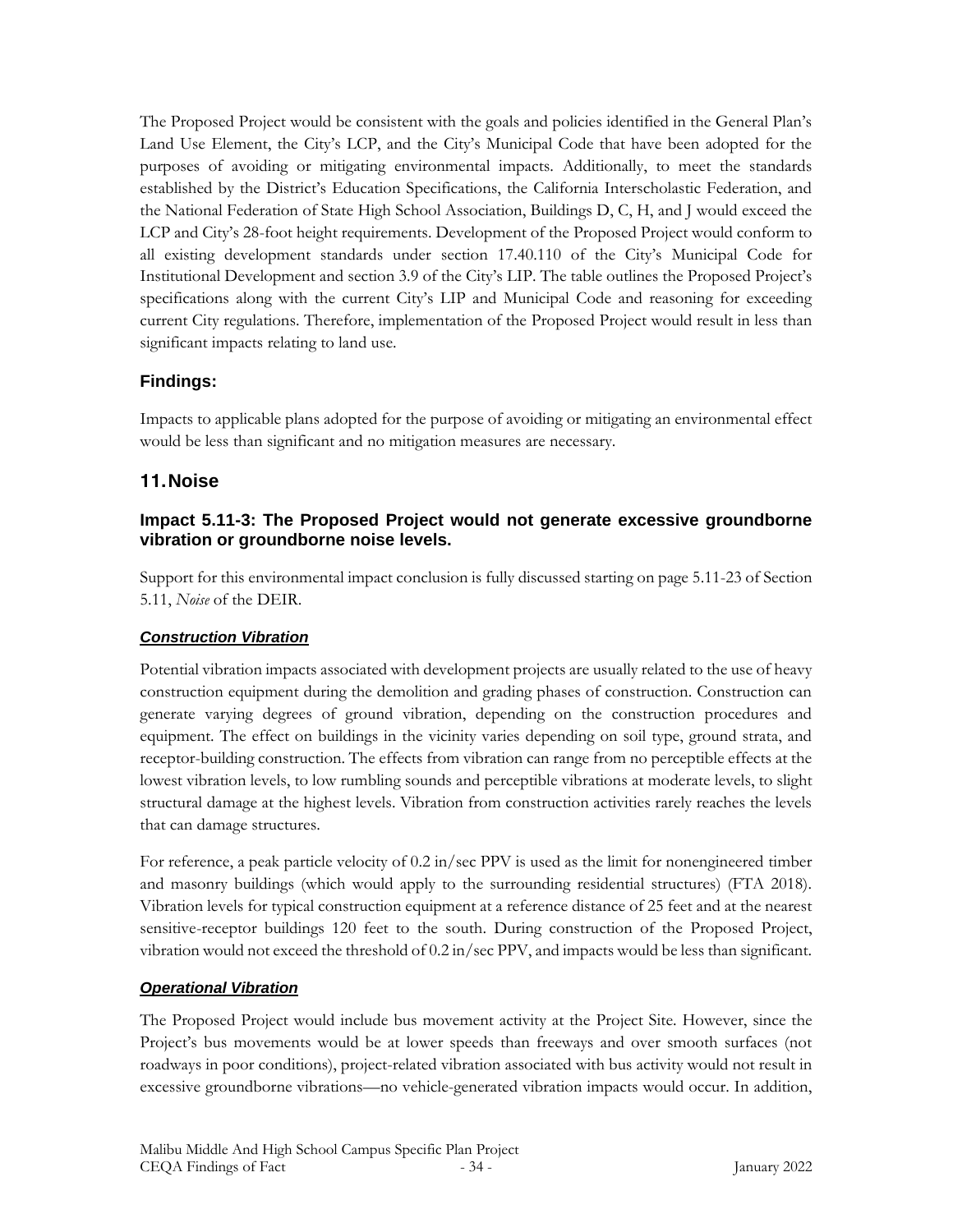there are no sources of substantial groundborne vibration associated with the project, such as rail or subways. The Proposed Project would not create or cause any vibration impacts due to operations.

### **Findings:**

Impacts related to vibration annoyance would be less than significant and no mitigation measures are necessary.

# **12.Public Services**

#### **Impact 5.12-1: The Proposed Project would not affect response times or other performance objectives that would result in the need for new or physically altered fire protection facilities, the construction of which would cause significant environmental impacts.**

Support for this environmental impact conclusion is fully discussed starting on page 5.12-10 of Section 5.12, *Public Services* of the DEIR and contained within responses to Comment Letter A1.

### *Construction*

According to the California Department of Forestry and Fire Protection, the Project Site is in a very high fire hazard severity zone (VHFHSZ) in a local responsibility area (LRA); the likelihood is high that it would be exposed to a wildland fire and secondary effects of wildland fires.

Project construction activities could result in exacerbated fire risks due to sparks, dry vegetation, smoking, and weather, particularly in areas where construction activities are in proximity to surrounding open space areas (i.e., Phases 1, 2, and 4). Mitigation Measure W-1, would ensure fire prevention requirements are in place during all phases of construction activities. The Proposed Project would be required to comply with the most currently adopted fire codes, building codes, and nationally recognized fire and life safety standards of Malibu, Los Angeles County, and the State of California. Compliance with these codes and standards is ensured through the City's and LACoFD's development review and building plan check process.

Additionally, in the event of an emergency at the Project Site that requires more resources than Station 71 could provide, LACoFD would direct resources to the site from other nearby stations, including Fire Station 99 (3.9 miles from the Project Site), Fire Station 88 (8.9 miles from the Project Site), and Fire Station 70 (11.1 miles from the Project Site). If necessary, LACoFD could request assistance from other nearby fire departments, including the City of Los Angeles Fire Department and the Ventura County Fire Department. Therefore, construction of the Proposed Project would not affect response times or other performance objectives that result in the need for new or physically altered fire protection facilities, the construction of which would cause significant environmental impacts. Construction impacts would be less than significant.

### *Operation*

The Proposed Project would redevelop and modernize the existing MMHS campus and former JCES campus and would not introduce new uses to the Project Site. According to the LACoFD's Planning Division, the fire services need in the City of Malibu are currently being met, and there are no plans for additional resources, personnel, and equipment in the Project Area. Additionally, though new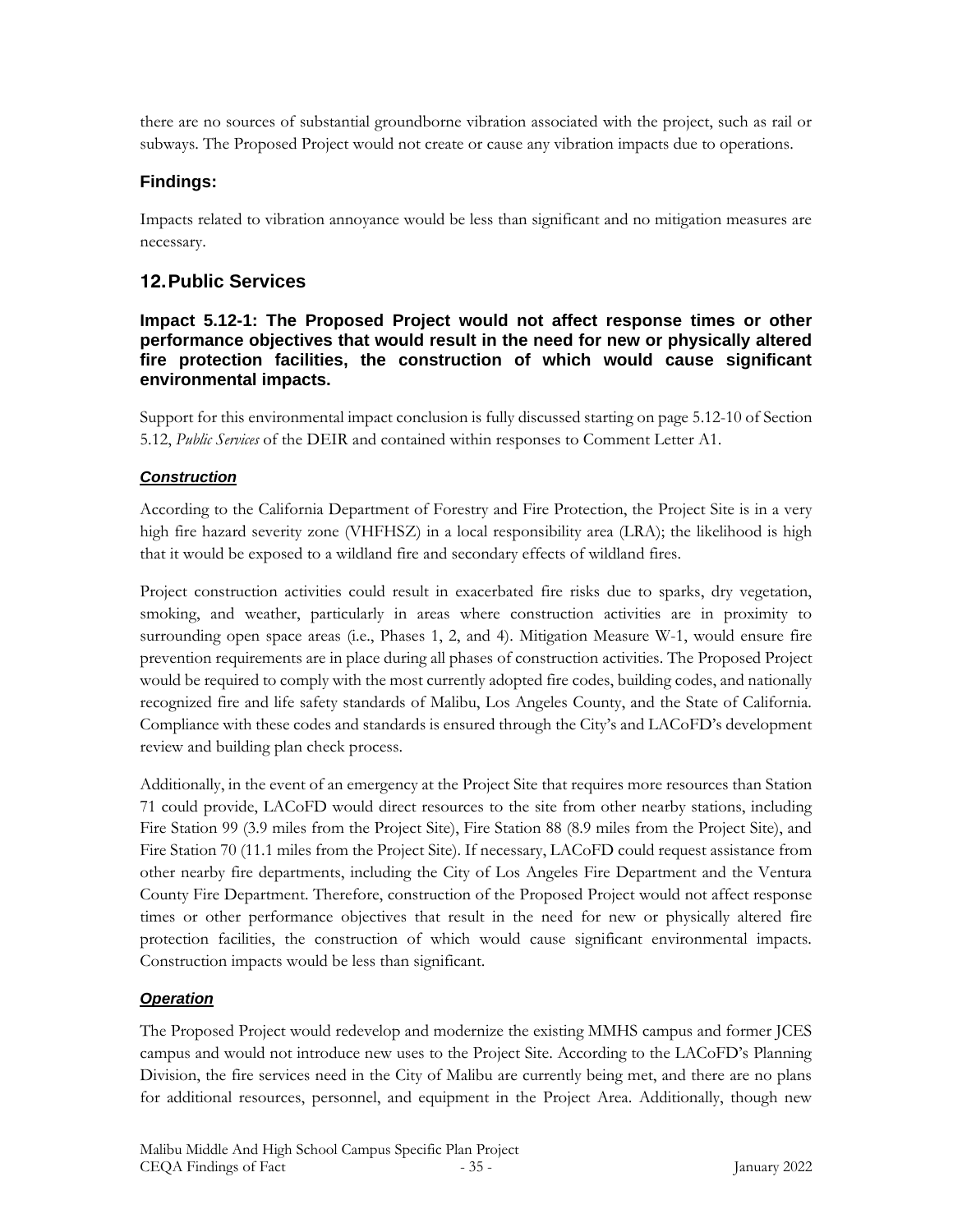development projects may create greater demands on existing resources, the Proposed Project would have a negligible effect on service standards (LACoFD 2020) (see Appendix L). Therefore, operation of the Proposed Project would not increase the requirement for fire protection facilities and personnel, would not adversely affect the LACoFD's ability to provide adequate service, and would not require new or expanded police facilities that could result in adverse environmental impacts. Operational impacts of the Proposed Project would be less than significant.

### **Findings:**

Impacts to LACoFD response times or other performance objectives would be less than significant and no mitigation measures are necessary.

### **Impact 5.12-2: The Proposed Project would not affect response times or other performance objectives that result in the need for new or physically altered police protection facilities, the construction of which would cause significant environmental impacts.**

Support for this environmental impact conclusion is fully discussed starting on page 5.12-12 of Section 5.12, *Public Services* of the DEIR and contained within Responses to Comment Letter A2.

### *Construction*

Access to the Project Site and the surrounding areas could be affected by construction of the Proposed Project. Temporary construction-related traffic could delay or obstruct the movement of LASD vehicles within or through the project area. However, construction traffic would be scheduled in concert with the operations of the school, ensuring that trucks are not moving in or out during dropoff or pick-up times. Additionally, designated construction staging areas would be implemented for stockpiling and storage of construction equipment, and all workers would be expected to park within the site limits. The District would provide notice of construction activities that would affect access to emergency facilities. Any disruptions in access would be temporary and short term. Therefore, the Proposed Project would not adversely affect the LASD's ability to provide adequate service during construction of the Proposed Project and would not require new or expanded police facilities that could result in adverse environmental impacts. Impacts would be less than significant.

### *Operation*

The Malibu/Lost Hills Station currently has 130 sworn personnel and 30 professional staff, and the station can serve the Proposed Project with existing facilities. Implementation of the Proposed Project is not anticipated to significantly increase LASD's response times to either to the Project Site or the surrounding vicinity; however, in the event of an emergency at the Project Site that requires more resources than the Malibu/Lost Hills Station could provide, LASD would direct resources to the site from other nearby stations, including the Marina Del Rey Sheriff's Station and the West Hollywood Sheriff's Station. If necessary, LASD can request assistance from other nearby police/sheriff's departments, including the Santa Monica Police Department, the Los Angeles Police Department, and the Ventura County Sheriff's Department.

The Proposed Project is intended the modernize the campus facilities and retain the existing capacity of 1,200 students (750 high school students and 450 middle school students). The Proposed Project would not include a residential component that would directly increase the residential population in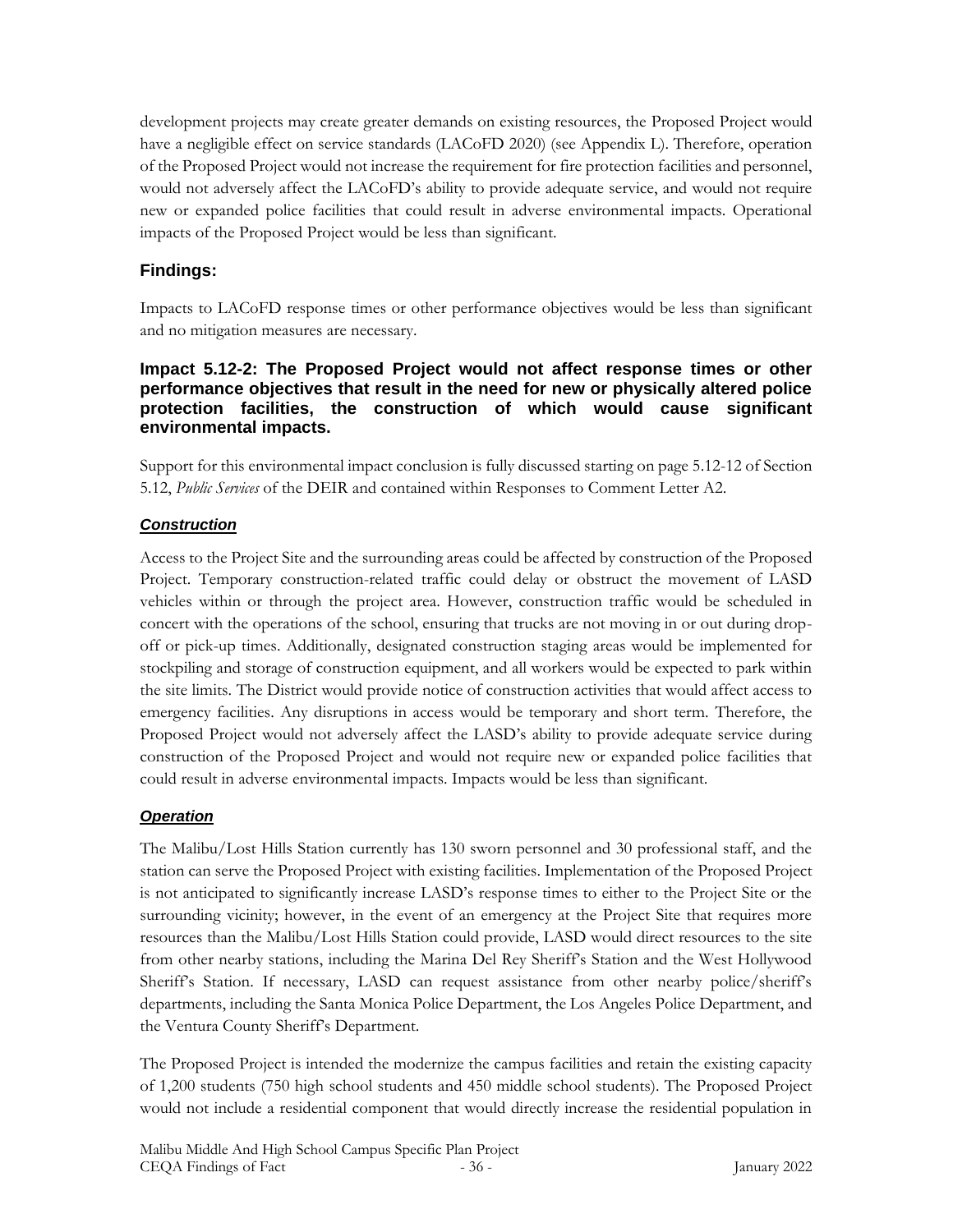the area, so the student and staff populations of the school are not anticipated to increase. Thus, according to the LASD's Facilities and Planning Bureau, the Malibu/Lost Hills Station would be able to serve the Proposed Project with existing facilities. Although the Proposed Project would be open to community use in addition to the student population, which could pose the need for additional resources, the station could meet the increased needs with the existing resources and personnel (LASD 2020) (see Appendix L). Implementation of the Proposed Project would comply with all applicable building codes and safety standards of Malibu, Los Angeles County, and the State of California. Therefore, the Proposed Project would not adversely affect the LASD's ability to provide adequate service and would not require new or expanded police facilities that could result in adverse environmental impacts. Impacts would be less than significant.

## **Findings:**

Impacts to LASD response times or other performance objectives would be less than significant and no mitigation measures are necessary.

## **13.Recreation**

### **Impact 5.13-1: Project implementation would not result in environmental impacts to provide new and/or expanded recreational facilities.**

Support for this environmental impact conclusion is fully discussed starting on page 5.13-9 of Section 5.13, *Recreation* of the DEIR.

The Proposed Project includes the improvement of existing publicly available recreational facilities and amenities within the Project Site, including the middle school gymnasium/fitness center (Building D), and the high school gymnasium (Building J). Additionally, new recreational shared facilities would be developed, including an aquatics center/field house (Building L) and pool, and the upper field house (Building M). The improved shared facilities would be built to the north of the Middle School and High School Cores and west of the existing Main Sports Field. The Boys & Girls Club building would be relocated from its current location north of the pool and the existing Building J to the northwestern portion of the campus, north of Parking Lot E and south of the tennis courts.

A new field house (Building M) would be constructed for the existing baseball and softball fields, and one for the existing athletic field (Building L). Additionally, the Proposed Project would add two new tennis courts to the existing tennis court area on the northern side of the Project Site. The Proposed Project would also extend pedestrian trails throughout the campus that would start along the ESHA on the west and connect to a larger system of existing walking trails around the Equestrian Park and surrounding hills to improve pedestrian circulation and connect to the larger existing pedestrian trail network on District property. The pedestrian trails along the ESHA would include turnouts, which would be used as outdoor learning spaces overlooking the ESHA within 50 feet of the ESHA boundaries. No changes to equestrian uses or trails would occur as part of the Proposed Project.

The Proposed Project would not involve any construction of recreational facilities beyond what is proposed to serve the existing and future students. Additionally, when the school facilities are not in use and are not scheduled for school-sponsored or other District-related events, use of the playfields, common areas, and classrooms would be available for public use, as permitted in the 2019 Master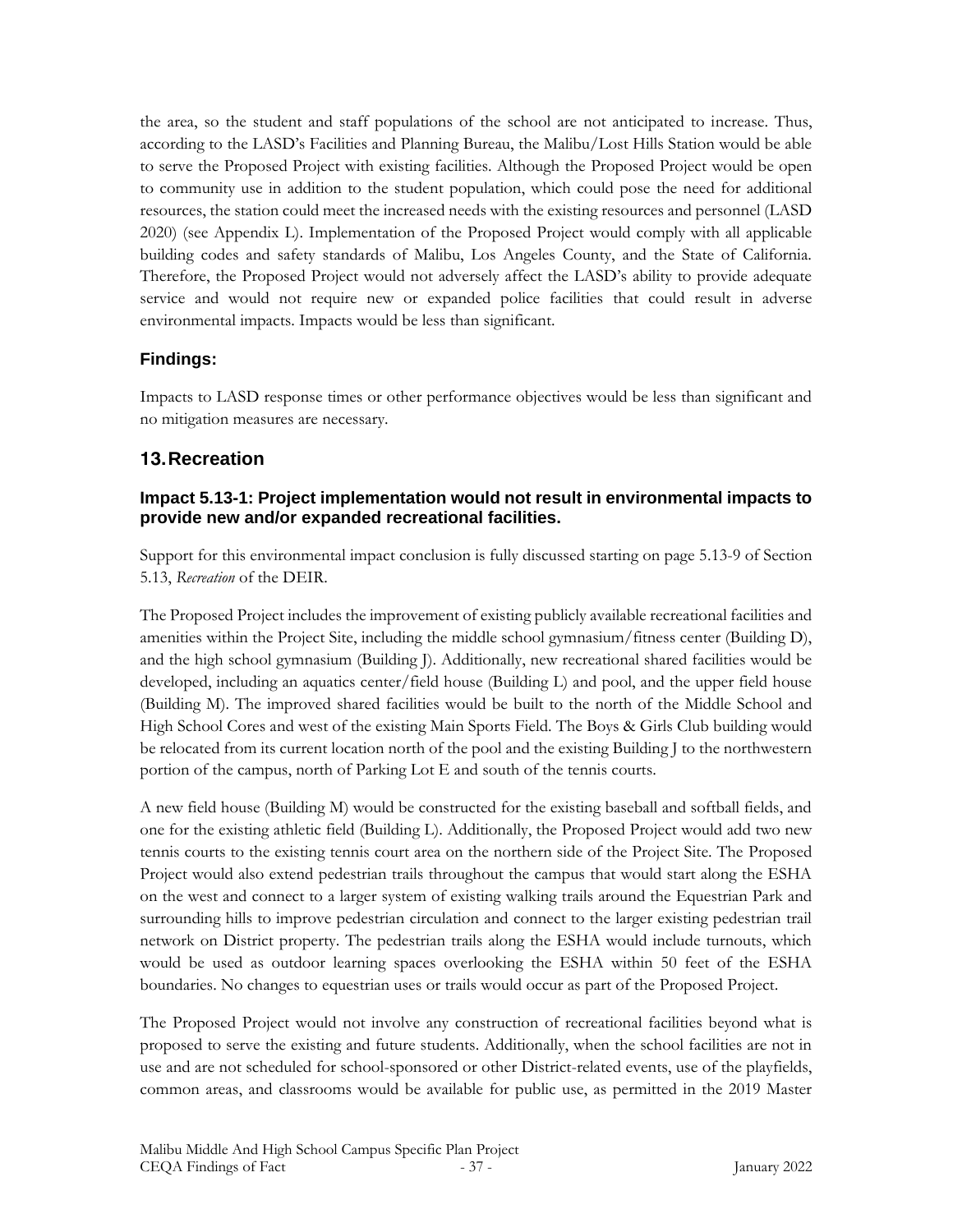Agreement between SMMUSD and the City of Malibu Regarding the Joint Use of School District Facilities. Development and operation of new recreational facilities and amenities in the Project Site may have an adverse physical effect on the environment, including impacts relating to air quality, lighting, noise, and traffic. As demonstrated in this DEIR, the development of recreational facilities and amenities in the Project Site would not result in significant impacts to the environment. Therefore, implementation of the Proposed Project would result in less than significant impacts related to new and/or expanded recreational facilities.

## **Findings:**

Impacts to recreational facilities would be less than significant and no mitigation measures are necessary.

# **14.Transportation**

## **Impact 5.14-1: The Proposed Project would not conflict with a program, plan, ordinance, or policy addressing the circulation system, including transit, roadway, bicycle, and pedestrian facilities.**

Support for this environmental impact conclusion is fully discussed starting on page 5.14-16 of Section 5.14, *Transportation* of the DEIR and contained within Responses to Comment Letter R3 (see A3-40 and A3-41). The Proposed Project would be confined to the Project Site and would not construct or modify the surrounding circulation network, including roads transit, bicycle, and pedestrian facilities. Therefore, the Proposed Project would not conflict with any regulations set forth by the City of Malibu's General Plan and/or LCP. Therefore, the Proposed Project would not conflict with a program, plan, ordinance, or policy regarding public transit, roadway, bicycle, or pedestrian facilities, or otherwise decrease the performance or safety of such facilities. Impacts would be considered less than significant.

# **Findings:**

Impacts to a program, plan, ordinance, or policy addressing the circulation system would be less than significant and no mitigation measures are necessary.

## **Impact 5.14-2: The Proposed Project would not conflict or be inconsistent with CEQA Guidelines section 15064.3, subdivision (b).**

Support for this environmental impact conclusion is fully discussed starting on page 5.14-23 of Section 5.14, *Transportation* of the DEIR.

## *Construction Vehicle Miles Traveled*

Construction of the Proposed Project would require the mobilization of workers, vendors, equipment, and haul trucks to and from the Project Site, which would generate a temporary increase in traffic and may cause delays on roadways adjacent to the Project Site. However, the increase in trips and the subsequent increase in VMT to the Project Site would be temporary and vary with the level of effort necessitated by each phase of construction. To further reduce the amount of VMT to the Project Site, the construction management team can include strategies to encourage workers to carpool or use transit when possible and source materials and equipment locally. Thus, increases to VMT during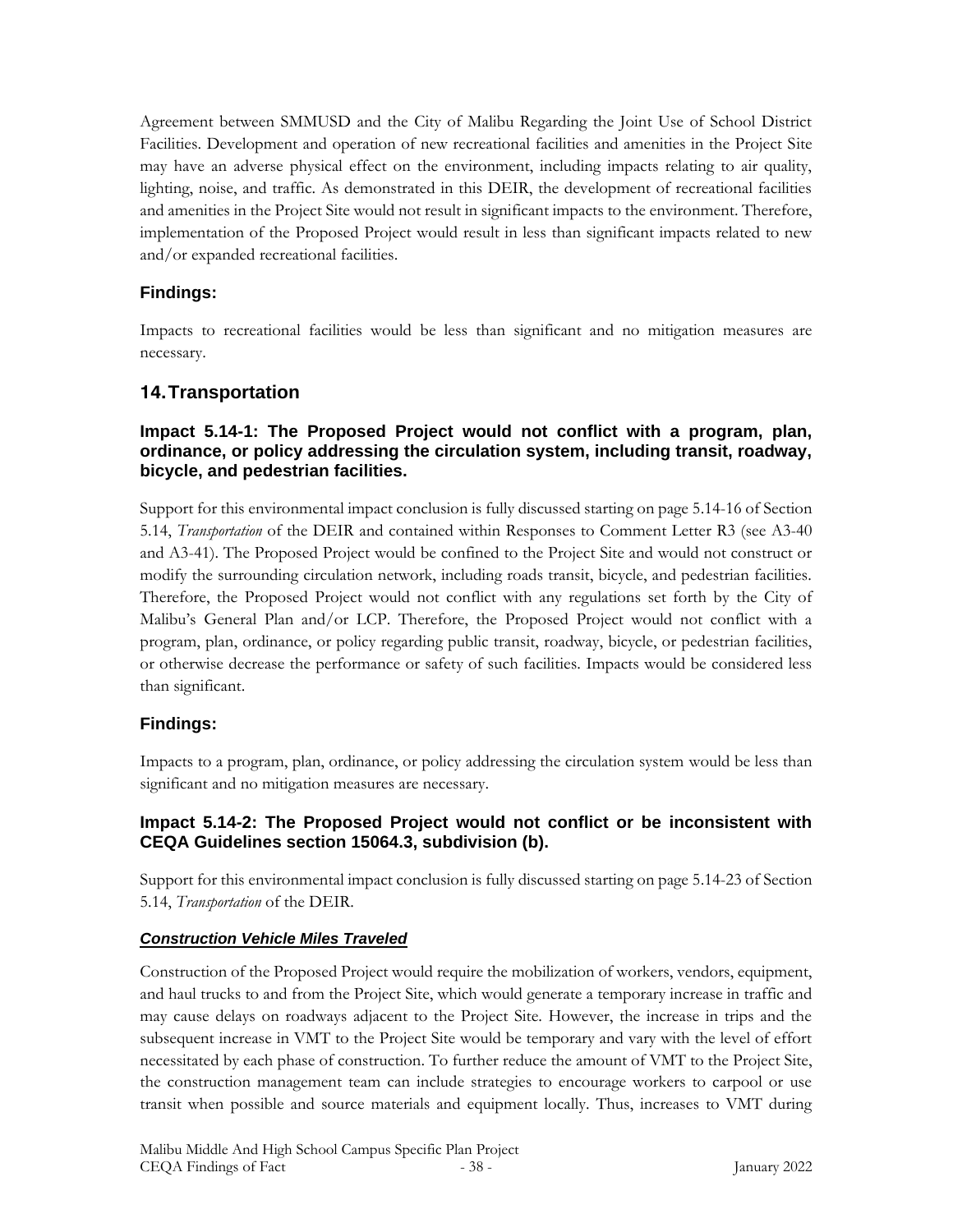construction activities would be considered negligible and construction-related VMT impacts would be considered less than significant.

Construction traffic during Phases 2 through 4 would add vehicle trips to the Project Site; however, construction activities would not establish permanent traffic patterns that would contribute to ongoing VMT increases. The nature of construction activities requires employee and truck trips from one phase work area to the next as construction suppliers and employees work on different phases. Any subsequent increase in VMT to the Project Site during construction would be temporary. Therefore, impacts would be considered less than significant.

## *Operation*

The Proposed Project would not increase the student or employment population at MMHS, and the attendance boundaries of the school would not change; the Proposed Project would not result in more vehicle trips to and from the school during operation of the Proposed Project when compared to existing conditions. In addition, the Proposed Project would not modify primary site access locations and traffic patterns—which could potentially result in an increase in the average trip lengths. Because total VMT is a function of the total number of trips multiplied by the average trip lengths, the Proposed Project would not result in a VMT increase. Therefore, impacts related to VMT associated with full buildout of the Proposed Project would be considered less than significant.

## *Bus Barn Relocation Assessment*

The existing bus barn would be relocated to the east of Parking Lot A within the District-owned Malibu Equestrian Park as part of Phase 4 of the Project. The relocated bus barn would hold up to five buses; however, three buses would typically be in operation, and would operate from 6:45 a.m. to 6:00 p.m. every weekday. No refueling or maintenance will occur at the new bus barn. Due to the operation of three buses, bus access would continue to come from Morning View Drive, and the impacts to the circulation network and changes in VMT would be negligible. Therefore, impacts related to VMT as a result of the new bus barn, would be considered less than significant.

# **Findings:**

Impacts to CEQA Guidelines section 15064.3, subdivision (b)would be less than significant, and no mitigation measures are necessary.

# **15.Utilities and Services Systems**

### **Impact 5.15-1: Existing and/or proposed water, wastewater, stormwater, electric, natural gas, and telecommunication facilities would be able to accommodate Project-generated utility demands.**

Support for this environmental impact conclusion is fully discussed starting on page 5.15-19 of Section 5.15, *Utilities and Services Systems* of the DEIR and contained within Responses to Comment Letter A3 (see A3-36).

All utility infrastructure improvements (specifically water, electrical, natural gas, telecommunications) would be developed internal to the Project Site during each phase of construction. Therefore, the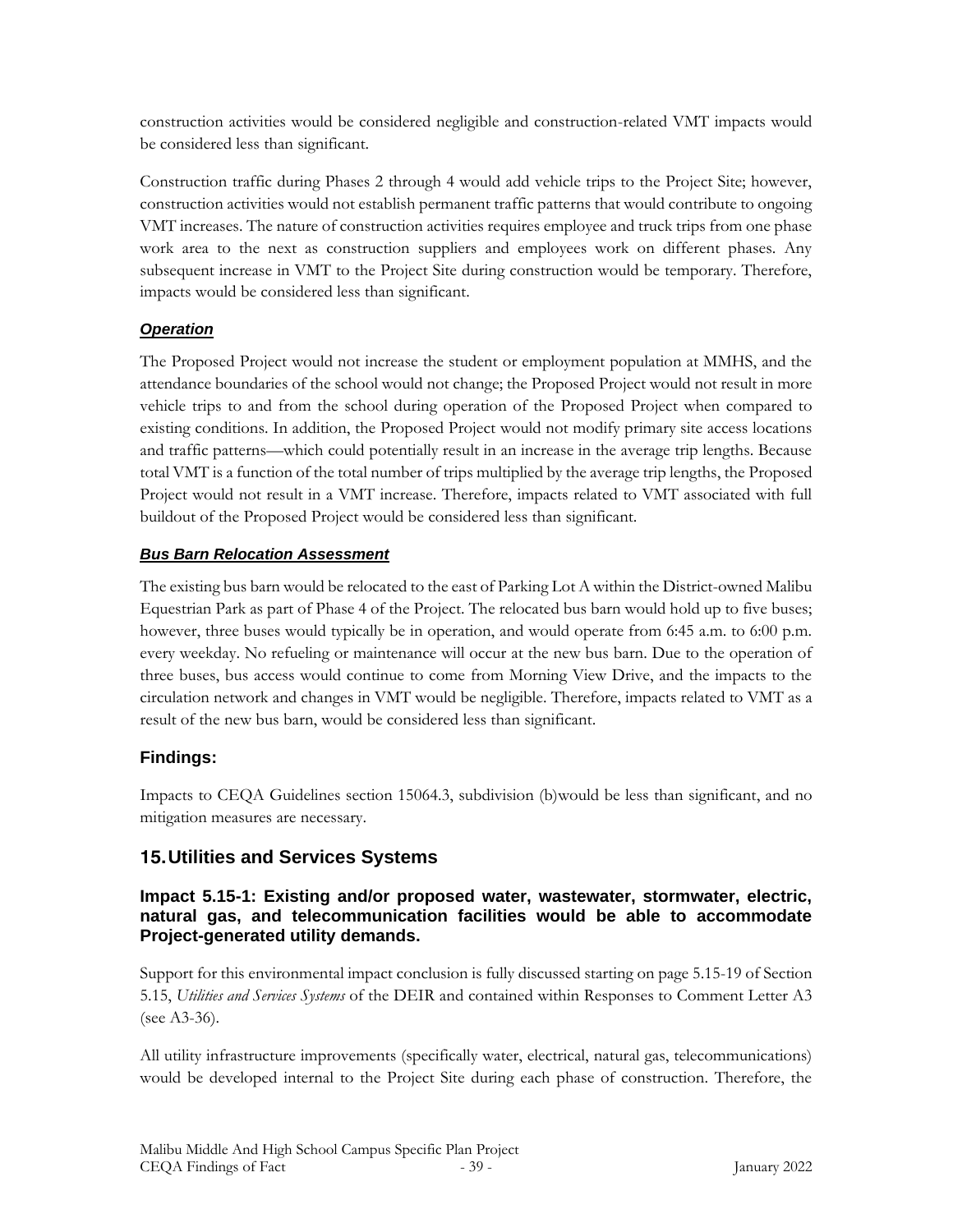environmental effects of these upgraded infrastructures are evaluated in each chapter of this DEIR and mitigation is required where necessary.

Following full buildout of the Proposed Project, the school would operate under the same staffing and enrollment capacity as under current conditions. Larger off-site improvements to connecting facilities would not be necessary. Additionally, the new structures would be developed with modernized building materials and fixtures meeting current code requirements, resulting in a more efficient use of utilities. Impacts associated with the replacement of the existing on-site wastewater treatment systems (the 10 septic systems) are addressed in Impact 5.6-4. Impacts associated with stormwater drainage are discussed in Impact 5.9-4. Therefore, the Proposed Project would result in less than significant impacts regarding the relocation or construction of new or expanded utilities.

## **Findings:**

Impacts to existing and/or proposed water, wastewater, stormwater, electric, natural gas, and telecommunication facilities would be less than significant, and no mitigation measures are necessary.

## **Impact 5.15-2: Available water supplies are sufficient to serve the Proposed Project and reasonably foreseeable future development during normal, dry, and multiple dry years.**

Support for this environmental impact conclusion is fully discussed starting on page 5.15-19 of Section 5.15, *Utilities and Services Systems* of the DEIR.

The Proposed Project would not increase the student or staff population within the proposed high school or middle school; thus, there would be no net change in indoor water supply as a result of the Proposed Project. Additionally, the majority of the Project Site that would require irrigation, including the sports fields and landscaped areas throughout the campus, would remain unchanged; thus, there would be no net change in outdoor water supply.

The Proposed Project would be designed using applicable green building practices, including those of the most current Building Energy Efficiency Standards (Title 24, CCR, Part 6) and California Green Building Standards Code (CALGreen; Title 24, CCR, Part 11). The Building Energy Efficiency Standards contain water efficiency requirements for newly constructed buildings, additions to existing buildings, and alterations to existing buildings. Therefore, the Project Site would have sufficient water supplies available to serve the students, staff, and MMHS campus and reasonably foreseeable future development during normal, dry, and multiple-dry years; and impacts to available water supplies would be less than significant.

# **Findings:**

Impacts to available water supplies would be less than significant and no mitigation measures are necessary.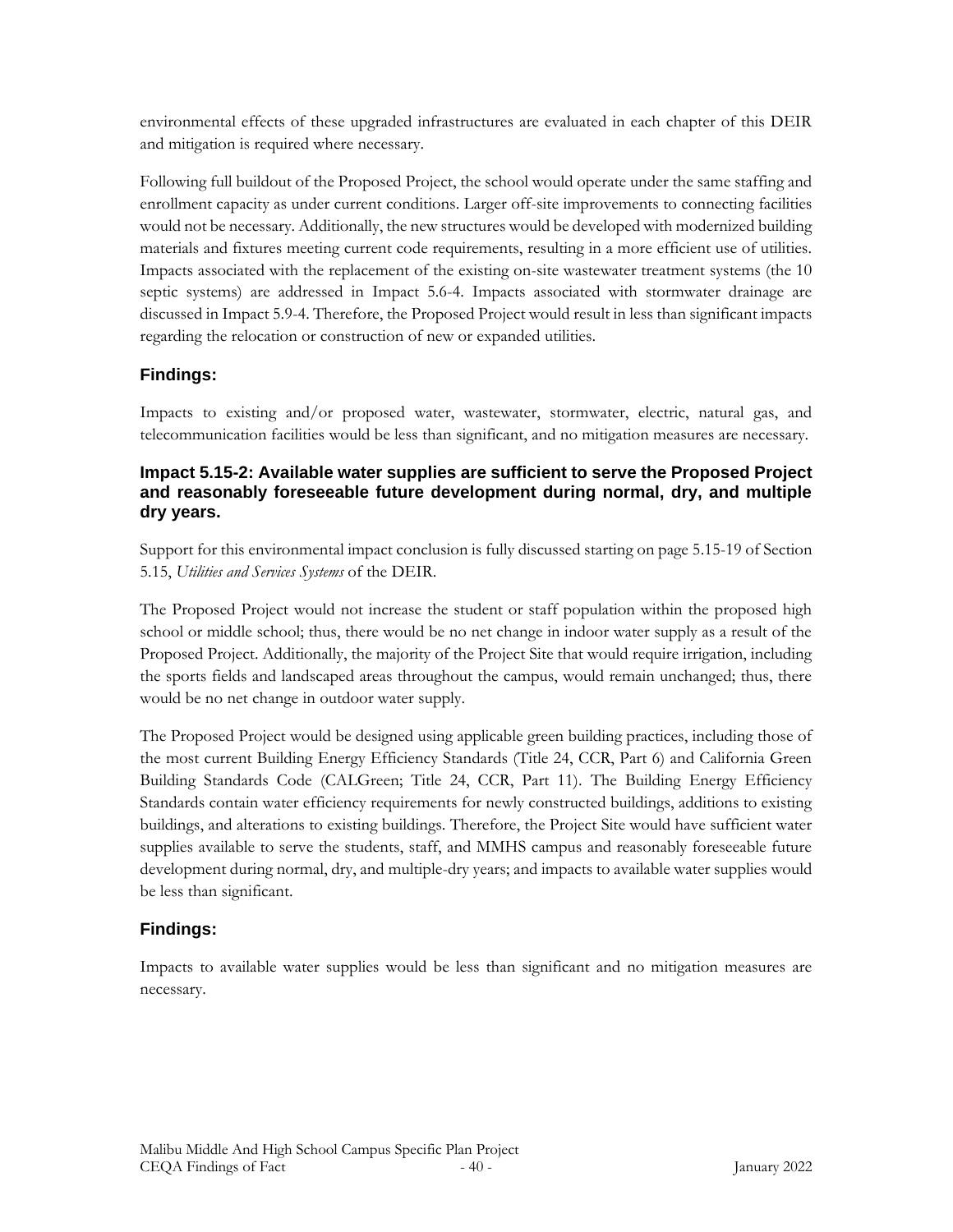## **Impact 5.15-3: Project-generated wastewater could be adequately treated by the wastewater service provider for the Proposed Project.**

Support for this environmental impact conclusion is fully discussed starting on page 5.15-20 of Section 5.15, *Utilities and Services Systems* of the DEIR and contained within Responses to Comment Letter A3 (see A3-36).

The Proposed Project would include adequate infrastructure to serve the Project Site, including the reconfiguration of existing septic systems. The Project Site currently has 10 onsite waste treatment systems on the former JCES and MMHS campuses. The Proposed Project would result in 7 total septic systems. The Proposed Project would remove septic systems 6 through 11 and would add five septic systems that would be developed under the Proposed Project in the following locations:

Proposed septic systems would include an appropriately sized, two-compartment, fiberglass septic tank. The location of the septic tanks, and associated leach fields would be reviewed as part of each phase. However, the proposed septic systems would be designed and sited to avoid impacts to the ESHA, and all septic systems would be more than 100 feet from the ESHA.

Decommissioning and modifications of the existing septic systems and the addition of the replacement infrastructure would not be anticipated to disrupt service on the Project Site. Modifications to the wastewater and drainage system would have the capacity to adequately serve the Project Site during all phases of the Proposed Project, and Project-generated wastewater would be adequately treated. Therefore, impacts would be less than significant.

# **Findings:**

Impacts to wastewater would be less than significant and no mitigation measures are necessary.

# **16.Wildfire**

**Impact 5.16-2: Future development on the Project Site pursuant to the Proposed Project could require the installation or maintenance of associated infrastructure (such as roads, fuel breaks, emergency water sources, power lines, or other utilities) that may exacerbate fire risk or result in temporary or ongoing impacts to the environment.** 

Support for this environmental impact conclusion is fully discussed starting on page 5.16-21 of Section 5.16, *Wildfire* of the DEIR.

The Proposed Project would not require the installation of new power lines or other off-site utilities, including infrastructure for emergency/fire water lines. The proposed domestic and fire water lines would connect to the existing 12-inch public water main on Morning View Drive, and water would be supplied by the Los Angeles County Waterworks District No. 29.

An "islandable microgrid," or ground-mounted PV solar array system with battery storage and energy control center would be constructed to avoid loss of instruction at MMHS due to mandated public utility shutdowns to prevent fires. The PV system would be installed on the sloping hillside to the south of the existing Lot A and the main sports field and to the north and northwest of Building E (core classrooms building). A 500 to 1,000 kW-hour battery storage system would be installed. Though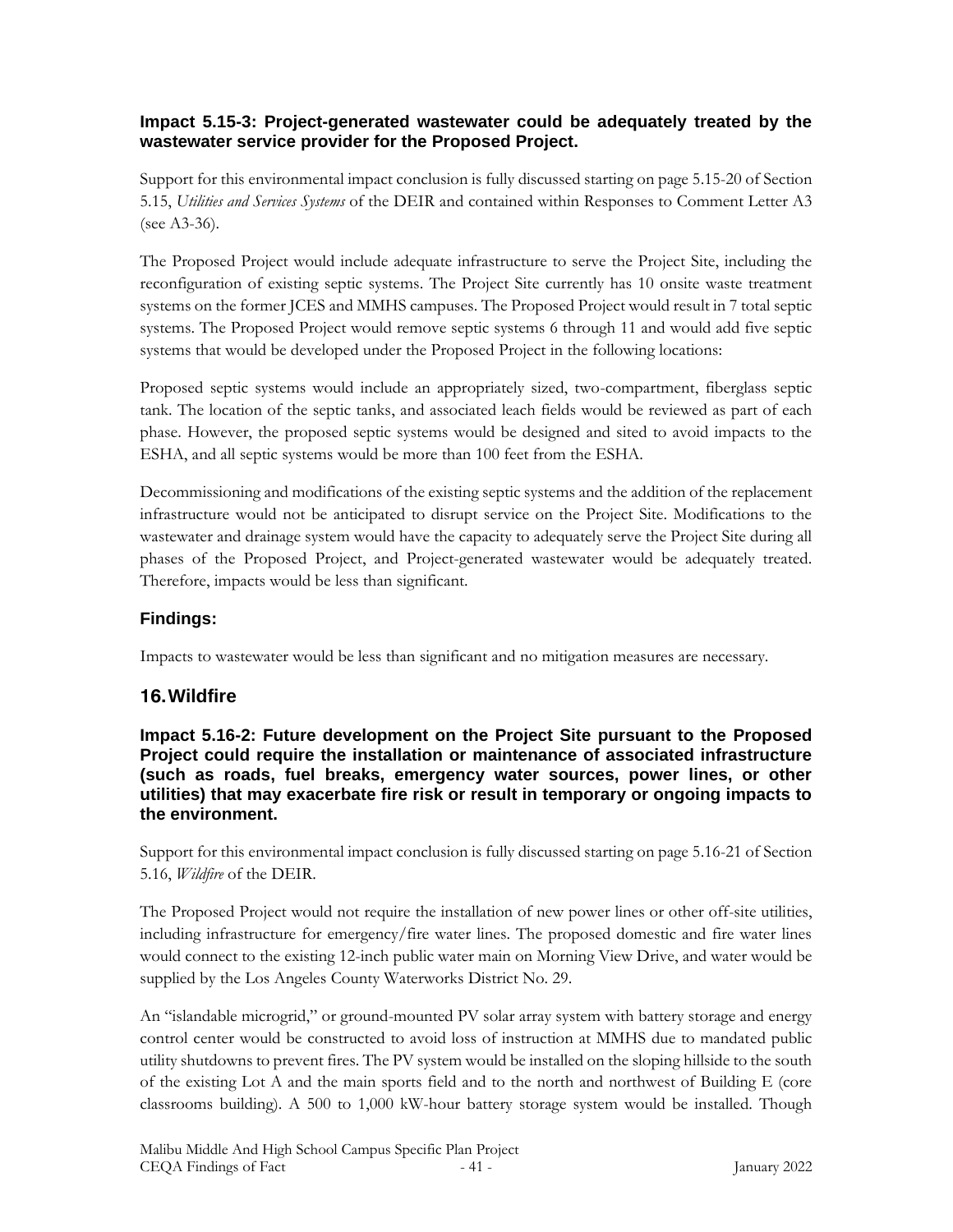battery storage systems generally burn with difficulty, they can burn or become damaged by fire and generate fumes and corrosive gases. Dry chemicals, carbon dioxide, and foam are the preferred methods for extinguishing a fire involving batteries—water is not effective. Class D extinguishers are used for lithium-metal fires only. To further increase safety, the battery units are usually low voltage, encased in a steel enclosure, and set apart from combustible materials. The battery storage system would have a fire rating in conformance with CBC and CFC standards and local fire codes. The structure would also have cooling systems to maintain cool temperatures within the unit.

Compliance with all applicable laws, regulations, and design standards would minimize the potential impacts to the public or environment due to the installation or maintenance of associated infrastructure that may exacerbate fire risk. Impacts would be less than significant.

## **Findings:**

Impacts that may exacerbate fire risk would be less than significant and no mitigation measures are necessary.

# **D. FINDINGS ON IMPACTS MITIGATED TO LESS THAN SIGNIFICANT**

The following summary describes impacts of the Proposed Project that, without mitigation, would result in significant adverse impacts. Upon implementation of the mitigation measures provided in the DEIR, these impacts would be considered less than significant.

# **1. Air Quality**

## **Impact 5.2-4: The Proposed Project could expose sensitive receptors to substantial pollutant concentrations during construction.**

Support for this environmental impact conclusion is fully discussed starting on page 5.2-32 of Section 5.2, *Air Quality* of the DEIR.

# *Construction-Phase LSTs*

Screening-level LSTs (pounds per day) are the amount of Project-related mass emissions at which localized concentrations (ppm or  $\mu$ g/m3) could exceed the AAQS for criteria air pollutants for which the SoCAB is designated nonattainment. The screening-level LSTs are based on the Project Site size and distance to the nearest sensitive receptor and are based on the California AAQS, which are the most stringent AAQS, established to protect sensitive receptors most susceptible to respiratory distress. Construction of the Proposed Project would not generate construction-related on-site emissions that would exceed the screening-level LSTs. Thus, Project-related construction activities would not have the potential to expose sensitive receptors to substantial pollutant concentrations. Therefore, localized air quality impacts from construction activities would be less than significant.

# *Construction Health Risk*

The Proposed Project would elevate concentrations of TACs (i.e., DPM) in the vicinity of sensitive land uses during construction activities. The nearest sensitive receptors to the Project Site are the onsite students who will be on campus during periods of construction activity and the single-family residence to the northwest on Via Cabrillo Street. Consequently, a site-specific construction HRA of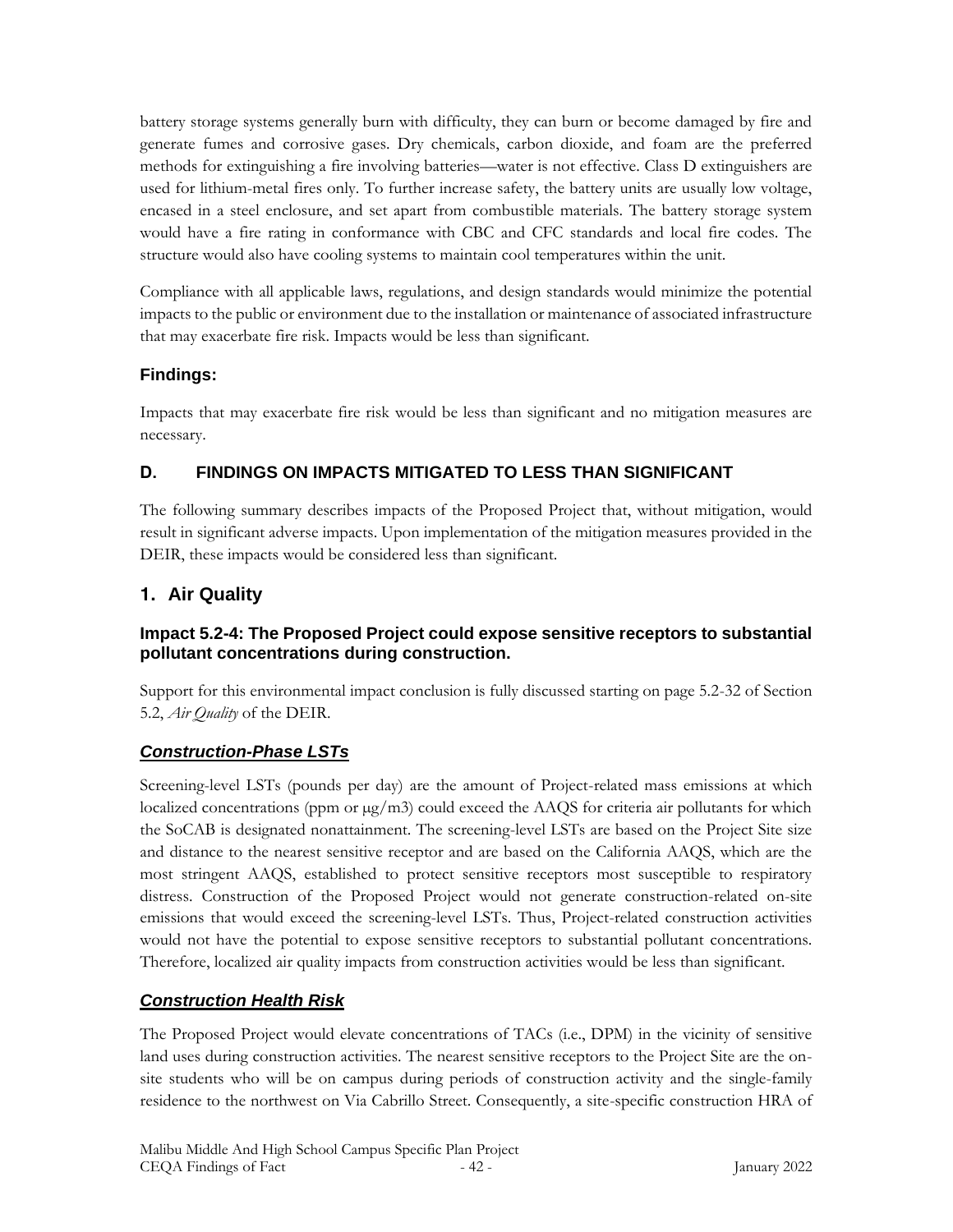TACs was prepared. The results of the HRA are based on the maximum receptor concentration over an approximately nine-year construction exposure duration for off-site receptors.

- Cancer risk for the maximum exposed off-site resident from construction activities related to the Proposed Project were calculated to be 19.0 in a million and would exceed the 10 in a millionsignificance threshold.
- Cancer risk for the maximum exposed on-site student receptor from construction activities would be 10.3 in a million and would also exceed the 10 in a million-significance threshold.
- For non-carcinogenic effects, the chronic hazard index identified for each toxicological endpoint totaled less than one for all the off-site sensitive receptors. Therefore, chronic non-carcinogenic hazards are less than significant.

Because cancer risks for the off-site residential MER and the student MER would exceed South Coast AQMD significance threshold, construction activities associated with the Proposed Project are potentially significant. Mitigation Measure AQ-1 in Section 5.2.4 would ensure that air quality-related impacts associated with health risk in sensitive populations would be reduced.

## *Mitigation Measures*

- AQ-1 Construction bids for Phase 1 through 4 activities at the Project Site shall specify use of offroad equipment that meets the United States Environmental Protection Agency (US EPA) Tier 4 interim emissions standards for off-road diesel-powered construction equipment with more than 50 horsepower, unless it can be demonstrated that such equipment is not available. In the event the equipment is not available, as demonstrated by the contractor, Tier 3 equipment retrofitted with a California Air Resources Board's Level 3 Verified Diesel Emissions Control Strategy (VDECS) shall be used. The following shall be specified in the construction bid:
	- Construction contractors shall use engines that meet US EPA Tier 4 Interim emission standards for equipment over 50 horsepower.
	- Construction contractors shall maintain a list of all operating equipment in use on the Project Site in use for more than 20 hours for verification by the District. The construction equipment list shall state the makes, models, and number of construction equipment on-site.
	- Construction contractors shall ensure that all equipment shall be properly serviced and maintained in accordance with the manufacturer's recommendations.
	- Construction contractors shall communicate with all sub-contractors in contracts and construction documents that all non-essential idling of construction equipment is restricted to five minutes or less in compliance with CARB Rule 2449. Construction contractors shall be responsible for ensuring that this requirement is met.

# *Findings:*

Implementation of Mitigation Measure AQ-1 would reduce potential impacts associated with air quality below the South Coast AQMD cancer risk threshold of 10 in a million. Therefore, the Proposed Project would not expose off-site nor on-site sensitive receptors to substantial concentrations of air pollutant emissions during construction and impacts would be reduced to a level that is less than significant with mitigation. Therefore, no significant unavoidable adverse impacts relating to air quality have been identified.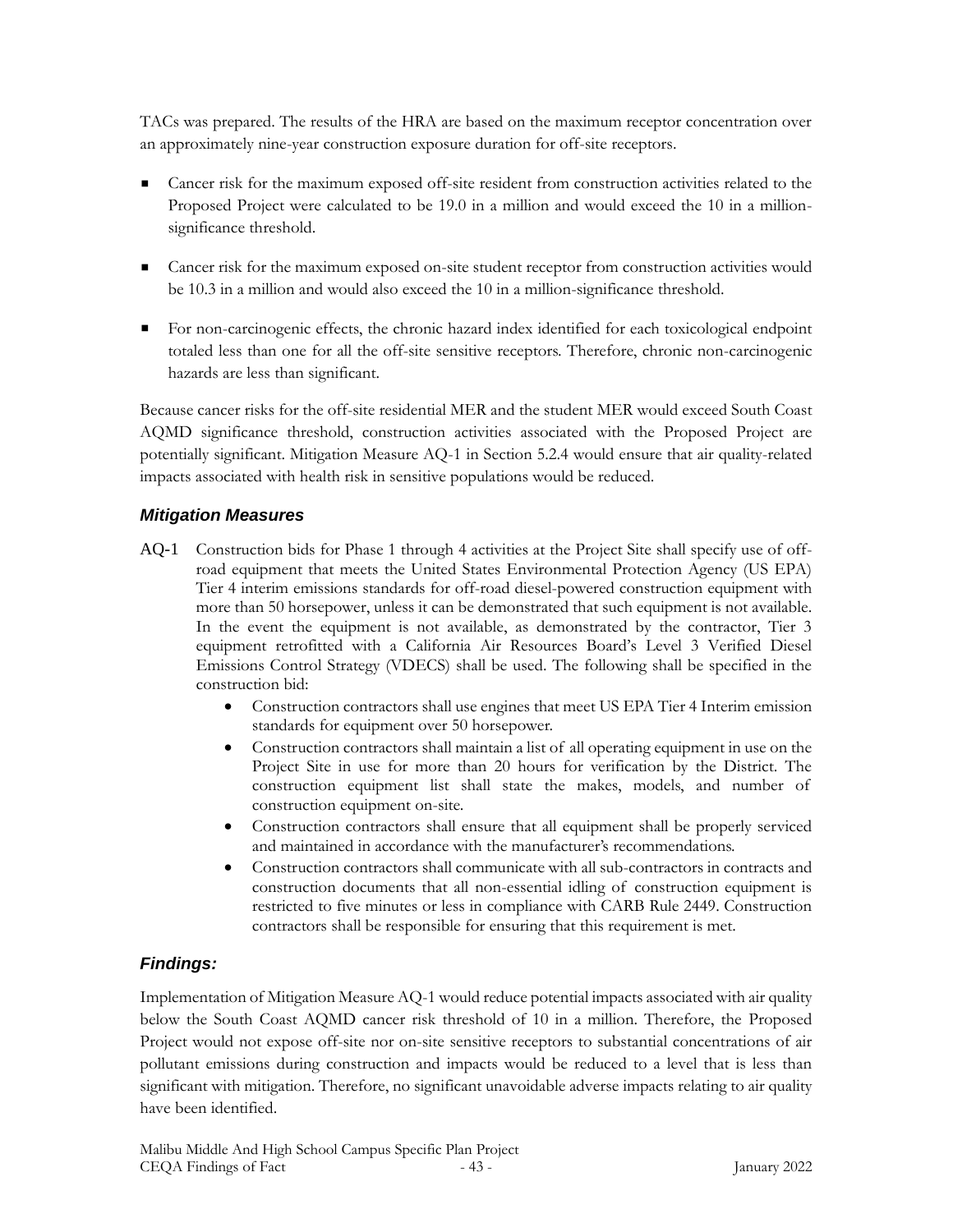# **2. Biological Resources**

## **Impact 5.3-1: Development of the Proposed Project could impact sensitive species.**

Support for this environmental impact conclusion is fully discussed starting on page 5.3-70 of Section 5.3, *Biological Resources* of the DEIR and contained within Reponses to Comment Letter A3 (see entire letter).

## *Common Wildlife*

The Proposed Project would result in the loss of approximately 0.60 acre of native habitat over all phases. The Proposed Project would also impact approximately 16.87 acres of developed/ornamental vegetation and a total of approximately 1.97 acres of impacts to disturbed areas. A total of 1.01 acres of non-native or weedy vegetation (turf and upland mustards) would be impacted. A total of 0.29 acre of ornamental – planted habitat would be impacted by the Proposed Project. Removing or altering non-native habitats on the Project Site would result in the loss of small mammals, reptiles, amphibians, and animals of slow mobility that live in the Proposed Project's direct impact area. More mobile wildlife species now using the Project Site would be forced to move into remaining areas of open space, consequently increasing competition for available resources in those areas. This situation may result in the loss of individuals that cannot successfully compete. The loss of native and non-native vegetation that provides wildlife habitat is considered an adverse impact. However, the loss of a small pocket of native habitat (0.60 acre) and disturbed, developed, and/or non-native habitat (20.14 acres) would not be expected to reduce wildlife populations below self-sustaining levels because the combined 20.74 acres of degraded habitat are expected to support small numbers of individuals due to the existing habitat's marginal suitability for resident wildlife based on its fragmented nature, lack of species diversity and connectivity to adjacent native habitat, combined with existing developed areas surrounding the Proposed Project. Therefore, impacts to these areas are considered adverse but less than significant, and no mitigation would be required.

## *Special Status Plants*

No impacts to special status plants would occur through Project implementation because no special status plants currently occur and are not expected to occur in the future within the Project impact area for all Phases. Habitat suitability for special status plants is expected to stay at baseline or degrade further in the future due anticipated future development in the surrounding area. Therefore, no impacts to special status plants would occur with Project implementation, and no mitigation would be required.

## *Special Status Wildlife*

One special status reptile has the potential to occur in the Project impact area, the San Diegan tiger whiptail. Project implementation would result in the loss of 0.31 acre of potentially suitable habitat types (e.g., California sagebrush scrub, coyote brush – California sagebrush scrub/upland mustards, and riparian herb) for this species. This 0.31 acre would support very small numbers of individuals and the loss is considered very small due to the fragmented and degraded nature of this habitat. These impacts would be considered adverse but not substantial enough to cause regional populations to drop below self-sustaining numbers. Therefore, these impacts are considered less than significant, and no mitigation would be required.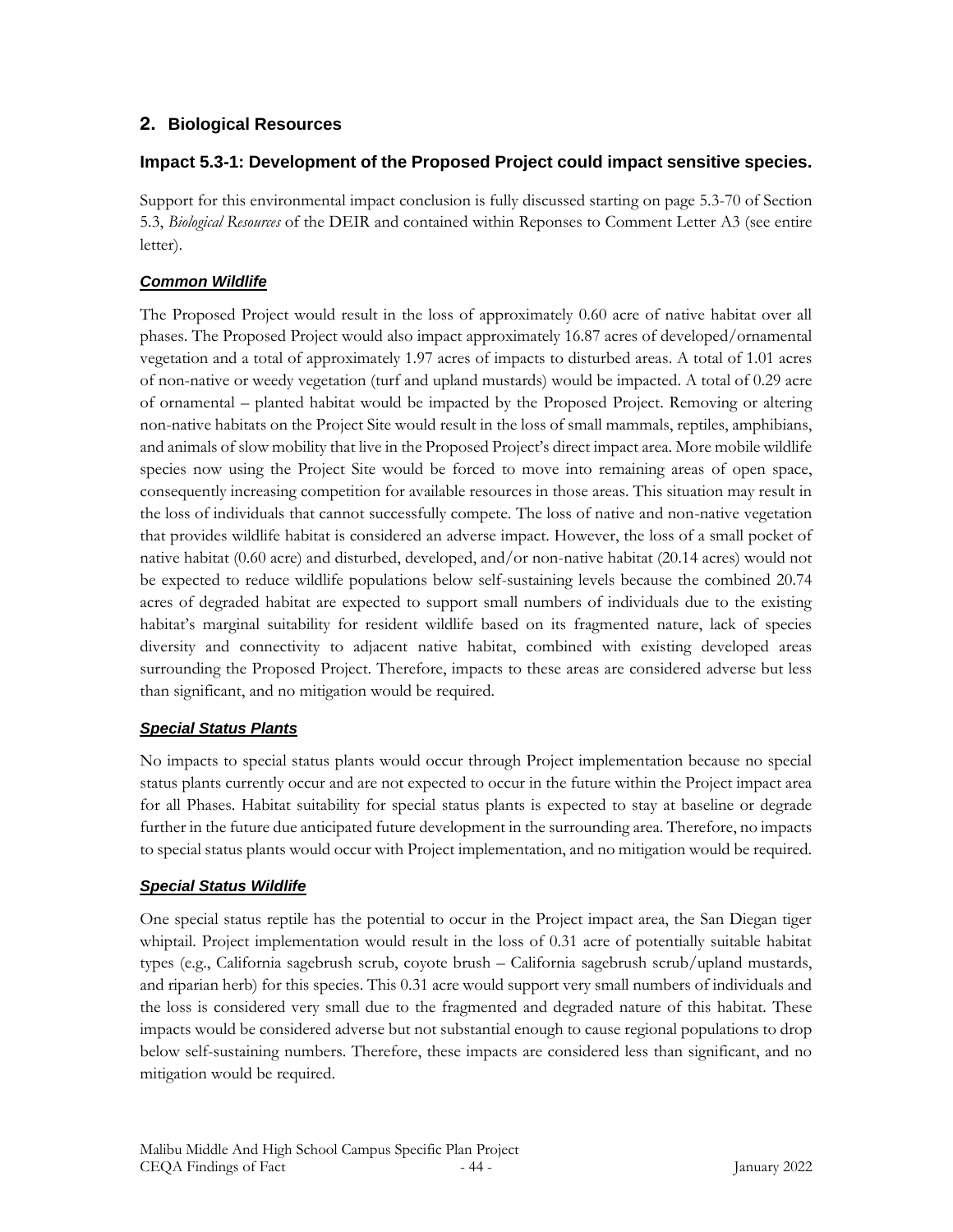A burrowing owl was incidentally observed to be wintering on the Project Site in the north-central portion of the site (outside of the Project impact area). Potentially suitable burrowing owl habitat occurs in Phase 3, Parking Lot F. Implementation of Phase 3 may directly impact 0.17 acre of because no potentially suitable habitat for the burrowing owl, while implementation would be directly impacted. of Phases 2 and 4 may indirectly impact the burrowing owl, if present in adjacent potentially suitable habitat. Any impacts to burrowing owl would be considered potentially significant. No breeding burrowing owls have ever been observed. Implementation of Mitigation Measure, BIO-1, which requires adherence to the CDFW Burrowing Owl Mitigation Guidelines, would reduce potential impacts to less than significant.

If construction is initiated during nesting season for passerines and raptors (i.e., February 1–August 31), it could impact nesting birds protected by the MBTA and California Fish and Game Code sections 3503, 3503.5, and 3513. Common raptor species including owls have the potential to nest on the Project Site. Should an active raptor nest be found on the Project Site, the loss of an active nest would be considered a violation of the California Fish and Game Code sections 3503, 3503.5, and 3513. The loss of any active bird or raptor nest would be considered a potentially significant impact. Implementation of Mitigation Measure BIO-2 requiring nesting bird surveys and protection would reduce this impact to a less than significant level.

The western mastiff bat has the potential to occur in the BSA for foraging. There is no suitable roosting habitat in the BSA. Construction activities would only occur during daylight hours; therefore, nocturnal foraging would continue to be available over the Project impact area throughout the duration of construction and would remain unchanged following completion of the Proposed Project. There are no impacts to western mastiff bat would occur with Project implementation and mitigation would not be required.

## *Noise Impacts*

During construction and operation, temporary noise impacts have the potential to disrupt foraging, nesting, roosting, and/or denning activities for wildlife species occurring within or adjacent to Project Work Areas. Although final use may slightly increase noise over ambient, it would be less than construction. Wildlife species stressed by noise may disperse from the habitat located in the immediate vicinity of the Proposed Project. Because the Proposed Project disturbance areas are limited in extent, this impact is considered adverse but less than significant and no mitigation would be required. However, if raptor species are nesting in the vicinity of the Proposed Project during construction, they may be temporarily displaced by construction noise. Indirect noise impacts on these species would be considered significant because nesting birds are protected by the California Fish and Game Code. Impacts on active nests would be reduced to a less than significant level with implementation of Mitigation Measure BIO-2 requiring nesting bird surveys and protection.

#### *Mitigation Measures*

BIO-1 Pre-Construction Burrowing Owl Surveys and Avoidance: In the year prior to initiation of Proposed Project activities in Phase 4, and/or before recommencing construction activities if suspended/delayed for six months or more, a qualified biologist shall conduct pre-construction burrowing owl surveys in accordance with the 2012 CDFW Burrowing Owl Consortium Survey Protocol and Mitigation Guidelines (CDFW 2012). If wintering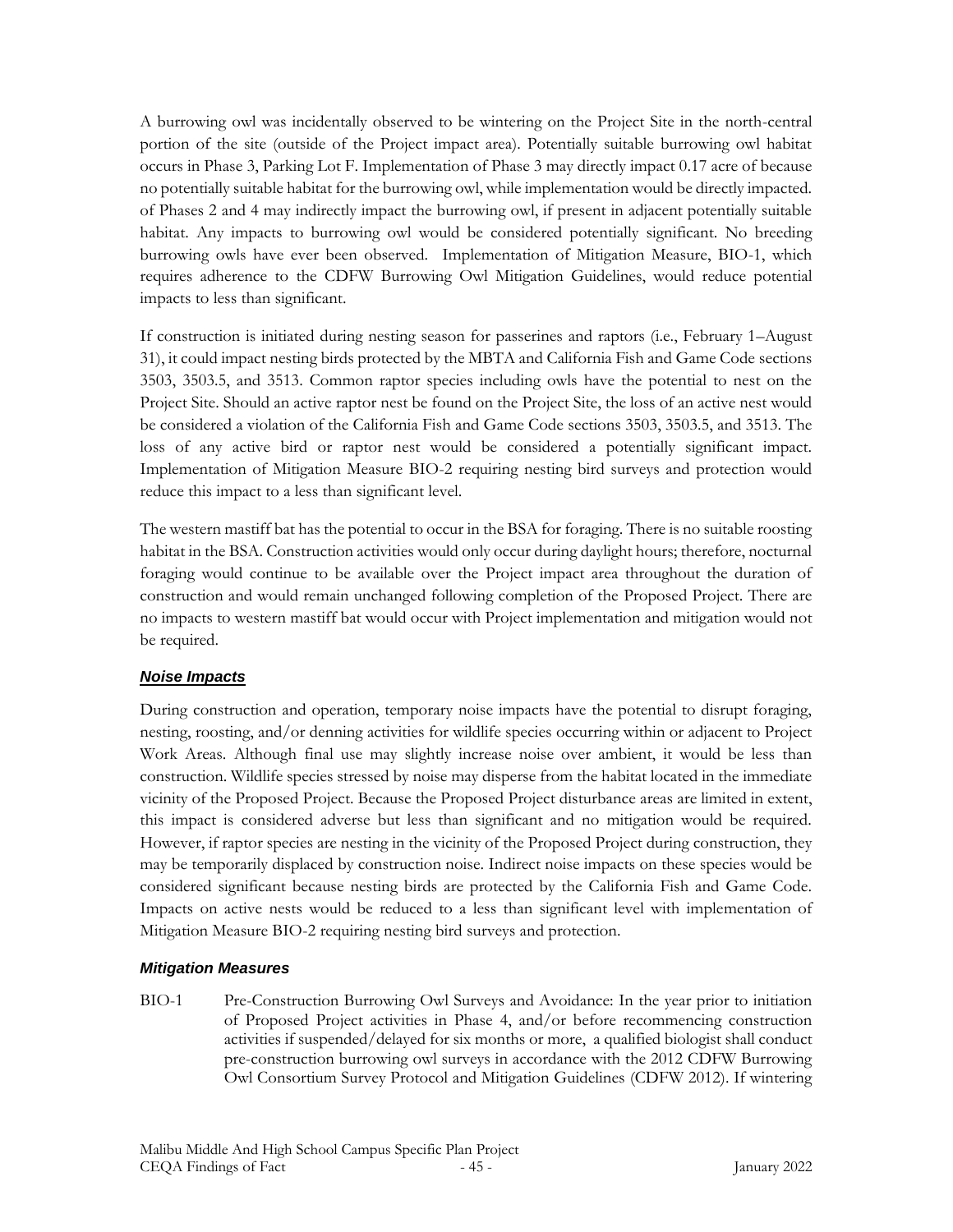or breeding burrowing owl are observed adjacent to the impact area, mitigation shall be conducted in accordance with the CDFW guidelines (CDFW 2012).

BIO-2 Pre-Construction Nesting Bird Surveys: To the extent possible, vegetation removal shall be conducted during the non-breeding season (i.e., September 1 to January 31) in order to minimize direct impacts on nesting birds and raptors. If construction activities would be initiated during the breeding season for nesting birds/raptors (i.e., February 1–August 31), a pre-construction survey will be conducted by a qualified Biologist within three days prior to the initiation of construction (including demolition of structures). If construction activities are delayed or suspended for more than 7 days during the breeding season, nesting bird surveys shall be repeated before construction activities can begin or restart. In addition, nesting bird surveys shall be conducted prior to starting phased Project construction and activities. The absence of nesting birds and raptors shall be considered valid only until the following breeding season. The area will be surveyed for 2 hours between dawn and 10:00 AM on five occasions with at least one week between surveys. If there is appropriate habitat for owls on site, on at least three of the surveys, surveys will also be conducted during the period immediately before nightfall. The nesting bird/raptor Survey Area will include a buffer of 300 feet around the work area for nesting birds and a buffer of 500 feet around the work area for nesting raptors (including burrowing owl). If the Biologist does not find any active nests in or immediately adjacent to the impact area, construction activities can proceed.

> If the Biologist detects an active nest within or immediately adjacent to the construction area and determines that the nest may be impacted or breeding activities substantially disrupted by increased activity around the nest, the Biologist shall determine an appropriate protective buffer around the nest depending on the sensitivity of the species and the nature of the construction activity. The protective buffer shall be between 25 to 300 feet for nesting birds; 300 to 500 feet for nesting raptors. The active nest will be protected within the designated buffer until nesting activity has ended. Any protective buffers will be mapped on construction plans and designated as "Environmentally Sensitive Areas". Construction can proceed within the protective buffer when the qualified Biologist has determined that the nest is no longer active (i.e., fledglings have left the nest or the nest has failed).

## **Findings:**

Implementation of Mitigation Measure BIO-1 and BIO-2 would reduce potential impacts to special status species to less than significant. Therefore, no significant unavoidable adverse impacts relating to biological resources have been identified.

## **Impact 5.3-2: Development of the Proposed Project would result in the loss of sensitive habitat types.**

Support for this environmental impact conclusion is fully discussed starting on page 5.3-72 of Section 5.3, *Biological Resources* of the DEIR and contained within Responses to Comment Letter A3 (see entire letter).

#### *Direct Impacts to Sensitive Habitat Types*

The vegetation types including California sagebrush, coyote brush, upland mustard, riparian herb, California sycamore, and ornamental-native planting are all common throughout the region. The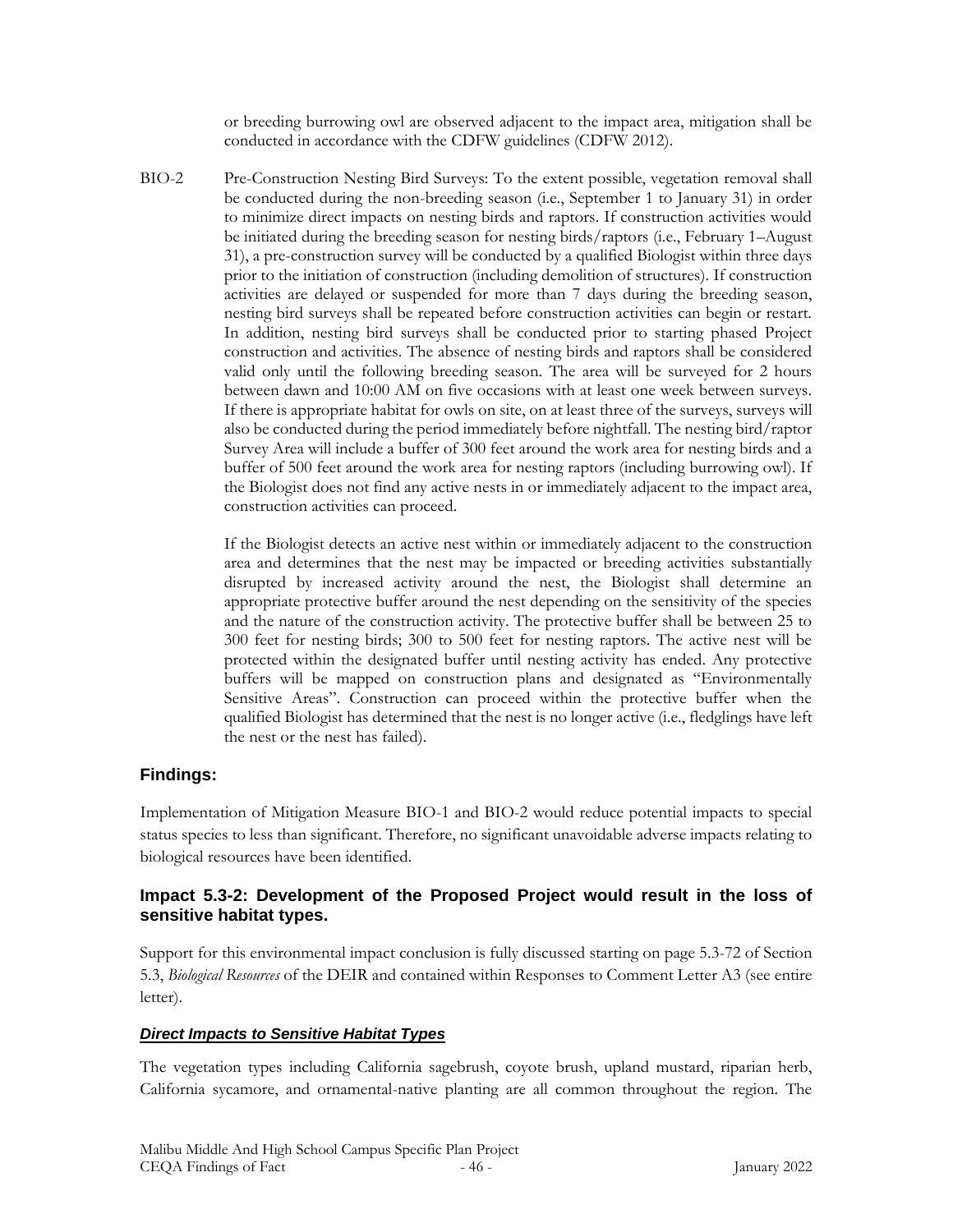special status vegetation type that occurs in the BSA, arroyo willow thicket, would not be impacted during Project implementation, therefore mitigation would not be required. Vegetation types in the BSA may change over the course of time. In order to ensure no special status vegetation types are impacted during the course of the Proposed Project, Mitigation Measure BIO-3 is included which requires future assessments of vegetation types to ensure conditions remain the same. If impacts to special status vegetation types are anticipated, Mitigation Measure, BIO-4, which requires habitat restoration, would be implemented to ensure impacts are reduced to less than significant.

### *Environmentally Sensitive Habitat Area*

During the early stages of the specific planning process, among other Project objectives, the District recognized that the ESHA offered opportunities to enhance their educational goals of providing for outdoor learning spaces and interpretive opportunities; as well as providing an opportunity to restore the natural environment and improve campus connectivity through the development of the proposed pedestrian pathways. The District recognized that the existing conditions included incompatible development into the edge of the ESHA bank as well as the degraded nature of the ESHA itself. In discussions with the CCC, the District decided that it could restore the degraded drainage comprised of approximately 0.7 acres as well as 1.35 acres of upland areas within the ESHA's 50-foot buffer, and still meet the educational and design goals for the campus. In addition, within the remaining 100 feet beyond the 50-foot ESHA buffer, the Proposed Project would include land uses compatible with the natural habitat that would not incur in significant impacts to the natural habitat, including a looping trail, and interpretive stations overlooking the ESHA.

The ecological benefits of the restoration will increase the diversity and cover of native riparian and upland plants within the ESHA and its 50-foot buffer by the removing non-native species (including those rated by the California Invasive Plant Council); improve conditions for wildlife species including pollinator species that rely on wetland, riparian, and adjacent upland habitats for food and shelter; and reduce erosion and sedimentation. Additional benefits include the use of permeable material for the trails and parking stalls within the 100-foot buffer to provide a more natural hydrologic balance and reduce the runoff volume by trapping and slowly releasing precipitation into the ground instead of allowing it to flow into receiving waters as effluent.

The restoration of the degraded 0.7 acre of drainage and 1.35 acres of upland areas within the ESHA's 50-foot buffer does not constitute mitigation for any significant impact to a biological resource, but rather is a voluntary effort on the part of the District that would be implemented during Phase 1 construction of the Proposed Project as well as Phase 4A construction planned for the future. Therefore, impacts to the ESHA would be less than significant.

#### *Mitigation Measures*

BIO-3 Vegetation Assessments: Vegetation types shall be verified prior to work activities occurring in Phases 2 and 4 if seven years have elapsed from the latest point in time the vegetation mapping described in this Biological Assessment was conducted (April 15, 2021). Vegetation types in the BSA shall be assessed during a field visit and compared to the vegetation types mapped and described herein. Any changes shall be documented in a revised vegetation map and provided to the City of Malibu and the District. Special status vegetation types shall be identified, and if impacts are anticipated, the Proposed Project shall comply with Mitigation Measure, BIO-4.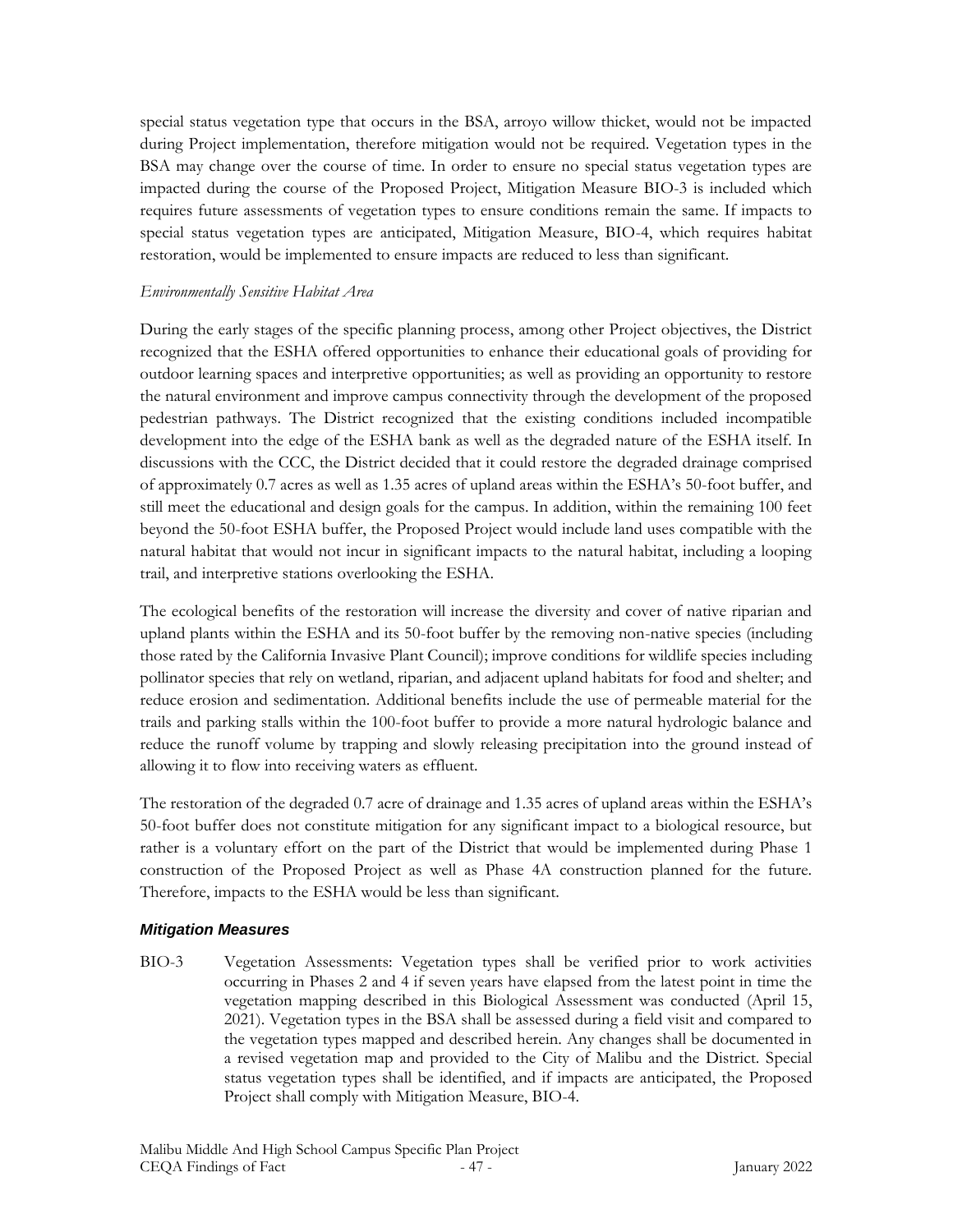BIO-4 Special Status Vegetation Types: The loss of special status vegetation types within the impact area is considered a significant impact. These vegetation types will be restored onsite or, if appropriate, offsite at a ratio of not less than 1:1, as agreed to by the City of Malibu and the District. A revegetation program shall be implemented in accordance with a City-approved landscape palette on all graded areas not utilized for improvements or structures. The revegetation program will be submitted to the City of Malibu for review and approval by a qualified biologist prior to issuance of grading permits. Restoration will consist of seeding and container planting of appropriate species. Impacts are considered less than significant after implementation of the following measures:

> A detailed restoration program will be developed prior to map recordation and implemented, and will contain the following items:

- Responsibilities and qualifications of the personnel to implement and supervise the plan. The responsibilities of the landowner, specialists, and maintenance personnel that will supervise and implement the plan will be specified.
- Site selection. The site(s) for mitigation will be determined in coordination with the District and the City of Malibu. The site will be located in a dedicated open space area and will be contiguous with other natural open space areas.
- Site preparation and planting implementation. The site preparation will include the following: 1) protection of existing native species, 2) trash and weed removal, 3) native species salvage and reuse (i.e., duff), 4) soil treatments (i.e., imprinting, decompacting), 5) erosion control measures (i.e., rice or willow wattles), and 6) native seed mix application.
- Schedule. Establishment of restoration/revegetation sites will be conducted between October 1 and January 30. Seeding and planting of container plants will take place immediately after preparation of the restoration sites.
- Maintenance plan/guidelines. The maintenance plan will include the following: 1) weed control, 2) herbivory control, 3) trash removal, 4) irrigation system maintenance, 5) maintenance training, and 6) replacement planting.
- Monitoring Plan. The monitoring plan will include the following: 1) qualitative monitoring (i.e., photographs and general observations), 2) quantitative monitoring (i.e., randomly placed transects), 3) performance criteria as approved by the City, 4) monthly reports for the first year and bimonthly reports thereafter, and 5) annual reports which will be submitted to the City for three to five years. The monitoring will be conducted for three to five years, depending upon the performance of the mitigation site.
- Long-term preservation. Long-term preservation of the site will be outlined in the conceptual mitigation plan to ensure the mitigation site is not impacted by future development.
- Performance standards will be identified and will apply for the revegetation of special status vegetation types. Revegetation will be considered successful at three years if the percent cover and species diversity of the restored and/or created habitat areas are similar to percent cover and species diversity of adjacent existing habitats, as determined by quantitative testing of existing, restored, and created habitat areas.
- In addition, earth-moving equipment will avoid maneuvering in areas outside the identified limits of grading in order to avoid disturbing open space areas that will remain undeveloped. Prior to grading, the construction boundary limits will be marked by the construction supervisor and the Project biologist. These limits will be identified on the grading plan. The District will submit a letter to the City of Malibu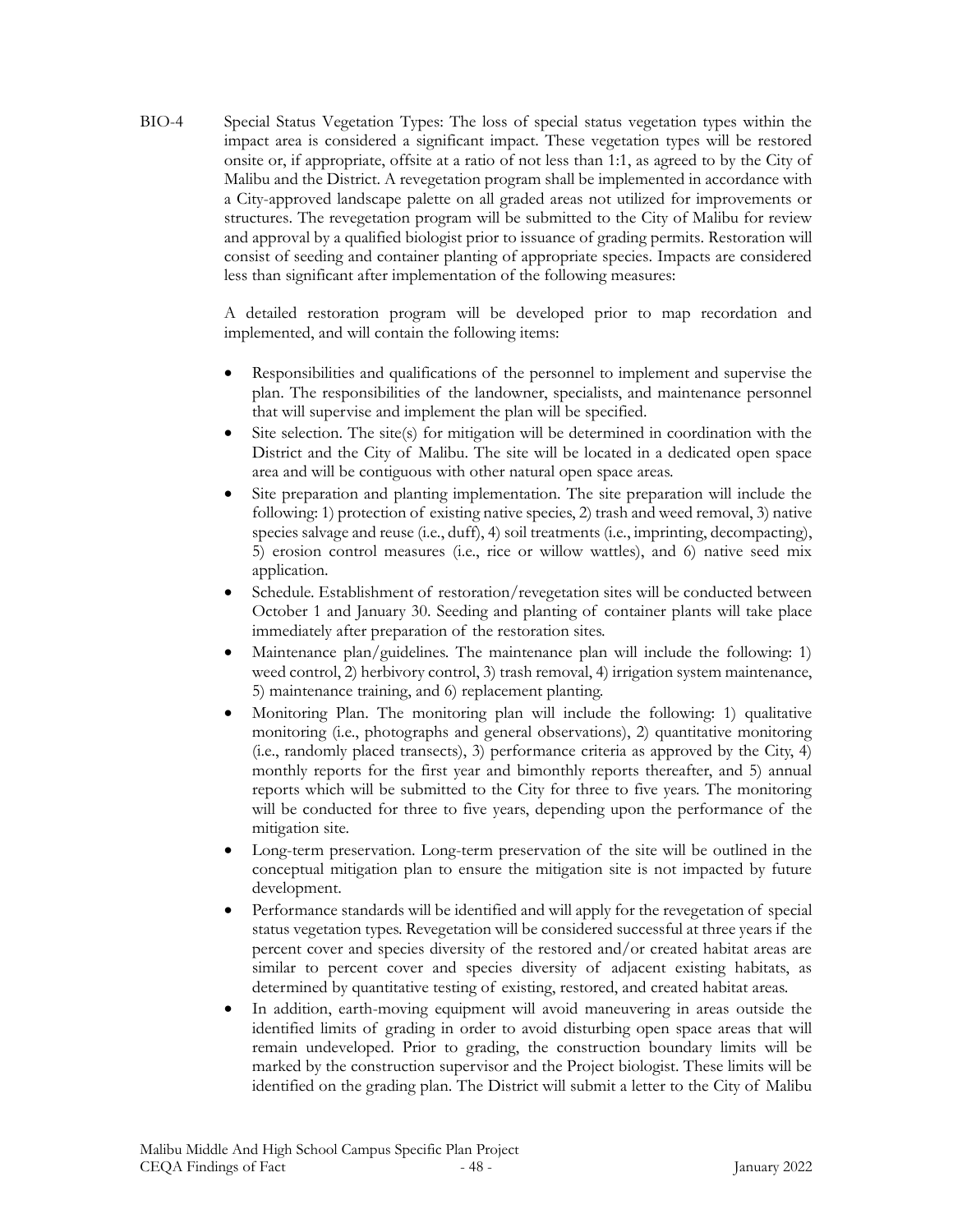verifying that construction limits have been flagged in the field. No earth-moving equipment will be allowed outside of the construction boundary.

#### *Findings:*

Implementation of Mitigation Measure BIO-3 and BIO-4 would reduce potential impacts to sensitive habitat types to less than significant. Therefore, no significant unavoidable adverse impacts relating to biological resources have been identified.

#### **Impact 5.3-3: The Proposed Project would impact approximately 0.033 acres of USACE Jurisdiction, 0.033 of RWQCB Jurisdiction, and 0.033 of CDFW Jurisdiction waters.**

Support for this environmental impact conclusion is fully discussed starting on page 5.3-80 of Section 5.3, *Biological Resources* of the DEIR and contained within Responses to Comment Letter A3 (see A3- 15 through A3-19).

#### *Jurisdictional Resources*

The Proposed Project would impact a total of 0.033 acres of waters under the jurisdiction of RWQCB. Phase 4A of the Proposed Project would impact a total of 0.033 acres of waters under the jurisdiction of CDFW. No other Phase of the Project impacts jurisdictional features. Jurisdictional resources are protected by sections 401 and 404 of the CWA and by the California Fish and Game Code sections 1600 through 1616. Impacts on jurisdictional resources would be significant and would require permitting with each of the resource agencies. Implementation of Mitigation Measure, BIO-5 would reduce this impact to less than significant.

#### *Mitigation Measures*

BIO-5 RWQCB and CDFW Jurisdiction Areas: Upon completion of construction activities, impacts to approximately 0.033 acre of non-wetland RWQCB and CDFW jurisdictional waters will be mitigated within the Proposed Project boundaries at a minimum ratio (i.e., no less than) of 1:1) through the creation of 0.033 acre of non-wetland jurisdictional waters. Acquisition of a section 1602 "lake or streambed alteration" agreement from the CDFW and waste discharge requirements from the RWQCB would be required.

> Prior to the final submittal of a Report of Waste Discharge from the RWQCB, and/or CDFW notification of lake or streambed alteration, the District will develop a mitigation plan for the RWQCB, CDFW, and City of Malibu. The objective of the mitigation is to ensure no net loss of habitat values as a result of the Proposed Project. The detailed restoration program shall contain the following items:

> • *Responsibilities and qualifications of the personnel to implement and supervise the plan.* The responsibilities of the landowner, specialists and maintenance personnel that would supervise and implement the plan will be specified and shall include the demonstration of having successfully completed at least 3 mitigation projects of similar size and scope within the last 5 years including the design and implementation of an irrigation system to ensure that the plantings and seeds are irrigated during periods of below average rainfall. The specialists that would supervise and implement the plan would include habitat restoration specialists, wildlife biologists, arborists, botanists, landscape contractor, and irrigation specialists.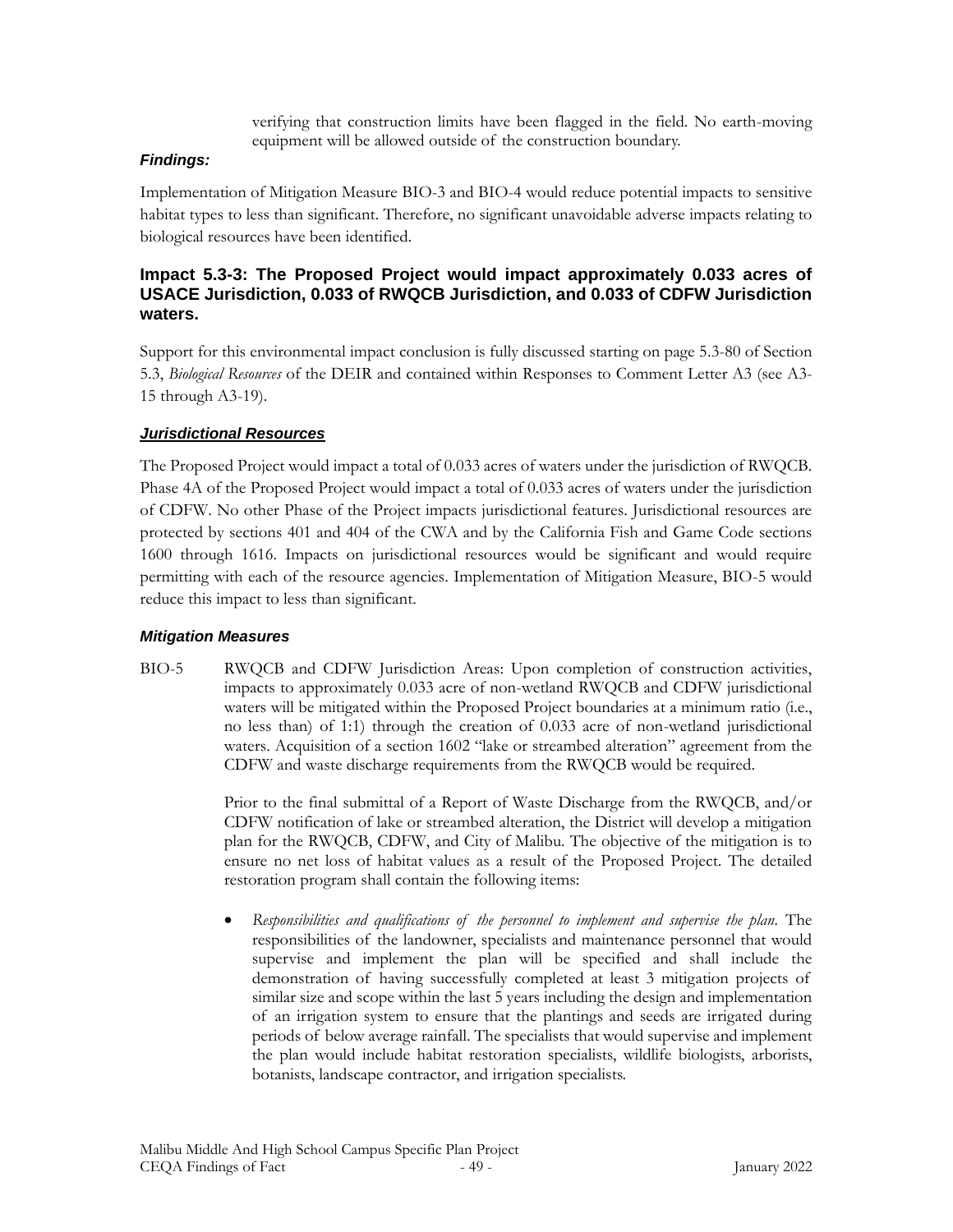- *Site selection.* The site(s) for the mitigation will be determined in coordination with the Project Applicant and resource agencies. The site will be located in a dedicated open space area and will be contiguous with other natural open space.
- *Site preparation and planting implementation.* The site preparation will include the following: 1) protection of existing native species, 2) trash and weed removal, 3) native species salvage and reuse (i.e., duff), 4) soil treatments (i.e., imprinting, decompacting), 5) temporary irrigation installation, 6) erosion control measures (i.e., rice or willow wattles), 7) native seed mix application, and 8) native container species.
- Schedule. A schedule will be developed which includes planting and seeding to occur in late fall and early winter, between October 1 and January 30 in order to optimize the successful establishment and germination of native plants and seeds.
- Maintenance plan/guidelines. The maintenance plan will include the following: 1) weed control, 2) herbivory control, 3) trash removal, 4) irrigation system maintenance, 5) maintenance training, and 6) replacement planting.
- Monitoring Plan. The monitoring plan will include the following: 1) qualitative monitoring (i.e., photographs and general observations), 2) quantitative monitoring (i.e., randomly placed transects), 3) performance criteria as approved by the resource agencies, 4) monthly reports for the first year and bimonthly reports thereafter, and 5) annual reports which will be submitted to the resource agencies for three to five years. Coordination will take place on a regular basis between the biological monitor, landscape contractor and irrigation specialist with regard to non-native species targeted for removal as well as irrigation schedule to ensure that the restoration in on track for achievement of performance criteria. In addition, remedial as well as contingency measures shall also be specified should the site not meet specified performance standards. The site will be monitored and maintained for five years to ensure successful establishment of riparian habitat within the restored and created areas; however, if there is successful coverage prior to five years, the District may request from RWQCB and CDFW to be released from monitoring requirements.
- Long-Term Preservation. Long-term preservation of the site will be outlined in the conceptual mitigation plan to ensure the mitigation site is not impacted by future development.
- Performance standards will be identified and will apply for the restoration of riparian habitat. Revegetation will be considered successful at three years if the percent cover and species diversity of the restored and/or created habitat areas are similar to percent cover and species diversity of adjacent existing habitats, as determined by quantitative testing of existing and restored and/or created habitat areas. The qualifications of the personnel to implement and supervise the plan would include the demonstration of having successfully completed at least 3 mitigation projects of similar size and scope within the last 5 years including the design and implementation of an irrigation system to ensure that the plantings and seeds are irrigated during periods of below average rainfall. The specialists that would supervise and implement the plan would include habitat restoration specialists, wildlife biologists, arborists, botanists, landscape contractor, and irrigation specialists.

#### *Findings:*

Implementation of Mitigation Measure BIO-5 would reduce potential impacts to jurisdiction waters to less than significant. Therefore, no significant unavoidable adverse impacts relating to biological resources have been identified.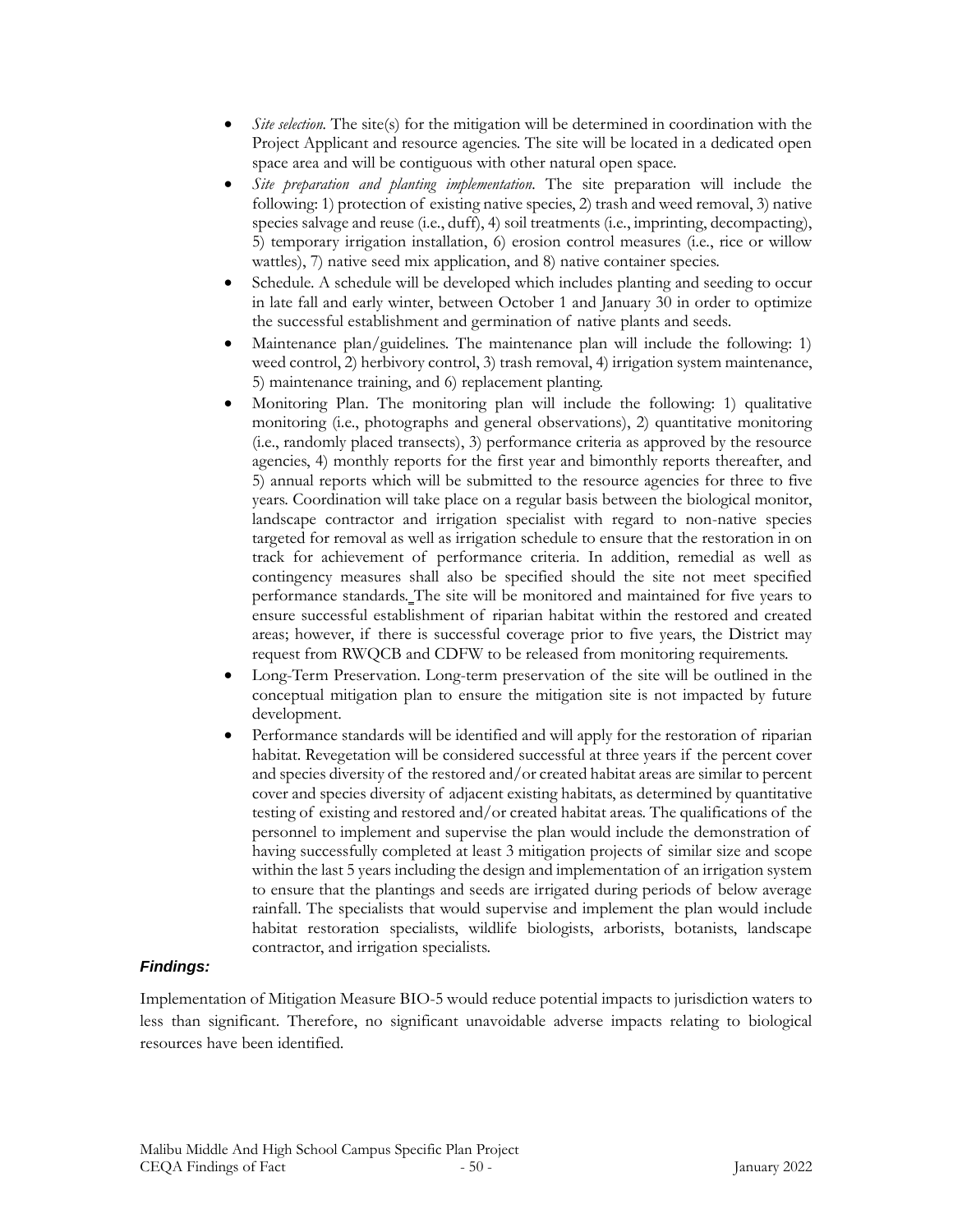## **Impact 5.3-5: The Proposed Project would require compliance with the local tree ordinance**

Support for this environmental impact conclusion is fully discussed starting on page 5.3-81 of Section 5.3, *Biological Resources* of the DEIR and contained within Responses to Comment Letter A1 (see A1- 5).

The Project Site is not located within any other adopted Habitat Conservation Plan, Natural Community Conservation Plan, Environmentally Sensitive Habitat Area (ESHA), or similar plan and does not conflict with the provisions of any local guidelines or plans (Malibu LUP) for environmentally sensitive habitat areas. The Project Site is not located within, or proximate to, any Significant Ecological Area (SEA), Land Trust, or Conservation Plan (City of Malibu 2021cc).

## *Trees*

The Malibu Local Coastal Program Native Tree Protection Ordinance protects five native tree species (oak [Quercus sp.], California walnut [Juglans californica], western sycamore [*Platanus racemosa*], alder [*Alnus rhombifolia*], and toyon [*Heteromeles arbutifolia*]) that have at least one trunk measuring six inches or more in diameter, or a combination of any two trunks measuring a total of eight inches or more in diameter. A number of protected trees have been mapped in the BSA. Protected tree species may occur within close proximity to Proposed Project activities. Impacts to protected trees may be potentially significant. Implementation of Mitigation Measure, BIO-6, which requires adherence to the Malibu Local Coastal Program Native Tree Protection Ordinance prior to the commencement of each Phase of construction, would reduce any potentially significant impacts to less than significant.

## *Mitigation Measures*

BIO-6 **Adherence to City of Malibu Tree Protection Ordinance:** Prior to initiation of Proposed Project activities in each Phase of the Proposed Project, the tree survey map created for the Proposed Project (Appendix C) shall be consulted and if impacts to any protected trees are anticipated, the Proposed Project shall comply with mitigation included in the Malibu Local Coastal Program Native Tree Protection Ordinance.

## *Findings:*

Implementation of Mitigation Measure BIO-6 would reduce potential impacts to local protected trees to less than significant. Therefore, no significant unavoidable adverse impacts relating to biological resources have been identified.

# **3. Cultural Resources**

## **Impact 5.4-2: Development of the Proposed Project could result in an impact on archaeological resources.**

Support for this environmental impact conclusion is fully discussed starting on page 5.4-15 of Section 5.4, *Cultural Resources* of the DEIR.

No archaeological resources were identified within the Project Site; however, the soils underlying the Project Site (Pleistocene and Holocene alluvial sediments) and the records search results indicate that there are buried pre-contact resources near the vicinity of the Project Site. Therefore, there is a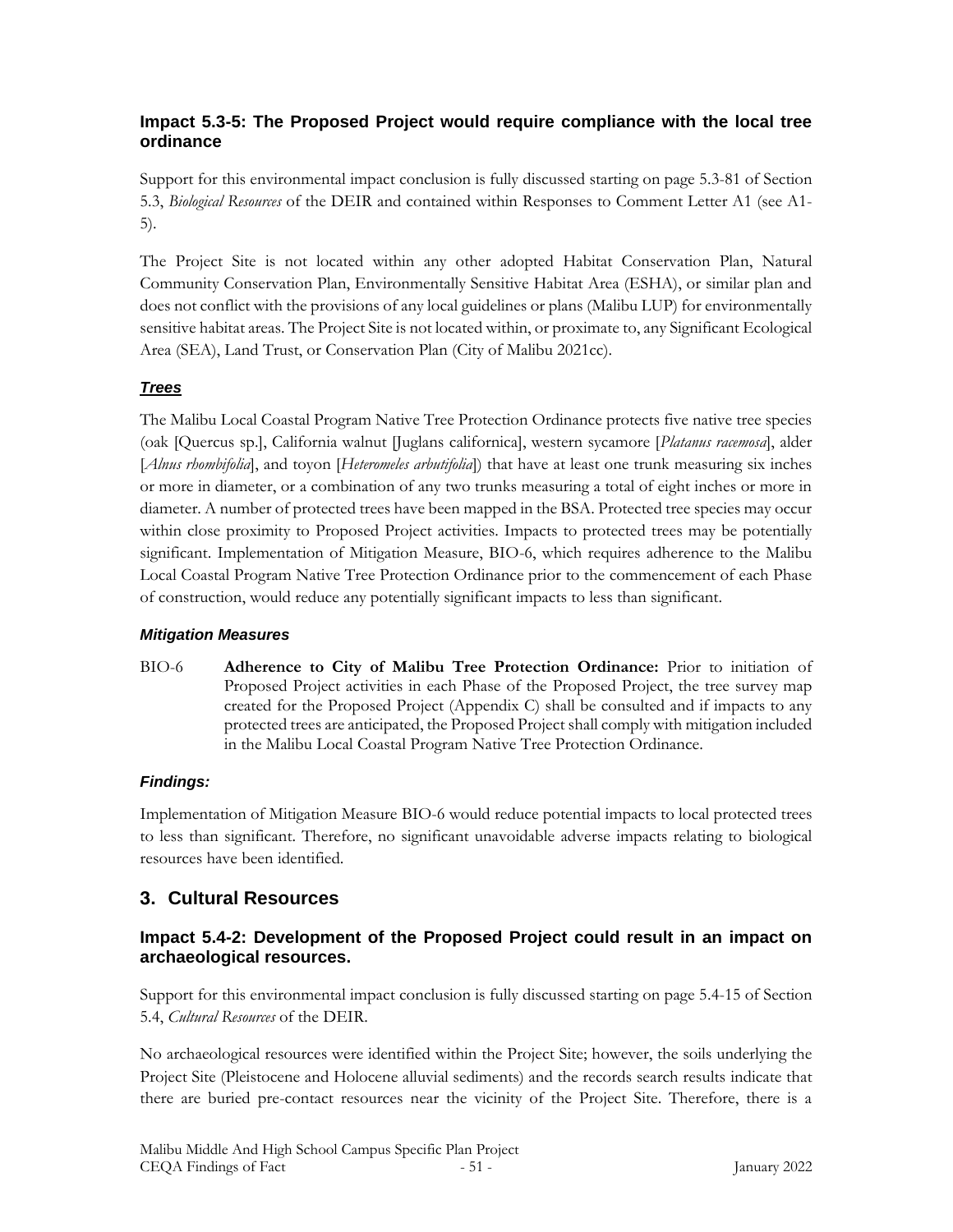moderate to high potential for buried pre-contact resources to be uncovered during ground-disturbing activities, and impacts are considered potentially significant. Mitigation Measure CUL-1 requires a Qualified Archaeologist to conduct sensitivity training in advance of ground-disturbing activities for each phase and be retained and available during ground disturbance. It also provides measures to be taken in the event cultural resources are inadvertently discovered during construction.

#### *Mitigation Measures*

- CUL-1 Prior to issuance of any permits allowing ground-disturbing activities for the Proposed Project (for each individual phase of the Project), the District shall ensure that an archaeologist who meets the Secretary of the Interior's standards for professional archaeology and a Qualified Paleontologist (or someone cross-trained in both areas) has been retained for the Project and will be on-call during all grading and other significant ground-disturbing activities. The Qualified Archaeologist and Paleontologist shall ensure that the following measures are followed for the Project:
	- Prior to any ground disturbance, the Qualified Archaeologist/Paleontologist, or their designee, shall provide worker environmental awareness protection training to construction personnel regarding regulatory requirements for the protection of cultural (prehistoric and historic) and paleontological resources. As part of this training, construction personnel shall be briefed on proper procedures to follow should unanticipated cultural or paleontological resources be made during construction.
	- In the event that unanticipated cultural or fossil-bearing material is encountered during any phase of project construction, all construction work within 100 feet of the find shall cease and the Qualified Archaeologist/Paleontologist shall assess the find for importance. Construction activities may continue in other areas. If the discovery is determined to not be important by the Qualified Archaeologist/Paleontologist, work will be permitted to continue in the area.
		- If a find is determined to be important by the Qualified Archaeologist/Paleontologist, he or she shall immediately notify the District. The District shall consult on a finding of eligibility and implement appropriate treatment measures if the find is determined to be eligible for inclusion in the California Register of Historical Resources (CRHR). Work may not resume within the no-work radius until the lead agencies, through consultation as appropriate, determine that the site either: (1) is not eligible for the CRHR; or (2) that the treatment measures have been completed to their satisfaction.
		- If the find includes human remains, or remains that are potentially human, he or she shall ensure reasonable protection measures are taken to protect the discovery from disturbance (Assembly Bill [AB] 2641). The archaeologist shall notify the Los Angeles County Medical Examiner-Coroner (as per section 7050.5 of the California Health and Safety Code). The provisions of section 7050.5 of the California Health and Safety Code, section 5097.98 of the California Public Resources Code (PRC), and AB 2641 will be implemented. If the Medical Examiner-Coroner determines the remains are Native American and not the result of a crime scene, the Medical Examiner-Coroner will notify the Native American Heritage Commission (NAHC), which then will designate a Native American Most Likely Descendant (MLD) for the Project (section 5097.98 of the PRC). The designated MLD will have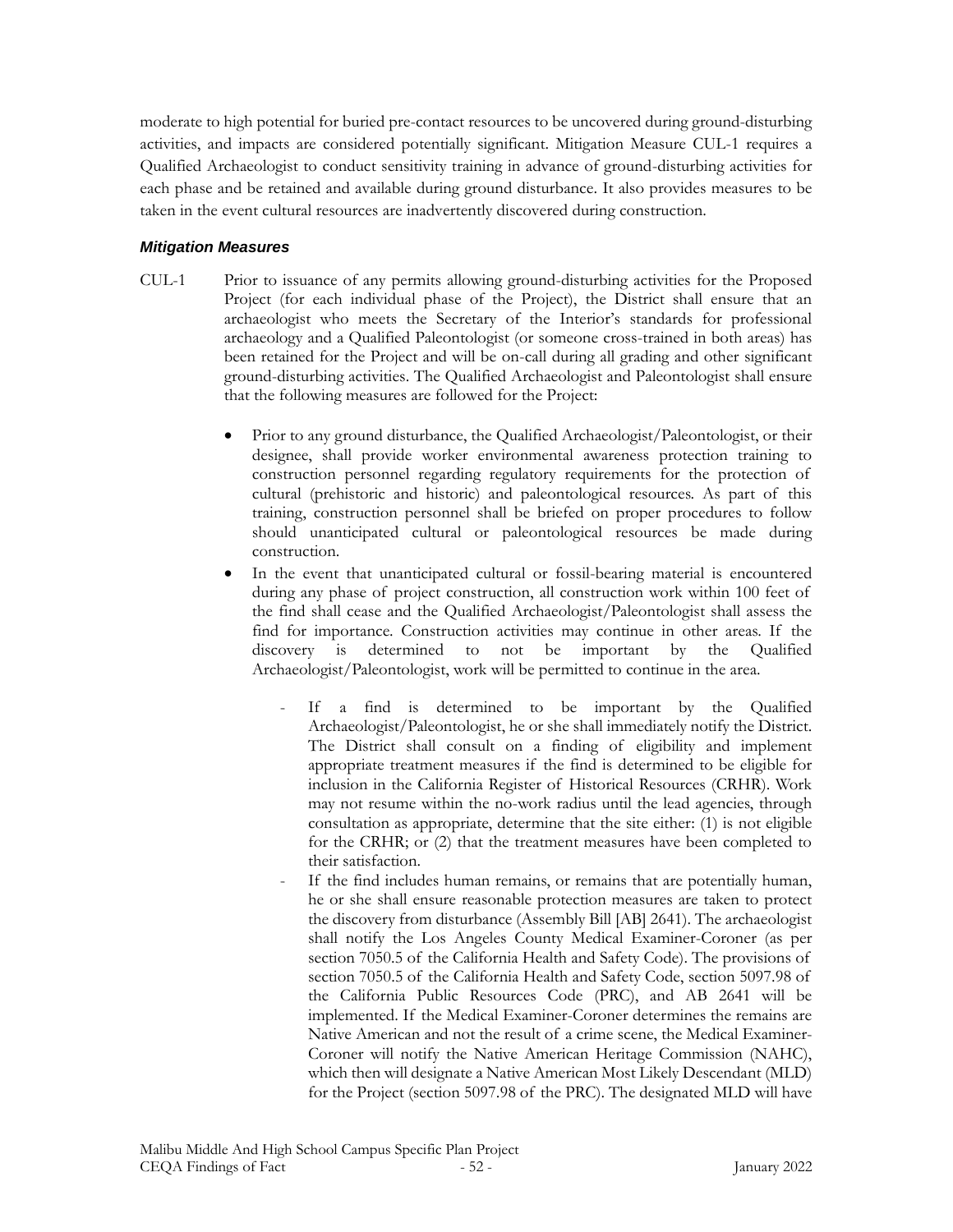48 hours from the time access to the property is granted to make recommendations concerning treatment of the remains. If the landowner does not agree with the recommendations of the MLD, the NAHC can mediate (section 5097.94 of the PRC). If no agreement is reached, the landowner must rebury the remains where they will not be further disturbed (section 5097.98 of the PRC). This will also include either recording the site with the NAHC or the appropriate information center; using an open space or conservation zoning designation or easement; or recording a reinternment document with the county in which the property is located (AB 2641). Work may not resume within the no-work radius until the lead agencies, through consultation as appropriate, determine that the treatment measures have been completed to their satisfaction.

#### *Findings:*

Implementation of Mitigation Measure CUL-1 would reduce potential impacts to archaeological resources to less than significant. Therefore, no significant unavoidable adverse impacts relating to cultural resources have been identified.

## **4. Geology and Soils**

### **Impact 5.6-3: Future development in the Project Site could subject persons or structures to hazards arising from off-site landslide, lateral spreading, subsidence, collapsible soils, or expansive soils.**

Support for this environmental impact conclusion is fully discussed starting on page 5.6-19 of Section 5.6, *Geology and Soils* of the DEIR.

#### *Landslides, Mud/Debris Flows, and Lateral Spreading*

The potential for seismically induced landslides and lateral spreading at the Project Site are considered low and impacts would be less than significant. The potential for mud flow depends on soil type, water content, and degree of vegetation in the source zone. Mud flows have occurred in the Project area as a result of the 2018 Woolsey Fire, which burned and stripped vegetation and structures from the surrounding slopes. The loss of surficial support provided by vegetation combined with the accumulation of moisture from prolonged rain events in the loose and disturbed soil resulted in mud flows. Since the December 2018 mud flow event, the slopes above the campus have revegetated with light grasses, homes are being rebuilt, and drainage pathways corrected. A number of drainage diversion devices have been installed on-site, including K-rail barriers, earthen berm, gravel bag barriers, concrete channel with side walls, and debris rack cage to redirect stormwater and debris flows on-site Thus, based on the relatively gentle slope inclination (approximately 5 degrees) and long depositional zone (1,100 feet), which has a defined flow path, the likelihood of a debris flow from the source area causing significant structural damage to the MMHS campus is low. Although mud flows should be expected to impact the Project Site, the Proposed Project would use existing and improved drainage diversion devices such as sandbags, K-rails, and hydro barriers placed along the known flow paths to divert runoff to the west side channel. Therefore, impacts associated with mud flows would be less than significant.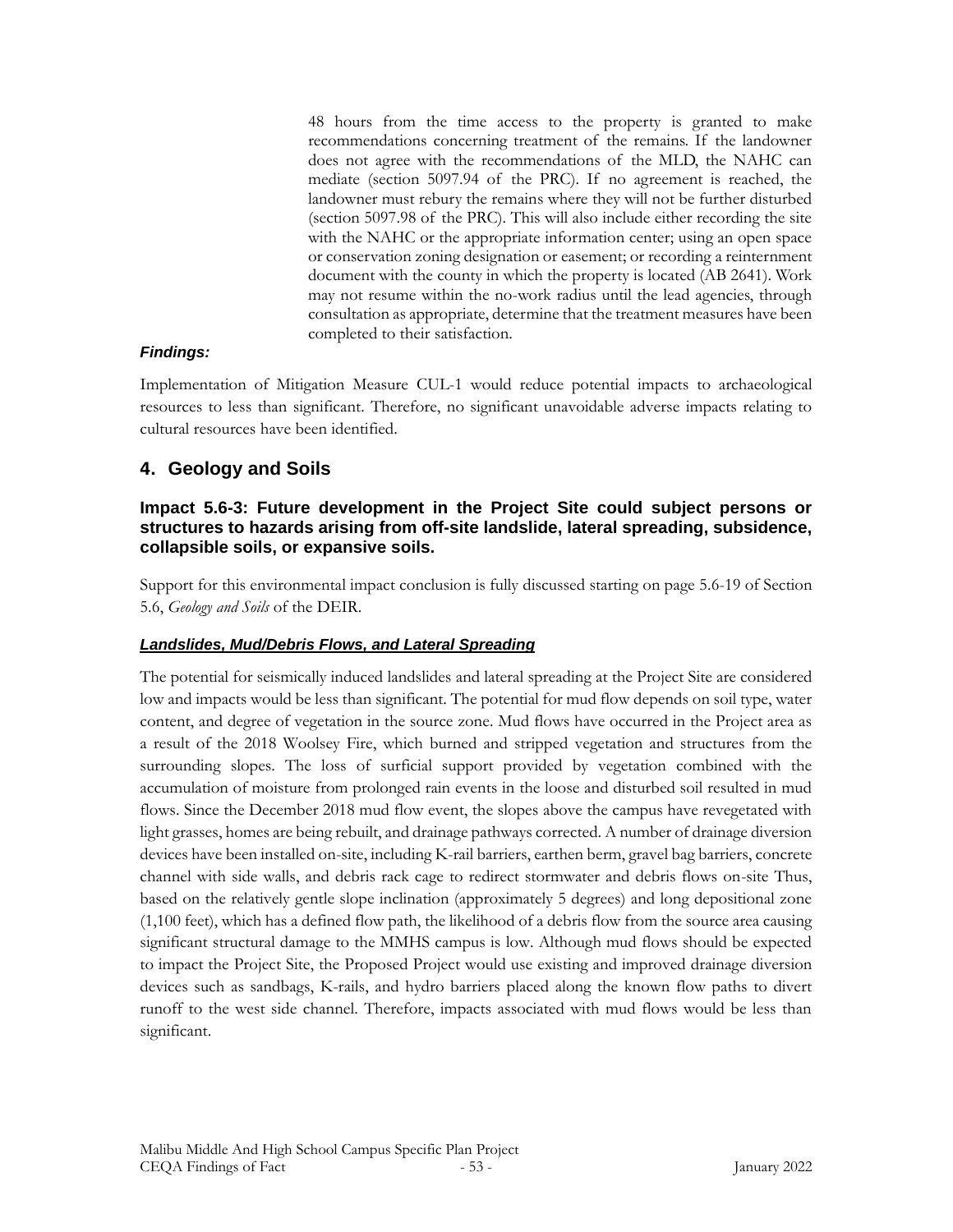## *Subsidence, Collapsible, Expansive, and Corrosive Soils*

Since the geologic units encountered at the site are moderately hard to hard and are stiff to very stiff, overlying bedrock of the Monterey Formation, the risk of land subsidence or collapse is considered low. Therefore, impacts associated with subsidence and collapsible soils would be less than significant.

The composition of on-site materials is in the high to very high expansion range with an Expansion Index (EI) of 116 to 134. The Proposed Project would implement Mitigation Measure GEO-1, which would follow design recommendations listed in the geotechnical report prepared for the Proposed Project. These include, but are not limited to, seismic design parameters, foundation design, retaining wall, grading, use of nonexpansive soils, etc. Additionally, implementation of standard engineering and earthwork construction practices, such as proper foundation design and proper moisture conditioning of earthen fills, would reduce the effects associated with expansive soils. In addition, the Proposed Project would implement Mitigation Measure GEO-2, to prevent irrigation from being at least 10-feethorizontally around structures supported on shallow spread footings and/or with slabs-on-grade. Therefore, with the implementation of Mitigation Measure GEO-1 and GEO-2, impacts would be less than significant.

### *Mitigation Measures*

- GEO-1 Design recommendations listed in the Geotechnical Report prepared for the Proposed Project shall be followed. These include, but are not limited to, seismic design parameters, foundation design, retaining wall, grading, trenching, etc. Details of these recommendations are included in Appendix H.
- GEO-2 Design recommendations regarding future irrigation systems identified in the Geotechnical Report shall be followed to ensure that irrigation shall not be allowed within at least 10-feet-horizontally around structures supported on shallow spread footings and/or with slabs-on-grade. Details of these recommendations are included in Appendix H.

## *Findings:*

Implementation of Mitigation Measures GEO-1 and GEO-2 would reduce potential impacts of landslide, lateral spreading, subsidence, collapsible soils, or expansive soils to less than significant. Therefore, no significant unavoidable adverse impacts relating to geology and soils have been identified.

## **Impact 5.6-5: Build out of the Proposed Project could directly or indirectly destroy a unique paleontological resource or site or unique geologic feature**

Support for this environmental impact conclusion is fully discussed starting on page 5.6-22 of Section 5.6, *Geology and Soils* of the DEIR.

The Project Site is in an area with high paleontological sensitivity (the Monterey Formation geologic unit), and excavation into undisturbed sediments of the Monterey Formation have the potential to destroy undiscovered unique paleontological resources during construction of each of the Project phases.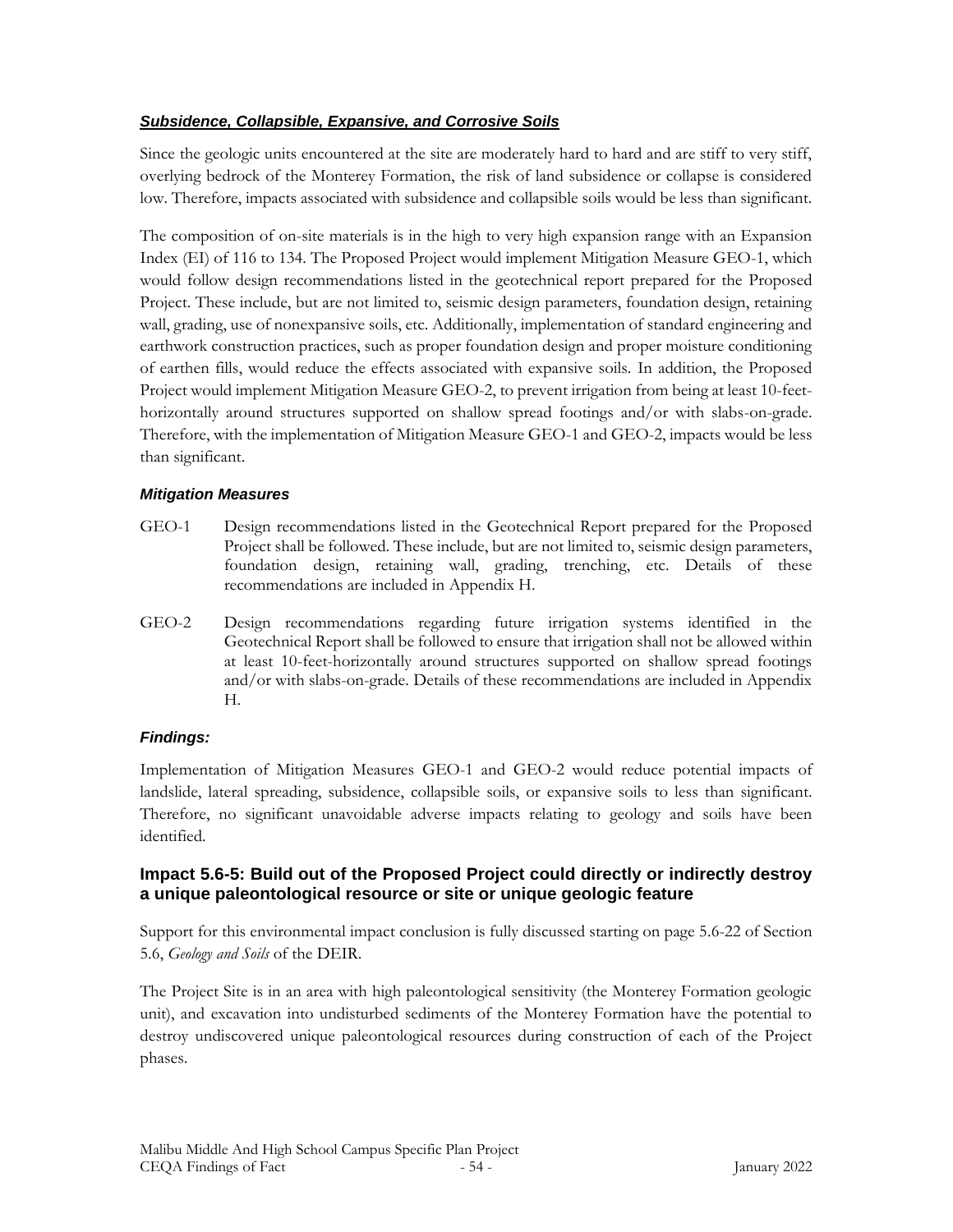Given that construction of the Proposed Project would involve ground-disturbing activities in an area of paleontological sensitivity, impacts are considered potentially significant. Implementation of Mitigation Measure CUL-1, which requires a Qualified Paleontologist to conduct sensitivity training in advance of ground-disturbing activities for each phase and to be retained and available during ground disturbance. It also provides measures to take if paleontological resources are inadvertently discovered during construction. With the implementation of Mitigation Measure CUL-1, impacts would be less than significant.

#### *Mitigation Measures*

- CUL-1 Prior to issuance of any permits allowing ground-disturbing activities for the Proposed Project (for each individual phase of the Project), the District shall ensure that an archaeologist who meets the Secretary of the Interior's standards for professional archaeology and a Qualified Paleontologist (or someone cross-trained in both areas) has been retained for the Project and will be on-call during all grading and other significant ground-disturbing activities. The Qualified Archaeologist and Paleontologist shall ensure that the following measures are followed for the Project:
	- Prior to any ground disturbance, the Qualified Archaeologist/Paleontologist, or their designee, shall provide worker environmental awareness protection training to construction personnel regarding regulatory requirements for the protection of cultural (prehistoric and historic) and paleontological resources. As part of this training, construction personnel shall be briefed on proper procedures to follow should unanticipated cultural or paleontological resources be made during construction.
	- In the event that unanticipated cultural or fossil-bearing material is encountered during any phase of project construction, all construction work within 100 feet of the find shall cease and the Qualified Archaeologist/Paleontologist shall assess the find for importance. Construction activities may continue in other areas. If the discovery is determined to not be important by the Qualified Archaeologist/Paleontologist, work will be permitted to continue in the area.
		- If a find is determined to be important by the Qualified Archaeologist/Paleontologist, he or she shall immediately notify the District. The District shall consult on a finding of eligibility and implement appropriate treatment measures if the find is determined to be eligible for inclusion in the California Register of Historical Resources (CRHR). Work may not resume within the no-work radius until the lead agencies, through consultation as appropriate, determine that the site either: (1) is not eligible for the CRHR; or (2) that the treatment measures have been completed to their satisfaction.
		- If the find includes human remains, or remains that are potentially human, he or she shall ensure reasonable protection measures are taken to protect the discovery from disturbance (Assembly Bill [AB] 2641). The archaeologist shall notify the Los Angeles County Medical Examiner-Coroner (as per section 7050.5 of the California Health and Safety Code). The provisions of section 7050.5 of the California Health and Safety Code, section 5097.98 of the California Public Resources Code (PRC), and AB 2641 will be implemented. If the Medical Examiner-Coroner determines the remains are Native American and not the result of a crime scene, the Medical Examiner-Coroner will notify the Native American Heritage Commission (NAHC),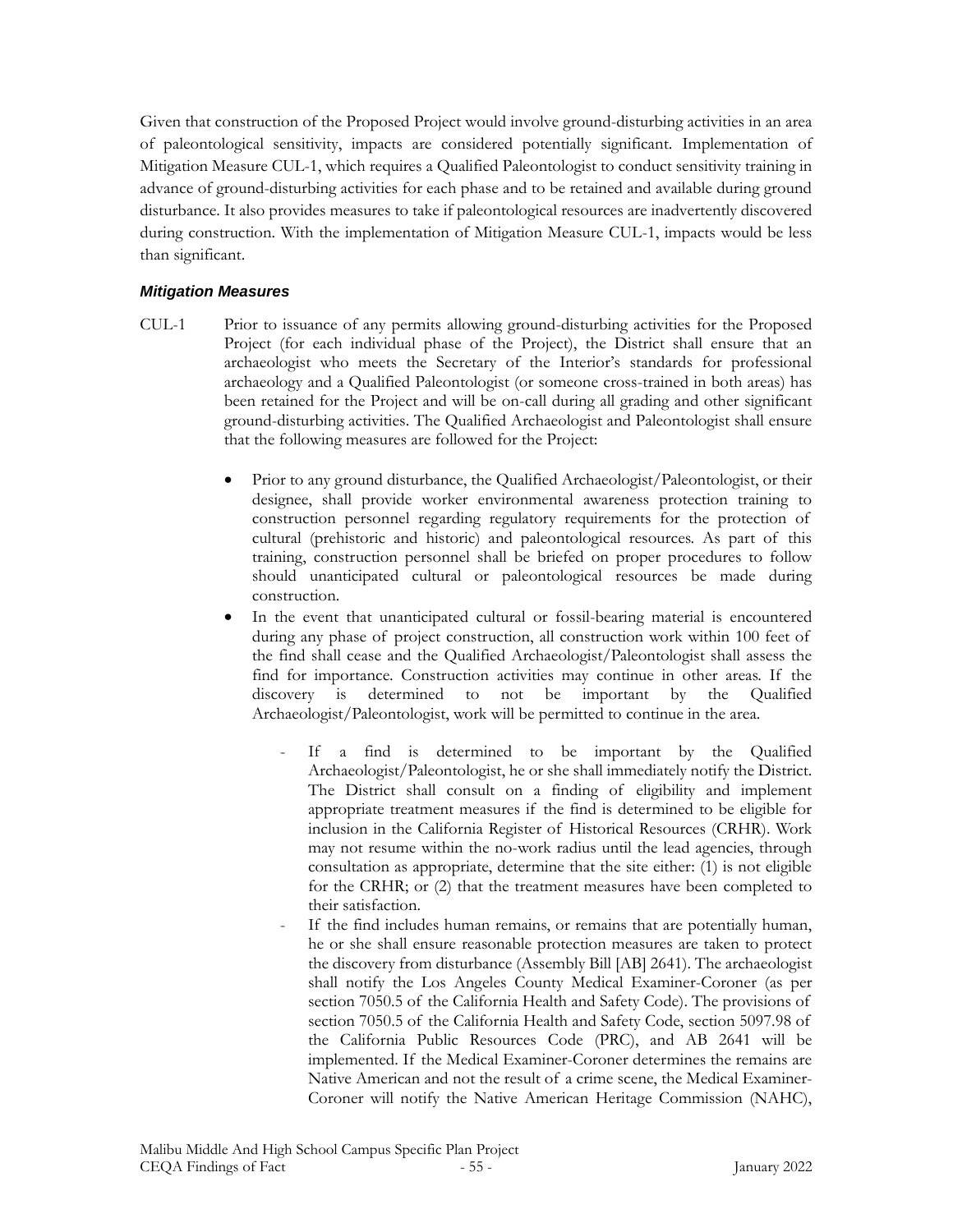which then will designate a Native American Most Likely Descendant (MLD) for the Project (section 5097.98 of the PRC). The designated MLD will have 48 hours from the time access to the property is granted to make recommendations concerning treatment of the remains. If the landowner does not agree with the recommendations of the MLD, the NAHC can mediate (section 5097.94 of the PRC). If no agreement is reached, the landowner must rebury the remains where they will not be further disturbed (section 5097.98 of the PRC). This will also include either recording the site with the NAHC or the appropriate information center; using an open space or conservation zoning designation or easement; or recording a reinternment document with the county in which the property is located (AB 2641). Work may not resume within the no-work radius until the lead agencies, through consultation as appropriate, determine that the treatment measures have been completed to their satisfaction.

#### *Findings:*

Implementation of Mitigation Measure CUL-1 would reduce potential impacts to paleontological resources to less than significant. Therefore, no significant unavoidable adverse impacts relating to geology and soils have been identified.

### **5. Noise**

### **Impact 5.11-2: Project implementation would not result in permanent operationrelated noise that would exceed established standards.**

Support for this environmental impact conclusion is fully discussed starting on page 5.11-20 of Section 5.11, *Nosie* of the DEIR contained within Responses to Comment Letter A5 (see A5-39).

#### *Stationary Noise*

Heating, ventilation, and air conditioning (HVAC) systems would be installed on the rooftops of various buildings, as they are now, so this type of noise already exists in the Project area. The nearest noise-sensitive receptors are residential uses to the south. Typical HVAC equipment generates noise levels ranging up to 72 dBA at a distance of 3 feet. The nearest proposed buildings with HVAC equipment (Building C) would be approximately 200 feet north of residential property lines across Morning View Drive (this is farther than existing Building C at JCES and MMHS Building A/B). At this distance, noise levels associated with HVAC equipment would attenuate to approximately 36 dBA. This would not exceed the exterior noise limit of 40 dBA for nighttime rural residential and would, therefore, be a less than significant impact.

#### *Student and Other Community Use Recreational Noise*

School hours would remain the same, from 8:00 am to 3:00 pm, with staff and students of the middle/high school arriving on campus between approximately 7:00 am and 8:00 am and leaving between approximately 3:00 pm and 5:00 pm, with occasional special events and community events during weeknights and/or weekends. When the school facilities are not in use and are not scheduled for school-sponsored or other District-related events, the Civic Center Act and SMMUSD policy permit community organizations and members to use school facilities by obtaining a Civic Center Act Permit from the District or the City of Malibu. Such uses already occur—e.g., soccer and softball practice/games, use of the pool, and use by the Boys & Girls Club—and would continue under the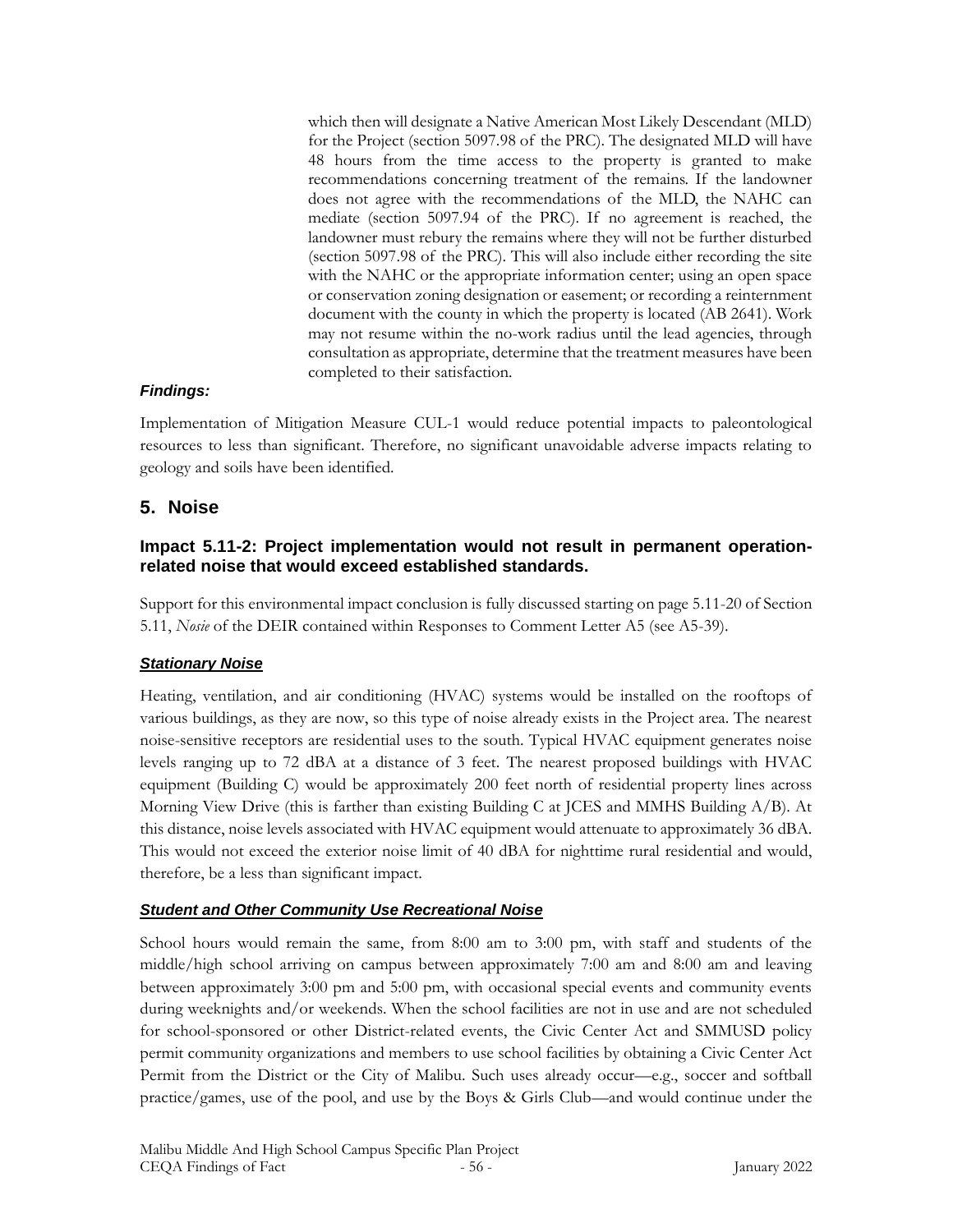Proposed Project. Since the Proposed Project does not propose to increase student capacity and the daily schedule would remain the same, student- and community-related use noise is expected to be similar to existing conditions. Activities on public playgrounds or private school grounds, including school athletic and school entertainment events, are exempt from the City's noise standards. Student recreational noise would be less than significant.

## *Bus Barn*

The bus barn would be moved from its current location on campus to a District-owned location on the Malibu Equestrian Center. Operational characteristics would be the same as the existing bus barn. Bus testing begins at 6:00 am during school days. Startup testing includes momentary testing of horns and blinkers. Three buses would be in operation on a daily basis, with limited weekend operation. Buses depart the facility at 6:45 am and continuously use the facility until approximately 6:00 pm. Because of the varied bell schedules for middle and high schools, frequency and exact timing of use would vary day-to-day. Any maintenance, refueling, and washing activities happen at an off-site location, as under current conditions.

The nearest residential property lines to the proposed bus barn are approximately 30 feet to the south and west. Without mitigation, the relocation of the bus barn would exceed the nighttime noise standard of 40 dBA Leq for rural residential receiving uses and would be considered potentially significant. Implementation of Mitigation Measure N-2 would reduce this impact to a level of less than significant.

# *Traffic Noise*

The Proposed Project would not result in an increase of student or staff capacity. However, the proposed new Parking Lot F in the northern part of the campus near the athletic fields could result in a redistribution of trips and additional trips from after-school community use. The existing secured and locked gate from Clover Heights Avenue would remain locked during school hours, and this location would not serve as a drop-off/pick-up location. It would continue to give pedestrian access only during school hours. The 14 spaces in Parking Lot F would serve after-school community uses of the athletic fields only.

Project-related traffic would be less than 1.5 dBA, with the exception of Clover Heights Avenue south of Harvester Road. However, ambient noise measurements at ST 1 indicate that the existing ambient is below 60 dBA. The threshold for traffic noise increases is 5 dBA when the existing ambient is less than 60 dBA CNEL. The traffic noise increase along this roadway segment is estimated to be 2.2 dBA, which would not exceed the 5 dBA threshold. Therefore, operational traffic impacts associated with Parking Lot F would be less than significant.

## *Mitigation Measures*

N-2 The proposed bus barn shall be an enclosed structure constructed of wood, masonry, concrete, or other similar solid material (e.g., not corrugated metal). The structure will have no gaps and minimal window area. All bus testing shall be conducted inside the enclosed bus barn.

## *Findings:*

Mitigation Measure N-2 would require that all future bus testing is conducted inside an enclosed structure with open doors facing away from sensitive receptors to the south and west. This would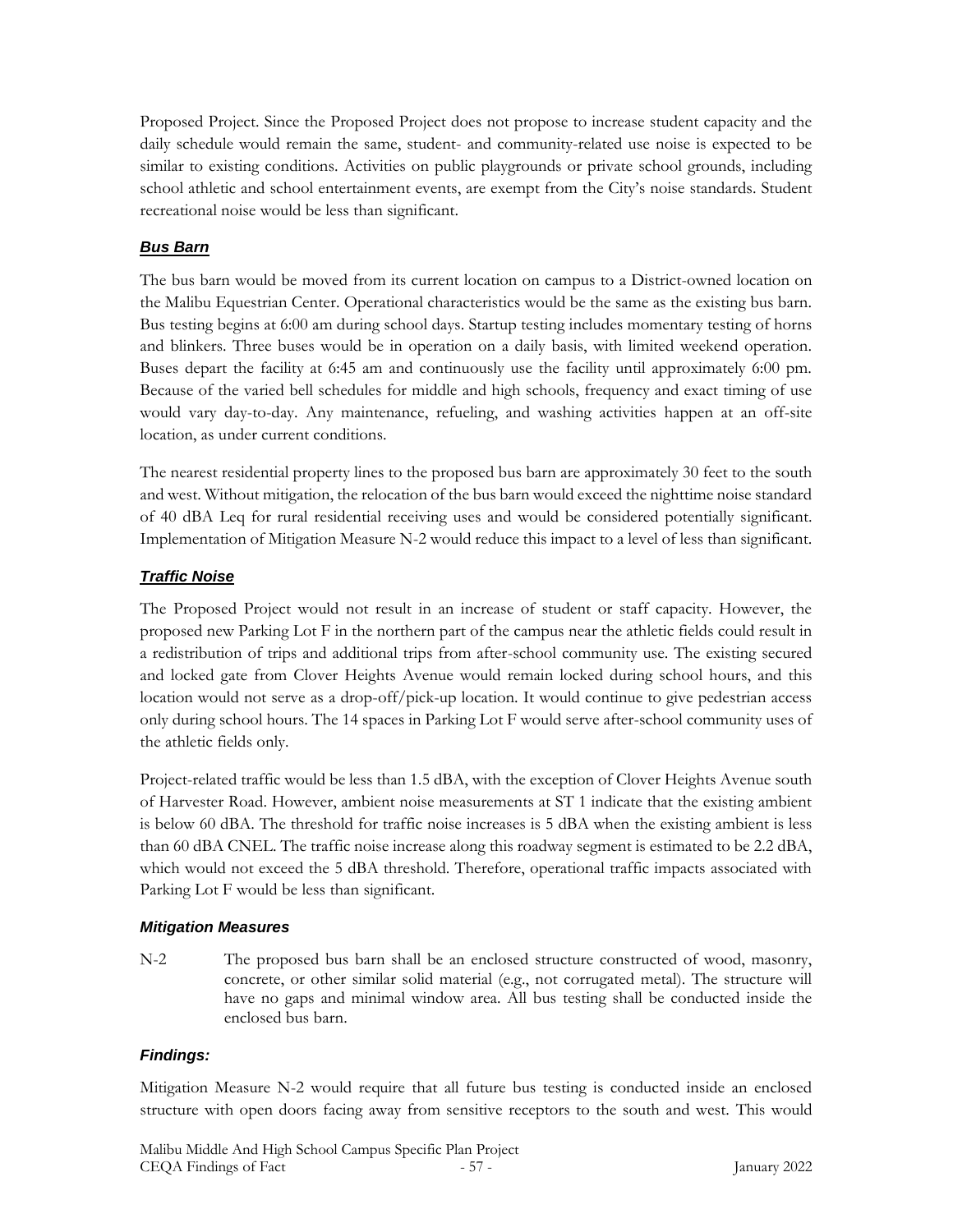reduce bus barn noise levels by at least 25 dBA. With implementation of Mitigation Measure N-2, bus barn noise would be reduced to 39 dBA Leq or less at nearby residential property lines to the south and west, which would not exceed the nighttime threshold of 40 dBA Leq for rural residential uses. With implementation of Mitigation Measure N-2, impacts to operational noise from the relocated bus barn would be reduced to a level of less than significant.

# **6. Transportation**

## **Impact 5.14-3: Project circulation improvements have been designed to adequately address potentially hazardous conditions (sharp curves, etc.), and potential conflicting uses.**

Support for this environmental impact conclusion is fully discussed starting on page 5.14-25 of Section 5.14, *Transportation* of the DEIR and contained within Responses to Comment Letter R3 (R3-7, R3-11, and R3-16).

## *Construction*

Construction of Phase 1 would include the demolition of the existing JCES campus, and construction of Building C and Parking Lots C and D. The existing Parking Lots A and B would be available for student drop-off and pick-up during the construction of Phase 1; however, since the existing JCES parking lot would be demolished, vehicles that use the curbside drop-off area on Morning View Drive adjacent to the school campus would not be able to make a U-turn to head south on Morning View Drive. Drop-off on Morning View Drive would be prohibited, as there are few opportunities to make U-turns southbound on PCH. Additionally, the intersection of Guernsey Avenue at PCH is not signalized and cannot accommodate high traffic volumes on the Guernsey Avenue approach. These changes to circulation could result in increased congestion during pick-up/drop-off times, which result in potentially hazardous conditions and conflicting uses with active school and construction, and therefore potentially significant impacts. Mitigation measures T-1 and T-2 would be implemented during Phase 1 construction activities.

Similar to Phase 1, during Phases 2 through 4, the majority of construction traffic during the peak hours would consist of construction workers and vendors traveling to and from the Project Site. In addition, during Phases 2 through 4, the newly constructed drop-off and pick-up areas in Parking Lots C and D would be available, and the school would continue to use Parking Lot B and the new Parking Lots D and E that would be implemented in Phase 1 of the Proposed Project. Nevertheless, given the likelihood that construction activities would occur during active school periods, impacts related to hazardous circulation conditions would be potentially significant. Mitigation measures T-1 and T-3 would be implemented during Phases 2 through 4.

## *Operation*

The Proposed Project would not change the land use of the Project Site, which is currently the MMHS campus. Three main changes regarding operational changes that could affect hazardous circulation conditions include the new parking lot/access locations, pedestrian circulation, and the relocation of the bus barn. These are evaluated below.

*New Parking Lots*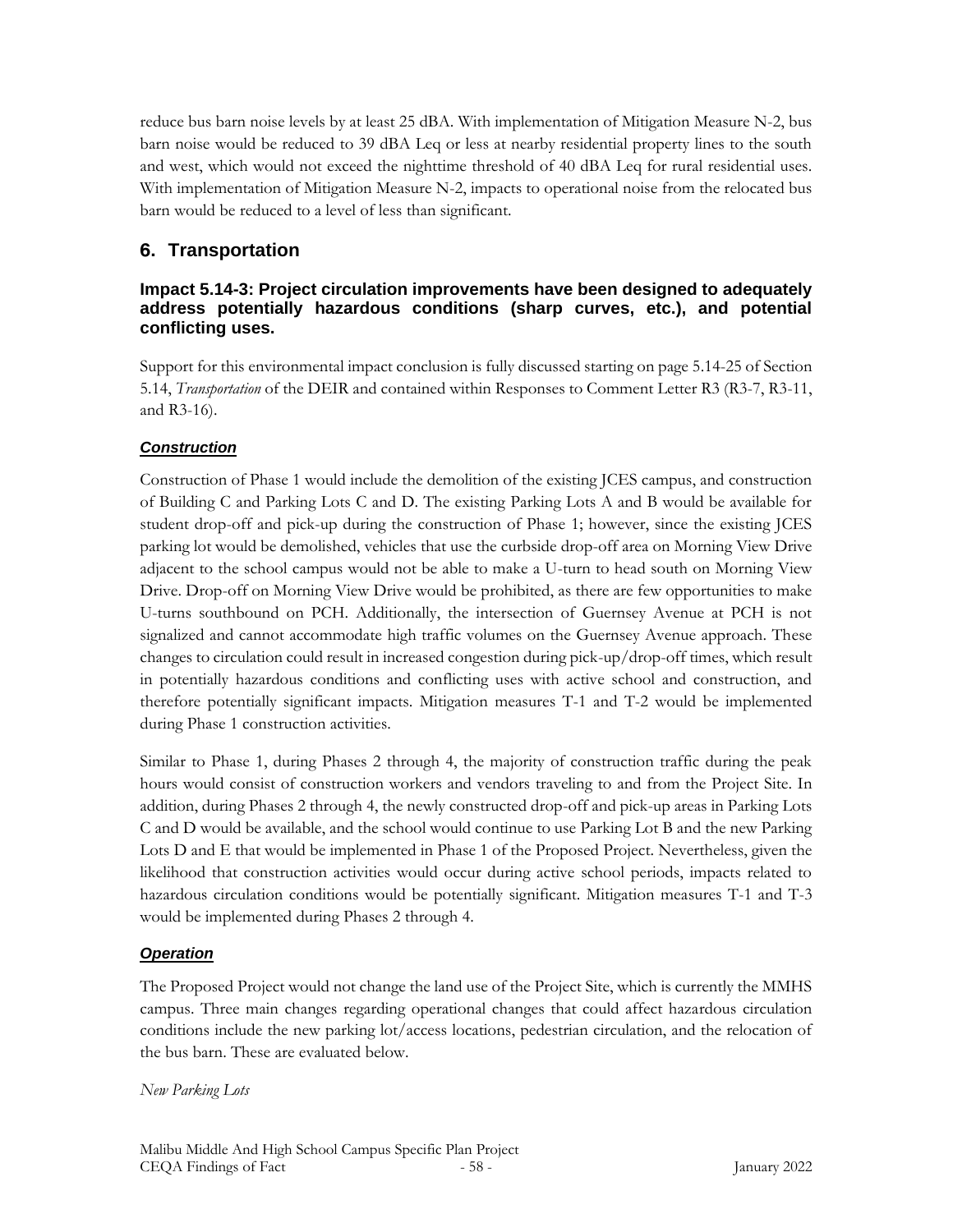The Proposed Project would not substantially change the access configurations to and from the Project Site and the surrounding areas. The configuration of the new Parking Lots C, D, and E would improve traffic conditions because access to Lots D and E would be located farther west, away from the dropoff and pick-up area adjacent to the school on Morning View Drive. Parking Lot C, compared to the existing JCES parking lot, provides better on-site circulation and vehicular storage. The existing and future parking lots and access driveways provide several opportunities for drivers heading west on Morning View Drive to make a U-turn to return to the south via PCH. Thus, the proposed access driveways and parking lot configurations would improve circulation, as they would provide better separation from the drop-off area off Morning View Drive, and the parking lots provide better offstreet queuing for vehicles. Therefore, impacts to access as a result of implementation of the new parking lots would be less than significant.

#### *Pedestrian Facilities*

All proposed circulation improvements would be wheelchair accessible via a network of ramps and elevators, connecting parking lots with athletic and educational facilities. The Proposed Project would also include a pedestrian trail system that would connect to a larger system of existing trails around the Equestrian Park and surrounding hills. Pedestrian access to the campus would remain along Morning View Drive with access at the new drop-off area, and Clover Heights Avenue, with access to the athletic fields. Access to the parking areas on the western portion of the Project Site would be further west and away from the student drop-off area on Morning View Drive. Because of the relocation of the proposed access driveways, the existing location of the crosswalks on Morning View Drive would need to be relocated. Without relocation of existing crosswalks, crossing guards, and related pedestrian safety signage in conjunction with the proposed driveways to provide vehicular access to parking areas and drop-off areas, potentially significant impacts related to hazardous conditions could occur. Implementation of Mitigation Measure T-4 would be required to ensure relocated facilities sufficiently address pedestrian safety needs.

#### *Bus Barn Relocation Assessment*

The bus barn would be relocated to the east of Parking Lot A within the District-owned Malibu Equestrian Park, as part of Phase 4 of the Proposed Project. The relocated bus barn would accommodate up to five buses (three are typically in operation), that would operate between 6:45 a.m. and 6:00 p.m., Monday through Friday. No refueling or maintenance would occur at the new bus barn, consistent with current operation.

Bus ingress and egress to and from the bus barn area would not coincide with student drop-off and pick-up times because the school buses are already running their routes during student drop-off and pick-up times. In addition, the relocated bus barn and driveway access would reroute buses away from the sections of Morning View Drive where heavy pedestrian and vehicular school activity occur. During operation of the Proposed Project, bus access would continue to come from Morning View Drive; however, the circulation network would not change as a result of the Proposed Project. Therefore, the relocation of the bus barn would not result in hazardous conditions or conflicting uses and impacts would be less than significant.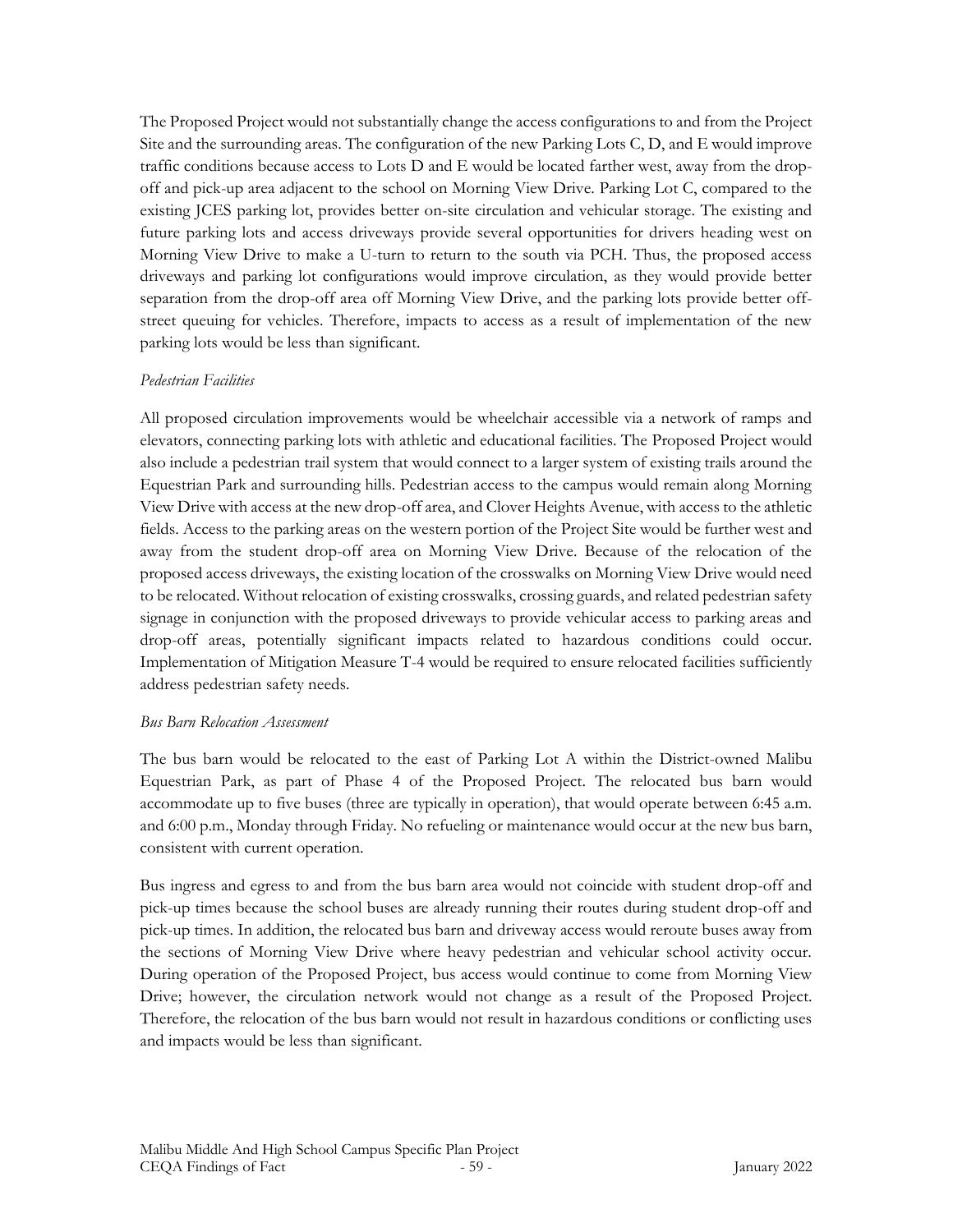#### *Mitigation Measures*

- T-1 During each phase of construction activity, SMMUSD shall work with the City of Malibu Public Works Department to develop and implement a Construction Traffic Mitigation Plan that is specific to the needs of each phase and shall include the following:
	- Haul trucks and vendor truck traffic ingress and egress to/from the construction area shall not occur 30 minutes before or after student arrival and dismissal times—8:30 am Monday through Friday, 1 pm to 3 pm Monday through Thursday, and 12 pm to 1:30 pm on Friday.
	- The plan shall eliminate curbside parking on the south side of Morning View Drive south of the construction staging area to provide adequate turn radius and site distance to access for trucks entering and leaving work sites. This would apply to construction Phases 1, 2, and 3 only, which would have access via the segment of Morning View Drive adjacent to the school frontage.
	- The plan shall include a Traffic Education Program to assist in educating parents, students, and staff on drop-off/pick-up procedures specific to each phase of construction. Informational materials shall be disseminated regarding student dropoff and pick-up procedures via regular parent/school communication methods and shall be posted on the school website.
	- The use of portable message signs and information signs at construction sites shall be employed as needed.
	- Construction activities for each phase shall be coordinated with the responsible agency departments, including the City of Malibu Public Works and Planning Departments, and the Los Angeles County Sheriff and Fire Departments no less than 10 days prior to the start of the work for each phase. Notification shall specify whether any temporary vehicle, pedestrian, or bicycle construction detours are needed, if construction work would encroach into the public right-of-way, or if temporary use of public streets surrounding the Project Site is needed.
- T-2 To facilitate safe and efficient vehicular and pedestrian circulation during student dropoff and pickup, times during Phase 1, prior to initiation of construction activities, SMMUSD shall work with the City of Malibu Public Works Department to develop and implement a Traffic and Parking C Plan to include the following:
	- Designation of vehicular drop-off and pick-up areas outside Morning View Drive at off-street Parking Lots A, D, and E. Vehicular access to these lots shall allow vehicles to enter and return from the area from the intersection of Morning View Drive at PCH.
	- Student drop-off and pick-up shall be implemented in a counterclockwise circulation pattern. Figure 7 (see Appendix L) depicts vehicular circulation patterns that shall be used in Parking Lots A, D, and E during Phase 1 construction.
	- The school shall educate students and parents on drop-off and pick-up routes and procedures. This may be achieved with a combination of information bulletins shared with students and parents.
- T-3 Construction scheduling during Phases 2 to 4 shall be scheduled such that any activities that would result in potential lane closures along Morning View Drive, including, but not limited to, reconstruction of the student drop-off/pick-up area and sidewalks along Morning View Drive, shall be limited to summer months when school is not in session to eliminate conflicts with local traffic and pedestrian activities.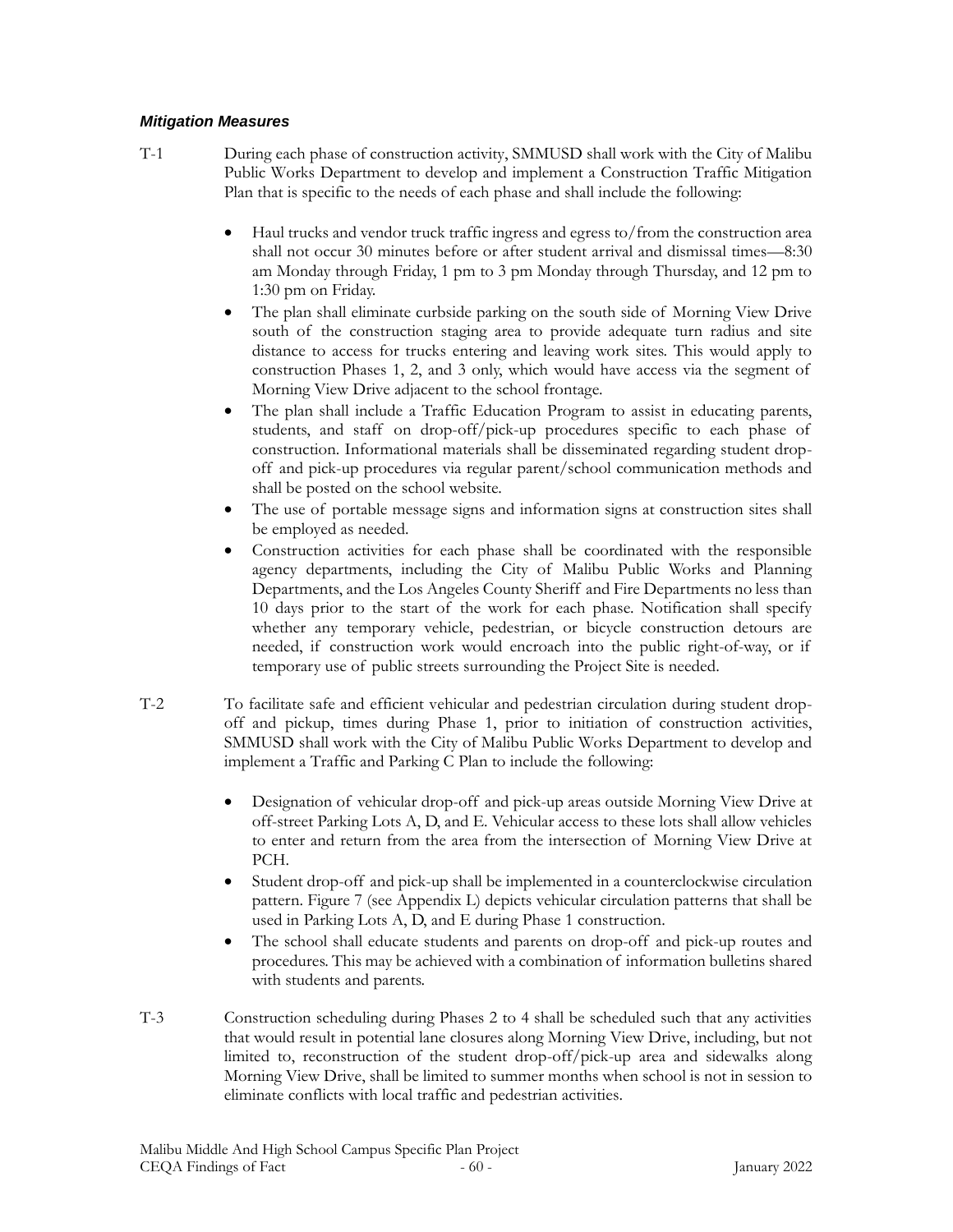T-4 The SMMUSD shall coordinate with the City of Malibu Public Works Department to relocate crosswalks and school-area signage in relation to the proposed access driveways according to City of Malibu and applicable State criteria. Crossing guards shall be relocated as necessary, based on the ultimate location of crosswalks.

## *Findings:*

Implementation of Mitigation Measure T-1 through T-4 would reduce potential impacts to transportation to less than significant. Therefore, no significant unavoidable adverse impacts relating to transportation have been identified.

# **7. Wildfire**

### **Impact 5.16-1: Future development on the Project Site pursuant to the Proposed Project could exacerbate wildfire risks and thereby expose project occupants to pollutant concentrations from a wildfire or the uncontrolled spread of a wildfire due to slope, prevailing winds, and other factors.**

Support for this environmental impact conclusion is fully discussed starting on page 5.16-17 of Section 5.16, *Wildfire* of the DEIR and contained within Responses to Comment Letter A1 (see A1-4).

### *Construction*

The Project Site is in an LRA VHFHSZ with a high likelihood of exposure to a wildland fire and secondary effects of wildland fires. Project construction activities could result in exacerbated fire risks due to sparks, dry vegetation, and weather, particularly in areas where construction activities are in proximity to surrounding open space areas (i.e., Phases 1, 2, and 4). Given the high potential for wildland fires and associated risks in the project area, construction-related impacts are considered potentially significant. Mitigation Measure W-1 would ensure fire prevention requirements are in place during all phases of construction activities.

## *Operation*

The Proposed Project would not significantly alter the existing topography, and the new buildings would be constructed on the existing grade. The minor modifications to the existing grades on the Project Site would not be expected to exacerbate wildfire risks due to increased slope modifications, and the proposed grade would not place new structures on slopes where wildfire risk could be exacerbated. The Proposed Project would be required to comply with current CBC standards, CFC standards, Title 5 regulations, and local fire code requirements, including fire protection features. These features include fuel modification requirements for landscape and highly ignition-resistant buildings to minimize the likelihood of exposing students, visitors, staff, and structures to a significant risk related to wildfires.

Overall, the Proposed Project would redevelop and modernize the existing MMHS campus and former JCES campus and would not introduce new uses to the Project Site that would exacerbate wildfire risks. Impacts related to exacerbating wildfire risks due to slope, prevailing winds, and other factors during project operations would be less than significant.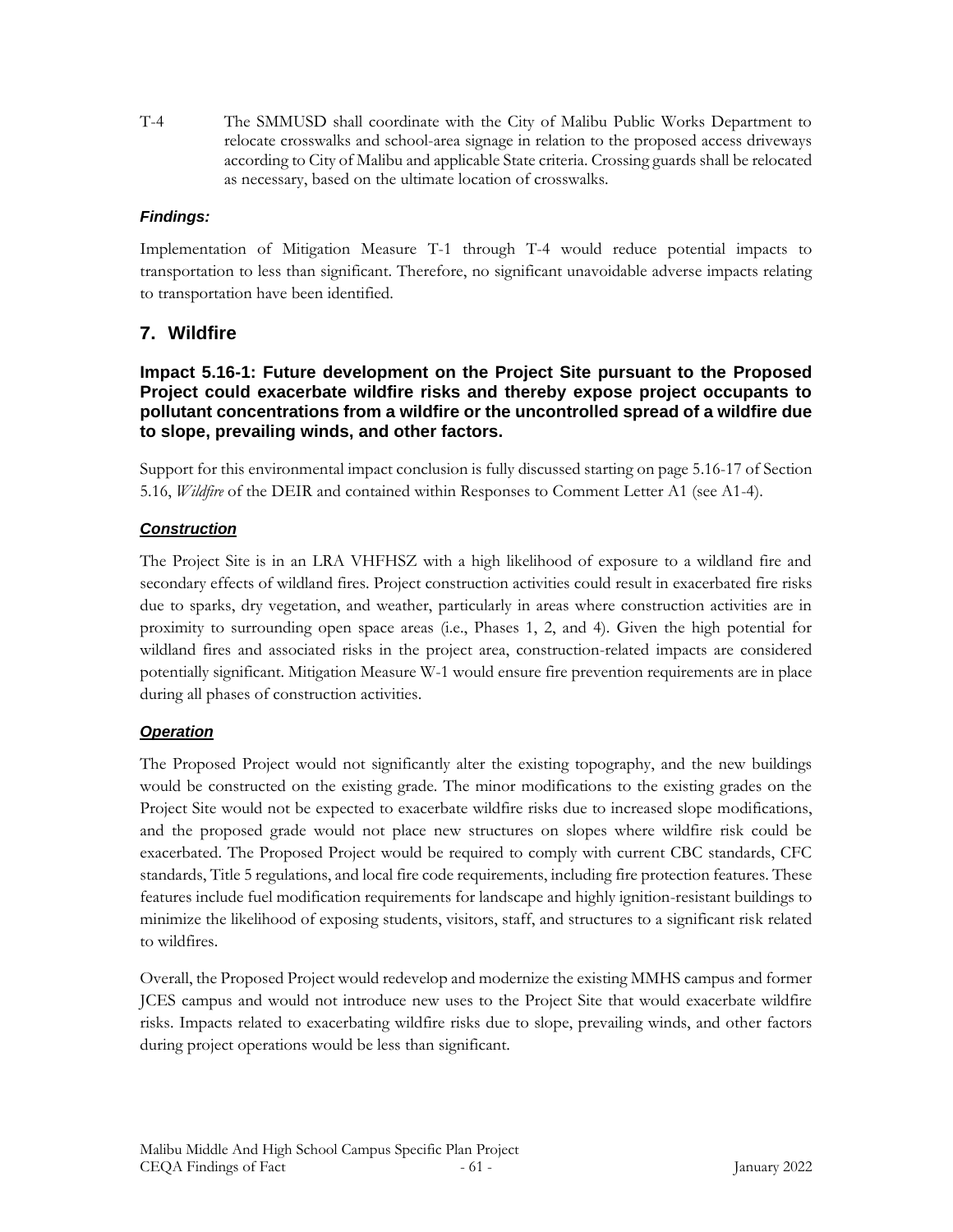#### *Mitigation Measures*

W-1 The District and its general contractor will prepare a Construction Fire Protection Plan (CFPP) that shall be implemented during all phases of construction activity. The CFPP will be approved by the County of Los Angeles Fire Department (LACoFD) prior to building construction and may also be reviewed and approved in phases based on the phased development of the Proposed Project.

The CFPP shall include, but not be limited to, guidance for:

- Prevention, control, and extinguishment of fires during construction activities.
- Smoking- and fire-related rules, storage, and parking area.
- Delineating work areas from natural/open space areas and establishing sufficient setbacks.
- Vegetation management prior to and during construction activity, consistent with LACoFD protocols.
- Requirement to use spark arrestors on construction equipment.
- Limiting the type and duration of construction activities during red flag warning events issued by the National Weather Service covering the project area.

## *Findings:*

Implementation of Mitigation Measure W-1 would reduce potential impacts to wildfire risks to less than significant. Therefore, no significant unavoidable adverse impacts relating to wildfire have been identified.

## **Impact 5.16-3: Future development on the Project Site pursuant to the Proposed Project could expose people or structures to significant risks, including downslope or downstream flooding or landslides, as a result of runoff, postfire slope instability, or drainage changes.**

Support for this environmental impact conclusion is fully discussed starting on page 5.16-22 of Section 5.16, *Wildfire* of the DEIR.

# *Construction*

The potential exists for soil erosion during Project construction of each phase, as underlying ground surfaces are exposed. Construction of the Proposed Project would result in ground surface disturbance during excavation, grading, and trenching that could create the potential for soil erosion. Site preparation would require removal of necessary vegetation, existing structures, unsuitable fill, and asphalt and concrete paving, exposing pervious surfaces to the elements.

Each phase of the Proposed Project would be required to comply with NPDES permit requirements to control pollutants from being discharged into the water. Under this permit, which applies to grading activities of more than one acre and is administered under the Regional Water Quality Control Board, the District would be required to prepare and implement a SWPPP, including best BMPs to address construction-related discharges. During construction, all stormwater runoff would be diverted to the appropriate catch basins and drainage channels, subject to all applicable regulatory statutes and permits, including those in Title 15 (Building and Construction) of the Malibu Municipal Code, which adopts Title 26 (Building Code) of the Los Angeles County Code. As a result, project construction would not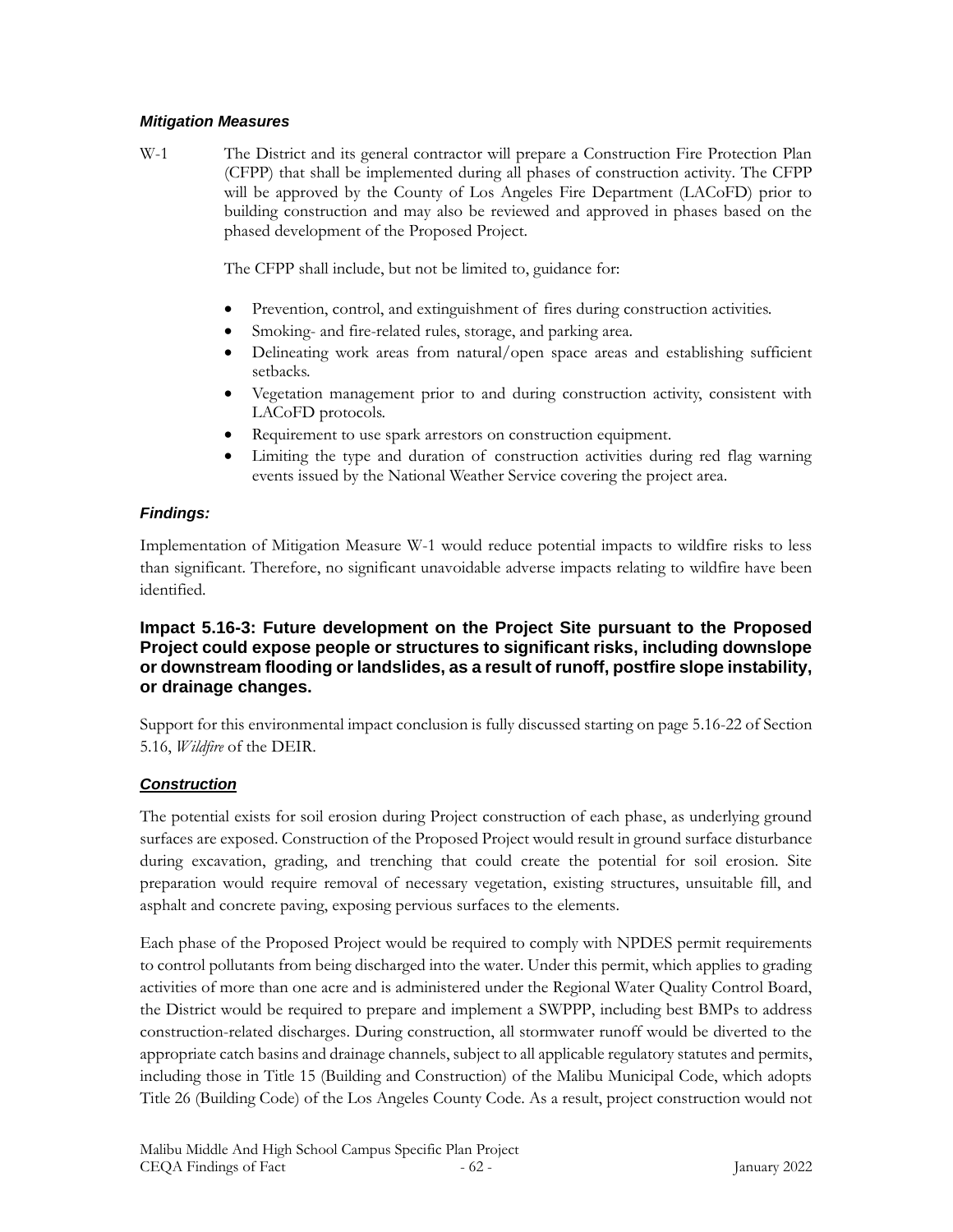expose people or structures to significant risks, including downslope or downstream flooding or landslides, as a result of runoff, postfire slope instability, or drainage changes. Impacts would be less than significant.

## *Operation*

The Proposed Project would improve on-site hydrology and would implement erosion prevention and bank stability improvements as part of the ESHA restoration plan on the District property. Bank stability improvements and erosion control would occur in the upstream and downstream portions of the ESHA during Phase 1 of the Proposed Project, and demolition of the hardscape within the 100 foot buffer of the downstream area would also occur during Phase 1. Demolition of the developed areas within the 100-foot buffer of the upstream and middle-stream area would occur during Phase 4 because the bus barn and other existing structures would remain operational until Phase 4 commences. This restoration would improve existing conditions related to drainage patterns and would prevent future postfire slope instability in the event of a wildfire in the project area.

A contributing factor at the Project Site is the presence of expansive soil, which expands and shrinks during wetting and drying cycles. The expanding and shrinking of the soil could cause a ratcheting effect, where soil and relatively light surface improvements, such as concrete slabs, tend to move laterally toward the unconfined slope face during expansion and downward during periods of shrinkage. This would result in a gradual downward and lateral movement of the surficial soils (and surficial improvements). This slope creep could result in slope instability, and impacts would be potentially significant. The Proposed Project would be required to conform to the recommendations in the preliminary geotechnical evaluation and final geotechnical report for the design and construction of proposed slopes and would be monitored during construction as required by Mitigation Measure GEO-1.

## *Mitigation Measures*

### *GEO-1 Design recommendations listed in the Geotechnical Report prepared for the Proposed Project shall be followed. These include, but are not limited to, seismic design parameters, foundation design, retaining wall, grading, trenching, etc. Details of these recommendations are included in Appendix H. Findings:*

Implementation of Mitigation Measure GEO-1 would reduce potential impacts to significant risks, including downslope or downstream flooding or landslides, to less than significant. Therefore, no significant unavoidable adverse impacts relating to wildfire have been identified.

# **E. FINDINGS ON SIGNIFICANT UNAVOIDABLE IMPACTS**

The following summary describes the unavoidable adverse impact of the Proposed Project where either mitigation measures were found to be infeasible, or mitigation would not lessen impacts to less than significant. The following impact would remain significant and unavoidable: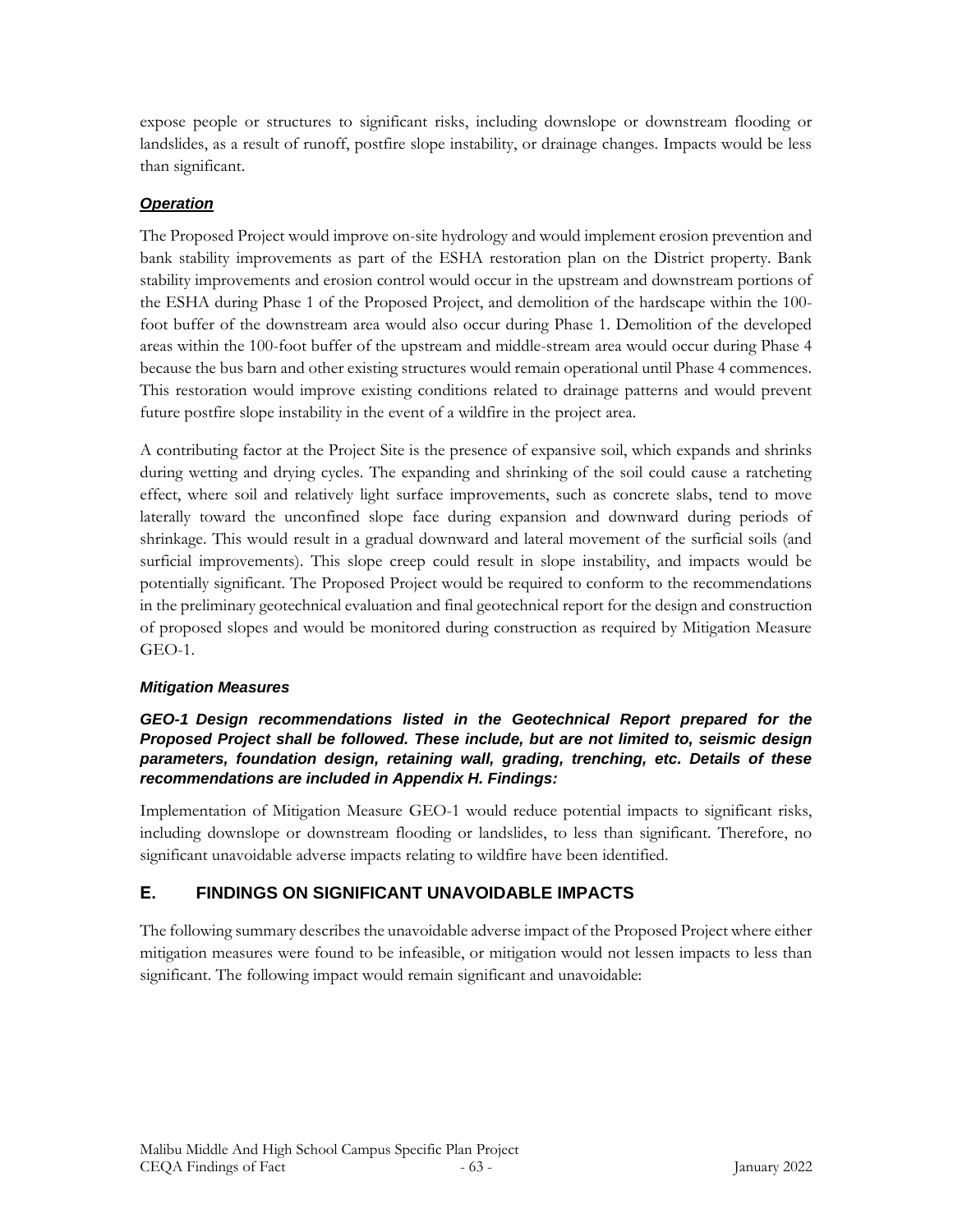# **1. Aesthetics**

#### **IMPACT 5.1-4: THE PROPOSED PROJECT COULD GENERATE ADDITIONAL LIGHT AND GLARE.**

Support for this environmental impact conclusion is fully discussed starting on page 5.1-52 of Section 5.1, *Aesthetics* of the DEIR and contained within Responses to Comment Letter A5 (see A5-9 through A5-17) and R3 (R3-6, R3-18, and R3-21).

The Proposed Project would occur on the currently developed former JCES and MMHS campuses, in an area visually characterized as a rural residential neighborhood. There is a potential for the new marquee signs, pool lighting, campus lighting configuration, and new building surfaces to adversely affect nighttime views in the area and result in substantial glare. Therefore, impacts are considered potentially significant. Mitigation Measures AES- 1 and AES-2 would require that each of the light sources will be directed onto the Project Site or campus and will be equipped with a visor that will further direct the lighting downward, reducing the potential for spill lighting outside of the parking lots and the access road. Implementation of Mitigation Measure AES-3 would ensure that night lighting not required for security is restricted to 10:00 p.m. on school nights and would not be operated when school is not in session. Mitigation Measure AES-4 would require the use of nonreflective textured surfaces on building exteriors, as well as prohibiting the use of reflective glass.

#### *Mitigation Measures*

- AES-1 To minimize spill lighting and glare impacts, all lighting from the Proposed Project, including from pool lighting, shall be LED, have full-cutoff shielding, be aimed specifically to direct areas.
- AES-2 Atmospheric lighting pollution shall be reduced by using full cut-off shielded lighting fixtures that eliminate light directed to the sky. Marquee sign lighting shall be dimmable in the evenings when not required for student/community communication.
- AES-3 Santa Monica-Malibu Unified School District (SMMUSD) shall minimize the effects of new sources of night lighting. Such measures, which may include the following and/or other measures, will be incorporated into each phase of the Proposed Project's design and operation:
	- All exterior lighting shall be delineated as either "night lighting" or "security lighting" and controlled by separate automatic timers. Lights delineated as security lighting shall be determined by the campus principal, security, and facility manager.
	- All lighting delineated as "night lighting" shall be shut off automatically at 10:00 p.m. on school nights. This includes pool lights.
	- When operation of "night lighting" is necessary after 10:00 p.m., SMMUSD as operator of the Project Site shall provide notice to the community by posting such notice on the campus website and the school message board and marquee.
	- When school is not in session (such as summer and winter break and weekends), "night lighting" shall not be permitted, and only required security lighting shall be illuminated.
- AES-4 All structures shall incorporate nonreflective exterior building materials in their designs, and the use of reflective glass shall be prohibited.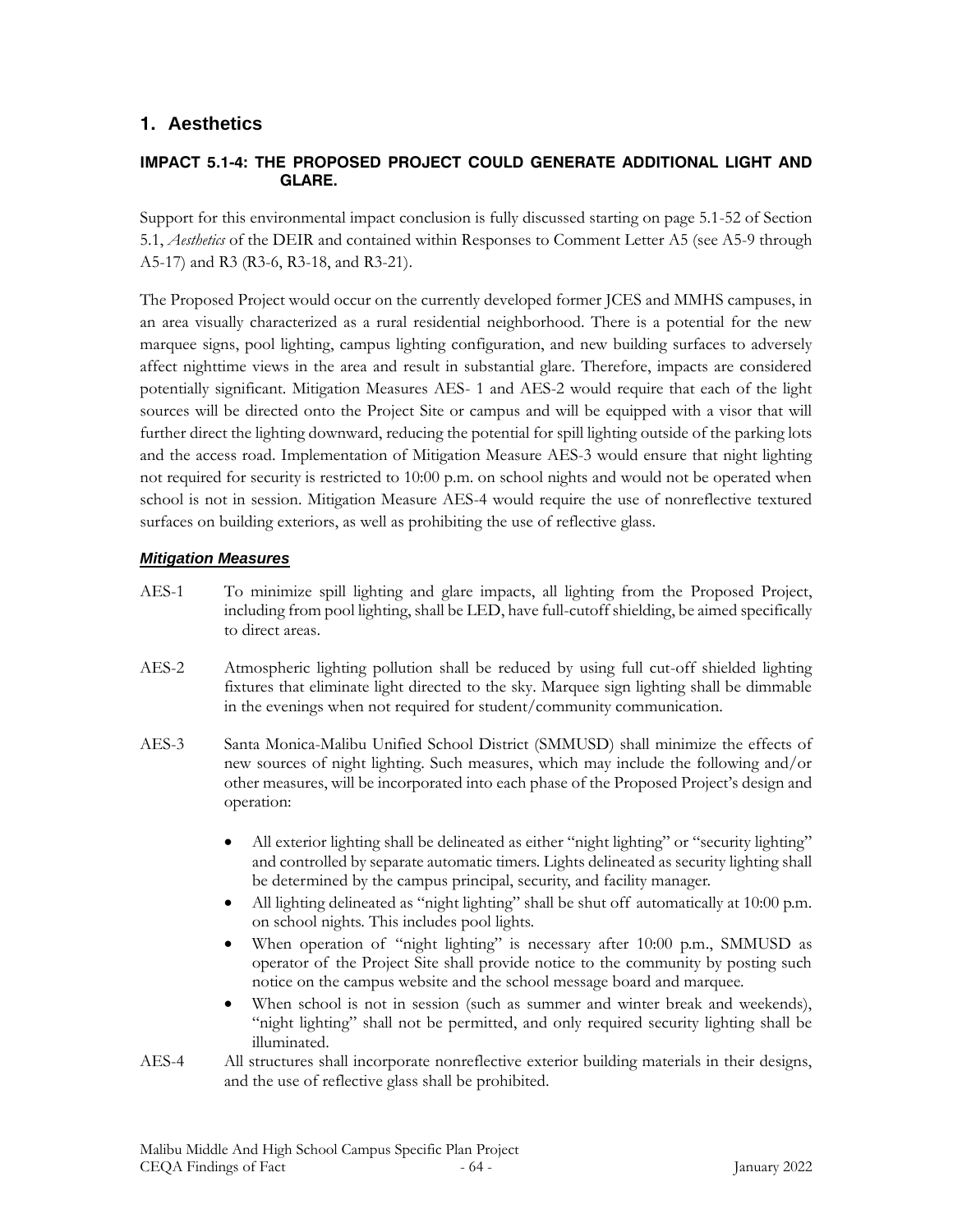AES-5 The pool lighting shall be designed to meet safety requirements of 50 foot candles over the pool and 20 foot candles over the deck as measured at the water level, while also minimizing light spill, glare, and skyglow to the extent feasible to ensure proper lighting levels necessary for competitive water polo play. Pool lighting shall be turned off within ½ hour of aquatic use, and the 2-foot candle safety perimeter lighting shall be turned off with all other automatic campus lighting.

# **Findings:**

Mitigation Measures AES-1 through AES-4 would reduce potential impacts related to an increase in light and glare for the general outdoor lighting program to a level that is less than significant. However, in order to meet the required safety standards, the new pool lighting would likely continue to exceed standards set forth in the City of Malibu Dark Sky Ordinance. Therefore, impacts regarding pool lighting would remain significant and unavoidable.

# **2. Noise**

## **Impact 5.11-1: Construction-related activities would result in temporary noise increases in the vicinity of the Proposed Project in excess of established standards.**

Support for this environmental impact conclusion is fully discussed starting on page 5.11-17 of Section 5.11, *Noise* of the DEIR.

### *Construction Vehicles*

The transport of workers and materials to and from the construction site would incrementally increase noise levels along site access roadways (namely Morning View Drive). The addition of construction trips and haul trips would result in a temporary noise increase of less than 0.4 dBA CNEL or less, which would not be substantial nor permanent. Therefore, construction-vehicle noise impacts would be considered less than significant, and no mitigation measures are necessary.

## *Construction Equipment*

Construction equipment used during each phase of construction of the Proposed Project would generate noise levels of up to 85 dBA Leq at 50 feet. However, overall noise emissions vary considerably, depending on the specific activity being performed at any given moment. Noise from construction equipment is intermittent and diminishes at a rate of at least 6 dBA per doubling of distance (conservatively ignoring other attenuation effects from air absorption, ground effects, and shielding effects), and the average noise levels at noise-sensitive receptors could vary considerably because mobile construction equipment would move around the site with different loads and power requirements. Pile driving would not be needed during any phase of Project construction.

Construction activity would comply with Malibu Municipal Code section 4.2.04(G), which limits the hours of construction to 7:00 am to 7:00 pm on weekdays and 8:00 am to 5:00 pm on Saturday; construction is not allowed on Sundays or holidays.

Construction activity could exceed the threshold of 80 dBA Leq when within 100 feet of a nearby receptor property line, and construction noise levels could exceed the threshold of 80 dBA Leq during all four phases without mitigation. Since construction activities during all phases have the potential to occur within 100 feet of the nearest receptor property line and exceed the threshold of 80 dBA Leq,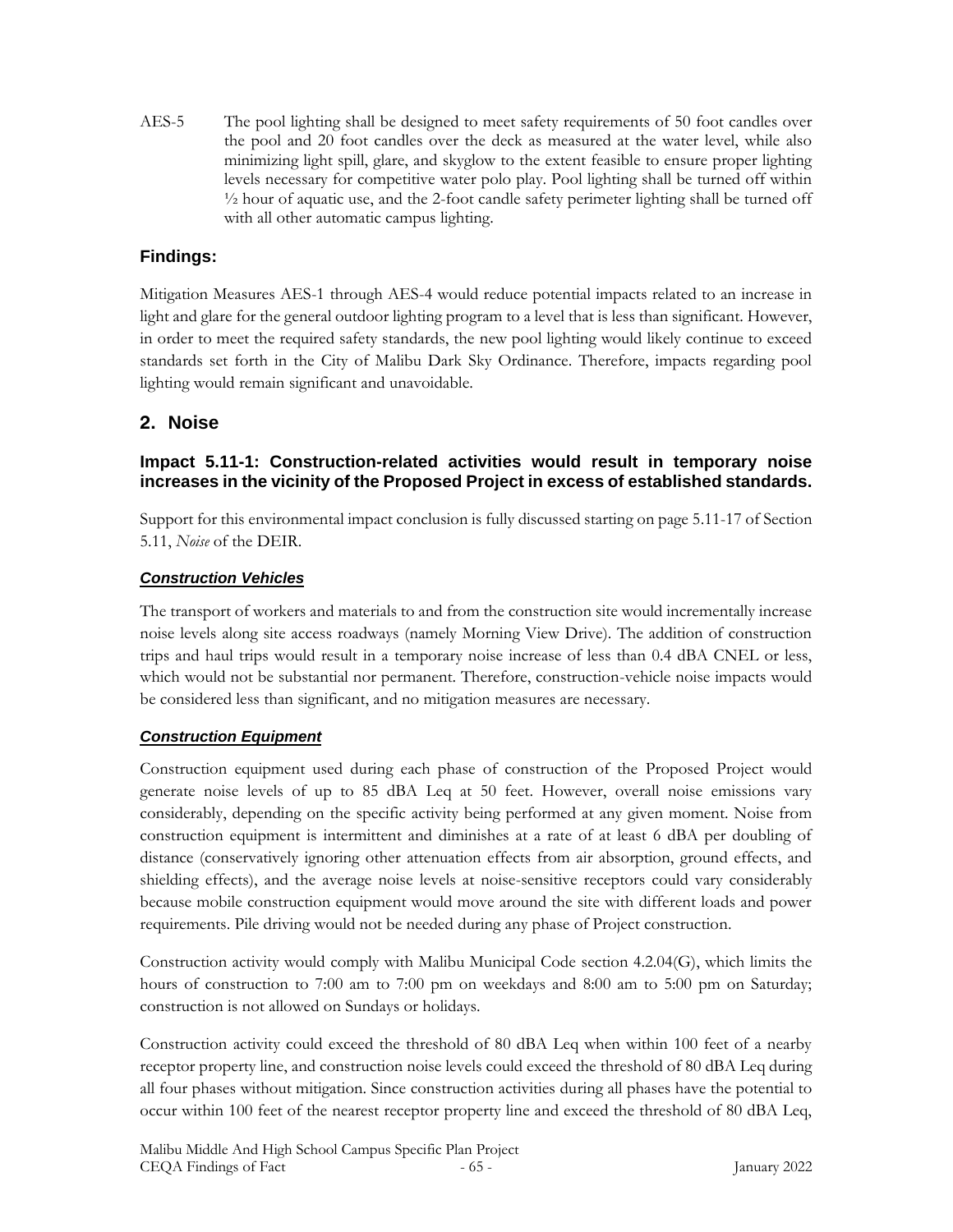this impact would be considered potentially significant. Implementation of Mitigation Measure N-1 would reduce construction equipment-related noise impacts to off-site sensitive receptors. However, due to topography in the area of Phase 4, residences on Via Cabrillo are higher in elevation than proposed Phase 4 construction on the west end, and residences on Morning View Drive are higher in elevation than the proposed Bus Barn construction; the use of temporary noise barriers would not be as effective in reducing construction noise.

Students would remain on campus during all phases of construction, and there is potential for construction activities during school hours. Therefore, students could be exposed to construction activity noise during this time. The CALGreen requirement for nonresidential interior spaces is 50 dBA Leq, and the typical building would provide at least 25 dBA of exterior-to-interior noise reduction. Therefore, if exterior construction noise exceeds 75 dBA Leq at the classroom building façade, interior noise levels could exceed the threshold. Based on the equipment anticipated for Project construction, construction noise could potentially exceed the interior standard of 50 dBA Leq when within 150 feet of an active classroom. Therefore, this impact is considered potentially significant. Implementation of Mitigation Measure N-1 would reduce construction equipment-related noise impacts to on-site sensitive receptors to a level of less than significant.

#### *Mitigation Measures*

- N-1 Construction contractors shall implement the following measures for construction activities conducted at the Project Site during each phase of construction. Construction plans submitted to the District shall identify these measures on demolition, grading, and construction plans. The District shall verify that grading, demolition, and/or construction plans submitted include these notations prior to demolition, grading, and/or building construction.
	- During the active construction period, equipment and trucks used for project construction shall utilize the best available noise control techniques (e.g., improved mufflers, intake silencers, ducts, engine enclosures, acoustically attenuating shields or shrouds) wherever feasible.
	- Impact tools (e.g., jack hammers and hoe rams) shall be hydraulic- or electric-powered wherever feasible. Where the use of pneumatic tools is unavoidable, an exhaust muffler on the compressed air exhaust shall be used along with external noise jackets on the tools.
	- Stationary equipment such as generators and air compressors shall be located as far as feasible from noise-sensitive uses.
	- The District's construction contractors and subcontractors shall be required through contract specifications to locate construction staging areas, construction worker parking, and material stockpiling as far away from vibration- and noise-sensitive sites as possible. Additionally, these activities shall be located away from occupied buildings on campus, occupied residential dwellings adjacent to the campus, and other sensitive receptors, where feasible.
	- Prior to the start of construction activities, a sign shall be posted at the entrance(s) to the job site, clearly visible to the public, that includes permitted construction days and hours as well as the contact information of the District's and contractor's representatives who are authorized to respond in the event of a noise or vibration complaint. If the contractor's authorized representative receives a complaint, they shall investigate, take appropriate corrective action, and report the action to the District.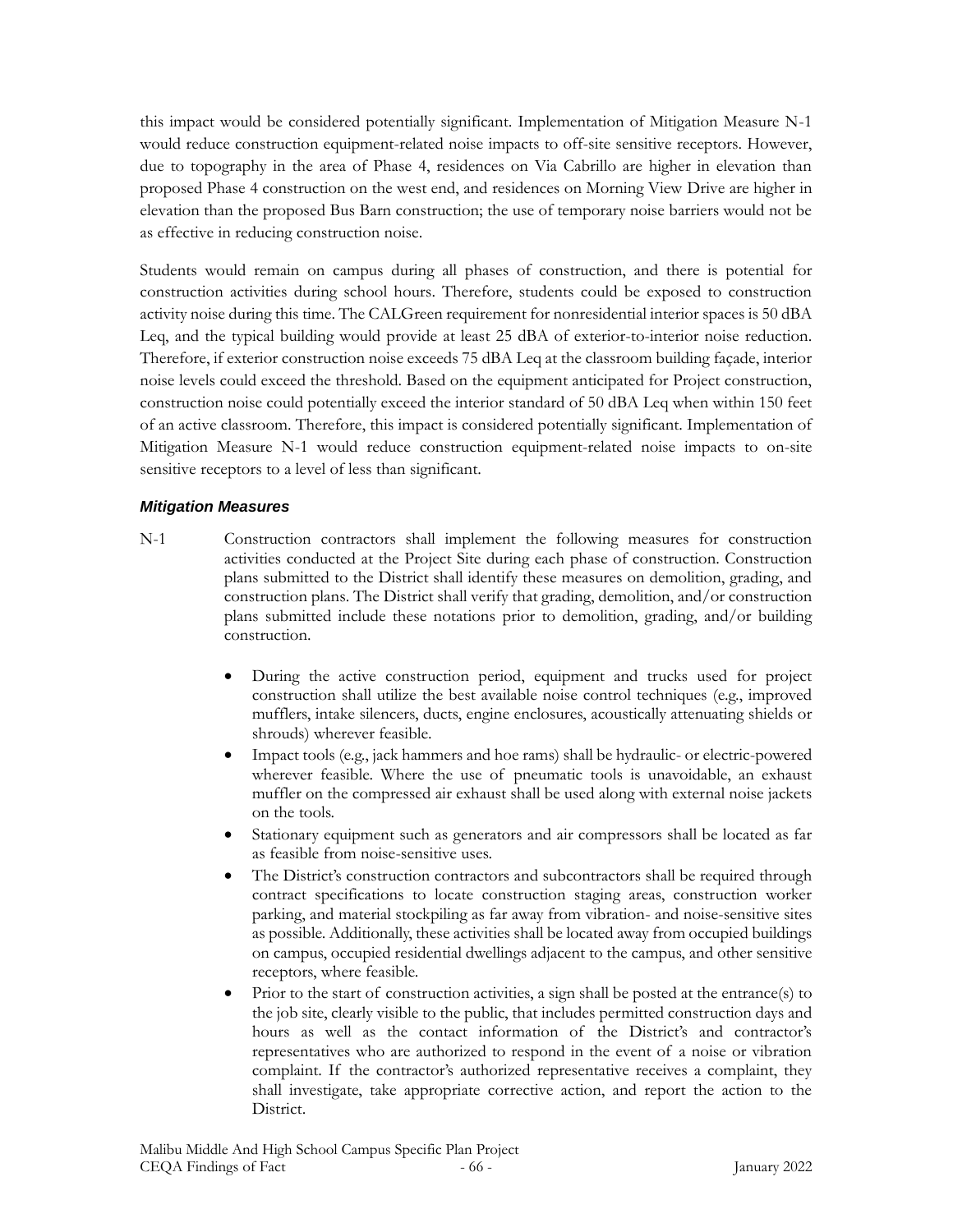- Signs shall be posted at the job site entrance(s), within the on-site construction zones, and along queueing lanes (if any) to reinforce the prohibition of unnecessary engine idling. All equipment shall be turned off if not in use for more than 5 minutes.
- During the entire active construction period and to the extent feasible, the use of noise-producing signals, including horns, whistles, alarms, and bells, shall be for safety warning purposes only. The construction manager shall be responsible for adjusting alarms based on the background noise level, or to utilize human spotters when feasible and in compliance with all safety requirements and laws.
- Notification shall be mailed to owners and occupants of all developed land uses immediately bordering or directly across the street from the Proposed Project site providing a schedule for major construction activities through the duration of the construction period. When construction activity would occur within 100 feet of nearby receptor property lines, contractors shall erect temporary noise barriers where feasible. The temporary noise barrier shall have a minimum height of 12 feet and be free of gaps and holes. The barrier can be (a) a  $\frac{3}{4}$ -inch-thick plywood wall OR (b) a hanging acoustical blanket/curtain with a surface density or at least 1.5 pounds per square foot.
- Prior to construction, the contractor shall submit to the District a list of equipment and activities required during construction to ensure proper planning of the most intense construction activities during time periods that would least impact campus operations. When construction activity would occur within 150 feet of active classrooms, contractors shall ensure that interior classroom noise levels do not exceed 50 dBA Leq. Feasible methods to achieve this include those listed above, scheduling work during less sensitive time periods when the classroom is not in use, and classroom use rescheduling to move active classes away from high noise construction activities, as necessary. Construction activities within 50 feet of occupied classrooms would be prohibited during preparation and testing for National Standardized testing days of students at MMHS.

#### *Findings:*

Mitigation Measure N-1 would reduce potential noise impacts during construction to on- and off-site sensitive receptors to the extent feasible. Specifically, the effective use of temporary noise barriers, as required under Mitigation Measure N-1, can achieve up to 15 dBA of noise reduction when breaking the line-of-sight between the construction site and the receptor. Implementation of Mitigation Measure N-1 would ensure that interior noise levels in classrooms do not exceed 50 dBA Leq.

During Phase 1, with installation of temporary noise barriers along the southern boundary of the phase area adjacent to Morning View Drive, construction noise would be reduced to approximately 70 dBA Leq, which would be below the threshold of 80 dBA Leq. Although Project-level details for Phases 2 through 4 are not known at this time, Mitigation Measure N-1 would ensure that temporary noise barriers are erected when construction activities would be within the screening distance of 100 feet from the sensitive receptor property line.

As discussed above, in Impact 5.11-1, due to topography in the area of Phase 4, residences on Via Cabrillo are higher in elevation than proposed Phase 4 construction on the west end, and residences on Morning View Drive are higher in elevation than the proposed Bus Barn construction. Therefore, the use of temporary noise barriers would not be as effective in reducing construction noise. Also, because of the anticipated construction duration over multiple years for full buildout, construction noise impacts associated with implementation of the Proposed Project are considered significant and unavoidable for off-site receptors.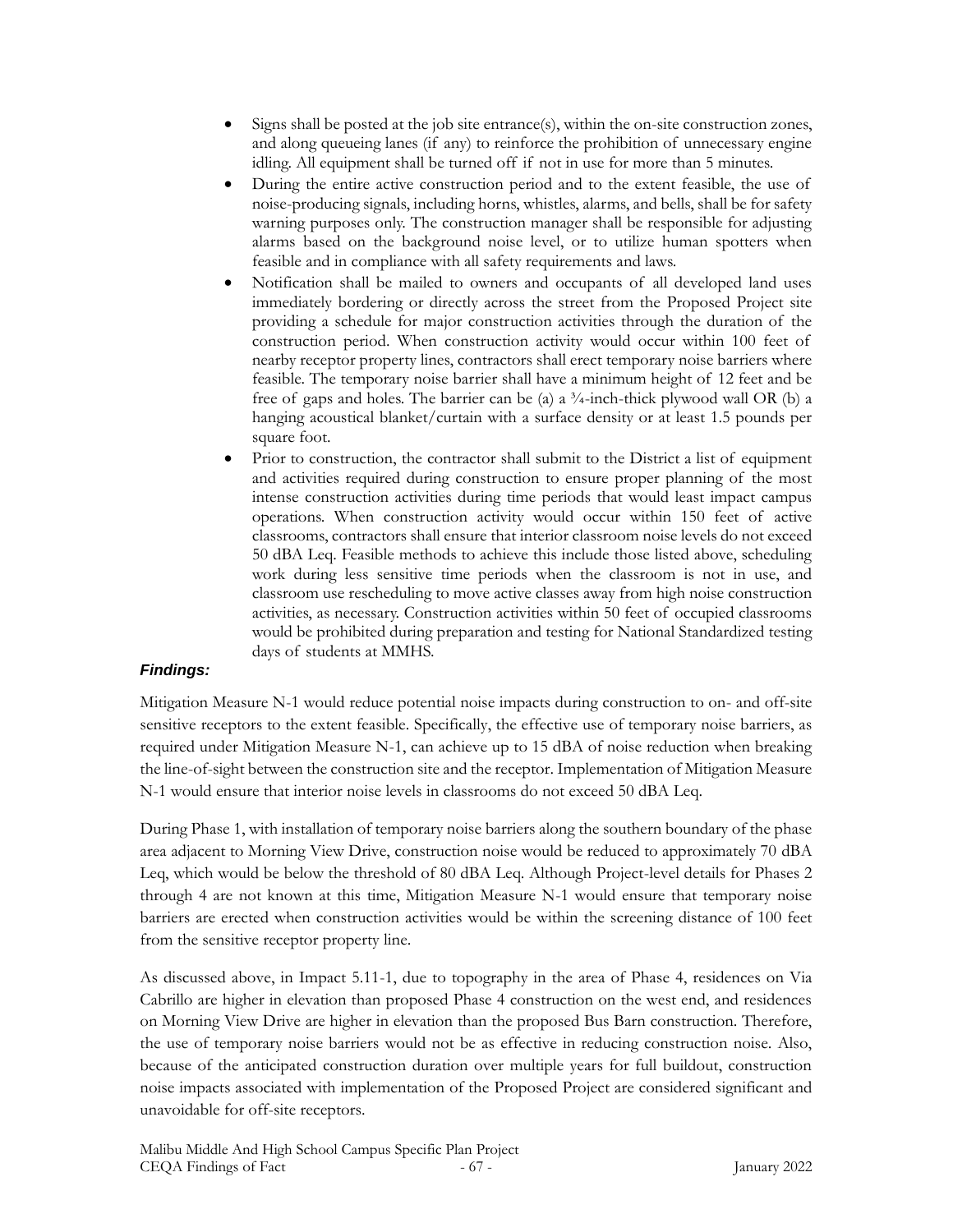# **F. FINDINGS ON PROJECT ALTERNATIVES**

# **1. ALTERNATIVES CONSIDERED AND REJECTED DURING THE SCOPING/PROJECT PLANNING PROCESS**

The following is a discussion of an alternative considered during the scoping and planning process and the reasons why they were not selected for detailed analysis in the DEIR.

- **Off-Site Alternative** The Proposed Project by design is intended for the MMHS campus. Consequently, an alternative off-site location is not a feasible alternative and would not meet the Project objectives. Certain impacts that are identified as being potentially significant under the Proposed Project are due primarily to construction-related activity such as air emissions and noise. These impacts would occur regardless of the Proposed Project's location. For these reasons, an alternative that is in another location within the District is not addressed in this chapter. Because the Project Site is already developed as a school, constructing a new school on a different site would likely increase environmental impacts. For these reasons, this alternative was not considered further.
- **Alternative Design -** At the beginning of planning efforts for the Proposed Project, three organizational layout concepts were presented to the public, District Steering Committee, and Campus Design Committee as Option A (The Canyon), Option B (The Park), and Option C (The Villages). Option A locates the middle school roughly at the former JCES site and the high school roughly where the new Buildings A/B and E are located. The middle school and high school would have their own dedicated quad and identity from Morning View Drive under this option. Option B organized both the middle school and high school around one main quad with less definition between the schools and more blending of high school and middle school students. Option C would locate the high school at the former JCES site and place the middle school in the recently completed Buildings A/B and E.

These options were ultimately rejected based on community, District Steering Committee, and Campus Design Committee feedback in favor of the Proposed Project's design and layout. Each option presented a variation in overall campus layout and design and would have resulted in a negligible change to the environmental impacts of the Proposed Project.

**Alternative Location -** In 2011, the District considered an alternative location for the Proposed Project on a District-owned 24.33-acre lot. However, based on the California Department of Education's (CDE) *Guide to School Site Analysis and Development* (2000), a school with an enrollment roughly equivalent to the existing MMHS campus would require approximately 30.44 acres (Parsons 2011) in order to meet CDE's classroom and playfield size requirements. The District does not own any properties in the City of Malibu that could accommodate a new middle school and high school to replace the existing MMHS, rendering this scenario economically infeasible.

In consideration of the information provided above, the Alternative Location Alternative was eliminated from further consideration in this EIR because the construction of a new middle school and high school as an alternative to the Proposed Project would be economically infeasible and would result in greater significant impacts to the environment, primarily due to the extent of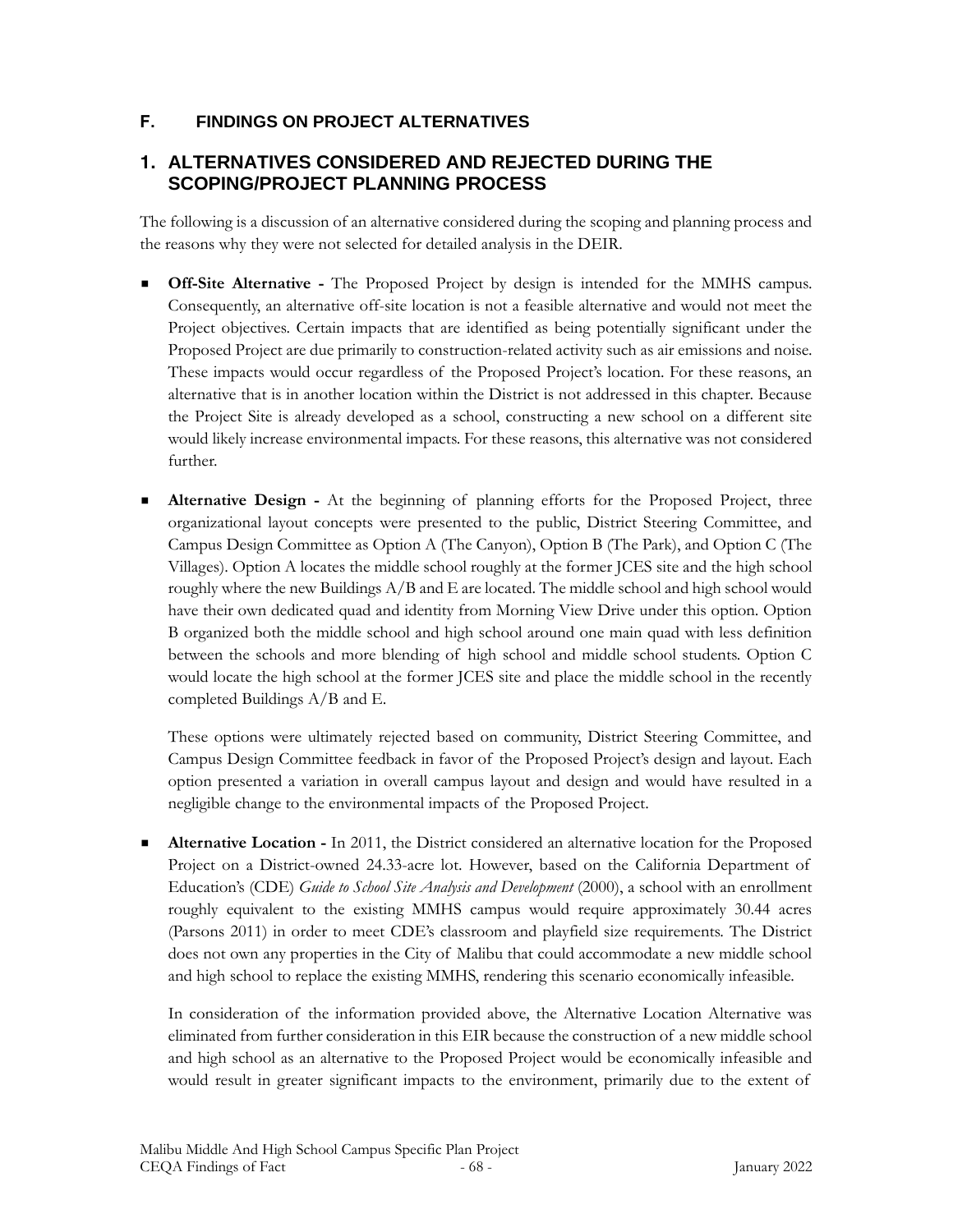construction that would be required, rather than avoiding significant and unavoidable impacts that would result from implementation of the Proposed Project.

**EXECUTE:** Alternative Location for the Bus Barn - The District considered relocating the bus barn to an alternative site. The alternative site would have been on a County-owned lot at 3637 Winter Canyon Road, which is approximately 8 miles east of the Project Site. However, the County had already entered into a lease agreement with another entity. Thus, this site could not be used for the bus barn, and this alternative was ultimately rejected. Compared to the Proposed Project, this alternative would have increased vehicle miles traveled associated with the school buses that serve MMHS, due to the distance between the alternative site and the Project Site. Overall, this alternative would have changed a minor component of the Proposed Project and would have overall resulted in a negligible change to the environmental impacts of the Proposed Project.

# **2. ALTERNATIVES SELECTED FOR FURTHER ANALYSIS**

The following alternatives were determined to represent a reasonable range of alternatives with the potential to feasibly attain most of the basic objectives of the Proposed Project but avoid or substantially lessen any of the significant effects of the project.

- Alternative 1: No Project Alternative
- Alternative 2: Development of Phases 1 and 2 Only
- Alternative 3: Elimination of Parking Lot F (at Clover Heights)

# **Alternative 1: NO PROJECT Alternative**

The CEQA Guidelines require the analysis of a No Project Alternative. Under CEQA, the No Project Alternative must consider the effects of not approving the Proposed Project. The No Project Alternative describes the environmental conditions that exist at the time that the environmental analysis commences, as well as what would reasonably be expected to occur in the foreseeable future if the Proposed Project was not approved (CEQA Guidelines section 15126.6(e)(2)).

Under the No Project Alternative, the District would not approve any portion of the Proposed Project on the Project Site, and none of the mitigation measures identified within this DEIR would be necessary. No demolition would occur under the No Project Alternative, because the existing structures on the Project Site would be retained. Under the No Project Alternative, it is assumed that the reasonably foreseeable future at the Project Site would be the continued occupation of the existing buildings within the MMHS campus as in current conditions. MMHS would not be redeveloped and modernized, and buildings that are part of the former Juan Cabrillo Elementary school (JCES) would be used by existing students as needed (portable buildings and Building E, Library) or remain unoccupied. The school would continue to operate under its current conditions, and no changes would take place.

# **Finding:**

This alternative would lessen environmental impacts related to construction in all topic areas, since no construction would occur under this alternative. The No Project Alternative would avoid the significant and unavoidable lighting impact and temporary construction noise impacts identified for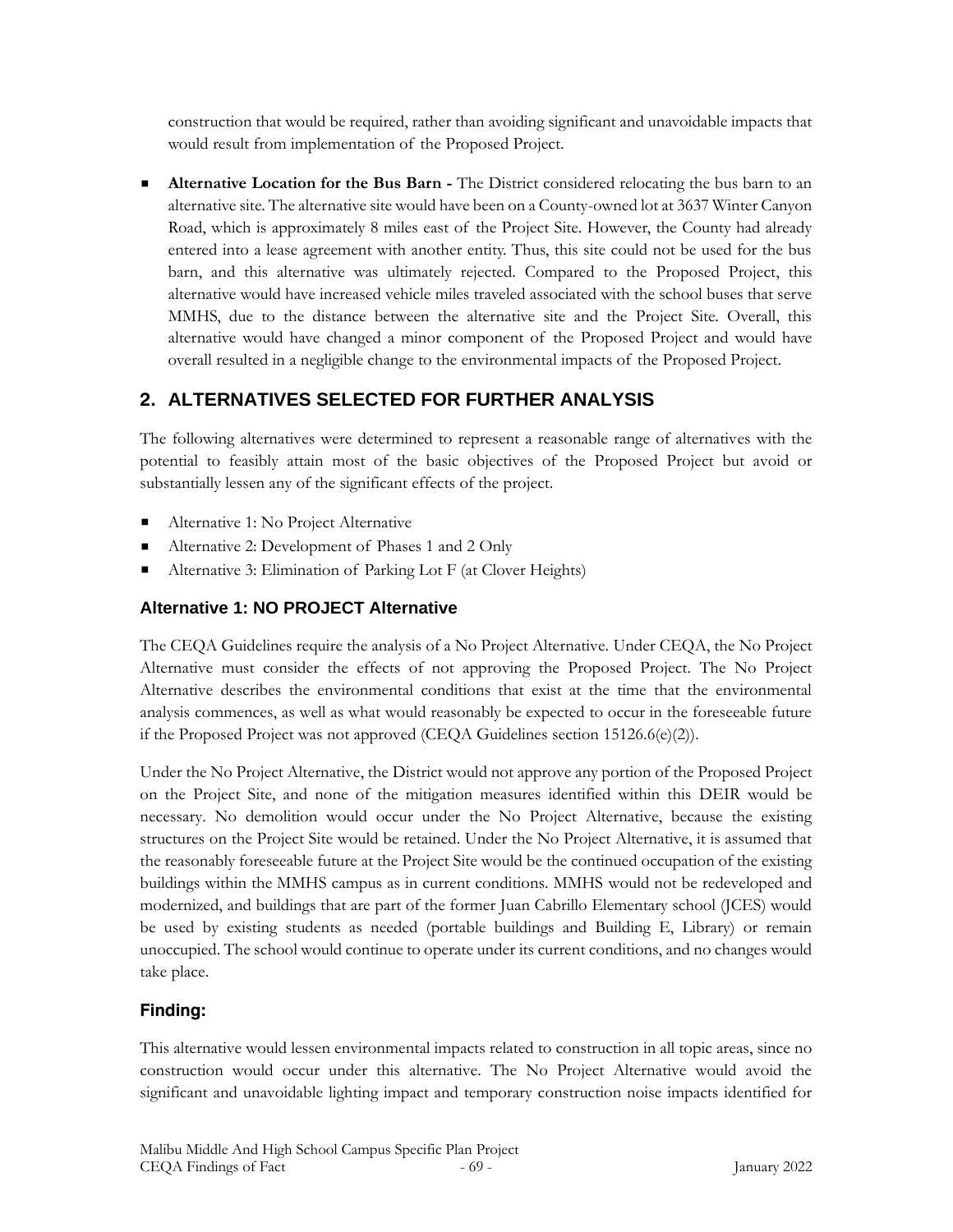the Proposed Project. This alternative would not cause operational impacts associated with aesthetics, biological resources, GHG emissions, hydrology and water quality, land use and planning, noise, recreation, and transportation. Because the Proposed Project would not change operational conditions of the campus, including student enrollment and staffing, the No Project Alternative would result in similar operational impacts in the areas of air quality, energy, geology and soils, hazards and hazardous materials, public services (fire and police), and utilities and service systems.

The No Project Alternative does not meet any of the Project's objectives. Additionally, this alternative would not realize any of the environmentally beneficial outcomes of the Proposed Project, including restoration of the ESHA, enhanced recreational opportunities, and sustainability improvements (including the installation of the solar panel system). Overall, the No Project Alternative results in reduced impacts throughout all environmental topics and avoidance of the one identified significant and unavoidable impact.

# **ALTERNATIVE 2: DEVELOPMENT OF PHASES 1 AND 2 ONLY**

Under this Alternative, the Proposed Project would be limited to the activities in Phases 1 and 2 only. Phases 3 and 4 would not be developed. Phase 1 consists of demolition of all existing former JCES campus buildings and portables P6 and P7 and construction of Building C (the High School Core building that includes classrooms, student support services, and administrative and campus support), Parking Lot C, Parking Lot D, and the drop-off/pick-up area. Phase 1 would also include infrastructure improvements, including drainage management areas and septic improvements. Construction of Phase 1 is anticipated to begin in fall 2022 and be completed by summer 2024. Phase 2 would consist of construction of Building D (Gymnasium/Fitness/PE and Student Activities and Food Services) and the Middle School Quad. Phase 2 would also include infrastructure improvements, including drainage management areas, septic improvements, and development of the solar panel system. Construction of Phase 2 is anticipated to begin in fall 2024 and be completed by fall 2026 (contingent on passage of a new bond measure). Under this alternative, the project would construct a total of 90,395 square feet of new building space, which consists of 68,019 square feet under Phase 1 and 22,376 square feet under Phase 2.

**Finding:** Alternative 2 would lessen the Proposed Project's less-than-significant impacts with and without mitigation for aesthetics, air quality, biological resources, cultural resources, energy, GHG emissions, hazards and hazardous materials, hydrology and water quality, noise, recreation, and transportation. This alternative would result in similar impacts as the Proposed Project related to geology and soils, land use and planning, public services, utilities and service systems, and wildfire. Alternative 2 would eliminate the significant and unavoidable aesthetic (light and glare) impacts as the pool and associated pool lighting would not be developed. With Mitigation Measure N-1, Alternative 2 would reduce the Proposed Project's significant and unavoidable impact to a less-than-significant level.

Alternative 2 would meet Objectives 1, 8, and 9 and would only partially meet Objectives 2, 3, 6, 7, and 10 since it would only develop a portion of the Proposed Project. This alternative would not result in the full benefits of improving learning by replacing undersized and inflexible facilities with larger flexible spaces (Objective 2), providing enhanced support spaces (Objective 3), and improving access/circulation and parking on-site (Objective 6). Additionally, since this alternative would only restore a portion of the ESHA and would not replace most of the existing, older buildings with new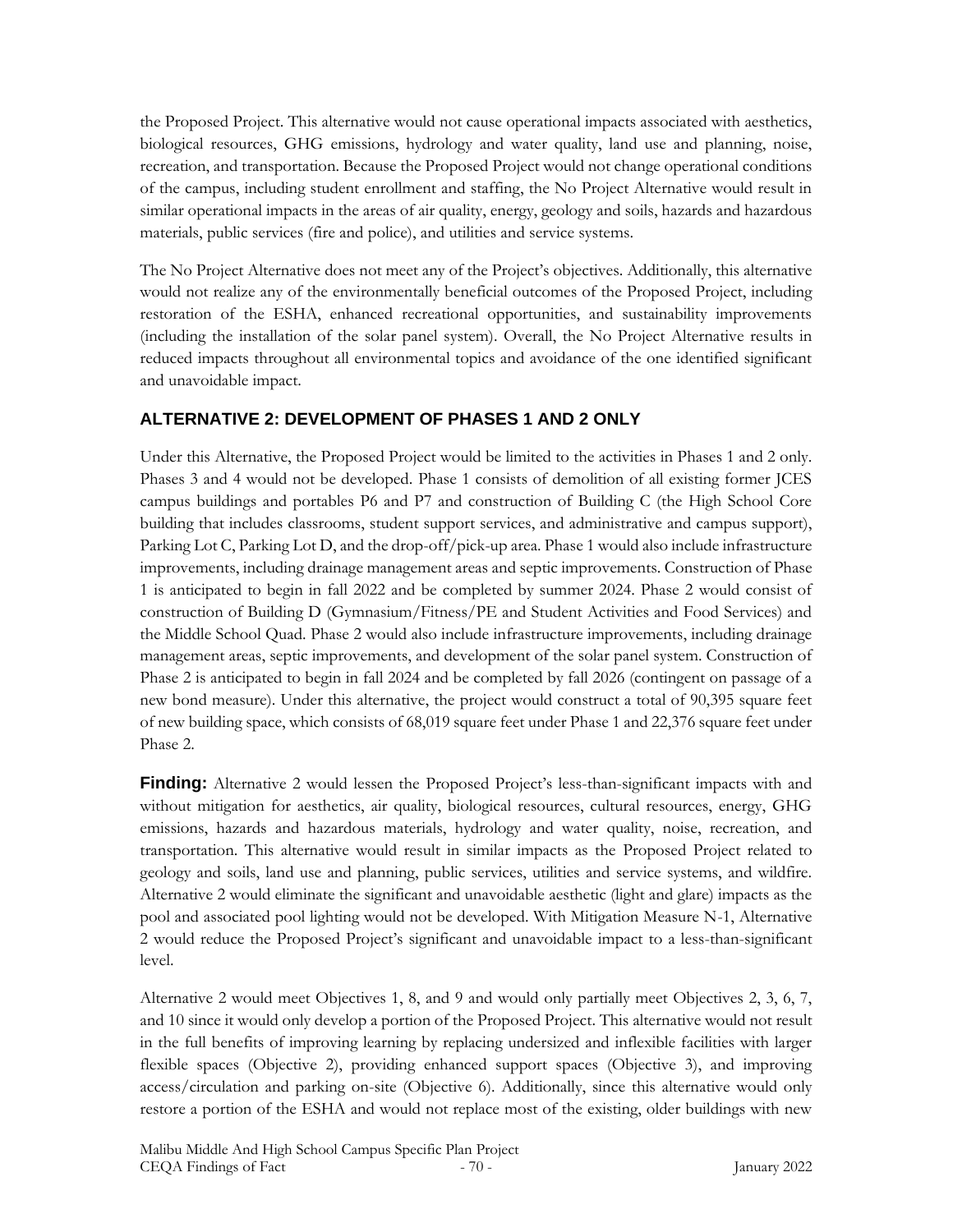high-quality buildings, this alternative would not fully develop a campus that respects the natural environment through high design that is complementary to the natural landscape (Objective 7) and would not remove hazardous buildings and structures (Objective 8). The Phase 1 and 2 Only Alternative would not meet Objectives 4 and 5, since arts and athletic improvements and the reorganization of open space and intercampus circulation are largely included in Phases 3, 4a, and 4b.

# **ALTERNATIVE 3: ELIMINATION OF PARKING LOT F**

Under Alternative 3, the Proposed Project would still be developed as described with the exception of Parking Lot F on the north end of the MMHS campus. This alternative results in 14 fewer vehicle parking spaces compared to the Proposed Project. Overall ground disturbance of approximately 5,600 square feet associated with Parking Lot F would be eliminated. Parking to serve the existing sports fields on the north side of the campus, especially for after-school programmed activities, would be from Lots D and E, and they would be accessed similar as in existing conditions. Clover Heights Avenue would continue to remain limited only to pedestrian access with locked gates during school hours. Operational use of the fields would be the same during the Proposed Project and existing conditions.

**Finding:** Alternative 3 would lessen the Proposed Project's less-than-significant impacts with and without mitigation associated with aesthetics (visual and scenic resources), air quality, biological resources, cultural resources, energy, noise, and transportation. This alternative would result in similar impacts as the Proposed Project related to geology and soils, GHG emissions, hazards and hazardous materials, hydrology and water quality, land use and planning, public services, recreation, utilities and service systems, and wildfire. The significant and unavoidable impact resulting from aesthetics (light and glare) as well as construction noise would be similar to that of the Proposed Project. This alternative would not fully meet Objective 6 since it would eliminate 14 parking spaces and would not increase campus parking on-site. This alternative would meet the other objectives for the Proposed Project.

# **III. STATEMENT OF OVERRIDING CONSIDERATIONS**

Pursuant to Public Resources Code section 21081(b) and CEQA Guidelines section 15093, the District has balanced the benefits of the Proposed Project against the following unavoidable adverse impacts associated with the Proposed Project and has adopted all feasible mitigation measures with respect to these impacts: (1) Aesthetics and (2) Noise. The District also has examined alternatives to the Proposed Project, none of which both meet the Project objectives and is environmentally preferable to the Proposed Project.

Regarding a Statement of Overriding Considerations, Guidelines section 15093 provides:

(a) CEQA requires the decision-making agency to balance, as applicable, the economic, legal, social, technological, or other benefits of a Proposed Project against its unavoidable environmental risks when determining whether to approve the project. If the specific economic, legal, social, technological, or other benefits of a Proposed Project outweigh the unavoidable adverse environmental effects, the adverse environmental effects may be considered "acceptable."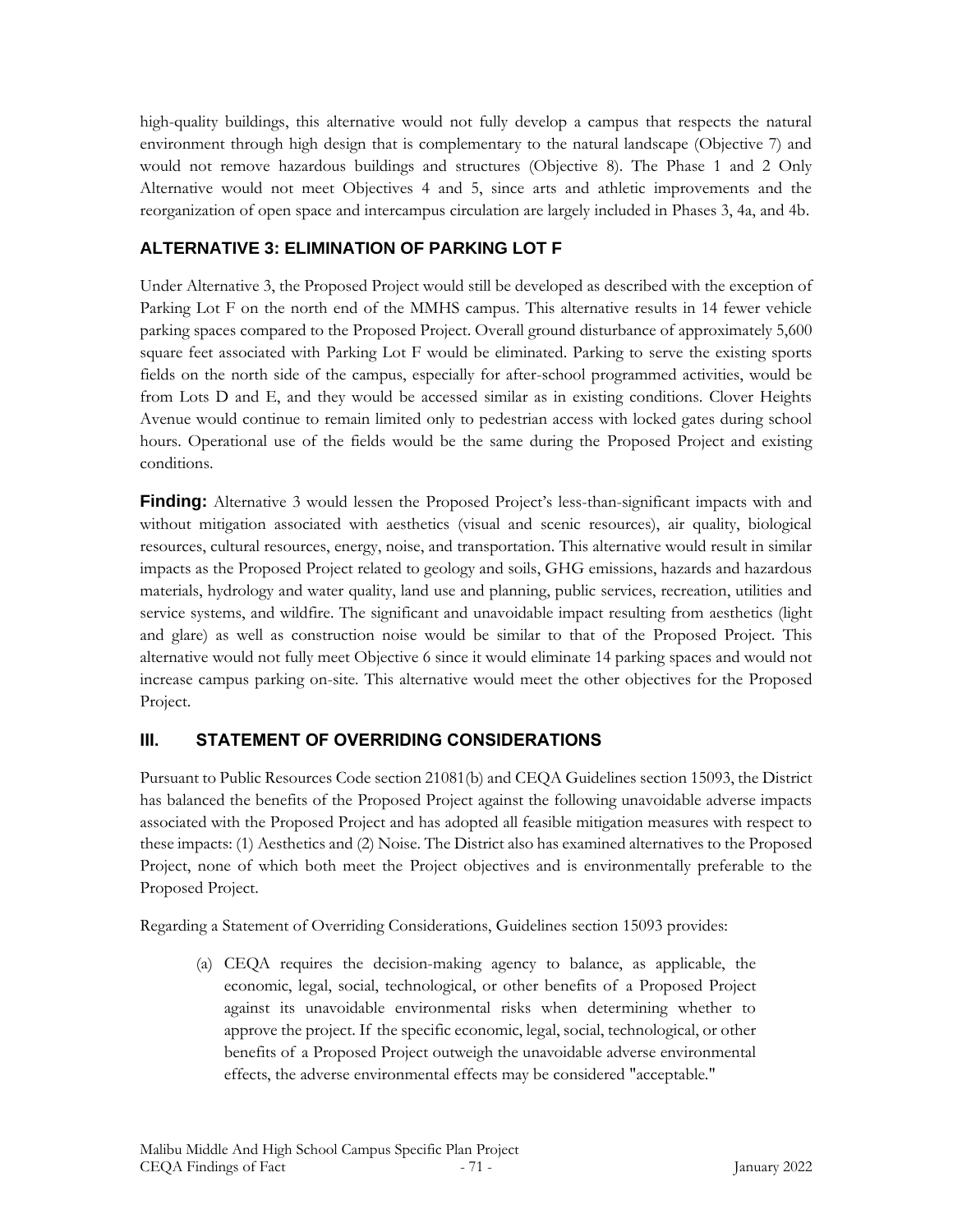- (b) When the lead agency approves a project which will result in the occurrence of significant effects which are identified in the final EIR but are not avoided or substantially lessened, the agency shall state in writing the specific reasons to support its action based on the final EIR and/or other information in the record. The statement of overriding considerations shall be supported by substantial evidence in the record.
- (c) If an agency makes a statement of overriding considerations, the statement should be included in the record of the project approval and should be mentioned in the notice of determination. This statement does not substitute for, and shall be in addition to, findings required pursuant to Section 15091.

# **A. BACKGROUND**

CEQA requires decision makers to balance the benefits of the Proposed Project against its unavoidable environmental risks when determining whether to approve the project. If the benefits of the project outweigh the unavoidable adverse effects, those effects may be considered "acceptable" (CEQA Guidelines section 15093[a]). CEQA requires the agency to support, in writing, the specific reasons for considering a project acceptable when significant impacts are infeasible to mitigate. Such reasons must be based on substantial evidence in the FEIR or elsewhere in the administrative record (CEQA Guidelines section 15093 [b]). The agency's statement is referred to as a Statement of Overriding Considerations.

The following sections provide a description of each of the Proposed Project's significant and unavoidable adverse impacts and the justification for adopting a Statement of Overriding Considerations.

# **B. SIGNIFICANT AND UNAVOIDABLE ADVERSE IMPACTS**

The following adverse impacts of the Proposed Project are considered significant, unavoidable, and adverse based on the DEIR, FEIR, Mitigation Monitoring and Reporting Program, and the findings discussed in Section II, *Findings and Facts Regarding Impacts*, of this document.

# **1. Aesthetics**

In order to meet necessary required safety standards, the new pool lighting would likely continue to exceed standards set forth in the City of Malibu Dark Sky Ordinance.

# **2. Noise**

■ Construction-generated noise levels during special events and games would exceed the threshold of 80 dBA Leq, and the Proposed Project would result in temporary noise level disturbances to sensitive receptors.